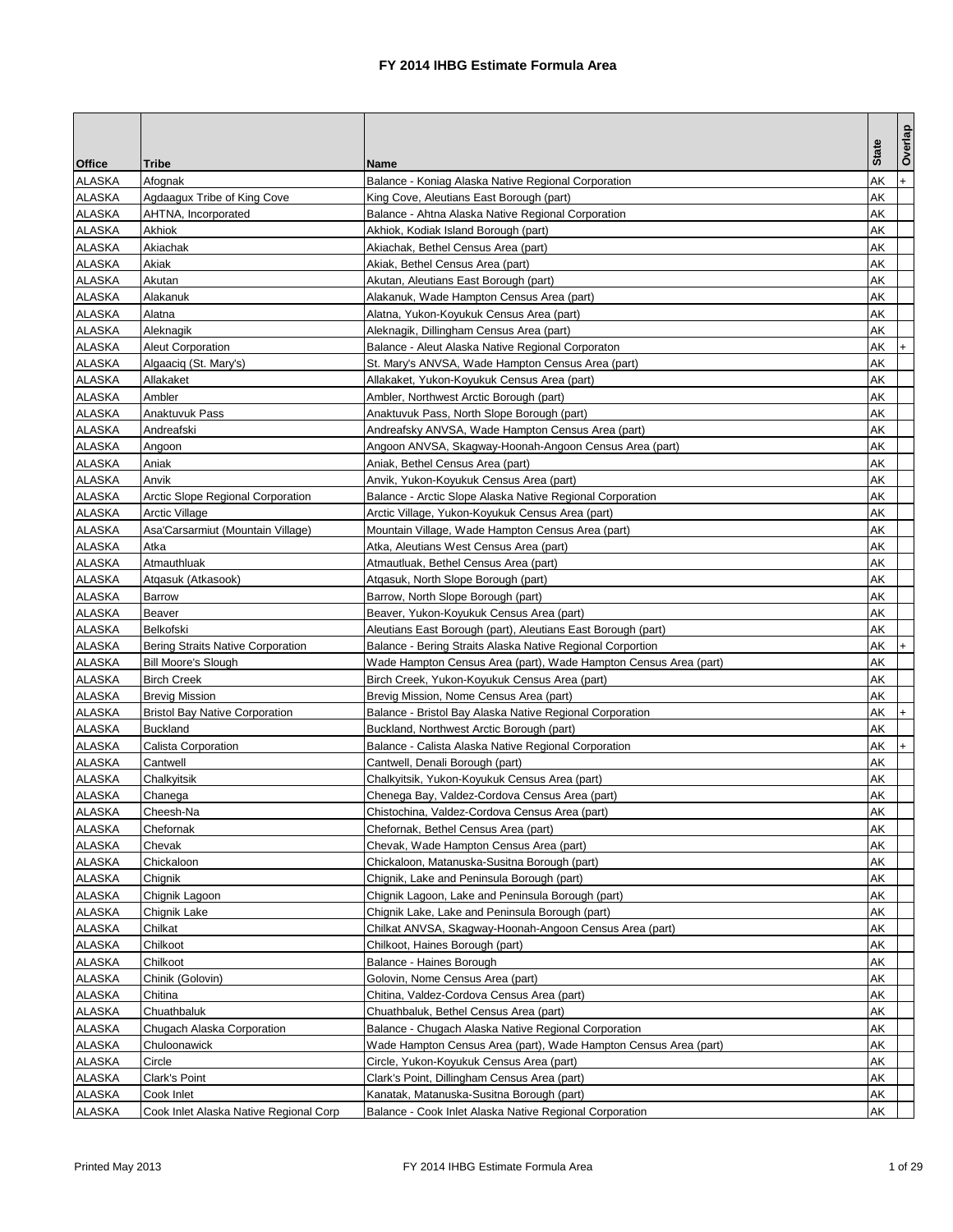| <b>Office</b><br><b>Tribe</b><br><b>Name</b><br><b>ALASKA</b><br>Council<br>AΚ<br>Nome Census Area (part), Nome Census Area (part)<br>ALASKA<br>Craig<br>Craig ANVSA, Prince of Wales-Outer Ketchikan Census Area<br>AΚ<br>ALASKA<br><b>Crooked Creek</b><br>AΚ<br>Crooked Creek, Bethel Census Area (part)<br><b>ALASKA</b><br>Curyung (Dillingham)<br>AΚ<br>Dillingham, Dillingham Census Area (part)<br><b>ALASKA</b><br>AΚ<br>Deering<br>Deering, Northwest Arctic Borough (part)<br>ALASKA<br>AΚ<br>Diomede (Inalik)<br>Inalik, Nome Census Area (part)<br>ALASKA<br>AΚ<br>Dot Lake<br>Dot Lake, Southeast Fairbanks Census Area (part)<br>ALASKA<br>AΚ<br>Douglas<br>Douglas City, Douglas Island Census Area<br>ALASKA<br>Doyon, Ltd.<br>AΚ<br>Balance - Doyon Alaska Native Regional Corporation<br>$\ddot{}$<br>ALASKA<br>Eagle<br>AΚ<br>Eagle, Southeast Fairbanks Census Area (part)<br>ALASKA<br>Eek<br>Eek, Bethel Census Area (part)<br>AΚ<br>ALASKA<br>AΚ<br>Egegik<br>Egegik, Lake and Peninsula Borough (part)<br><b>ALASKA</b><br>Eklutna<br>AΚ<br>Eklutna, Anchorage Municipality (part)<br><b>ALASKA</b><br>AK<br>Ekuk<br>Dillingham Census Area (part), Dillingham Census Area (part)<br>ALASKA<br>Ekwok<br>AΚ<br>Ekwok, Dillingham Census Area (part)<br>ALASKA<br>Elim<br>Balance - Nome Census Area<br>AΚ<br>$\ddot{}$<br>ALASKA<br>AΚ<br>Emmonak<br>Emmonak, Wade Hampton Census Area (part)<br>ALASKA<br>AΚ<br>Evansville (Bettles Field)<br>Evansville, Yukon-Koyukuk Census Area (part)<br><b>ALASKA</b><br>Eyak<br>City of Cordova, City of Cordova<br>AΚ<br>ALASKA<br>Eyak<br>Eyak ANVSA, Valdez-Cordova Census Area (part)<br>AΚ<br>ALASKA<br><b>False Pass</b><br>AΚ<br>False Pass, Aleutians East Borough (part)<br><b>ALASKA</b><br>Fort Yukon<br>AΚ<br>Fort Yukon, Yukon-Koyukuk Census Area (part)<br><b>ALASKA</b><br>AK<br>Gakona<br>Gakona ANVSA, Valdez-Cordova Census Area (part)<br><b>ALASKA</b><br>AΚ<br>Galena (Louden Village)<br>Galena, Yukon-Koyukuk Census Area (part)<br>ALASKA<br>Gambell<br>Gambell, Nome Census Area (part)<br>AΚ<br>ALASKA<br>AΚ<br>Georgetown<br>Georgetown, Bethel Census Area (part)<br>ALASKA<br>AΚ<br>Goodnews Bay<br>Goodnews Bay, Bethel Census Area (part)<br>ALASKA<br>AΚ<br>Grayling<br>Grayling, Yukon-Koyukuk Census Area (part)<br><b>ALASKA</b><br>AΚ<br>Gulkana<br>Gulkana, Valdez-Cordova Census Area (part)<br>ALASKA<br>AΚ<br>Wade Hampton Census Area (part), Wade Hampton Census Area (part)<br>Hamilton<br>ALASKA<br><b>Healy Lake</b><br>AΚ<br>Healy Lake, Southeast Fairbanks Census Area (part)<br><b>ALASKA</b><br>AΚ<br><b>Holy Cross</b><br>Holy Cross, Yukon-Koyukuk Census Area (part)<br><b>ALASKA</b><br>Hoonah<br>Hoonah, Skagway-Hoonah-Angoon Census Area (part)<br>AΚ<br>ALASKA<br>Hooper Bay, Wade Hampton Census Area (part)<br>AΚ<br>Hooper Bay<br>ALASKA<br>Hughes, Yukon-Koyukuk Census Area (part)<br>AΚ<br>Hughes<br>ALASKA<br>Huslia<br>Huslia, Yukon-Koyukuk Census Area (part)<br>AΚ<br><b>ALASKA</b><br>Hydaburg<br>Hydaburg, Prince of Wales-Outer Ketchikan Census Area<br>AΚ<br><b>ALASKA</b><br>Igiugig, Lake and Peninsula Borough (part)<br>AΚ<br>Igiugig<br><b>Iliamna</b><br>ALASKA<br>Iliamna, Lake and Peninsula Borough (part)<br>AK<br>ALASKA<br>АK<br>Russian Mission, Wade Hampton Census Area (part)<br><b>Iqurmuit</b><br><b>ALASKA</b><br>Ivanof Bay, Lake and Peninsula Borough (part)<br>Ivanof Bay<br>AΚ<br>ALASKA<br>Kaguyak<br>AΚ<br>Balance - Koniag Alaska Native Regional Corporation<br>$+$<br>ALASKA<br>Kake<br>Kake ANVSA, Wrangell-Petersburg Census Area (part)<br>AΚ<br>ALASKA<br>Kaktovik<br>AΚ<br>Kaktovik, North Slope Borough (part)<br><b>ALASKA</b><br>Kalskag<br>Kalskag, Bethel Census Area (part)<br>AΚ<br><b>ALASKA</b><br>Kaltag<br>Kaltag, Yukon-Koyukuk Census Area (part)<br>AΚ<br>ALASKA<br>AΚ<br>Kanatak<br>Minimum Needs<br><b>ALASKA</b><br>Karluk<br>Karluk, Kodiak Island Borough (part)<br>AΚ<br><b>ALASKA</b><br>Kasigluk<br>AΚ<br>Kasigluk, Bethel Census Area (part)<br><b>ALASKA</b><br>Kassan<br>Kasaan ANVSA, Prince of Wales-Outer Ketchikan Census Area<br>AΚ<br>ALASKA<br>Kenaitze<br>AΚ<br>Kenaitze, Kenai Peninsula Borough (part)<br>ALASKA<br>Balance - Ketchikan Gateway Borough<br>AΚ<br>Ketchikan<br>ALASKA<br>Kiana<br>Kiana, Northwest Arctic Borough (part)<br>АK<br><b>ALASKA</b><br>King Island<br>Balance - Nome Census Area<br>AΚ<br>$+$<br><b>ALASKA</b><br>King Salmon<br>Balance - Bristol Bay Alaska Native Regional Corporation<br>AΚ<br>$+$<br><b>ALASKA</b><br>Kipnuk<br>Kipnuk, Bethel Census Area (part)<br>АK |               |          |                                           |              | Overlap |
|-------------------------------------------------------------------------------------------------------------------------------------------------------------------------------------------------------------------------------------------------------------------------------------------------------------------------------------------------------------------------------------------------------------------------------------------------------------------------------------------------------------------------------------------------------------------------------------------------------------------------------------------------------------------------------------------------------------------------------------------------------------------------------------------------------------------------------------------------------------------------------------------------------------------------------------------------------------------------------------------------------------------------------------------------------------------------------------------------------------------------------------------------------------------------------------------------------------------------------------------------------------------------------------------------------------------------------------------------------------------------------------------------------------------------------------------------------------------------------------------------------------------------------------------------------------------------------------------------------------------------------------------------------------------------------------------------------------------------------------------------------------------------------------------------------------------------------------------------------------------------------------------------------------------------------------------------------------------------------------------------------------------------------------------------------------------------------------------------------------------------------------------------------------------------------------------------------------------------------------------------------------------------------------------------------------------------------------------------------------------------------------------------------------------------------------------------------------------------------------------------------------------------------------------------------------------------------------------------------------------------------------------------------------------------------------------------------------------------------------------------------------------------------------------------------------------------------------------------------------------------------------------------------------------------------------------------------------------------------------------------------------------------------------------------------------------------------------------------------------------------------------------------------------------------------------------------------------------------------------------------------------------------------------------------------------------------------------------------------------------------------------------------------------------------------------------------------------------------------------------------------------------------------------------------------------------------------------------------------------------------------------------------------------------------------------------------------------------------------------------------------------------------------------------------------------------------------------------------------------------------------------------------------------------------------------------------------------------------------------------------------------------------------------------------------------------------------------------------------------------------------------------------------------------------------------------------------------------------------------------------------------------------------------------------------------------------------------------------------------------------------------------------------------------------------------------------------------------------------------------------------------------------------------------------------------------------------------------------------------------------|---------------|----------|-------------------------------------------|--------------|---------|
|                                                                                                                                                                                                                                                                                                                                                                                                                                                                                                                                                                                                                                                                                                                                                                                                                                                                                                                                                                                                                                                                                                                                                                                                                                                                                                                                                                                                                                                                                                                                                                                                                                                                                                                                                                                                                                                                                                                                                                                                                                                                                                                                                                                                                                                                                                                                                                                                                                                                                                                                                                                                                                                                                                                                                                                                                                                                                                                                                                                                                                                                                                                                                                                                                                                                                                                                                                                                                                                                                                                                                                                                                                                                                                                                                                                                                                                                                                                                                                                                                                                                                                                                                                                                                                                                                                                                                                                                                                                                                                                                                                                                                         |               |          |                                           | <b>State</b> |         |
|                                                                                                                                                                                                                                                                                                                                                                                                                                                                                                                                                                                                                                                                                                                                                                                                                                                                                                                                                                                                                                                                                                                                                                                                                                                                                                                                                                                                                                                                                                                                                                                                                                                                                                                                                                                                                                                                                                                                                                                                                                                                                                                                                                                                                                                                                                                                                                                                                                                                                                                                                                                                                                                                                                                                                                                                                                                                                                                                                                                                                                                                                                                                                                                                                                                                                                                                                                                                                                                                                                                                                                                                                                                                                                                                                                                                                                                                                                                                                                                                                                                                                                                                                                                                                                                                                                                                                                                                                                                                                                                                                                                                                         |               |          |                                           |              |         |
|                                                                                                                                                                                                                                                                                                                                                                                                                                                                                                                                                                                                                                                                                                                                                                                                                                                                                                                                                                                                                                                                                                                                                                                                                                                                                                                                                                                                                                                                                                                                                                                                                                                                                                                                                                                                                                                                                                                                                                                                                                                                                                                                                                                                                                                                                                                                                                                                                                                                                                                                                                                                                                                                                                                                                                                                                                                                                                                                                                                                                                                                                                                                                                                                                                                                                                                                                                                                                                                                                                                                                                                                                                                                                                                                                                                                                                                                                                                                                                                                                                                                                                                                                                                                                                                                                                                                                                                                                                                                                                                                                                                                                         |               |          |                                           |              |         |
|                                                                                                                                                                                                                                                                                                                                                                                                                                                                                                                                                                                                                                                                                                                                                                                                                                                                                                                                                                                                                                                                                                                                                                                                                                                                                                                                                                                                                                                                                                                                                                                                                                                                                                                                                                                                                                                                                                                                                                                                                                                                                                                                                                                                                                                                                                                                                                                                                                                                                                                                                                                                                                                                                                                                                                                                                                                                                                                                                                                                                                                                                                                                                                                                                                                                                                                                                                                                                                                                                                                                                                                                                                                                                                                                                                                                                                                                                                                                                                                                                                                                                                                                                                                                                                                                                                                                                                                                                                                                                                                                                                                                                         |               |          |                                           |              |         |
|                                                                                                                                                                                                                                                                                                                                                                                                                                                                                                                                                                                                                                                                                                                                                                                                                                                                                                                                                                                                                                                                                                                                                                                                                                                                                                                                                                                                                                                                                                                                                                                                                                                                                                                                                                                                                                                                                                                                                                                                                                                                                                                                                                                                                                                                                                                                                                                                                                                                                                                                                                                                                                                                                                                                                                                                                                                                                                                                                                                                                                                                                                                                                                                                                                                                                                                                                                                                                                                                                                                                                                                                                                                                                                                                                                                                                                                                                                                                                                                                                                                                                                                                                                                                                                                                                                                                                                                                                                                                                                                                                                                                                         |               |          |                                           |              |         |
|                                                                                                                                                                                                                                                                                                                                                                                                                                                                                                                                                                                                                                                                                                                                                                                                                                                                                                                                                                                                                                                                                                                                                                                                                                                                                                                                                                                                                                                                                                                                                                                                                                                                                                                                                                                                                                                                                                                                                                                                                                                                                                                                                                                                                                                                                                                                                                                                                                                                                                                                                                                                                                                                                                                                                                                                                                                                                                                                                                                                                                                                                                                                                                                                                                                                                                                                                                                                                                                                                                                                                                                                                                                                                                                                                                                                                                                                                                                                                                                                                                                                                                                                                                                                                                                                                                                                                                                                                                                                                                                                                                                                                         |               |          |                                           |              |         |
|                                                                                                                                                                                                                                                                                                                                                                                                                                                                                                                                                                                                                                                                                                                                                                                                                                                                                                                                                                                                                                                                                                                                                                                                                                                                                                                                                                                                                                                                                                                                                                                                                                                                                                                                                                                                                                                                                                                                                                                                                                                                                                                                                                                                                                                                                                                                                                                                                                                                                                                                                                                                                                                                                                                                                                                                                                                                                                                                                                                                                                                                                                                                                                                                                                                                                                                                                                                                                                                                                                                                                                                                                                                                                                                                                                                                                                                                                                                                                                                                                                                                                                                                                                                                                                                                                                                                                                                                                                                                                                                                                                                                                         |               |          |                                           |              |         |
|                                                                                                                                                                                                                                                                                                                                                                                                                                                                                                                                                                                                                                                                                                                                                                                                                                                                                                                                                                                                                                                                                                                                                                                                                                                                                                                                                                                                                                                                                                                                                                                                                                                                                                                                                                                                                                                                                                                                                                                                                                                                                                                                                                                                                                                                                                                                                                                                                                                                                                                                                                                                                                                                                                                                                                                                                                                                                                                                                                                                                                                                                                                                                                                                                                                                                                                                                                                                                                                                                                                                                                                                                                                                                                                                                                                                                                                                                                                                                                                                                                                                                                                                                                                                                                                                                                                                                                                                                                                                                                                                                                                                                         |               |          |                                           |              |         |
|                                                                                                                                                                                                                                                                                                                                                                                                                                                                                                                                                                                                                                                                                                                                                                                                                                                                                                                                                                                                                                                                                                                                                                                                                                                                                                                                                                                                                                                                                                                                                                                                                                                                                                                                                                                                                                                                                                                                                                                                                                                                                                                                                                                                                                                                                                                                                                                                                                                                                                                                                                                                                                                                                                                                                                                                                                                                                                                                                                                                                                                                                                                                                                                                                                                                                                                                                                                                                                                                                                                                                                                                                                                                                                                                                                                                                                                                                                                                                                                                                                                                                                                                                                                                                                                                                                                                                                                                                                                                                                                                                                                                                         |               |          |                                           |              |         |
|                                                                                                                                                                                                                                                                                                                                                                                                                                                                                                                                                                                                                                                                                                                                                                                                                                                                                                                                                                                                                                                                                                                                                                                                                                                                                                                                                                                                                                                                                                                                                                                                                                                                                                                                                                                                                                                                                                                                                                                                                                                                                                                                                                                                                                                                                                                                                                                                                                                                                                                                                                                                                                                                                                                                                                                                                                                                                                                                                                                                                                                                                                                                                                                                                                                                                                                                                                                                                                                                                                                                                                                                                                                                                                                                                                                                                                                                                                                                                                                                                                                                                                                                                                                                                                                                                                                                                                                                                                                                                                                                                                                                                         |               |          |                                           |              |         |
|                                                                                                                                                                                                                                                                                                                                                                                                                                                                                                                                                                                                                                                                                                                                                                                                                                                                                                                                                                                                                                                                                                                                                                                                                                                                                                                                                                                                                                                                                                                                                                                                                                                                                                                                                                                                                                                                                                                                                                                                                                                                                                                                                                                                                                                                                                                                                                                                                                                                                                                                                                                                                                                                                                                                                                                                                                                                                                                                                                                                                                                                                                                                                                                                                                                                                                                                                                                                                                                                                                                                                                                                                                                                                                                                                                                                                                                                                                                                                                                                                                                                                                                                                                                                                                                                                                                                                                                                                                                                                                                                                                                                                         |               |          |                                           |              |         |
|                                                                                                                                                                                                                                                                                                                                                                                                                                                                                                                                                                                                                                                                                                                                                                                                                                                                                                                                                                                                                                                                                                                                                                                                                                                                                                                                                                                                                                                                                                                                                                                                                                                                                                                                                                                                                                                                                                                                                                                                                                                                                                                                                                                                                                                                                                                                                                                                                                                                                                                                                                                                                                                                                                                                                                                                                                                                                                                                                                                                                                                                                                                                                                                                                                                                                                                                                                                                                                                                                                                                                                                                                                                                                                                                                                                                                                                                                                                                                                                                                                                                                                                                                                                                                                                                                                                                                                                                                                                                                                                                                                                                                         |               |          |                                           |              |         |
|                                                                                                                                                                                                                                                                                                                                                                                                                                                                                                                                                                                                                                                                                                                                                                                                                                                                                                                                                                                                                                                                                                                                                                                                                                                                                                                                                                                                                                                                                                                                                                                                                                                                                                                                                                                                                                                                                                                                                                                                                                                                                                                                                                                                                                                                                                                                                                                                                                                                                                                                                                                                                                                                                                                                                                                                                                                                                                                                                                                                                                                                                                                                                                                                                                                                                                                                                                                                                                                                                                                                                                                                                                                                                                                                                                                                                                                                                                                                                                                                                                                                                                                                                                                                                                                                                                                                                                                                                                                                                                                                                                                                                         |               |          |                                           |              |         |
|                                                                                                                                                                                                                                                                                                                                                                                                                                                                                                                                                                                                                                                                                                                                                                                                                                                                                                                                                                                                                                                                                                                                                                                                                                                                                                                                                                                                                                                                                                                                                                                                                                                                                                                                                                                                                                                                                                                                                                                                                                                                                                                                                                                                                                                                                                                                                                                                                                                                                                                                                                                                                                                                                                                                                                                                                                                                                                                                                                                                                                                                                                                                                                                                                                                                                                                                                                                                                                                                                                                                                                                                                                                                                                                                                                                                                                                                                                                                                                                                                                                                                                                                                                                                                                                                                                                                                                                                                                                                                                                                                                                                                         |               |          |                                           |              |         |
|                                                                                                                                                                                                                                                                                                                                                                                                                                                                                                                                                                                                                                                                                                                                                                                                                                                                                                                                                                                                                                                                                                                                                                                                                                                                                                                                                                                                                                                                                                                                                                                                                                                                                                                                                                                                                                                                                                                                                                                                                                                                                                                                                                                                                                                                                                                                                                                                                                                                                                                                                                                                                                                                                                                                                                                                                                                                                                                                                                                                                                                                                                                                                                                                                                                                                                                                                                                                                                                                                                                                                                                                                                                                                                                                                                                                                                                                                                                                                                                                                                                                                                                                                                                                                                                                                                                                                                                                                                                                                                                                                                                                                         |               |          |                                           |              |         |
|                                                                                                                                                                                                                                                                                                                                                                                                                                                                                                                                                                                                                                                                                                                                                                                                                                                                                                                                                                                                                                                                                                                                                                                                                                                                                                                                                                                                                                                                                                                                                                                                                                                                                                                                                                                                                                                                                                                                                                                                                                                                                                                                                                                                                                                                                                                                                                                                                                                                                                                                                                                                                                                                                                                                                                                                                                                                                                                                                                                                                                                                                                                                                                                                                                                                                                                                                                                                                                                                                                                                                                                                                                                                                                                                                                                                                                                                                                                                                                                                                                                                                                                                                                                                                                                                                                                                                                                                                                                                                                                                                                                                                         |               |          |                                           |              |         |
|                                                                                                                                                                                                                                                                                                                                                                                                                                                                                                                                                                                                                                                                                                                                                                                                                                                                                                                                                                                                                                                                                                                                                                                                                                                                                                                                                                                                                                                                                                                                                                                                                                                                                                                                                                                                                                                                                                                                                                                                                                                                                                                                                                                                                                                                                                                                                                                                                                                                                                                                                                                                                                                                                                                                                                                                                                                                                                                                                                                                                                                                                                                                                                                                                                                                                                                                                                                                                                                                                                                                                                                                                                                                                                                                                                                                                                                                                                                                                                                                                                                                                                                                                                                                                                                                                                                                                                                                                                                                                                                                                                                                                         |               |          |                                           |              |         |
|                                                                                                                                                                                                                                                                                                                                                                                                                                                                                                                                                                                                                                                                                                                                                                                                                                                                                                                                                                                                                                                                                                                                                                                                                                                                                                                                                                                                                                                                                                                                                                                                                                                                                                                                                                                                                                                                                                                                                                                                                                                                                                                                                                                                                                                                                                                                                                                                                                                                                                                                                                                                                                                                                                                                                                                                                                                                                                                                                                                                                                                                                                                                                                                                                                                                                                                                                                                                                                                                                                                                                                                                                                                                                                                                                                                                                                                                                                                                                                                                                                                                                                                                                                                                                                                                                                                                                                                                                                                                                                                                                                                                                         |               |          |                                           |              |         |
|                                                                                                                                                                                                                                                                                                                                                                                                                                                                                                                                                                                                                                                                                                                                                                                                                                                                                                                                                                                                                                                                                                                                                                                                                                                                                                                                                                                                                                                                                                                                                                                                                                                                                                                                                                                                                                                                                                                                                                                                                                                                                                                                                                                                                                                                                                                                                                                                                                                                                                                                                                                                                                                                                                                                                                                                                                                                                                                                                                                                                                                                                                                                                                                                                                                                                                                                                                                                                                                                                                                                                                                                                                                                                                                                                                                                                                                                                                                                                                                                                                                                                                                                                                                                                                                                                                                                                                                                                                                                                                                                                                                                                         |               |          |                                           |              |         |
|                                                                                                                                                                                                                                                                                                                                                                                                                                                                                                                                                                                                                                                                                                                                                                                                                                                                                                                                                                                                                                                                                                                                                                                                                                                                                                                                                                                                                                                                                                                                                                                                                                                                                                                                                                                                                                                                                                                                                                                                                                                                                                                                                                                                                                                                                                                                                                                                                                                                                                                                                                                                                                                                                                                                                                                                                                                                                                                                                                                                                                                                                                                                                                                                                                                                                                                                                                                                                                                                                                                                                                                                                                                                                                                                                                                                                                                                                                                                                                                                                                                                                                                                                                                                                                                                                                                                                                                                                                                                                                                                                                                                                         |               |          |                                           |              |         |
|                                                                                                                                                                                                                                                                                                                                                                                                                                                                                                                                                                                                                                                                                                                                                                                                                                                                                                                                                                                                                                                                                                                                                                                                                                                                                                                                                                                                                                                                                                                                                                                                                                                                                                                                                                                                                                                                                                                                                                                                                                                                                                                                                                                                                                                                                                                                                                                                                                                                                                                                                                                                                                                                                                                                                                                                                                                                                                                                                                                                                                                                                                                                                                                                                                                                                                                                                                                                                                                                                                                                                                                                                                                                                                                                                                                                                                                                                                                                                                                                                                                                                                                                                                                                                                                                                                                                                                                                                                                                                                                                                                                                                         |               |          |                                           |              |         |
|                                                                                                                                                                                                                                                                                                                                                                                                                                                                                                                                                                                                                                                                                                                                                                                                                                                                                                                                                                                                                                                                                                                                                                                                                                                                                                                                                                                                                                                                                                                                                                                                                                                                                                                                                                                                                                                                                                                                                                                                                                                                                                                                                                                                                                                                                                                                                                                                                                                                                                                                                                                                                                                                                                                                                                                                                                                                                                                                                                                                                                                                                                                                                                                                                                                                                                                                                                                                                                                                                                                                                                                                                                                                                                                                                                                                                                                                                                                                                                                                                                                                                                                                                                                                                                                                                                                                                                                                                                                                                                                                                                                                                         |               |          |                                           |              |         |
|                                                                                                                                                                                                                                                                                                                                                                                                                                                                                                                                                                                                                                                                                                                                                                                                                                                                                                                                                                                                                                                                                                                                                                                                                                                                                                                                                                                                                                                                                                                                                                                                                                                                                                                                                                                                                                                                                                                                                                                                                                                                                                                                                                                                                                                                                                                                                                                                                                                                                                                                                                                                                                                                                                                                                                                                                                                                                                                                                                                                                                                                                                                                                                                                                                                                                                                                                                                                                                                                                                                                                                                                                                                                                                                                                                                                                                                                                                                                                                                                                                                                                                                                                                                                                                                                                                                                                                                                                                                                                                                                                                                                                         |               |          |                                           |              |         |
|                                                                                                                                                                                                                                                                                                                                                                                                                                                                                                                                                                                                                                                                                                                                                                                                                                                                                                                                                                                                                                                                                                                                                                                                                                                                                                                                                                                                                                                                                                                                                                                                                                                                                                                                                                                                                                                                                                                                                                                                                                                                                                                                                                                                                                                                                                                                                                                                                                                                                                                                                                                                                                                                                                                                                                                                                                                                                                                                                                                                                                                                                                                                                                                                                                                                                                                                                                                                                                                                                                                                                                                                                                                                                                                                                                                                                                                                                                                                                                                                                                                                                                                                                                                                                                                                                                                                                                                                                                                                                                                                                                                                                         |               |          |                                           |              |         |
|                                                                                                                                                                                                                                                                                                                                                                                                                                                                                                                                                                                                                                                                                                                                                                                                                                                                                                                                                                                                                                                                                                                                                                                                                                                                                                                                                                                                                                                                                                                                                                                                                                                                                                                                                                                                                                                                                                                                                                                                                                                                                                                                                                                                                                                                                                                                                                                                                                                                                                                                                                                                                                                                                                                                                                                                                                                                                                                                                                                                                                                                                                                                                                                                                                                                                                                                                                                                                                                                                                                                                                                                                                                                                                                                                                                                                                                                                                                                                                                                                                                                                                                                                                                                                                                                                                                                                                                                                                                                                                                                                                                                                         |               |          |                                           |              |         |
|                                                                                                                                                                                                                                                                                                                                                                                                                                                                                                                                                                                                                                                                                                                                                                                                                                                                                                                                                                                                                                                                                                                                                                                                                                                                                                                                                                                                                                                                                                                                                                                                                                                                                                                                                                                                                                                                                                                                                                                                                                                                                                                                                                                                                                                                                                                                                                                                                                                                                                                                                                                                                                                                                                                                                                                                                                                                                                                                                                                                                                                                                                                                                                                                                                                                                                                                                                                                                                                                                                                                                                                                                                                                                                                                                                                                                                                                                                                                                                                                                                                                                                                                                                                                                                                                                                                                                                                                                                                                                                                                                                                                                         |               |          |                                           |              |         |
|                                                                                                                                                                                                                                                                                                                                                                                                                                                                                                                                                                                                                                                                                                                                                                                                                                                                                                                                                                                                                                                                                                                                                                                                                                                                                                                                                                                                                                                                                                                                                                                                                                                                                                                                                                                                                                                                                                                                                                                                                                                                                                                                                                                                                                                                                                                                                                                                                                                                                                                                                                                                                                                                                                                                                                                                                                                                                                                                                                                                                                                                                                                                                                                                                                                                                                                                                                                                                                                                                                                                                                                                                                                                                                                                                                                                                                                                                                                                                                                                                                                                                                                                                                                                                                                                                                                                                                                                                                                                                                                                                                                                                         |               |          |                                           |              |         |
|                                                                                                                                                                                                                                                                                                                                                                                                                                                                                                                                                                                                                                                                                                                                                                                                                                                                                                                                                                                                                                                                                                                                                                                                                                                                                                                                                                                                                                                                                                                                                                                                                                                                                                                                                                                                                                                                                                                                                                                                                                                                                                                                                                                                                                                                                                                                                                                                                                                                                                                                                                                                                                                                                                                                                                                                                                                                                                                                                                                                                                                                                                                                                                                                                                                                                                                                                                                                                                                                                                                                                                                                                                                                                                                                                                                                                                                                                                                                                                                                                                                                                                                                                                                                                                                                                                                                                                                                                                                                                                                                                                                                                         |               |          |                                           |              |         |
|                                                                                                                                                                                                                                                                                                                                                                                                                                                                                                                                                                                                                                                                                                                                                                                                                                                                                                                                                                                                                                                                                                                                                                                                                                                                                                                                                                                                                                                                                                                                                                                                                                                                                                                                                                                                                                                                                                                                                                                                                                                                                                                                                                                                                                                                                                                                                                                                                                                                                                                                                                                                                                                                                                                                                                                                                                                                                                                                                                                                                                                                                                                                                                                                                                                                                                                                                                                                                                                                                                                                                                                                                                                                                                                                                                                                                                                                                                                                                                                                                                                                                                                                                                                                                                                                                                                                                                                                                                                                                                                                                                                                                         |               |          |                                           |              |         |
|                                                                                                                                                                                                                                                                                                                                                                                                                                                                                                                                                                                                                                                                                                                                                                                                                                                                                                                                                                                                                                                                                                                                                                                                                                                                                                                                                                                                                                                                                                                                                                                                                                                                                                                                                                                                                                                                                                                                                                                                                                                                                                                                                                                                                                                                                                                                                                                                                                                                                                                                                                                                                                                                                                                                                                                                                                                                                                                                                                                                                                                                                                                                                                                                                                                                                                                                                                                                                                                                                                                                                                                                                                                                                                                                                                                                                                                                                                                                                                                                                                                                                                                                                                                                                                                                                                                                                                                                                                                                                                                                                                                                                         |               |          |                                           |              |         |
|                                                                                                                                                                                                                                                                                                                                                                                                                                                                                                                                                                                                                                                                                                                                                                                                                                                                                                                                                                                                                                                                                                                                                                                                                                                                                                                                                                                                                                                                                                                                                                                                                                                                                                                                                                                                                                                                                                                                                                                                                                                                                                                                                                                                                                                                                                                                                                                                                                                                                                                                                                                                                                                                                                                                                                                                                                                                                                                                                                                                                                                                                                                                                                                                                                                                                                                                                                                                                                                                                                                                                                                                                                                                                                                                                                                                                                                                                                                                                                                                                                                                                                                                                                                                                                                                                                                                                                                                                                                                                                                                                                                                                         |               |          |                                           |              |         |
|                                                                                                                                                                                                                                                                                                                                                                                                                                                                                                                                                                                                                                                                                                                                                                                                                                                                                                                                                                                                                                                                                                                                                                                                                                                                                                                                                                                                                                                                                                                                                                                                                                                                                                                                                                                                                                                                                                                                                                                                                                                                                                                                                                                                                                                                                                                                                                                                                                                                                                                                                                                                                                                                                                                                                                                                                                                                                                                                                                                                                                                                                                                                                                                                                                                                                                                                                                                                                                                                                                                                                                                                                                                                                                                                                                                                                                                                                                                                                                                                                                                                                                                                                                                                                                                                                                                                                                                                                                                                                                                                                                                                                         |               |          |                                           |              |         |
|                                                                                                                                                                                                                                                                                                                                                                                                                                                                                                                                                                                                                                                                                                                                                                                                                                                                                                                                                                                                                                                                                                                                                                                                                                                                                                                                                                                                                                                                                                                                                                                                                                                                                                                                                                                                                                                                                                                                                                                                                                                                                                                                                                                                                                                                                                                                                                                                                                                                                                                                                                                                                                                                                                                                                                                                                                                                                                                                                                                                                                                                                                                                                                                                                                                                                                                                                                                                                                                                                                                                                                                                                                                                                                                                                                                                                                                                                                                                                                                                                                                                                                                                                                                                                                                                                                                                                                                                                                                                                                                                                                                                                         |               |          |                                           |              |         |
|                                                                                                                                                                                                                                                                                                                                                                                                                                                                                                                                                                                                                                                                                                                                                                                                                                                                                                                                                                                                                                                                                                                                                                                                                                                                                                                                                                                                                                                                                                                                                                                                                                                                                                                                                                                                                                                                                                                                                                                                                                                                                                                                                                                                                                                                                                                                                                                                                                                                                                                                                                                                                                                                                                                                                                                                                                                                                                                                                                                                                                                                                                                                                                                                                                                                                                                                                                                                                                                                                                                                                                                                                                                                                                                                                                                                                                                                                                                                                                                                                                                                                                                                                                                                                                                                                                                                                                                                                                                                                                                                                                                                                         |               |          |                                           |              |         |
|                                                                                                                                                                                                                                                                                                                                                                                                                                                                                                                                                                                                                                                                                                                                                                                                                                                                                                                                                                                                                                                                                                                                                                                                                                                                                                                                                                                                                                                                                                                                                                                                                                                                                                                                                                                                                                                                                                                                                                                                                                                                                                                                                                                                                                                                                                                                                                                                                                                                                                                                                                                                                                                                                                                                                                                                                                                                                                                                                                                                                                                                                                                                                                                                                                                                                                                                                                                                                                                                                                                                                                                                                                                                                                                                                                                                                                                                                                                                                                                                                                                                                                                                                                                                                                                                                                                                                                                                                                                                                                                                                                                                                         |               |          |                                           |              |         |
|                                                                                                                                                                                                                                                                                                                                                                                                                                                                                                                                                                                                                                                                                                                                                                                                                                                                                                                                                                                                                                                                                                                                                                                                                                                                                                                                                                                                                                                                                                                                                                                                                                                                                                                                                                                                                                                                                                                                                                                                                                                                                                                                                                                                                                                                                                                                                                                                                                                                                                                                                                                                                                                                                                                                                                                                                                                                                                                                                                                                                                                                                                                                                                                                                                                                                                                                                                                                                                                                                                                                                                                                                                                                                                                                                                                                                                                                                                                                                                                                                                                                                                                                                                                                                                                                                                                                                                                                                                                                                                                                                                                                                         |               |          |                                           |              |         |
|                                                                                                                                                                                                                                                                                                                                                                                                                                                                                                                                                                                                                                                                                                                                                                                                                                                                                                                                                                                                                                                                                                                                                                                                                                                                                                                                                                                                                                                                                                                                                                                                                                                                                                                                                                                                                                                                                                                                                                                                                                                                                                                                                                                                                                                                                                                                                                                                                                                                                                                                                                                                                                                                                                                                                                                                                                                                                                                                                                                                                                                                                                                                                                                                                                                                                                                                                                                                                                                                                                                                                                                                                                                                                                                                                                                                                                                                                                                                                                                                                                                                                                                                                                                                                                                                                                                                                                                                                                                                                                                                                                                                                         |               |          |                                           |              |         |
|                                                                                                                                                                                                                                                                                                                                                                                                                                                                                                                                                                                                                                                                                                                                                                                                                                                                                                                                                                                                                                                                                                                                                                                                                                                                                                                                                                                                                                                                                                                                                                                                                                                                                                                                                                                                                                                                                                                                                                                                                                                                                                                                                                                                                                                                                                                                                                                                                                                                                                                                                                                                                                                                                                                                                                                                                                                                                                                                                                                                                                                                                                                                                                                                                                                                                                                                                                                                                                                                                                                                                                                                                                                                                                                                                                                                                                                                                                                                                                                                                                                                                                                                                                                                                                                                                                                                                                                                                                                                                                                                                                                                                         |               |          |                                           |              |         |
|                                                                                                                                                                                                                                                                                                                                                                                                                                                                                                                                                                                                                                                                                                                                                                                                                                                                                                                                                                                                                                                                                                                                                                                                                                                                                                                                                                                                                                                                                                                                                                                                                                                                                                                                                                                                                                                                                                                                                                                                                                                                                                                                                                                                                                                                                                                                                                                                                                                                                                                                                                                                                                                                                                                                                                                                                                                                                                                                                                                                                                                                                                                                                                                                                                                                                                                                                                                                                                                                                                                                                                                                                                                                                                                                                                                                                                                                                                                                                                                                                                                                                                                                                                                                                                                                                                                                                                                                                                                                                                                                                                                                                         |               |          |                                           |              |         |
|                                                                                                                                                                                                                                                                                                                                                                                                                                                                                                                                                                                                                                                                                                                                                                                                                                                                                                                                                                                                                                                                                                                                                                                                                                                                                                                                                                                                                                                                                                                                                                                                                                                                                                                                                                                                                                                                                                                                                                                                                                                                                                                                                                                                                                                                                                                                                                                                                                                                                                                                                                                                                                                                                                                                                                                                                                                                                                                                                                                                                                                                                                                                                                                                                                                                                                                                                                                                                                                                                                                                                                                                                                                                                                                                                                                                                                                                                                                                                                                                                                                                                                                                                                                                                                                                                                                                                                                                                                                                                                                                                                                                                         |               |          |                                           |              |         |
|                                                                                                                                                                                                                                                                                                                                                                                                                                                                                                                                                                                                                                                                                                                                                                                                                                                                                                                                                                                                                                                                                                                                                                                                                                                                                                                                                                                                                                                                                                                                                                                                                                                                                                                                                                                                                                                                                                                                                                                                                                                                                                                                                                                                                                                                                                                                                                                                                                                                                                                                                                                                                                                                                                                                                                                                                                                                                                                                                                                                                                                                                                                                                                                                                                                                                                                                                                                                                                                                                                                                                                                                                                                                                                                                                                                                                                                                                                                                                                                                                                                                                                                                                                                                                                                                                                                                                                                                                                                                                                                                                                                                                         |               |          |                                           |              |         |
|                                                                                                                                                                                                                                                                                                                                                                                                                                                                                                                                                                                                                                                                                                                                                                                                                                                                                                                                                                                                                                                                                                                                                                                                                                                                                                                                                                                                                                                                                                                                                                                                                                                                                                                                                                                                                                                                                                                                                                                                                                                                                                                                                                                                                                                                                                                                                                                                                                                                                                                                                                                                                                                                                                                                                                                                                                                                                                                                                                                                                                                                                                                                                                                                                                                                                                                                                                                                                                                                                                                                                                                                                                                                                                                                                                                                                                                                                                                                                                                                                                                                                                                                                                                                                                                                                                                                                                                                                                                                                                                                                                                                                         |               |          |                                           |              |         |
|                                                                                                                                                                                                                                                                                                                                                                                                                                                                                                                                                                                                                                                                                                                                                                                                                                                                                                                                                                                                                                                                                                                                                                                                                                                                                                                                                                                                                                                                                                                                                                                                                                                                                                                                                                                                                                                                                                                                                                                                                                                                                                                                                                                                                                                                                                                                                                                                                                                                                                                                                                                                                                                                                                                                                                                                                                                                                                                                                                                                                                                                                                                                                                                                                                                                                                                                                                                                                                                                                                                                                                                                                                                                                                                                                                                                                                                                                                                                                                                                                                                                                                                                                                                                                                                                                                                                                                                                                                                                                                                                                                                                                         |               |          |                                           |              |         |
|                                                                                                                                                                                                                                                                                                                                                                                                                                                                                                                                                                                                                                                                                                                                                                                                                                                                                                                                                                                                                                                                                                                                                                                                                                                                                                                                                                                                                                                                                                                                                                                                                                                                                                                                                                                                                                                                                                                                                                                                                                                                                                                                                                                                                                                                                                                                                                                                                                                                                                                                                                                                                                                                                                                                                                                                                                                                                                                                                                                                                                                                                                                                                                                                                                                                                                                                                                                                                                                                                                                                                                                                                                                                                                                                                                                                                                                                                                                                                                                                                                                                                                                                                                                                                                                                                                                                                                                                                                                                                                                                                                                                                         |               |          |                                           |              |         |
|                                                                                                                                                                                                                                                                                                                                                                                                                                                                                                                                                                                                                                                                                                                                                                                                                                                                                                                                                                                                                                                                                                                                                                                                                                                                                                                                                                                                                                                                                                                                                                                                                                                                                                                                                                                                                                                                                                                                                                                                                                                                                                                                                                                                                                                                                                                                                                                                                                                                                                                                                                                                                                                                                                                                                                                                                                                                                                                                                                                                                                                                                                                                                                                                                                                                                                                                                                                                                                                                                                                                                                                                                                                                                                                                                                                                                                                                                                                                                                                                                                                                                                                                                                                                                                                                                                                                                                                                                                                                                                                                                                                                                         |               |          |                                           |              |         |
|                                                                                                                                                                                                                                                                                                                                                                                                                                                                                                                                                                                                                                                                                                                                                                                                                                                                                                                                                                                                                                                                                                                                                                                                                                                                                                                                                                                                                                                                                                                                                                                                                                                                                                                                                                                                                                                                                                                                                                                                                                                                                                                                                                                                                                                                                                                                                                                                                                                                                                                                                                                                                                                                                                                                                                                                                                                                                                                                                                                                                                                                                                                                                                                                                                                                                                                                                                                                                                                                                                                                                                                                                                                                                                                                                                                                                                                                                                                                                                                                                                                                                                                                                                                                                                                                                                                                                                                                                                                                                                                                                                                                                         |               |          |                                           |              |         |
|                                                                                                                                                                                                                                                                                                                                                                                                                                                                                                                                                                                                                                                                                                                                                                                                                                                                                                                                                                                                                                                                                                                                                                                                                                                                                                                                                                                                                                                                                                                                                                                                                                                                                                                                                                                                                                                                                                                                                                                                                                                                                                                                                                                                                                                                                                                                                                                                                                                                                                                                                                                                                                                                                                                                                                                                                                                                                                                                                                                                                                                                                                                                                                                                                                                                                                                                                                                                                                                                                                                                                                                                                                                                                                                                                                                                                                                                                                                                                                                                                                                                                                                                                                                                                                                                                                                                                                                                                                                                                                                                                                                                                         |               |          |                                           |              |         |
|                                                                                                                                                                                                                                                                                                                                                                                                                                                                                                                                                                                                                                                                                                                                                                                                                                                                                                                                                                                                                                                                                                                                                                                                                                                                                                                                                                                                                                                                                                                                                                                                                                                                                                                                                                                                                                                                                                                                                                                                                                                                                                                                                                                                                                                                                                                                                                                                                                                                                                                                                                                                                                                                                                                                                                                                                                                                                                                                                                                                                                                                                                                                                                                                                                                                                                                                                                                                                                                                                                                                                                                                                                                                                                                                                                                                                                                                                                                                                                                                                                                                                                                                                                                                                                                                                                                                                                                                                                                                                                                                                                                                                         |               |          |                                           |              |         |
|                                                                                                                                                                                                                                                                                                                                                                                                                                                                                                                                                                                                                                                                                                                                                                                                                                                                                                                                                                                                                                                                                                                                                                                                                                                                                                                                                                                                                                                                                                                                                                                                                                                                                                                                                                                                                                                                                                                                                                                                                                                                                                                                                                                                                                                                                                                                                                                                                                                                                                                                                                                                                                                                                                                                                                                                                                                                                                                                                                                                                                                                                                                                                                                                                                                                                                                                                                                                                                                                                                                                                                                                                                                                                                                                                                                                                                                                                                                                                                                                                                                                                                                                                                                                                                                                                                                                                                                                                                                                                                                                                                                                                         |               |          |                                           |              |         |
|                                                                                                                                                                                                                                                                                                                                                                                                                                                                                                                                                                                                                                                                                                                                                                                                                                                                                                                                                                                                                                                                                                                                                                                                                                                                                                                                                                                                                                                                                                                                                                                                                                                                                                                                                                                                                                                                                                                                                                                                                                                                                                                                                                                                                                                                                                                                                                                                                                                                                                                                                                                                                                                                                                                                                                                                                                                                                                                                                                                                                                                                                                                                                                                                                                                                                                                                                                                                                                                                                                                                                                                                                                                                                                                                                                                                                                                                                                                                                                                                                                                                                                                                                                                                                                                                                                                                                                                                                                                                                                                                                                                                                         |               |          |                                           |              |         |
|                                                                                                                                                                                                                                                                                                                                                                                                                                                                                                                                                                                                                                                                                                                                                                                                                                                                                                                                                                                                                                                                                                                                                                                                                                                                                                                                                                                                                                                                                                                                                                                                                                                                                                                                                                                                                                                                                                                                                                                                                                                                                                                                                                                                                                                                                                                                                                                                                                                                                                                                                                                                                                                                                                                                                                                                                                                                                                                                                                                                                                                                                                                                                                                                                                                                                                                                                                                                                                                                                                                                                                                                                                                                                                                                                                                                                                                                                                                                                                                                                                                                                                                                                                                                                                                                                                                                                                                                                                                                                                                                                                                                                         |               |          |                                           |              |         |
|                                                                                                                                                                                                                                                                                                                                                                                                                                                                                                                                                                                                                                                                                                                                                                                                                                                                                                                                                                                                                                                                                                                                                                                                                                                                                                                                                                                                                                                                                                                                                                                                                                                                                                                                                                                                                                                                                                                                                                                                                                                                                                                                                                                                                                                                                                                                                                                                                                                                                                                                                                                                                                                                                                                                                                                                                                                                                                                                                                                                                                                                                                                                                                                                                                                                                                                                                                                                                                                                                                                                                                                                                                                                                                                                                                                                                                                                                                                                                                                                                                                                                                                                                                                                                                                                                                                                                                                                                                                                                                                                                                                                                         |               |          |                                           |              |         |
|                                                                                                                                                                                                                                                                                                                                                                                                                                                                                                                                                                                                                                                                                                                                                                                                                                                                                                                                                                                                                                                                                                                                                                                                                                                                                                                                                                                                                                                                                                                                                                                                                                                                                                                                                                                                                                                                                                                                                                                                                                                                                                                                                                                                                                                                                                                                                                                                                                                                                                                                                                                                                                                                                                                                                                                                                                                                                                                                                                                                                                                                                                                                                                                                                                                                                                                                                                                                                                                                                                                                                                                                                                                                                                                                                                                                                                                                                                                                                                                                                                                                                                                                                                                                                                                                                                                                                                                                                                                                                                                                                                                                                         |               |          |                                           |              |         |
|                                                                                                                                                                                                                                                                                                                                                                                                                                                                                                                                                                                                                                                                                                                                                                                                                                                                                                                                                                                                                                                                                                                                                                                                                                                                                                                                                                                                                                                                                                                                                                                                                                                                                                                                                                                                                                                                                                                                                                                                                                                                                                                                                                                                                                                                                                                                                                                                                                                                                                                                                                                                                                                                                                                                                                                                                                                                                                                                                                                                                                                                                                                                                                                                                                                                                                                                                                                                                                                                                                                                                                                                                                                                                                                                                                                                                                                                                                                                                                                                                                                                                                                                                                                                                                                                                                                                                                                                                                                                                                                                                                                                                         |               |          |                                           |              |         |
|                                                                                                                                                                                                                                                                                                                                                                                                                                                                                                                                                                                                                                                                                                                                                                                                                                                                                                                                                                                                                                                                                                                                                                                                                                                                                                                                                                                                                                                                                                                                                                                                                                                                                                                                                                                                                                                                                                                                                                                                                                                                                                                                                                                                                                                                                                                                                                                                                                                                                                                                                                                                                                                                                                                                                                                                                                                                                                                                                                                                                                                                                                                                                                                                                                                                                                                                                                                                                                                                                                                                                                                                                                                                                                                                                                                                                                                                                                                                                                                                                                                                                                                                                                                                                                                                                                                                                                                                                                                                                                                                                                                                                         |               |          |                                           |              |         |
|                                                                                                                                                                                                                                                                                                                                                                                                                                                                                                                                                                                                                                                                                                                                                                                                                                                                                                                                                                                                                                                                                                                                                                                                                                                                                                                                                                                                                                                                                                                                                                                                                                                                                                                                                                                                                                                                                                                                                                                                                                                                                                                                                                                                                                                                                                                                                                                                                                                                                                                                                                                                                                                                                                                                                                                                                                                                                                                                                                                                                                                                                                                                                                                                                                                                                                                                                                                                                                                                                                                                                                                                                                                                                                                                                                                                                                                                                                                                                                                                                                                                                                                                                                                                                                                                                                                                                                                                                                                                                                                                                                                                                         |               |          |                                           |              |         |
|                                                                                                                                                                                                                                                                                                                                                                                                                                                                                                                                                                                                                                                                                                                                                                                                                                                                                                                                                                                                                                                                                                                                                                                                                                                                                                                                                                                                                                                                                                                                                                                                                                                                                                                                                                                                                                                                                                                                                                                                                                                                                                                                                                                                                                                                                                                                                                                                                                                                                                                                                                                                                                                                                                                                                                                                                                                                                                                                                                                                                                                                                                                                                                                                                                                                                                                                                                                                                                                                                                                                                                                                                                                                                                                                                                                                                                                                                                                                                                                                                                                                                                                                                                                                                                                                                                                                                                                                                                                                                                                                                                                                                         |               |          |                                           |              |         |
|                                                                                                                                                                                                                                                                                                                                                                                                                                                                                                                                                                                                                                                                                                                                                                                                                                                                                                                                                                                                                                                                                                                                                                                                                                                                                                                                                                                                                                                                                                                                                                                                                                                                                                                                                                                                                                                                                                                                                                                                                                                                                                                                                                                                                                                                                                                                                                                                                                                                                                                                                                                                                                                                                                                                                                                                                                                                                                                                                                                                                                                                                                                                                                                                                                                                                                                                                                                                                                                                                                                                                                                                                                                                                                                                                                                                                                                                                                                                                                                                                                                                                                                                                                                                                                                                                                                                                                                                                                                                                                                                                                                                                         | <b>ALASKA</b> | Kivalina | Kivalina, Northwest Arctic Borough (part) | AΚ           |         |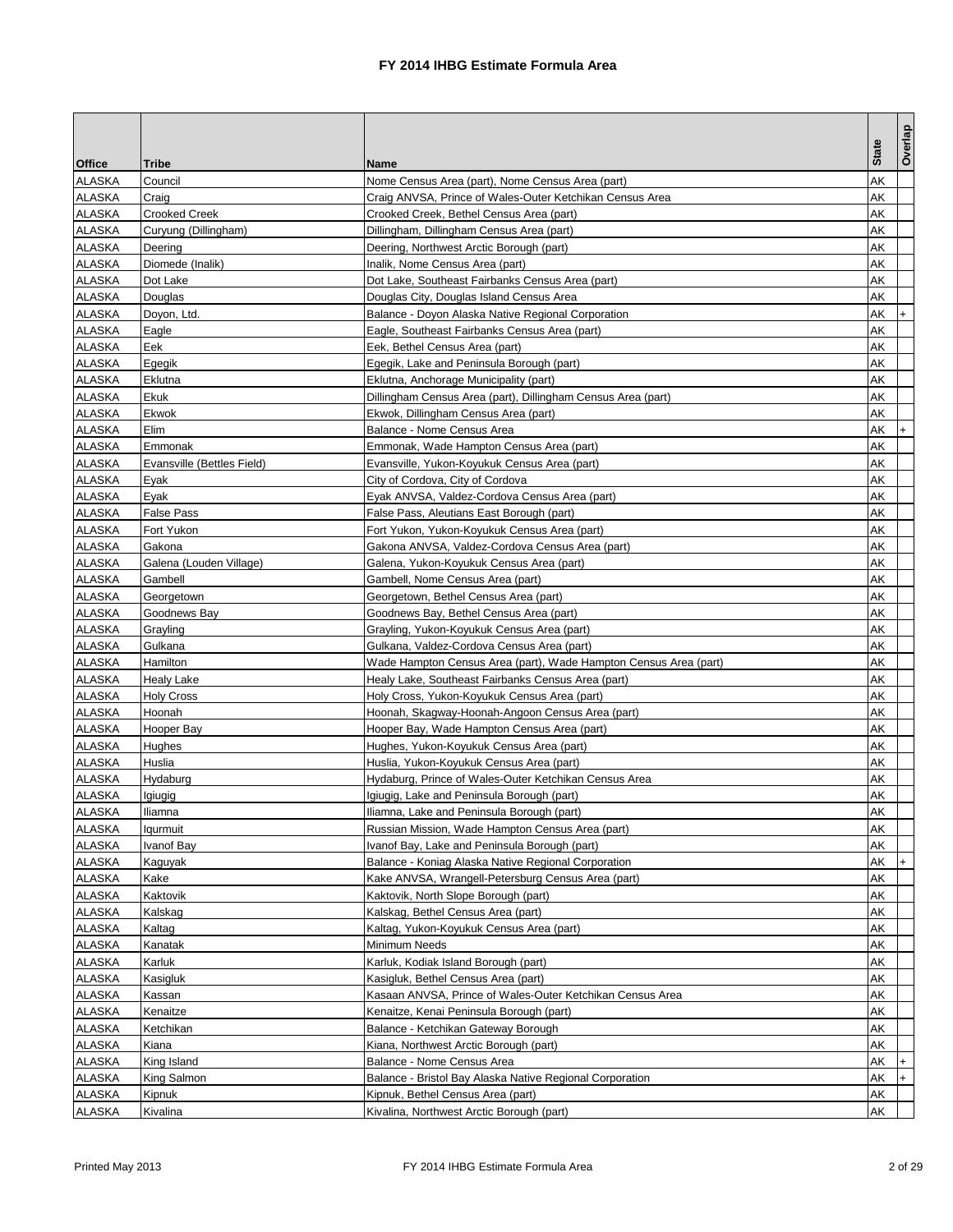| <b>Office</b><br><b>Tribe</b><br><b>Name</b><br>AΚ<br><b>ALASKA</b><br>Klawock<br>Klawock ANVSA, Prince of Wales-Outer Ketchikan Census Area<br><b>ALASKA</b><br>AΚ<br>Kluti Kaah (Copper Center)<br>Copper Center, Valdez-Cordova Census Area (part)<br><b>ALASKA</b><br>AΚ<br>Knik<br>Knik ANVSA, Matanuska-Susitna Borough (part)<br><b>ALASKA</b><br>Kobuk<br>AΚ<br>Kobuk, Northwest Arctic Borough (part)<br><b>ALASKA</b><br>Kokhanok<br>AΚ<br>Kokhanok, Lake and Peninsula Borough (part)<br><b>ALASKA</b><br>Kongiganak<br>Kongiganak, Bethel Census Area (part)<br>AΚ<br><b>ALASKA</b><br>Koniag, Incorporated<br>Balance - Koniag Alaska Native Regional Corporation<br>AΚ<br>$\ddot{}$<br>ALASKA<br>Kotlik<br>AΚ<br>Kotlik, Wade Hampton Census Area (part)<br>ALASKA<br>Kotzebue<br>AΚ<br>Kotzebue, Northwest Arctic Borough (part)<br>ALASKA<br>Koyuk<br>AΚ<br>Koyuk, Nome Census Area (part)<br>ALASKA<br>AΚ<br>Koyukuk<br>Koyukuk, Yukon-Koyukuk Census Area (part)<br>ALASKA<br>AΚ<br>Kwethluk<br>Kwethluk, Bethel Census Area (part)<br><b>ALASKA</b><br>AΚ<br>Kwigillingok<br>Kwigillingok, Bethel Census Area (part)<br><b>ALASKA</b><br>AΚ<br>Kwinhagak (Quinhagak)<br>Kwinhagak, Bethel Census Area (part)<br>ALASKA<br>AΚ<br>Larsen Bay<br>Larsen Bay, Kodiak Island Borough (part)<br>ALASKA<br>Lesnoi (Woody Island)<br>Balance - Koniag Alaska Native Regional Corporation<br>AΚ<br>$\ddot{}$<br>ALASKA<br>AΚ<br>Levelock<br>Levelock, Lake and Peninsula Borough (part)<br>ALASKA<br>AΚ<br>Lime Village<br>Bethel Census Area (part), Bethel Census Area (part)<br><b>ALASKA</b><br>AΚ<br>Lower.Kalskag<br>Lower Kalskag, Bethel Census Area (part)<br>ALASKA<br>AΚ<br><b>Manley Hot Springs</b><br>Manley Hot Springs, Yukon-Koyukuk Census Area (part)<br>ALASKA<br>AΚ<br>Manokotak<br>Manokotak, Dillingham Census Area (part)<br>ALASKA<br>Marshall<br>AΚ<br>Marshall, Wade Hampton Census Area (part)<br>ALASKA<br>AΚ<br>Mary's Igloo<br>Nome Census Area (part), Nome Census Area (part)<br>ALASKA<br><b>McGrath</b><br>AΚ<br>McGrath, Yukon-Koyukuk Census Area (part)<br>ALASKA<br>Mekoryuk, Bethel Census Area (part)<br>AΚ<br>Mekoryuk<br>ALASKA<br>AΚ<br>Mentasta<br>Mentasta Lake, Valdez-Cordova Census Area (part)<br><b>ALASKA</b><br>AΚ<br>Metlakatla (Annette Island)<br>Annette Island Reserve, Ketchikan Gateway Borough (part)<br><b>ALASKA</b><br>AΚ<br>Metlakatla (Annette Island)<br>Annette Island Reserve, Prince of Wales-Outer Ketchikan Census Area<br>ALASKA<br>AΚ<br>Minto<br>Minto, Yukon-Koyukuk Census Area (part)<br>ALASKA<br>AΚ<br>Naknek<br>Naknek, Bristol Bay Borough (part)<br>ALASKA<br>AΚ<br><b>NANA Corporation</b><br>Balance - NANA Alaska Native Regional Corporation<br>ALASKA<br>AΚ<br>Nanwelek (English Bay)<br>Nanwalek, Kenai Peninsula Borough (part)<br>ALASKA<br>Napaimute<br>Bethel Census Area (part), Bethel Census Area (part)<br>AΚ<br><b>ALASKA</b><br>Napakiak<br>Napakiak, Bethel Census Area (part)<br>AΚ<br>ALASKA<br>AΚ<br>Napaskiak<br>Napaskiak, Bethel Census Area (part)<br>ALASKA<br>AΚ<br>Nelson Lagoon<br>Nelson Lagoon, Aleutians East Borough (part)<br><b>ALASKA</b><br>Nenana<br>AΚ<br>Nenana, Yukon-Koyukuk Census Area (part)<br>ALASKA<br>AΚ<br>New Koliganek<br>New Koliganek, Dillingham Census Area (part)<br>ALASKA<br>New Stuyahok<br>New Stuyahok, Dillingham Census Area (part)<br>AK<br>AΚ<br>ALASKA<br>Newhalen<br>Newhalen, Lake and Peninsula Borough (part)<br><b>ALASKA</b><br><b>Newtok</b><br>Newtok, Bethel Census Area (part)<br>AΚ<br>ALASKA<br>Nightmute<br>Nightmute, Bethel Census Area (part)<br>AΚ<br>ALASKA<br>AΚ<br>Nikolai<br>Nikolai, Yukon-Koyukuk Census Area (part)<br>ALASKA<br>AΚ<br>Nikolski<br>Nikolski, Aleutians West Census Area (part)<br><b>ALASKA</b><br>Ninilchik<br>Ninilchik, Kenai Peninsula Borough (part)<br>AΚ<br><b>ALASKA</b><br>Noatak, Northwest Arctic Borough (part)<br>AΚ<br>Noatak<br><b>ALASKA</b><br>Balance - Nome Census Area<br>АK<br>$+$<br>Nome<br>ALASKA<br>Nondalton<br>Nondalton, Lake and Peninsula Borough (part)<br>AΚ<br><b>ALASKA</b><br>Noorvik<br>Noorvik, Northwest Arctic Borough (part)<br>АK<br><b>ALASKA</b><br>AΚ<br>Northway<br>Balance - Doyon Alaska Native Regional Corporation<br>$+$<br>ALASKA<br>Northway<br>Northway, Southeast Fairbanks Census Area (part)<br>AΚ<br>$\ddot{}$<br>ALASKA<br>Nuigsut, North Slope Borough (part)<br>AΚ<br>Nuigsut<br>ALASKA<br>AΚ<br>Nulato<br>Nulato, Yukon-Koyukuk Census Area (part)<br><b>ALASKA</b><br>Nunakauyarmiut (Toksook Bay)<br>Toksook Bay, Bethel Census Area (part)<br>AΚ<br><b>ALASKA</b><br>Nunam Iqua (Sheldon's Point)<br>Nunam Iqua, Wade Hampton Census Area (part)<br>AΚ<br>ALASKA<br>Nunapitchuk<br>Nunapitchuk, Bethel Census Area (part)<br>AΚ |        |           |                                                                  |              | Overlap |
|--------------------------------------------------------------------------------------------------------------------------------------------------------------------------------------------------------------------------------------------------------------------------------------------------------------------------------------------------------------------------------------------------------------------------------------------------------------------------------------------------------------------------------------------------------------------------------------------------------------------------------------------------------------------------------------------------------------------------------------------------------------------------------------------------------------------------------------------------------------------------------------------------------------------------------------------------------------------------------------------------------------------------------------------------------------------------------------------------------------------------------------------------------------------------------------------------------------------------------------------------------------------------------------------------------------------------------------------------------------------------------------------------------------------------------------------------------------------------------------------------------------------------------------------------------------------------------------------------------------------------------------------------------------------------------------------------------------------------------------------------------------------------------------------------------------------------------------------------------------------------------------------------------------------------------------------------------------------------------------------------------------------------------------------------------------------------------------------------------------------------------------------------------------------------------------------------------------------------------------------------------------------------------------------------------------------------------------------------------------------------------------------------------------------------------------------------------------------------------------------------------------------------------------------------------------------------------------------------------------------------------------------------------------------------------------------------------------------------------------------------------------------------------------------------------------------------------------------------------------------------------------------------------------------------------------------------------------------------------------------------------------------------------------------------------------------------------------------------------------------------------------------------------------------------------------------------------------------------------------------------------------------------------------------------------------------------------------------------------------------------------------------------------------------------------------------------------------------------------------------------------------------------------------------------------------------------------------------------------------------------------------------------------------------------------------------------------------------------------------------------------------------------------------------------------------------------------------------------------------------------------------------------------------------------------------------------------------------------------------------------------------------------------------------------------------------------------------------------------------------------------------------------------------------------------------------------------------------------------------------------------------------------------------------------------------------------------------------------------------------------------------------------------------------------------------------------------------------------------------------------------------------------------------------------------------------------------------------------------------------------------------------------------------------------------------------------------------------------------------------------------------------------------------------------------|--------|-----------|------------------------------------------------------------------|--------------|---------|
|                                                                                                                                                                                                                                                                                                                                                                                                                                                                                                                                                                                                                                                                                                                                                                                                                                                                                                                                                                                                                                                                                                                                                                                                                                                                                                                                                                                                                                                                                                                                                                                                                                                                                                                                                                                                                                                                                                                                                                                                                                                                                                                                                                                                                                                                                                                                                                                                                                                                                                                                                                                                                                                                                                                                                                                                                                                                                                                                                                                                                                                                                                                                                                                                                                                                                                                                                                                                                                                                                                                                                                                                                                                                                                                                                                                                                                                                                                                                                                                                                                                                                                                                                                                                                                                                                                                                                                                                                                                                                                                                                                                                                                                                                                                                                                                                        |        |           |                                                                  | <b>State</b> |         |
|                                                                                                                                                                                                                                                                                                                                                                                                                                                                                                                                                                                                                                                                                                                                                                                                                                                                                                                                                                                                                                                                                                                                                                                                                                                                                                                                                                                                                                                                                                                                                                                                                                                                                                                                                                                                                                                                                                                                                                                                                                                                                                                                                                                                                                                                                                                                                                                                                                                                                                                                                                                                                                                                                                                                                                                                                                                                                                                                                                                                                                                                                                                                                                                                                                                                                                                                                                                                                                                                                                                                                                                                                                                                                                                                                                                                                                                                                                                                                                                                                                                                                                                                                                                                                                                                                                                                                                                                                                                                                                                                                                                                                                                                                                                                                                                                        |        |           |                                                                  |              |         |
|                                                                                                                                                                                                                                                                                                                                                                                                                                                                                                                                                                                                                                                                                                                                                                                                                                                                                                                                                                                                                                                                                                                                                                                                                                                                                                                                                                                                                                                                                                                                                                                                                                                                                                                                                                                                                                                                                                                                                                                                                                                                                                                                                                                                                                                                                                                                                                                                                                                                                                                                                                                                                                                                                                                                                                                                                                                                                                                                                                                                                                                                                                                                                                                                                                                                                                                                                                                                                                                                                                                                                                                                                                                                                                                                                                                                                                                                                                                                                                                                                                                                                                                                                                                                                                                                                                                                                                                                                                                                                                                                                                                                                                                                                                                                                                                                        |        |           |                                                                  |              |         |
|                                                                                                                                                                                                                                                                                                                                                                                                                                                                                                                                                                                                                                                                                                                                                                                                                                                                                                                                                                                                                                                                                                                                                                                                                                                                                                                                                                                                                                                                                                                                                                                                                                                                                                                                                                                                                                                                                                                                                                                                                                                                                                                                                                                                                                                                                                                                                                                                                                                                                                                                                                                                                                                                                                                                                                                                                                                                                                                                                                                                                                                                                                                                                                                                                                                                                                                                                                                                                                                                                                                                                                                                                                                                                                                                                                                                                                                                                                                                                                                                                                                                                                                                                                                                                                                                                                                                                                                                                                                                                                                                                                                                                                                                                                                                                                                                        |        |           |                                                                  |              |         |
|                                                                                                                                                                                                                                                                                                                                                                                                                                                                                                                                                                                                                                                                                                                                                                                                                                                                                                                                                                                                                                                                                                                                                                                                                                                                                                                                                                                                                                                                                                                                                                                                                                                                                                                                                                                                                                                                                                                                                                                                                                                                                                                                                                                                                                                                                                                                                                                                                                                                                                                                                                                                                                                                                                                                                                                                                                                                                                                                                                                                                                                                                                                                                                                                                                                                                                                                                                                                                                                                                                                                                                                                                                                                                                                                                                                                                                                                                                                                                                                                                                                                                                                                                                                                                                                                                                                                                                                                                                                                                                                                                                                                                                                                                                                                                                                                        |        |           |                                                                  |              |         |
|                                                                                                                                                                                                                                                                                                                                                                                                                                                                                                                                                                                                                                                                                                                                                                                                                                                                                                                                                                                                                                                                                                                                                                                                                                                                                                                                                                                                                                                                                                                                                                                                                                                                                                                                                                                                                                                                                                                                                                                                                                                                                                                                                                                                                                                                                                                                                                                                                                                                                                                                                                                                                                                                                                                                                                                                                                                                                                                                                                                                                                                                                                                                                                                                                                                                                                                                                                                                                                                                                                                                                                                                                                                                                                                                                                                                                                                                                                                                                                                                                                                                                                                                                                                                                                                                                                                                                                                                                                                                                                                                                                                                                                                                                                                                                                                                        |        |           |                                                                  |              |         |
|                                                                                                                                                                                                                                                                                                                                                                                                                                                                                                                                                                                                                                                                                                                                                                                                                                                                                                                                                                                                                                                                                                                                                                                                                                                                                                                                                                                                                                                                                                                                                                                                                                                                                                                                                                                                                                                                                                                                                                                                                                                                                                                                                                                                                                                                                                                                                                                                                                                                                                                                                                                                                                                                                                                                                                                                                                                                                                                                                                                                                                                                                                                                                                                                                                                                                                                                                                                                                                                                                                                                                                                                                                                                                                                                                                                                                                                                                                                                                                                                                                                                                                                                                                                                                                                                                                                                                                                                                                                                                                                                                                                                                                                                                                                                                                                                        |        |           |                                                                  |              |         |
|                                                                                                                                                                                                                                                                                                                                                                                                                                                                                                                                                                                                                                                                                                                                                                                                                                                                                                                                                                                                                                                                                                                                                                                                                                                                                                                                                                                                                                                                                                                                                                                                                                                                                                                                                                                                                                                                                                                                                                                                                                                                                                                                                                                                                                                                                                                                                                                                                                                                                                                                                                                                                                                                                                                                                                                                                                                                                                                                                                                                                                                                                                                                                                                                                                                                                                                                                                                                                                                                                                                                                                                                                                                                                                                                                                                                                                                                                                                                                                                                                                                                                                                                                                                                                                                                                                                                                                                                                                                                                                                                                                                                                                                                                                                                                                                                        |        |           |                                                                  |              |         |
|                                                                                                                                                                                                                                                                                                                                                                                                                                                                                                                                                                                                                                                                                                                                                                                                                                                                                                                                                                                                                                                                                                                                                                                                                                                                                                                                                                                                                                                                                                                                                                                                                                                                                                                                                                                                                                                                                                                                                                                                                                                                                                                                                                                                                                                                                                                                                                                                                                                                                                                                                                                                                                                                                                                                                                                                                                                                                                                                                                                                                                                                                                                                                                                                                                                                                                                                                                                                                                                                                                                                                                                                                                                                                                                                                                                                                                                                                                                                                                                                                                                                                                                                                                                                                                                                                                                                                                                                                                                                                                                                                                                                                                                                                                                                                                                                        |        |           |                                                                  |              |         |
|                                                                                                                                                                                                                                                                                                                                                                                                                                                                                                                                                                                                                                                                                                                                                                                                                                                                                                                                                                                                                                                                                                                                                                                                                                                                                                                                                                                                                                                                                                                                                                                                                                                                                                                                                                                                                                                                                                                                                                                                                                                                                                                                                                                                                                                                                                                                                                                                                                                                                                                                                                                                                                                                                                                                                                                                                                                                                                                                                                                                                                                                                                                                                                                                                                                                                                                                                                                                                                                                                                                                                                                                                                                                                                                                                                                                                                                                                                                                                                                                                                                                                                                                                                                                                                                                                                                                                                                                                                                                                                                                                                                                                                                                                                                                                                                                        |        |           |                                                                  |              |         |
|                                                                                                                                                                                                                                                                                                                                                                                                                                                                                                                                                                                                                                                                                                                                                                                                                                                                                                                                                                                                                                                                                                                                                                                                                                                                                                                                                                                                                                                                                                                                                                                                                                                                                                                                                                                                                                                                                                                                                                                                                                                                                                                                                                                                                                                                                                                                                                                                                                                                                                                                                                                                                                                                                                                                                                                                                                                                                                                                                                                                                                                                                                                                                                                                                                                                                                                                                                                                                                                                                                                                                                                                                                                                                                                                                                                                                                                                                                                                                                                                                                                                                                                                                                                                                                                                                                                                                                                                                                                                                                                                                                                                                                                                                                                                                                                                        |        |           |                                                                  |              |         |
|                                                                                                                                                                                                                                                                                                                                                                                                                                                                                                                                                                                                                                                                                                                                                                                                                                                                                                                                                                                                                                                                                                                                                                                                                                                                                                                                                                                                                                                                                                                                                                                                                                                                                                                                                                                                                                                                                                                                                                                                                                                                                                                                                                                                                                                                                                                                                                                                                                                                                                                                                                                                                                                                                                                                                                                                                                                                                                                                                                                                                                                                                                                                                                                                                                                                                                                                                                                                                                                                                                                                                                                                                                                                                                                                                                                                                                                                                                                                                                                                                                                                                                                                                                                                                                                                                                                                                                                                                                                                                                                                                                                                                                                                                                                                                                                                        |        |           |                                                                  |              |         |
|                                                                                                                                                                                                                                                                                                                                                                                                                                                                                                                                                                                                                                                                                                                                                                                                                                                                                                                                                                                                                                                                                                                                                                                                                                                                                                                                                                                                                                                                                                                                                                                                                                                                                                                                                                                                                                                                                                                                                                                                                                                                                                                                                                                                                                                                                                                                                                                                                                                                                                                                                                                                                                                                                                                                                                                                                                                                                                                                                                                                                                                                                                                                                                                                                                                                                                                                                                                                                                                                                                                                                                                                                                                                                                                                                                                                                                                                                                                                                                                                                                                                                                                                                                                                                                                                                                                                                                                                                                                                                                                                                                                                                                                                                                                                                                                                        |        |           |                                                                  |              |         |
|                                                                                                                                                                                                                                                                                                                                                                                                                                                                                                                                                                                                                                                                                                                                                                                                                                                                                                                                                                                                                                                                                                                                                                                                                                                                                                                                                                                                                                                                                                                                                                                                                                                                                                                                                                                                                                                                                                                                                                                                                                                                                                                                                                                                                                                                                                                                                                                                                                                                                                                                                                                                                                                                                                                                                                                                                                                                                                                                                                                                                                                                                                                                                                                                                                                                                                                                                                                                                                                                                                                                                                                                                                                                                                                                                                                                                                                                                                                                                                                                                                                                                                                                                                                                                                                                                                                                                                                                                                                                                                                                                                                                                                                                                                                                                                                                        |        |           |                                                                  |              |         |
|                                                                                                                                                                                                                                                                                                                                                                                                                                                                                                                                                                                                                                                                                                                                                                                                                                                                                                                                                                                                                                                                                                                                                                                                                                                                                                                                                                                                                                                                                                                                                                                                                                                                                                                                                                                                                                                                                                                                                                                                                                                                                                                                                                                                                                                                                                                                                                                                                                                                                                                                                                                                                                                                                                                                                                                                                                                                                                                                                                                                                                                                                                                                                                                                                                                                                                                                                                                                                                                                                                                                                                                                                                                                                                                                                                                                                                                                                                                                                                                                                                                                                                                                                                                                                                                                                                                                                                                                                                                                                                                                                                                                                                                                                                                                                                                                        |        |           |                                                                  |              |         |
|                                                                                                                                                                                                                                                                                                                                                                                                                                                                                                                                                                                                                                                                                                                                                                                                                                                                                                                                                                                                                                                                                                                                                                                                                                                                                                                                                                                                                                                                                                                                                                                                                                                                                                                                                                                                                                                                                                                                                                                                                                                                                                                                                                                                                                                                                                                                                                                                                                                                                                                                                                                                                                                                                                                                                                                                                                                                                                                                                                                                                                                                                                                                                                                                                                                                                                                                                                                                                                                                                                                                                                                                                                                                                                                                                                                                                                                                                                                                                                                                                                                                                                                                                                                                                                                                                                                                                                                                                                                                                                                                                                                                                                                                                                                                                                                                        |        |           |                                                                  |              |         |
|                                                                                                                                                                                                                                                                                                                                                                                                                                                                                                                                                                                                                                                                                                                                                                                                                                                                                                                                                                                                                                                                                                                                                                                                                                                                                                                                                                                                                                                                                                                                                                                                                                                                                                                                                                                                                                                                                                                                                                                                                                                                                                                                                                                                                                                                                                                                                                                                                                                                                                                                                                                                                                                                                                                                                                                                                                                                                                                                                                                                                                                                                                                                                                                                                                                                                                                                                                                                                                                                                                                                                                                                                                                                                                                                                                                                                                                                                                                                                                                                                                                                                                                                                                                                                                                                                                                                                                                                                                                                                                                                                                                                                                                                                                                                                                                                        |        |           |                                                                  |              |         |
|                                                                                                                                                                                                                                                                                                                                                                                                                                                                                                                                                                                                                                                                                                                                                                                                                                                                                                                                                                                                                                                                                                                                                                                                                                                                                                                                                                                                                                                                                                                                                                                                                                                                                                                                                                                                                                                                                                                                                                                                                                                                                                                                                                                                                                                                                                                                                                                                                                                                                                                                                                                                                                                                                                                                                                                                                                                                                                                                                                                                                                                                                                                                                                                                                                                                                                                                                                                                                                                                                                                                                                                                                                                                                                                                                                                                                                                                                                                                                                                                                                                                                                                                                                                                                                                                                                                                                                                                                                                                                                                                                                                                                                                                                                                                                                                                        |        |           |                                                                  |              |         |
|                                                                                                                                                                                                                                                                                                                                                                                                                                                                                                                                                                                                                                                                                                                                                                                                                                                                                                                                                                                                                                                                                                                                                                                                                                                                                                                                                                                                                                                                                                                                                                                                                                                                                                                                                                                                                                                                                                                                                                                                                                                                                                                                                                                                                                                                                                                                                                                                                                                                                                                                                                                                                                                                                                                                                                                                                                                                                                                                                                                                                                                                                                                                                                                                                                                                                                                                                                                                                                                                                                                                                                                                                                                                                                                                                                                                                                                                                                                                                                                                                                                                                                                                                                                                                                                                                                                                                                                                                                                                                                                                                                                                                                                                                                                                                                                                        |        |           |                                                                  |              |         |
|                                                                                                                                                                                                                                                                                                                                                                                                                                                                                                                                                                                                                                                                                                                                                                                                                                                                                                                                                                                                                                                                                                                                                                                                                                                                                                                                                                                                                                                                                                                                                                                                                                                                                                                                                                                                                                                                                                                                                                                                                                                                                                                                                                                                                                                                                                                                                                                                                                                                                                                                                                                                                                                                                                                                                                                                                                                                                                                                                                                                                                                                                                                                                                                                                                                                                                                                                                                                                                                                                                                                                                                                                                                                                                                                                                                                                                                                                                                                                                                                                                                                                                                                                                                                                                                                                                                                                                                                                                                                                                                                                                                                                                                                                                                                                                                                        |        |           |                                                                  |              |         |
|                                                                                                                                                                                                                                                                                                                                                                                                                                                                                                                                                                                                                                                                                                                                                                                                                                                                                                                                                                                                                                                                                                                                                                                                                                                                                                                                                                                                                                                                                                                                                                                                                                                                                                                                                                                                                                                                                                                                                                                                                                                                                                                                                                                                                                                                                                                                                                                                                                                                                                                                                                                                                                                                                                                                                                                                                                                                                                                                                                                                                                                                                                                                                                                                                                                                                                                                                                                                                                                                                                                                                                                                                                                                                                                                                                                                                                                                                                                                                                                                                                                                                                                                                                                                                                                                                                                                                                                                                                                                                                                                                                                                                                                                                                                                                                                                        |        |           |                                                                  |              |         |
|                                                                                                                                                                                                                                                                                                                                                                                                                                                                                                                                                                                                                                                                                                                                                                                                                                                                                                                                                                                                                                                                                                                                                                                                                                                                                                                                                                                                                                                                                                                                                                                                                                                                                                                                                                                                                                                                                                                                                                                                                                                                                                                                                                                                                                                                                                                                                                                                                                                                                                                                                                                                                                                                                                                                                                                                                                                                                                                                                                                                                                                                                                                                                                                                                                                                                                                                                                                                                                                                                                                                                                                                                                                                                                                                                                                                                                                                                                                                                                                                                                                                                                                                                                                                                                                                                                                                                                                                                                                                                                                                                                                                                                                                                                                                                                                                        |        |           |                                                                  |              |         |
|                                                                                                                                                                                                                                                                                                                                                                                                                                                                                                                                                                                                                                                                                                                                                                                                                                                                                                                                                                                                                                                                                                                                                                                                                                                                                                                                                                                                                                                                                                                                                                                                                                                                                                                                                                                                                                                                                                                                                                                                                                                                                                                                                                                                                                                                                                                                                                                                                                                                                                                                                                                                                                                                                                                                                                                                                                                                                                                                                                                                                                                                                                                                                                                                                                                                                                                                                                                                                                                                                                                                                                                                                                                                                                                                                                                                                                                                                                                                                                                                                                                                                                                                                                                                                                                                                                                                                                                                                                                                                                                                                                                                                                                                                                                                                                                                        |        |           |                                                                  |              |         |
|                                                                                                                                                                                                                                                                                                                                                                                                                                                                                                                                                                                                                                                                                                                                                                                                                                                                                                                                                                                                                                                                                                                                                                                                                                                                                                                                                                                                                                                                                                                                                                                                                                                                                                                                                                                                                                                                                                                                                                                                                                                                                                                                                                                                                                                                                                                                                                                                                                                                                                                                                                                                                                                                                                                                                                                                                                                                                                                                                                                                                                                                                                                                                                                                                                                                                                                                                                                                                                                                                                                                                                                                                                                                                                                                                                                                                                                                                                                                                                                                                                                                                                                                                                                                                                                                                                                                                                                                                                                                                                                                                                                                                                                                                                                                                                                                        |        |           |                                                                  |              |         |
|                                                                                                                                                                                                                                                                                                                                                                                                                                                                                                                                                                                                                                                                                                                                                                                                                                                                                                                                                                                                                                                                                                                                                                                                                                                                                                                                                                                                                                                                                                                                                                                                                                                                                                                                                                                                                                                                                                                                                                                                                                                                                                                                                                                                                                                                                                                                                                                                                                                                                                                                                                                                                                                                                                                                                                                                                                                                                                                                                                                                                                                                                                                                                                                                                                                                                                                                                                                                                                                                                                                                                                                                                                                                                                                                                                                                                                                                                                                                                                                                                                                                                                                                                                                                                                                                                                                                                                                                                                                                                                                                                                                                                                                                                                                                                                                                        |        |           |                                                                  |              |         |
|                                                                                                                                                                                                                                                                                                                                                                                                                                                                                                                                                                                                                                                                                                                                                                                                                                                                                                                                                                                                                                                                                                                                                                                                                                                                                                                                                                                                                                                                                                                                                                                                                                                                                                                                                                                                                                                                                                                                                                                                                                                                                                                                                                                                                                                                                                                                                                                                                                                                                                                                                                                                                                                                                                                                                                                                                                                                                                                                                                                                                                                                                                                                                                                                                                                                                                                                                                                                                                                                                                                                                                                                                                                                                                                                                                                                                                                                                                                                                                                                                                                                                                                                                                                                                                                                                                                                                                                                                                                                                                                                                                                                                                                                                                                                                                                                        |        |           |                                                                  |              |         |
|                                                                                                                                                                                                                                                                                                                                                                                                                                                                                                                                                                                                                                                                                                                                                                                                                                                                                                                                                                                                                                                                                                                                                                                                                                                                                                                                                                                                                                                                                                                                                                                                                                                                                                                                                                                                                                                                                                                                                                                                                                                                                                                                                                                                                                                                                                                                                                                                                                                                                                                                                                                                                                                                                                                                                                                                                                                                                                                                                                                                                                                                                                                                                                                                                                                                                                                                                                                                                                                                                                                                                                                                                                                                                                                                                                                                                                                                                                                                                                                                                                                                                                                                                                                                                                                                                                                                                                                                                                                                                                                                                                                                                                                                                                                                                                                                        |        |           |                                                                  |              |         |
|                                                                                                                                                                                                                                                                                                                                                                                                                                                                                                                                                                                                                                                                                                                                                                                                                                                                                                                                                                                                                                                                                                                                                                                                                                                                                                                                                                                                                                                                                                                                                                                                                                                                                                                                                                                                                                                                                                                                                                                                                                                                                                                                                                                                                                                                                                                                                                                                                                                                                                                                                                                                                                                                                                                                                                                                                                                                                                                                                                                                                                                                                                                                                                                                                                                                                                                                                                                                                                                                                                                                                                                                                                                                                                                                                                                                                                                                                                                                                                                                                                                                                                                                                                                                                                                                                                                                                                                                                                                                                                                                                                                                                                                                                                                                                                                                        |        |           |                                                                  |              |         |
|                                                                                                                                                                                                                                                                                                                                                                                                                                                                                                                                                                                                                                                                                                                                                                                                                                                                                                                                                                                                                                                                                                                                                                                                                                                                                                                                                                                                                                                                                                                                                                                                                                                                                                                                                                                                                                                                                                                                                                                                                                                                                                                                                                                                                                                                                                                                                                                                                                                                                                                                                                                                                                                                                                                                                                                                                                                                                                                                                                                                                                                                                                                                                                                                                                                                                                                                                                                                                                                                                                                                                                                                                                                                                                                                                                                                                                                                                                                                                                                                                                                                                                                                                                                                                                                                                                                                                                                                                                                                                                                                                                                                                                                                                                                                                                                                        |        |           |                                                                  |              |         |
|                                                                                                                                                                                                                                                                                                                                                                                                                                                                                                                                                                                                                                                                                                                                                                                                                                                                                                                                                                                                                                                                                                                                                                                                                                                                                                                                                                                                                                                                                                                                                                                                                                                                                                                                                                                                                                                                                                                                                                                                                                                                                                                                                                                                                                                                                                                                                                                                                                                                                                                                                                                                                                                                                                                                                                                                                                                                                                                                                                                                                                                                                                                                                                                                                                                                                                                                                                                                                                                                                                                                                                                                                                                                                                                                                                                                                                                                                                                                                                                                                                                                                                                                                                                                                                                                                                                                                                                                                                                                                                                                                                                                                                                                                                                                                                                                        |        |           |                                                                  |              |         |
|                                                                                                                                                                                                                                                                                                                                                                                                                                                                                                                                                                                                                                                                                                                                                                                                                                                                                                                                                                                                                                                                                                                                                                                                                                                                                                                                                                                                                                                                                                                                                                                                                                                                                                                                                                                                                                                                                                                                                                                                                                                                                                                                                                                                                                                                                                                                                                                                                                                                                                                                                                                                                                                                                                                                                                                                                                                                                                                                                                                                                                                                                                                                                                                                                                                                                                                                                                                                                                                                                                                                                                                                                                                                                                                                                                                                                                                                                                                                                                                                                                                                                                                                                                                                                                                                                                                                                                                                                                                                                                                                                                                                                                                                                                                                                                                                        |        |           |                                                                  |              |         |
|                                                                                                                                                                                                                                                                                                                                                                                                                                                                                                                                                                                                                                                                                                                                                                                                                                                                                                                                                                                                                                                                                                                                                                                                                                                                                                                                                                                                                                                                                                                                                                                                                                                                                                                                                                                                                                                                                                                                                                                                                                                                                                                                                                                                                                                                                                                                                                                                                                                                                                                                                                                                                                                                                                                                                                                                                                                                                                                                                                                                                                                                                                                                                                                                                                                                                                                                                                                                                                                                                                                                                                                                                                                                                                                                                                                                                                                                                                                                                                                                                                                                                                                                                                                                                                                                                                                                                                                                                                                                                                                                                                                                                                                                                                                                                                                                        |        |           |                                                                  |              |         |
|                                                                                                                                                                                                                                                                                                                                                                                                                                                                                                                                                                                                                                                                                                                                                                                                                                                                                                                                                                                                                                                                                                                                                                                                                                                                                                                                                                                                                                                                                                                                                                                                                                                                                                                                                                                                                                                                                                                                                                                                                                                                                                                                                                                                                                                                                                                                                                                                                                                                                                                                                                                                                                                                                                                                                                                                                                                                                                                                                                                                                                                                                                                                                                                                                                                                                                                                                                                                                                                                                                                                                                                                                                                                                                                                                                                                                                                                                                                                                                                                                                                                                                                                                                                                                                                                                                                                                                                                                                                                                                                                                                                                                                                                                                                                                                                                        |        |           |                                                                  |              |         |
|                                                                                                                                                                                                                                                                                                                                                                                                                                                                                                                                                                                                                                                                                                                                                                                                                                                                                                                                                                                                                                                                                                                                                                                                                                                                                                                                                                                                                                                                                                                                                                                                                                                                                                                                                                                                                                                                                                                                                                                                                                                                                                                                                                                                                                                                                                                                                                                                                                                                                                                                                                                                                                                                                                                                                                                                                                                                                                                                                                                                                                                                                                                                                                                                                                                                                                                                                                                                                                                                                                                                                                                                                                                                                                                                                                                                                                                                                                                                                                                                                                                                                                                                                                                                                                                                                                                                                                                                                                                                                                                                                                                                                                                                                                                                                                                                        |        |           |                                                                  |              |         |
|                                                                                                                                                                                                                                                                                                                                                                                                                                                                                                                                                                                                                                                                                                                                                                                                                                                                                                                                                                                                                                                                                                                                                                                                                                                                                                                                                                                                                                                                                                                                                                                                                                                                                                                                                                                                                                                                                                                                                                                                                                                                                                                                                                                                                                                                                                                                                                                                                                                                                                                                                                                                                                                                                                                                                                                                                                                                                                                                                                                                                                                                                                                                                                                                                                                                                                                                                                                                                                                                                                                                                                                                                                                                                                                                                                                                                                                                                                                                                                                                                                                                                                                                                                                                                                                                                                                                                                                                                                                                                                                                                                                                                                                                                                                                                                                                        |        |           |                                                                  |              |         |
|                                                                                                                                                                                                                                                                                                                                                                                                                                                                                                                                                                                                                                                                                                                                                                                                                                                                                                                                                                                                                                                                                                                                                                                                                                                                                                                                                                                                                                                                                                                                                                                                                                                                                                                                                                                                                                                                                                                                                                                                                                                                                                                                                                                                                                                                                                                                                                                                                                                                                                                                                                                                                                                                                                                                                                                                                                                                                                                                                                                                                                                                                                                                                                                                                                                                                                                                                                                                                                                                                                                                                                                                                                                                                                                                                                                                                                                                                                                                                                                                                                                                                                                                                                                                                                                                                                                                                                                                                                                                                                                                                                                                                                                                                                                                                                                                        |        |           |                                                                  |              |         |
|                                                                                                                                                                                                                                                                                                                                                                                                                                                                                                                                                                                                                                                                                                                                                                                                                                                                                                                                                                                                                                                                                                                                                                                                                                                                                                                                                                                                                                                                                                                                                                                                                                                                                                                                                                                                                                                                                                                                                                                                                                                                                                                                                                                                                                                                                                                                                                                                                                                                                                                                                                                                                                                                                                                                                                                                                                                                                                                                                                                                                                                                                                                                                                                                                                                                                                                                                                                                                                                                                                                                                                                                                                                                                                                                                                                                                                                                                                                                                                                                                                                                                                                                                                                                                                                                                                                                                                                                                                                                                                                                                                                                                                                                                                                                                                                                        |        |           |                                                                  |              |         |
|                                                                                                                                                                                                                                                                                                                                                                                                                                                                                                                                                                                                                                                                                                                                                                                                                                                                                                                                                                                                                                                                                                                                                                                                                                                                                                                                                                                                                                                                                                                                                                                                                                                                                                                                                                                                                                                                                                                                                                                                                                                                                                                                                                                                                                                                                                                                                                                                                                                                                                                                                                                                                                                                                                                                                                                                                                                                                                                                                                                                                                                                                                                                                                                                                                                                                                                                                                                                                                                                                                                                                                                                                                                                                                                                                                                                                                                                                                                                                                                                                                                                                                                                                                                                                                                                                                                                                                                                                                                                                                                                                                                                                                                                                                                                                                                                        |        |           |                                                                  |              |         |
|                                                                                                                                                                                                                                                                                                                                                                                                                                                                                                                                                                                                                                                                                                                                                                                                                                                                                                                                                                                                                                                                                                                                                                                                                                                                                                                                                                                                                                                                                                                                                                                                                                                                                                                                                                                                                                                                                                                                                                                                                                                                                                                                                                                                                                                                                                                                                                                                                                                                                                                                                                                                                                                                                                                                                                                                                                                                                                                                                                                                                                                                                                                                                                                                                                                                                                                                                                                                                                                                                                                                                                                                                                                                                                                                                                                                                                                                                                                                                                                                                                                                                                                                                                                                                                                                                                                                                                                                                                                                                                                                                                                                                                                                                                                                                                                                        |        |           |                                                                  |              |         |
|                                                                                                                                                                                                                                                                                                                                                                                                                                                                                                                                                                                                                                                                                                                                                                                                                                                                                                                                                                                                                                                                                                                                                                                                                                                                                                                                                                                                                                                                                                                                                                                                                                                                                                                                                                                                                                                                                                                                                                                                                                                                                                                                                                                                                                                                                                                                                                                                                                                                                                                                                                                                                                                                                                                                                                                                                                                                                                                                                                                                                                                                                                                                                                                                                                                                                                                                                                                                                                                                                                                                                                                                                                                                                                                                                                                                                                                                                                                                                                                                                                                                                                                                                                                                                                                                                                                                                                                                                                                                                                                                                                                                                                                                                                                                                                                                        |        |           |                                                                  |              |         |
|                                                                                                                                                                                                                                                                                                                                                                                                                                                                                                                                                                                                                                                                                                                                                                                                                                                                                                                                                                                                                                                                                                                                                                                                                                                                                                                                                                                                                                                                                                                                                                                                                                                                                                                                                                                                                                                                                                                                                                                                                                                                                                                                                                                                                                                                                                                                                                                                                                                                                                                                                                                                                                                                                                                                                                                                                                                                                                                                                                                                                                                                                                                                                                                                                                                                                                                                                                                                                                                                                                                                                                                                                                                                                                                                                                                                                                                                                                                                                                                                                                                                                                                                                                                                                                                                                                                                                                                                                                                                                                                                                                                                                                                                                                                                                                                                        |        |           |                                                                  |              |         |
|                                                                                                                                                                                                                                                                                                                                                                                                                                                                                                                                                                                                                                                                                                                                                                                                                                                                                                                                                                                                                                                                                                                                                                                                                                                                                                                                                                                                                                                                                                                                                                                                                                                                                                                                                                                                                                                                                                                                                                                                                                                                                                                                                                                                                                                                                                                                                                                                                                                                                                                                                                                                                                                                                                                                                                                                                                                                                                                                                                                                                                                                                                                                                                                                                                                                                                                                                                                                                                                                                                                                                                                                                                                                                                                                                                                                                                                                                                                                                                                                                                                                                                                                                                                                                                                                                                                                                                                                                                                                                                                                                                                                                                                                                                                                                                                                        |        |           |                                                                  |              |         |
|                                                                                                                                                                                                                                                                                                                                                                                                                                                                                                                                                                                                                                                                                                                                                                                                                                                                                                                                                                                                                                                                                                                                                                                                                                                                                                                                                                                                                                                                                                                                                                                                                                                                                                                                                                                                                                                                                                                                                                                                                                                                                                                                                                                                                                                                                                                                                                                                                                                                                                                                                                                                                                                                                                                                                                                                                                                                                                                                                                                                                                                                                                                                                                                                                                                                                                                                                                                                                                                                                                                                                                                                                                                                                                                                                                                                                                                                                                                                                                                                                                                                                                                                                                                                                                                                                                                                                                                                                                                                                                                                                                                                                                                                                                                                                                                                        |        |           |                                                                  |              |         |
|                                                                                                                                                                                                                                                                                                                                                                                                                                                                                                                                                                                                                                                                                                                                                                                                                                                                                                                                                                                                                                                                                                                                                                                                                                                                                                                                                                                                                                                                                                                                                                                                                                                                                                                                                                                                                                                                                                                                                                                                                                                                                                                                                                                                                                                                                                                                                                                                                                                                                                                                                                                                                                                                                                                                                                                                                                                                                                                                                                                                                                                                                                                                                                                                                                                                                                                                                                                                                                                                                                                                                                                                                                                                                                                                                                                                                                                                                                                                                                                                                                                                                                                                                                                                                                                                                                                                                                                                                                                                                                                                                                                                                                                                                                                                                                                                        |        |           |                                                                  |              |         |
|                                                                                                                                                                                                                                                                                                                                                                                                                                                                                                                                                                                                                                                                                                                                                                                                                                                                                                                                                                                                                                                                                                                                                                                                                                                                                                                                                                                                                                                                                                                                                                                                                                                                                                                                                                                                                                                                                                                                                                                                                                                                                                                                                                                                                                                                                                                                                                                                                                                                                                                                                                                                                                                                                                                                                                                                                                                                                                                                                                                                                                                                                                                                                                                                                                                                                                                                                                                                                                                                                                                                                                                                                                                                                                                                                                                                                                                                                                                                                                                                                                                                                                                                                                                                                                                                                                                                                                                                                                                                                                                                                                                                                                                                                                                                                                                                        |        |           |                                                                  |              |         |
|                                                                                                                                                                                                                                                                                                                                                                                                                                                                                                                                                                                                                                                                                                                                                                                                                                                                                                                                                                                                                                                                                                                                                                                                                                                                                                                                                                                                                                                                                                                                                                                                                                                                                                                                                                                                                                                                                                                                                                                                                                                                                                                                                                                                                                                                                                                                                                                                                                                                                                                                                                                                                                                                                                                                                                                                                                                                                                                                                                                                                                                                                                                                                                                                                                                                                                                                                                                                                                                                                                                                                                                                                                                                                                                                                                                                                                                                                                                                                                                                                                                                                                                                                                                                                                                                                                                                                                                                                                                                                                                                                                                                                                                                                                                                                                                                        |        |           |                                                                  |              |         |
|                                                                                                                                                                                                                                                                                                                                                                                                                                                                                                                                                                                                                                                                                                                                                                                                                                                                                                                                                                                                                                                                                                                                                                                                                                                                                                                                                                                                                                                                                                                                                                                                                                                                                                                                                                                                                                                                                                                                                                                                                                                                                                                                                                                                                                                                                                                                                                                                                                                                                                                                                                                                                                                                                                                                                                                                                                                                                                                                                                                                                                                                                                                                                                                                                                                                                                                                                                                                                                                                                                                                                                                                                                                                                                                                                                                                                                                                                                                                                                                                                                                                                                                                                                                                                                                                                                                                                                                                                                                                                                                                                                                                                                                                                                                                                                                                        |        |           |                                                                  |              |         |
|                                                                                                                                                                                                                                                                                                                                                                                                                                                                                                                                                                                                                                                                                                                                                                                                                                                                                                                                                                                                                                                                                                                                                                                                                                                                                                                                                                                                                                                                                                                                                                                                                                                                                                                                                                                                                                                                                                                                                                                                                                                                                                                                                                                                                                                                                                                                                                                                                                                                                                                                                                                                                                                                                                                                                                                                                                                                                                                                                                                                                                                                                                                                                                                                                                                                                                                                                                                                                                                                                                                                                                                                                                                                                                                                                                                                                                                                                                                                                                                                                                                                                                                                                                                                                                                                                                                                                                                                                                                                                                                                                                                                                                                                                                                                                                                                        |        |           |                                                                  |              |         |
|                                                                                                                                                                                                                                                                                                                                                                                                                                                                                                                                                                                                                                                                                                                                                                                                                                                                                                                                                                                                                                                                                                                                                                                                                                                                                                                                                                                                                                                                                                                                                                                                                                                                                                                                                                                                                                                                                                                                                                                                                                                                                                                                                                                                                                                                                                                                                                                                                                                                                                                                                                                                                                                                                                                                                                                                                                                                                                                                                                                                                                                                                                                                                                                                                                                                                                                                                                                                                                                                                                                                                                                                                                                                                                                                                                                                                                                                                                                                                                                                                                                                                                                                                                                                                                                                                                                                                                                                                                                                                                                                                                                                                                                                                                                                                                                                        |        |           |                                                                  |              |         |
|                                                                                                                                                                                                                                                                                                                                                                                                                                                                                                                                                                                                                                                                                                                                                                                                                                                                                                                                                                                                                                                                                                                                                                                                                                                                                                                                                                                                                                                                                                                                                                                                                                                                                                                                                                                                                                                                                                                                                                                                                                                                                                                                                                                                                                                                                                                                                                                                                                                                                                                                                                                                                                                                                                                                                                                                                                                                                                                                                                                                                                                                                                                                                                                                                                                                                                                                                                                                                                                                                                                                                                                                                                                                                                                                                                                                                                                                                                                                                                                                                                                                                                                                                                                                                                                                                                                                                                                                                                                                                                                                                                                                                                                                                                                                                                                                        |        |           |                                                                  |              |         |
|                                                                                                                                                                                                                                                                                                                                                                                                                                                                                                                                                                                                                                                                                                                                                                                                                                                                                                                                                                                                                                                                                                                                                                                                                                                                                                                                                                                                                                                                                                                                                                                                                                                                                                                                                                                                                                                                                                                                                                                                                                                                                                                                                                                                                                                                                                                                                                                                                                                                                                                                                                                                                                                                                                                                                                                                                                                                                                                                                                                                                                                                                                                                                                                                                                                                                                                                                                                                                                                                                                                                                                                                                                                                                                                                                                                                                                                                                                                                                                                                                                                                                                                                                                                                                                                                                                                                                                                                                                                                                                                                                                                                                                                                                                                                                                                                        |        |           |                                                                  |              |         |
|                                                                                                                                                                                                                                                                                                                                                                                                                                                                                                                                                                                                                                                                                                                                                                                                                                                                                                                                                                                                                                                                                                                                                                                                                                                                                                                                                                                                                                                                                                                                                                                                                                                                                                                                                                                                                                                                                                                                                                                                                                                                                                                                                                                                                                                                                                                                                                                                                                                                                                                                                                                                                                                                                                                                                                                                                                                                                                                                                                                                                                                                                                                                                                                                                                                                                                                                                                                                                                                                                                                                                                                                                                                                                                                                                                                                                                                                                                                                                                                                                                                                                                                                                                                                                                                                                                                                                                                                                                                                                                                                                                                                                                                                                                                                                                                                        |        |           |                                                                  |              |         |
|                                                                                                                                                                                                                                                                                                                                                                                                                                                                                                                                                                                                                                                                                                                                                                                                                                                                                                                                                                                                                                                                                                                                                                                                                                                                                                                                                                                                                                                                                                                                                                                                                                                                                                                                                                                                                                                                                                                                                                                                                                                                                                                                                                                                                                                                                                                                                                                                                                                                                                                                                                                                                                                                                                                                                                                                                                                                                                                                                                                                                                                                                                                                                                                                                                                                                                                                                                                                                                                                                                                                                                                                                                                                                                                                                                                                                                                                                                                                                                                                                                                                                                                                                                                                                                                                                                                                                                                                                                                                                                                                                                                                                                                                                                                                                                                                        |        |           |                                                                  |              |         |
|                                                                                                                                                                                                                                                                                                                                                                                                                                                                                                                                                                                                                                                                                                                                                                                                                                                                                                                                                                                                                                                                                                                                                                                                                                                                                                                                                                                                                                                                                                                                                                                                                                                                                                                                                                                                                                                                                                                                                                                                                                                                                                                                                                                                                                                                                                                                                                                                                                                                                                                                                                                                                                                                                                                                                                                                                                                                                                                                                                                                                                                                                                                                                                                                                                                                                                                                                                                                                                                                                                                                                                                                                                                                                                                                                                                                                                                                                                                                                                                                                                                                                                                                                                                                                                                                                                                                                                                                                                                                                                                                                                                                                                                                                                                                                                                                        |        |           |                                                                  |              |         |
|                                                                                                                                                                                                                                                                                                                                                                                                                                                                                                                                                                                                                                                                                                                                                                                                                                                                                                                                                                                                                                                                                                                                                                                                                                                                                                                                                                                                                                                                                                                                                                                                                                                                                                                                                                                                                                                                                                                                                                                                                                                                                                                                                                                                                                                                                                                                                                                                                                                                                                                                                                                                                                                                                                                                                                                                                                                                                                                                                                                                                                                                                                                                                                                                                                                                                                                                                                                                                                                                                                                                                                                                                                                                                                                                                                                                                                                                                                                                                                                                                                                                                                                                                                                                                                                                                                                                                                                                                                                                                                                                                                                                                                                                                                                                                                                                        |        |           |                                                                  |              |         |
|                                                                                                                                                                                                                                                                                                                                                                                                                                                                                                                                                                                                                                                                                                                                                                                                                                                                                                                                                                                                                                                                                                                                                                                                                                                                                                                                                                                                                                                                                                                                                                                                                                                                                                                                                                                                                                                                                                                                                                                                                                                                                                                                                                                                                                                                                                                                                                                                                                                                                                                                                                                                                                                                                                                                                                                                                                                                                                                                                                                                                                                                                                                                                                                                                                                                                                                                                                                                                                                                                                                                                                                                                                                                                                                                                                                                                                                                                                                                                                                                                                                                                                                                                                                                                                                                                                                                                                                                                                                                                                                                                                                                                                                                                                                                                                                                        |        |           |                                                                  |              |         |
|                                                                                                                                                                                                                                                                                                                                                                                                                                                                                                                                                                                                                                                                                                                                                                                                                                                                                                                                                                                                                                                                                                                                                                                                                                                                                                                                                                                                                                                                                                                                                                                                                                                                                                                                                                                                                                                                                                                                                                                                                                                                                                                                                                                                                                                                                                                                                                                                                                                                                                                                                                                                                                                                                                                                                                                                                                                                                                                                                                                                                                                                                                                                                                                                                                                                                                                                                                                                                                                                                                                                                                                                                                                                                                                                                                                                                                                                                                                                                                                                                                                                                                                                                                                                                                                                                                                                                                                                                                                                                                                                                                                                                                                                                                                                                                                                        |        |           |                                                                  |              |         |
|                                                                                                                                                                                                                                                                                                                                                                                                                                                                                                                                                                                                                                                                                                                                                                                                                                                                                                                                                                                                                                                                                                                                                                                                                                                                                                                                                                                                                                                                                                                                                                                                                                                                                                                                                                                                                                                                                                                                                                                                                                                                                                                                                                                                                                                                                                                                                                                                                                                                                                                                                                                                                                                                                                                                                                                                                                                                                                                                                                                                                                                                                                                                                                                                                                                                                                                                                                                                                                                                                                                                                                                                                                                                                                                                                                                                                                                                                                                                                                                                                                                                                                                                                                                                                                                                                                                                                                                                                                                                                                                                                                                                                                                                                                                                                                                                        | ALASKA | Ohogamiut | Wade Hampton Census Area (part), Wade Hampton Census Area (part) | AΚ           |         |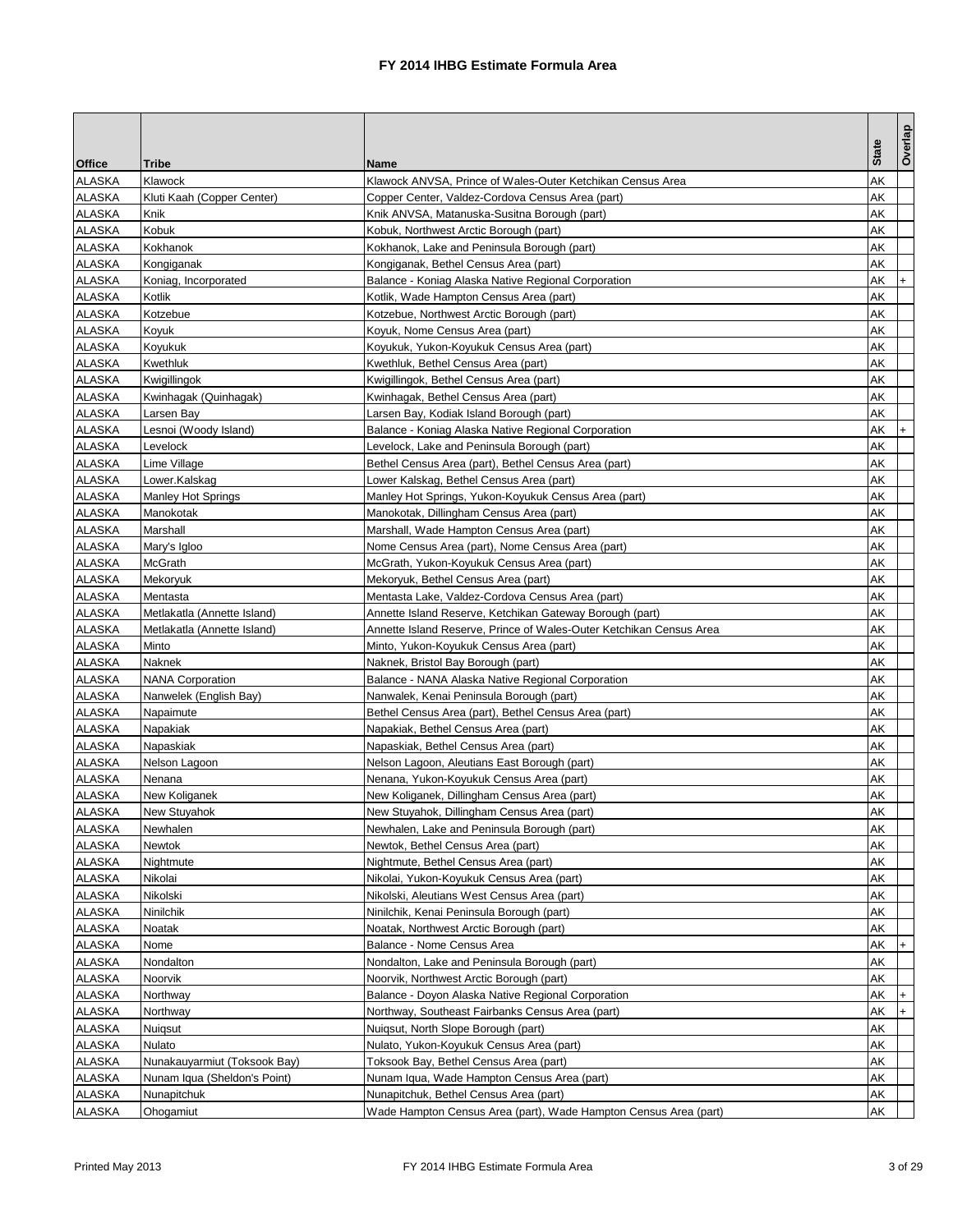|               |                                  |                                                                  |              | Overlap   |
|---------------|----------------------------------|------------------------------------------------------------------|--------------|-----------|
| <b>Office</b> | <b>Tribe</b>                     | Name                                                             | <b>State</b> |           |
| <b>ALASKA</b> | Old Harbor                       | Old Harbor, Kodiak Island Borough (part)                         | AΚ           |           |
| ALASKA        | Orutsararmuit (Bethel)           | Bethel, Bethel Census Area (part)                                | AΚ           |           |
| ALASKA        | Oscarville                       | Oscarville, Bethel Census Area (part)                            | AΚ           |           |
| <b>ALASKA</b> | Ouzinkie                         | Ouzinkie, Kodiak Island Borough (part)                           | AΚ           |           |
| ALASKA        | Paimiut                          | Wade Hampton Census Area (part), Wade Hampton Census Area (part) | AΚ           |           |
| ALASKA        | <b>Pauloff Harbor Village</b>    | Balance - Aleut Alaska Native Regional Corporation               | AΚ           | $+$       |
| <b>ALASKA</b> | Pedro Bay                        | Pedro Bay, Lake and Peninsula Borough (part)                     | AΚ           |           |
| ALASKA        | Perryville                       | Perryville, Lake and Peninsula Borough (part)                    | AΚ           |           |
| ALASKA        | Petersburg                       | Petersburg Census Area, Wrangell-Petersburg Census Area (part)   | AΚ           |           |
| <b>ALASKA</b> | <b>Pilot Point</b>               | Pilot Point ANVSA, Lake and Peninsula Borough (part)             | AΚ           |           |
| ALASKA        | <b>Pilot Station</b>             | Pilot Station, Wade Hampton Census Area (part)                   | AΚ           |           |
| ALASKA        | Pitka's Point                    | Pitkas Point, Wade Hampton Census Area (part)                    | AΚ           |           |
| ALASKA        | Platinum                         | Platinum, Bethel Census Area (part)                              | AΚ           |           |
| ALASKA        | Point Hope                       | Point Hope, North Slope Borough (part)                           | AΚ           |           |
| ALASKA        | Point Lay                        | Point Lay, North Slope Borough (part)                            | AΚ           |           |
| <b>ALASKA</b> | Port Graham                      | Port Graham, Kenai Peninsula Borough (part)                      | AΚ           |           |
| <b>ALASKA</b> | Port Heiden                      | Port Heiden, Lake and Peninsula Borough (part)                   | AΚ           |           |
| <b>ALASKA</b> | Port Lions                       | Port Lions, Kodiak Island Borough (part)                         | AΚ           |           |
| ALASKA        | Portage Creek                    | Portage Creek, Dillingham Census Area (part)                     | AΚ           |           |
| ALASKA        | Qagan Tayagungin (Sand Point)    | Sand Point, Aleutians East Borough (part)                        | AΚ           |           |
| ALASKA        | Qawalangin (Unalaska)            | Unalaska, Aleutians West Census Area (part)                      | AΚ           |           |
| ALASKA        | Rampart                          | Rampart, Yukon-Koyukuk Census Area (part)                        | AΚ           |           |
| <b>ALASKA</b> | <b>Red Devil</b>                 | Red Devil, Bethel Census Area (part)                             | AΚ           |           |
| ALASKA        | Ruby                             | Ruby, Yukon-Koyukuk Census Area (part)                           | AΚ           |           |
| ALASKA        | Saint George                     | St. George, Aleutians West Census Area (part)                    | AΚ           |           |
| ALASKA        | Saint Michael                    | St. Michael, Nome Census Area (part)                             | AΚ           |           |
| ALASKA        | Saint Paul                       | St. Paul ANVSA, Aleutians West Census Area (part)                | AΚ           |           |
| ALASKA        | Salamatoff                       | Salamatof, Kenai Peninsula Borough (part)                        | AΚ           |           |
| <b>ALASKA</b> | Savoonga                         | Savoonga, Nome Census Area (part)                                | AΚ           |           |
| ALASKA        | Saxman                           | Saxman, Ketchikan Gateway Borough (part)                         | AΚ           |           |
| <b>ALASKA</b> | Scammon Bay                      | Scammon Bay, Wade Hampton Census Area (part)                     | AΚ           |           |
| <b>ALASKA</b> | Selawik                          | Selawik, Northwest Arctic Borough (part)                         | AΚ           |           |
| ALASKA        | Seldovia                         | Seldovia, Kenai Peninsula Borough (part)                         | AΚ           |           |
| ALASKA        | Shageluk                         | Shageluk, Yukon-Koyukuk Census Area (part)                       | AΚ           |           |
| <b>ALASKA</b> | Shaktoolik                       | Shaktoolik, Nome Census Area (part)                              | AΚ           |           |
| <b>ALASKA</b> | Shishmaref                       | Shishmaref, Nome Census Area (part)                              | AΚ           |           |
| <b>ALASKA</b> | Shungnak                         | Shungnak, Northwest Arctic Borough (part)                        | AΚ           |           |
| ALASKA        | Sitka Tribe (was Baranof Island) | Balance - Sitka City and Borough                                 | AΚ           |           |
| ALASKA        | Skagway                          | Balance - Skagway-Hoonah-Angoon Census Area                      | AK           |           |
| ALASKA        | Sleetmute                        | Sleetmute, Bethel Census Area (part)                             | AK           |           |
| <b>ALASKA</b> | Solomon                          | Solomon, Nome Census Area (part)                                 | AΚ           |           |
| ALASKA        | South Naknek                     | South Naknek, Bristol Bay Borough (part)                         | АK           |           |
| ALASKA        | <b>Stebbins</b>                  | Stebbins, Nome Census Area (part)                                | AΚ           |           |
| <b>ALASKA</b> | <b>Stevens Village</b>           | Stevens Village, Yukon-Koyukuk Census Area (part)                | АK           |           |
| <b>ALASKA</b> | <b>Stony River</b>               | Stony River, Bethel Census Area (part)                           | AΚ           |           |
| ALASKA        | Sun'aq Tribe of Kodiak           | Balance - Koniag Alaska Native Regional Corporation              | АK           | $\ddot{}$ |
| ALASKA        | Takotna                          | Takotna, Yukon-Koyukuk Census Area (part)                        | AΚ           |           |
| <b>ALASKA</b> | Tanacross                        | Tanacross, Southeast Fairbanks Census Area (part)                | AΚ           |           |
| <b>ALASKA</b> | Tanana                           | Tanana, Yukon-Koyukuk Census Area (part)                         | AΚ           |           |
| <b>ALASKA</b> | Tatitlek                         | Tatitlek, Valdez-Cordova Census Area (part)                      | AΚ           |           |
| ALASKA        | Tazlina                          | Tazlina, Valdez-Cordova Census Area (part)                       | AΚ           |           |
| ALASKA        | Telida                           | Telida, Yukon-Koyukuk Census Area (part)                         | AΚ           |           |
| <b>ALASKA</b> | Teller                           | Teller, Nome Census Area (part)                                  | AΚ           |           |
| <b>ALASKA</b> | Tetlin                           | Tetlin, Southeast Fairbanks Census Area (part)                   | AΚ           |           |
| ALASKA        | Tlingit-Haida Central Council    | Balance - Sealaska Alaska Native Regional Corporation            | AΚ           |           |
| ALASKA        | Togiak                           | Togiak, Dillingham Census Area (part)                            | AΚ           |           |
| <b>ALASKA</b> | Tuluksak                         | Tuluksak, Bethel Census Area (part)                              | AK           |           |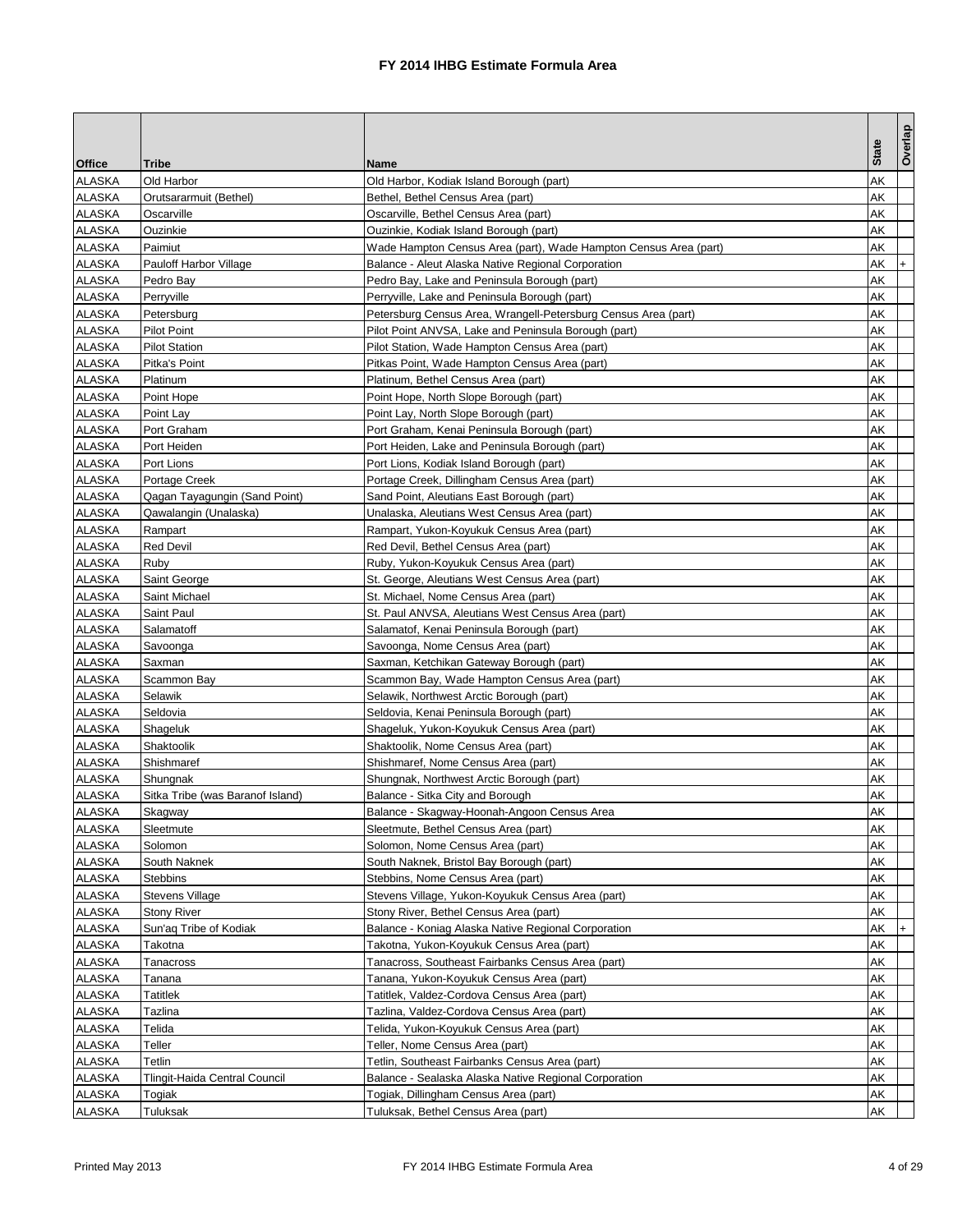| <b>Office</b> | <b>Tribe</b>          | <b>Name</b>                                                  | <b>State</b> | Overlap |
|---------------|-----------------------|--------------------------------------------------------------|--------------|---------|
| <b>ALASKA</b> | Tuntutuliak           | Tuntutuliak, Bethel Census Area (part)                       | AK           |         |
| <b>ALASKA</b> | Tununak               | Tununak, Bethel Census Area (part)                           | AK           |         |
| <b>ALASKA</b> | <b>Twin Hills</b>     | Twin Hills, Dillingham Census Area (part)                    | AK           |         |
| <b>ALASKA</b> | Tyonek                | Tyonek, Kenai Peninsula Borough (part)                       | AK           |         |
| <b>ALASKA</b> | Ugashik               | Ugashik, Lake and Peninsula Borough (part)                   | AK           |         |
| <b>ALASKA</b> | Umkumiute             | Balance - Calista Alaska Native Regional Corporation         | AK           | $+$     |
| <b>ALASKA</b> | Unalakleet            | Unalakleet, Nome Census Area (part)                          | AK           |         |
| <b>ALASKA</b> | Unga                  | Balance - Aleut Alaska Native Regional Corporation           | AK           | $+$     |
| <b>ALASKA</b> | Venetie               | Balance Doyon Alaska Native Regional Corporation             | AK           | $+$     |
| <b>ALASKA</b> | Wainwright            | Wainwright, North Slope Borough (part)                       | AK           |         |
| <b>ALASKA</b> | Wales                 | Wales, Nome Census Area (part)                               | AK           |         |
| <b>ALASKA</b> | <b>White Mountain</b> | White Mountain, Nome Census Area (part)                      | AK           |         |
| <b>ALASKA</b> | Wrangell              | Wrangell Census Area, Wrangell-Petersburg Census Area (part) | AK           |         |
| <b>ALASKA</b> | Yakutat               | Yakutat ANVSA, Yakutat City and Borough (part)               | AK           |         |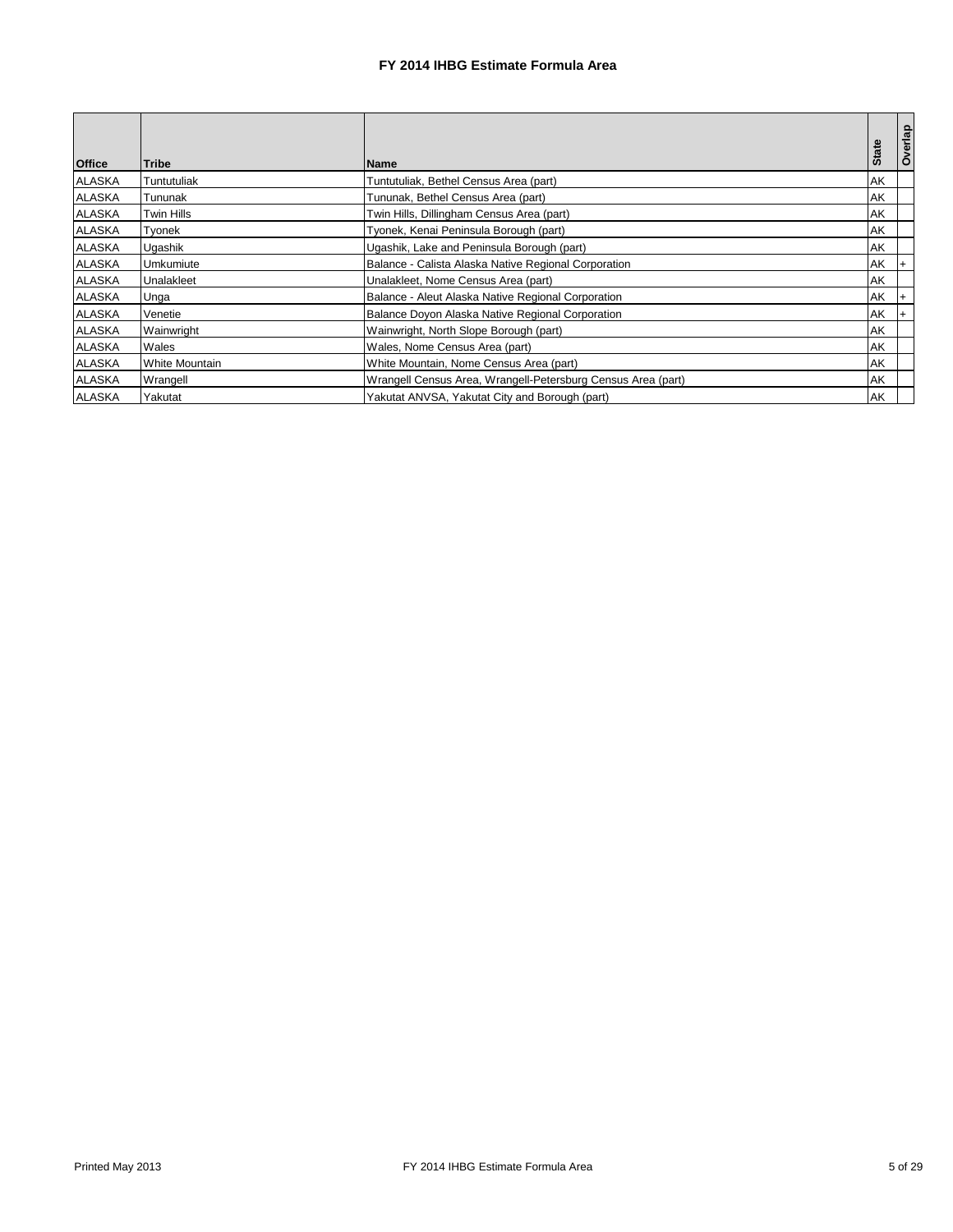|                                  |                                                |                                                                              | <b>State</b> | Overlap   |
|----------------------------------|------------------------------------------------|------------------------------------------------------------------------------|--------------|-----------|
| <b>Office</b>                    | <b>Tribe</b>                                   | Name                                                                         |              |           |
| <b>CHICAGO</b>                   | Aroostook Band of Micmac                       | Aroostook Band of Micmac, Aroostook County (part)                            | МЕ           | $\ddot{}$ |
| <b>CHICAGO</b>                   | Aroostook Band of Micmac                       | Balance - Aroostook County                                                   | ΜЕ           | $+$       |
| <b>CHICAGO</b>                   | <b>Bad River Band</b>                          | Bad River Reservation, Ashland County (part)                                 | W١           |           |
| <b>CHICAGO</b>                   | <b>Bad River Band</b>                          | <b>Balance - Ashland County</b>                                              | W١           |           |
| <b>CHICAGO</b>                   | <b>Bad River Band</b>                          | Bad River Reservation, Iron County (part)                                    | W١           |           |
| <b>CHICAGO</b>                   | <b>Bad River Band</b>                          | Balance - Iron County                                                        | W١           |           |
| <b>CHICAGO</b>                   | <b>Bay Mills Indian Community</b>              | Bay Mills Reservation and Off-Reservation Trust Land, Chippewa County (part) | MI           | $\ddot{}$ |
| <b>CHICAGO</b>                   | Bay Mills Indian Community                     | Balance - Chippewa County                                                    | MI           | $+$       |
| <b>CHICAGO</b>                   | Boise Forte Band of Minnesota Chippewa         | Bois Forte Reservation, Itasca County (part)                                 | MΝ           |           |
| <b>CHICAGO</b>                   | Boise Forte Band of Minnesota Chippewa         | Bois Forte Reservation, Koochiching County (part)                            | ΜN           |           |
| <b>CHICAGO</b>                   | Boise Forte Band of Minnesota Chippewa         | Bois Forte Reservation, St. Louis County (part)                              | MΝ           |           |
| <b>CHICAGO</b>                   | Catawba Indian Nation                          | <b>Balance - Cabarrus County</b>                                             | ΝC           |           |
| <b>CHICAGO</b>                   | Catawba Indian Nation                          | <b>Balance - Cleveland County</b>                                            | NC           |           |
| <b>CHICAGO</b>                   | Catawba Indian Nation                          | <b>Balance - Gaston County</b>                                               | ΝC           |           |
| <b>CHICAGO</b>                   | Catawba Indian Nation                          | Balance - Mecklenburg County                                                 | ΝC           |           |
| <b>CHICAGO</b>                   | Catawba Indian Nation                          | <b>Balance - Rutherford County</b>                                           | ΝC           |           |
| <b>CHICAGO</b>                   | Catawba Indian Nation                          | <b>Balance - Union County</b>                                                | ΝC           |           |
| <b>CHICAGO</b>                   | Catawba Indian Nation                          | <b>Balance - Abbeville County</b>                                            | SC           |           |
| <b>CHICAGO</b>                   | Catawba Indian Nation                          | Balance - Aiken County                                                       | SC           |           |
| <b>CHICAGO</b>                   | Catawba Indian Nation                          | Balance - Allendale County                                                   | SC           |           |
| <b>CHICAGO</b>                   | Catawba Indian Nation                          | Balance - Anderson County                                                    | SC           |           |
| <b>CHICAGO</b>                   | Catawba Indian Nation                          | Balance - Bamberg County                                                     | SC           |           |
| <b>CHICAGO</b>                   | Catawba Indian Nation                          | <b>Balance - Barnwell County</b>                                             | SC           |           |
| <b>CHICAGO</b>                   | Catawba Indian Nation                          | <b>Balance - Beaufort County</b>                                             | SC           |           |
| <b>CHICAGO</b>                   | Catawba Indian Nation                          | <b>Balance - Berkeley County</b>                                             | SC           |           |
| <b>CHICAGO</b>                   | Catawba Indian Nation                          | Balance - Calhoun County                                                     | SC           |           |
| <b>CHICAGO</b>                   | Catawba Indian Nation                          | Balance - Charleston County                                                  | SC           |           |
| <b>CHICAGO</b>                   | Catawba Indian Nation                          | Balance - Cherokee County                                                    | SC           |           |
| <b>CHICAGO</b>                   | Catawba Indian Nation                          | <b>Balance - Chester County</b>                                              | SC           |           |
| <b>CHICAGO</b>                   | Catawba Indian Nation                          | <b>Balance - Chesterfield County</b>                                         | SC           |           |
| <b>CHICAGO</b>                   | Catawba Indian Nation                          | Balance - Clarendon County                                                   | SC<br>SC     |           |
| <b>CHICAGO</b>                   | Catawba Indian Nation                          | <b>Balance - Colleton County</b>                                             |              |           |
| <b>CHICAGO</b>                   | Catawba Indian Nation                          | Balance - Darlington County                                                  | SC<br>SC     |           |
| <b>CHICAGO</b>                   | Catawba Indian Nation                          | <b>Balance - Dillon County</b>                                               |              |           |
| <b>CHICAGO</b>                   | Catawba Indian Nation                          | <b>Balance - Dorchester County</b>                                           | SC<br>SC     |           |
| <b>CHICAGO</b>                   | Catawba Indian Nation                          | Balance - Edgefield County                                                   |              |           |
| <b>CHICAGO</b><br><b>CHICAGO</b> | Catawba Indian Nation                          | <b>Balance - Fairfield County</b>                                            | SC<br>SC     |           |
| <b>CHICAGO</b>                   | Catawba Indian Nation<br>Catawba Indian Nation | <b>Balance - Florence County</b><br>Balance - Georgetown County              | <b>SC</b>    |           |
|                                  |                                                |                                                                              | SC           |           |
| <b>CHICAGO</b><br><b>CHICAGO</b> | Catawba Indian Nation<br>Catawba Indian Nation | Balance - Greenville County<br>Balance - Greenwood County                    | SC           |           |
|                                  |                                                | Balance - Hampton County                                                     | SC           |           |
| <b>CHICAGO</b><br><b>CHICAGO</b> | Catawba Indian Nation<br>Catawba Indian Nation | <b>Balance - Horry County</b>                                                | SC           |           |
| <b>CHICAGO</b>                   | Catawba Indian Nation                          | <b>Balance - Jasper County</b>                                               | SC           |           |
| <b>CHICAGO</b>                   | Catawba Indian Nation                          | Balance - Kershaw County                                                     | SC           |           |
| <b>CHICAGO</b>                   | Catawba Indian Nation                          | Balance - Lancaster County                                                   | SC           |           |
| <b>CHICAGO</b>                   | Catawba Indian Nation                          | Balance - Laurens County                                                     | SC           |           |
| <b>CHICAGO</b>                   |                                                | Balance - Lee County                                                         | SC           |           |
| <b>CHICAGO</b>                   | Catawba Indian Nation<br>Catawba Indian Nation | Balance - Lexington County                                                   | SC           |           |
| <b>CHICAGO</b>                   | Catawba Indian Nation                          | <b>Balance - McCormick County</b>                                            | SC           |           |
| <b>CHICAGO</b>                   | Catawba Indian Nation                          | <b>Balance - Marion County</b>                                               | SC           |           |
| <b>CHICAGO</b>                   | Catawba Indian Nation                          | Balance - Marlboro County                                                    | SC           |           |
| <b>CHICAGO</b>                   | Catawba Indian Nation                          | <b>Balance - Newberry County</b>                                             | SC           |           |
| <b>CHICAGO</b>                   | Catawba Indian Nation                          | <b>Balance - Oconee County</b>                                               | SC           |           |
| <b>CHICAGO</b>                   | Catawba Indian Nation                          | Balance - Orangeburg County                                                  | SC           |           |
| <b>CHICAGO</b>                   | Catawba Indian Nation                          | <b>Balance - Pickens County</b>                                              | SC           |           |
| <b>CHICAGO</b>                   |                                                |                                                                              | SC           |           |
|                                  | Catawba Indian Nation                          | <b>Balance - Richland County</b>                                             |              |           |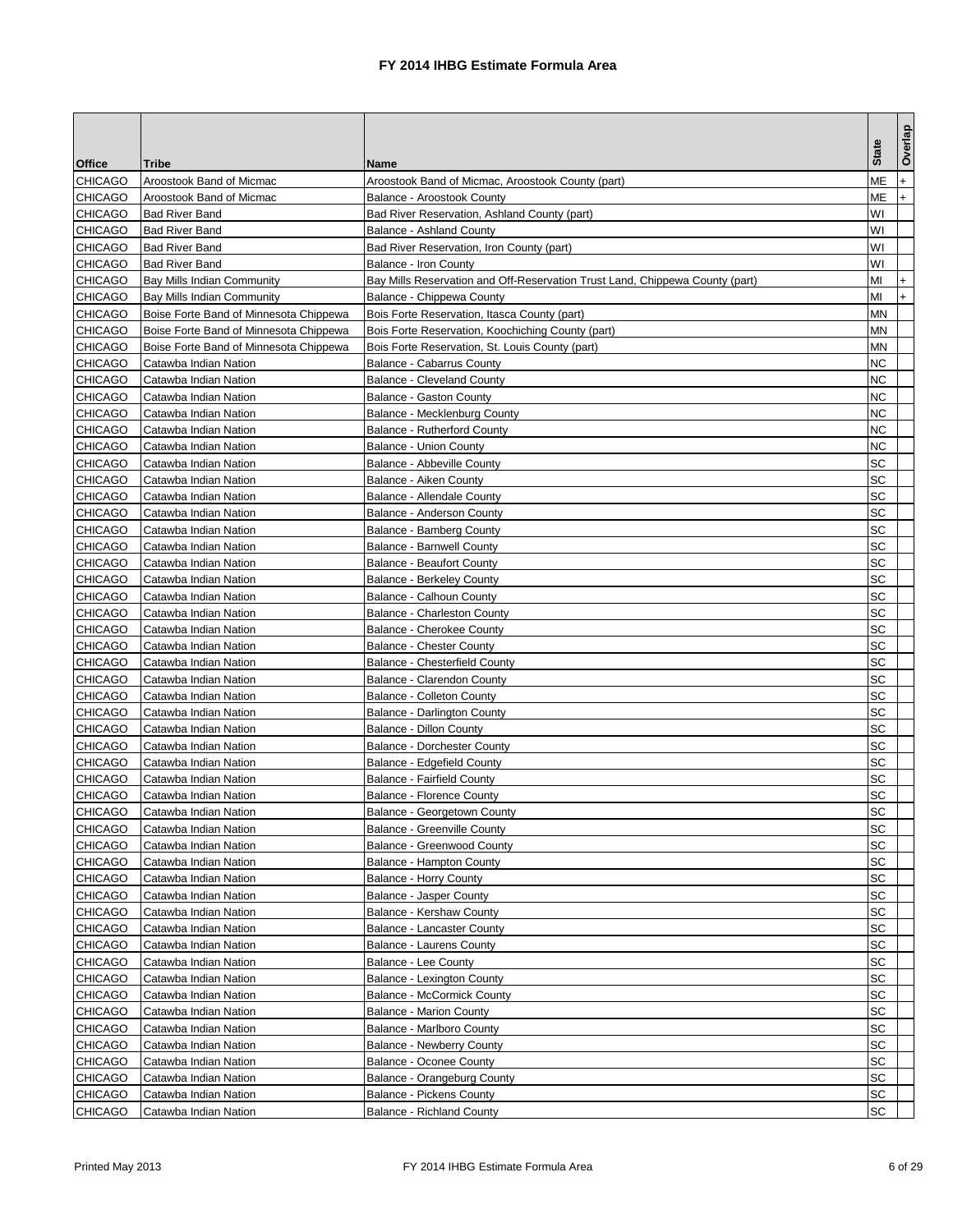|                |                                        |                                                                                            | <b>State</b> | Overlap   |
|----------------|----------------------------------------|--------------------------------------------------------------------------------------------|--------------|-----------|
| Office         | <b>Tribe</b>                           | Name                                                                                       |              |           |
| <b>CHICAGO</b> | Catawba Indian Nation                  | Balance - Saluda County                                                                    | SC           |           |
| <b>CHICAGO</b> | Catawba Indian Nation                  | Balance - Spartanburg County                                                               | SC           |           |
| <b>CHICAGO</b> | Catawba Indian Nation                  | <b>Balance - Sumter County</b>                                                             | SC           |           |
| <b>CHICAGO</b> | Catawba Indian Nation                  | <b>Balance - Union County</b>                                                              | SC           |           |
| <b>CHICAGO</b> | Catawba Indian Nation                  | Balance - Williamsburg County                                                              | SC           |           |
| <b>CHICAGO</b> | Catawba Indian Nation                  | Catawba Reservation, York County (part)                                                    | SC           |           |
| <b>CHICAGO</b> | Catawba Indian Nation                  | <b>Balance - York County</b>                                                               | SC           |           |
| <b>CHICAGO</b> | Cayuga Nation                          | Cayuga Nation, Cayuga County (part)                                                        | NY           |           |
| <b>CHICAGO</b> | Cayuga Nation                          | <b>Balance - Erie County</b>                                                               | <b>NY</b>    |           |
| <b>CHICAGO</b> | Cayuga Nation                          | Cayuga Nation, Seneca County (part)                                                        | NY           |           |
| <b>CHICAGO</b> | <b>Coharie State Tribe</b>             | Coharie, Duplin County (part)                                                              | ΝC           |           |
| <b>CHICAGO</b> | <b>Coharie State Tribe</b>             | Coharie, Harnett County (part)                                                             | ΝC           |           |
| <b>CHICAGO</b> | <b>Coharie State Tribe</b>             | Coharie, Sampson County (part)                                                             | NC           |           |
| <b>CHICAGO</b> | <b>Coharie State Tribe</b>             | Coharie, Wayne County (part)                                                               | ΝC           |           |
| <b>CHICAGO</b> | Eastern Cherokee                       | Eastern Cherokee Reservation, Cherokee County (part)                                       | ΝC           |           |
| <b>CHICAGO</b> | Eastern Cherokee                       | Eastern Cherokee Reservation, Graham County (part)                                         | ΝC           |           |
| <b>CHICAGO</b> | Eastern Cherokee                       | Eastern Cherokee Reservation, Haywood County (part)                                        | <b>NC</b>    |           |
| <b>CHICAGO</b> | Eastern Cherokee                       | Eastern Cherokee Reservation, Jackson County (part)                                        | NС           |           |
| <b>CHICAGO</b> | Eastern Cherokee                       | Eastern Cherokee Reservation, Swain County (part)                                          | ΝC           |           |
| <b>CHICAGO</b> | Fond Du Lac Band of Minnesota Chippewa | Fond du Lac Reservation and Off-Reservation Trust Land, Carlton County (part)              | ΜN           |           |
| <b>CHICAGO</b> | Fond Du Lac Band of Minnesota Chippewa | <b>Balance - Carlton County</b>                                                            | MΝ           |           |
| <b>CHICAGO</b> | Fond Du Lac Band of Minnesota Chippewa | Fond du Lac Reservation and Off-Reservation Trust Land, St. Louis County (part)            | ΜN           |           |
| <b>CHICAGO</b> | Fond Du Lac Band of Minnesota Chippewa | Balance - St. Louis County                                                                 | MΝ           |           |
| <b>CHICAGO</b> | Fond Du Lac Band of Minnesota Chippewa | Fond du Lac Reservation and Off-Reservation Trust Land, Douglas County (part)              | W١           |           |
| <b>CHICAGO</b> | <b>Forest County Potawatami</b>        | Forest County Potawatomi Community and Off-Reservation Trust Land, Forest County (part)    | W١           | $\ddot{}$ |
| <b>CHICAGO</b> | Forest County Potawatami               | <b>Balance - Forest County</b>                                                             | W١           | $+$       |
| <b>CHICAGO</b> | Forest County Potawatami               | Forest County Potawatomi Community and Off-Reservation Trust Land, Milwaukee County (part) | WI           | $\ddot{}$ |
| <b>CHICAGO</b> | Forest County Potawatami               | Forest County Potawatomi Community and Off-Reservation Trust Land, Oconto County (part)    | W١           | $+$       |
| <b>CHICAGO</b> | Grand Portage Band of Minn. Chippewa   | Grand Portage Reservation and Off-Reservation Trust Land, Cook County (part)               | ΜN           |           |
| <b>CHICAGO</b> | Grand Portage Band of Minn. Chippewa   | Balance - Cook County                                                                      | MΝ           |           |
| <b>CHICAGO</b> | <b>Grand Traverse Band</b>             | Grand Traverse Reservation and Off-Reservation Trust Land, Antrim County (part)            | MI           | $\ddot{}$ |
| <b>CHICAGO</b> | <b>Grand Traverse Band</b>             | Balance - Antrim County                                                                    | MI           | $\ddot{}$ |
| <b>CHICAGO</b> | <b>Grand Traverse Band</b>             | Grand Traverse Reservation and Off-Reservation Trust Land, Benzie County (part)            | MI           | $+$       |
| <b>CHICAGO</b> | <b>Grand Traverse Band</b>             | <b>Balance - Benzie County</b>                                                             | MI           | $\pmb{+}$ |
| <b>CHICAGO</b> | <b>Grand Traverse Band</b>             | Grand Traverse Reservation and Off-Reservation Trust Land, Charlevoix County (part)        | MI           | $\ddot{}$ |
| <b>CHICAGO</b> | <b>Grand Traverse Band</b>             | Balance - Charlevoix County                                                                | MI           | $+$       |
| <b>CHICAGO</b> | <b>Grand Traverse Band</b>             | Grand Traverse Reservation and Off-Reservation Trust Land, Grand Traverse County (part)    | MI           | $\ddot{}$ |
| <b>CHICAGO</b> | <b>Grand Traverse Band</b>             | Balance - Grand Traverse County                                                            | MI           | $\ddot{}$ |
| <b>CHICAGO</b> | <b>Grand Traverse Band</b>             | Grand Traverse Reservation and Off-Reservation Trust Land, Leelanau County (part)          | MI           | $ + $     |
| <b>CHICAGO</b> | Grand Traverse Band                    | Balance - Leelanau County                                                                  | MI           | $+$       |
| <b>CHICAGO</b> | <b>Grand Traverse Band</b>             | <b>Balance - Manistee County</b>                                                           | MI           | $+$       |
| <b>CHICAGO</b> | Haliwa-Saponi State Tribe              | Haliwa-Saponi, Franklin County (part)                                                      | NC           |           |
| <b>CHICAGO</b> | Haliwa-Saponi State Tribe              | Haliwa-Saponi, Halifax County (part)                                                       | ΝC           |           |
| <b>CHICAGO</b> | Haliwa-Saponi State Tribe              | Haliwa-Saponi, Nash County (part)                                                          | ΝC           |           |
| <b>CHICAGO</b> | Haliwa-Saponi State Tribe              | Haliwa-Saponi, Warren County (part)                                                        | NC           |           |
| <b>CHICAGO</b> | Hannahville Community                  | Hannahville Community and Off-Reservation Trust Land, Delta County (part)                  | MI           |           |
| CHICAGO        | Hannahville Community                  | Hannahville Community and Off-Reservation Trust Land, Menominee County (part)              | ΜI           |           |
| <b>CHICAGO</b> | Ho-Chunk Nation                        | Houston County Trust Lands, Houston County (part)                                          | ΜN           |           |
| <b>CHICAGO</b> | Ho-Chunk Nation                        | Ho-Chunk Reservation and Off-Reservation Trust Land, Adams County (part)                   | W١           |           |
| <b>CHICAGO</b> | Ho-Chunk Nation                        | Balance - Adams County                                                                     | W١           |           |
| <b>CHICAGO</b> | Ho-Chunk Nation                        | Ho-Chunk Reservation and Off-Reservation Trust Land, Clark County (part)                   | W١           |           |
| <b>CHICAGO</b> | Ho-Chunk Nation                        | <b>Balance - Clark County</b>                                                              | W١           |           |
| <b>CHICAGO</b> | Ho-Chunk Nation                        | Balance - Columbia County                                                                  | W١           |           |
| <b>CHICAGO</b> | Ho-Chunk Nation                        | Ho-Chunk Reservation and Off-Reservation Trust Land, Crawford County (part)                | W١           |           |
| <b>CHICAGO</b> | Ho-Chunk Nation                        | <b>Balance - Crawford County</b>                                                           | W١           |           |
| <b>CHICAGO</b> | Ho-Chunk Nation                        | Ho-Chunk Reservation and Off-Reservation Trust Land, Dane County (part)                    | W١           |           |
| <b>CHICAGO</b> | Ho-Chunk Nation                        | Balance - Dane County                                                                      | W١           |           |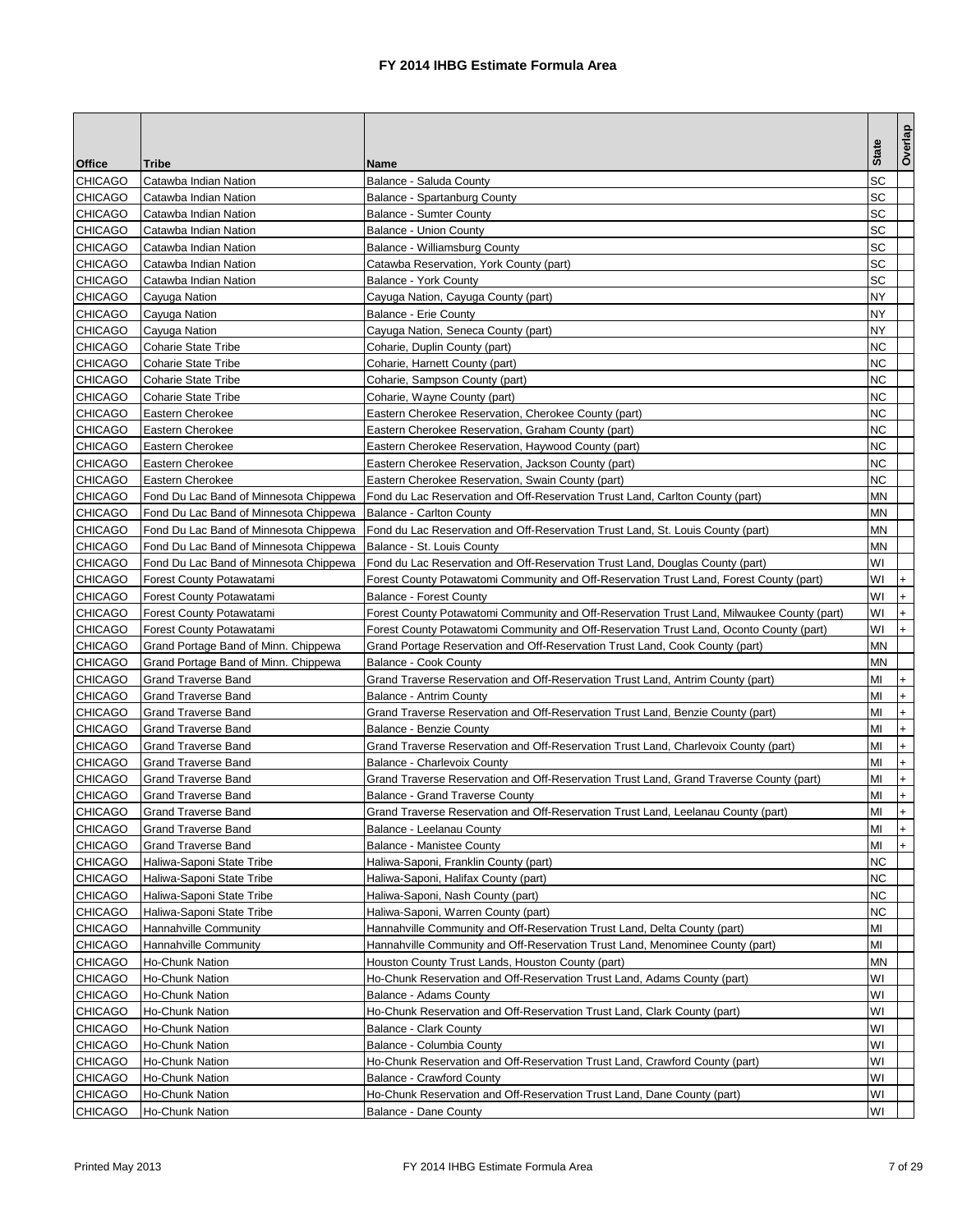|                |                                        |                                                                                          |                        | Overlap   |
|----------------|----------------------------------------|------------------------------------------------------------------------------------------|------------------------|-----------|
| Office         | Tribe                                  | Name                                                                                     | <b>State</b>           |           |
| <b>CHICAGO</b> | <b>Ho-Chunk Nation</b>                 | Balance - Eau Claire County                                                              | W١                     |           |
| <b>CHICAGO</b> | Ho-Chunk Nation                        | Ho-Chunk Reservation and Off-Reservation Trust Land, Jackson County (part)               | W١                     |           |
| <b>CHICAGO</b> | Ho-Chunk Nation                        | Balance - Jackson County                                                                 | W١                     |           |
| <b>CHICAGO</b> | Ho-Chunk Nation                        | Ho-Chunk Reservation and Off-Reservation Trust Land, Juneau County (part)                | W١                     |           |
| <b>CHICAGO</b> | Ho-Chunk Nation                        | Balance - Juneau County                                                                  | W١                     |           |
| <b>CHICAGO</b> | <b>Ho-Chunk Nation</b>                 | Ho-Chunk Reservation and Off-Reservation Trust Land, La Crosse County (part)             | W١                     |           |
| CHICAGO        | Ho-Chunk Nation                        | Balance - La Crosse County                                                               | W١                     |           |
| <b>CHICAGO</b> | <b>Ho-Chunk Nation</b>                 | Ho-Chunk Reservation and Off-Reservation Trust Land, Marathon County (part)              | W١                     |           |
| CHICAGO        | Ho-Chunk Nation                        | Ho-Chunk Reservation and Off-Reservation Trust Land, Monroe County (part)                | W١                     |           |
| <b>CHICAGO</b> | Ho-Chunk Nation                        | Balance - Monroe County                                                                  | W١                     |           |
| <b>CHICAGO</b> | Ho-Chunk Nation                        | Ho-Chunk Reservation and Off-Reservation Trust Land, Sauk County (part)                  | W١                     |           |
| <b>CHICAGO</b> | Ho-Chunk Nation                        | Balance - Sauk County                                                                    | W١                     |           |
| <b>CHICAGO</b> | Ho-Chunk Nation                        | Ho-Chunk Reservation and Off-Reservation Trust Land, Shawano County (part)               | W١                     |           |
| <b>CHICAGO</b> | Ho-Chunk Nation                        | Balance - Shawano County                                                                 | W١                     |           |
| <b>CHICAGO</b> | Ho-Chunk Nation                        | Balance - Trempealeau County                                                             | W١                     |           |
| CHICAGO        | Ho-Chunk Nation                        | Balance - Vernon County                                                                  | W١                     |           |
| <b>CHICAGO</b> | Ho-Chunk Nation                        | Ho-Chunk Reservation and Off-Reservation Trust Land, Wood County (part)                  | W١                     |           |
| CHICAGO        | Ho-Chunk Nation                        | Balance - Wood County                                                                    | W١                     |           |
| <b>CHICAGO</b> | <b>Houlton Band of Maliseets</b>       | Houlton Maliseets Trust Land, Aroostook County (part)                                    | МE                     | $+$       |
| <b>CHICAGO</b> | <b>Houlton Band of Maliseets</b>       | Balance - Aroostook County                                                               | ΜЕ                     | $\ddot{}$ |
| <b>CHICAGO</b> | Keweenaw Bay Indian Community          | L'Anse Reservation and Off-Reservation Trust Land, Baraga County (part)                  | MI                     | $\ddot{}$ |
| <b>CHICAGO</b> | Keweenaw Bay Indian Community          | Balance - Baraga County                                                                  | MI                     | $\ddot{}$ |
| <b>CHICAGO</b> | Keweenaw Bay Indian Community          | L'Anse Reservation and Off-Reservation Trust Land, Marquette County (part)               | ΜI                     | $\ddot{}$ |
| <b>CHICAGO</b> | Keweenaw Bay Indian Community          | Balance - Marquette County                                                               | MI                     | $\ddot{}$ |
| CHICAGO        | Keweenaw Bay Indian Community          | Ontonagon County (part), Ontonagon County (part)                                         | MI                     | $+$       |
| <b>CHICAGO</b> | Lac Courte Oreilles                    | Lac Courte Oreilles Reservation and Off-Reservation Trust Land, Burnett County (part)    | WI                     |           |
| <b>CHICAGO</b> | Lac Courte Oreilles                    | Lac Courte Oreilles Reservation and Off-Reservation Trust Land, Sawyer County (part)     | W١                     |           |
| <b>CHICAGO</b> | Lac Courte Oreilles                    | Balance - Sawyer County                                                                  | W١                     |           |
| <b>CHICAGO</b> | Lac Courte Oreilles                    | Lac Courte Oreilles Reservation and Off-Reservation Trust Land, Washburn County (part)   | W١                     |           |
| <b>CHICAGO</b> | Lac Du Flambeau Band                   | Lac du Flambeau Reservation, Iron County (part)                                          | W١                     |           |
| <b>CHICAGO</b> | Lac Du Flambeau Band                   | Lac du Flambeau Reservation, Oneida County (part)                                        | WI                     |           |
| <b>CHICAGO</b> | Lac Du Flambeau Band                   | Lac du Flambeau Reservation, Vilas County (part)                                         | W١                     |           |
| <b>CHICAGO</b> | Lac Du Flambeau Band                   | Balance -- Vilas County                                                                  | W١                     |           |
| <b>CHICAGO</b> | Lac Vieux Desert Band                  | Lac Vieux Desert Reservation, Gogebic County (part)                                      | MI                     |           |
| <b>CHICAGO</b> | Leech Lake Band of Minnesota Chippewa  | Balance - Beltrami County, Balance - Beltrami County (half)                              | MΝ                     |           |
| <b>CHICAGO</b> | Leech Lake Band of Minnesota Chippewa  | Leech Lake Reservation and Off-Reservation Trust Land, Beltrami County (part)            | ΜN                     |           |
| <b>CHICAGO</b> | Leech Lake Band of Minnesota Chippewa  | Leech Lake Reservation and Off-Reservation Trust Land, Cass County (part)                | MΝ                     |           |
| <b>CHICAGO</b> | Leech Lake Band of Minnesota Chippewa  | Leech Lake Reservation and Off-Reservation Trust Land, Hubbard County (part)             | MΝ                     |           |
| <b>CHICAGO</b> | Leech Lake Band of Minnesota Chippewa  | Leech Lake Reservation and Off-Reservation Trust Land, Itasca County (part)              | $\mathsf{M}\mathsf{N}$ |           |
| <b>CHICAGO</b> | Little River Band of Ottawa            | Balance - Lake County                                                                    | MI                     |           |
| CHICAGO        | Little River Band of Ottawa            | Manistee County (part), Manistee County (part)                                           | MI                     |           |
| <b>CHICAGO</b> | Little River Band of Ottawa            | Balance - Mason County                                                                   | MI                     |           |
| <b>CHICAGO</b> | Little River Band of Ottawa            | <b>Balance - Wexford County</b>                                                          | ΜI                     |           |
| CHICAGO        | Little Traverse Bay Band               | <b>Balance - Charlevoix County</b>                                                       | MI                     | $\ddot{}$ |
| CHICAGO        | Little Traverse Bay Band               | Balance - Cheboygan County                                                               | MI                     | $\ddot{}$ |
| <b>CHICAGO</b> | Little Traverse Bay Band               | Emmet County, Emmet County (part)                                                        | MI                     | $\ddot{}$ |
| <b>CHICAGO</b> | Little Traverse Bay Band               | Balance - Emmet County                                                                   | MI                     | $\ddot{}$ |
| <b>CHICAGO</b> | Lower Sioux                            | Lower Sioux Reservation, Redwood County (part)                                           | ΜN                     |           |
| CHICAGO        | <b>Lower Sioux</b>                     | Balance - Redwood County                                                                 | ΜN                     |           |
| <b>CHICAGO</b> | Lumbee State Tribe                     | Lumbee, Cumberland County (part)                                                         | ΝC                     |           |
| CHICAGO        | Lumbee State Tribe                     | <b>Balance - Cumberland County</b>                                                       | NC                     |           |
| CHICAGO        | Lumbee State Tribe                     | Lumbee, Hoke County (part)                                                               | ΝC                     |           |
| CHICAGO        | Lumbee State Tribe                     | Lumbee, Robeson County                                                                   | ΝC                     |           |
| CHICAGO        | Lumbee State Tribe                     | Lumbee, Scotland County                                                                  | ΝC                     |           |
| CHICAGO        | Mashantucket Pequot                    | Mashantucket Pequot Reservation and Off-Reservation Trust Land, New London County (part) | СT                     |           |
| <b>CHICAGO</b> | Mashpee Wampanoag                      | Balance - Barnstable County                                                              | МA                     |           |
| <b>CHICAGO</b> | Match-e-be-nash-she-wish Band of Potta | Balance - Allegan County                                                                 | MI                     |           |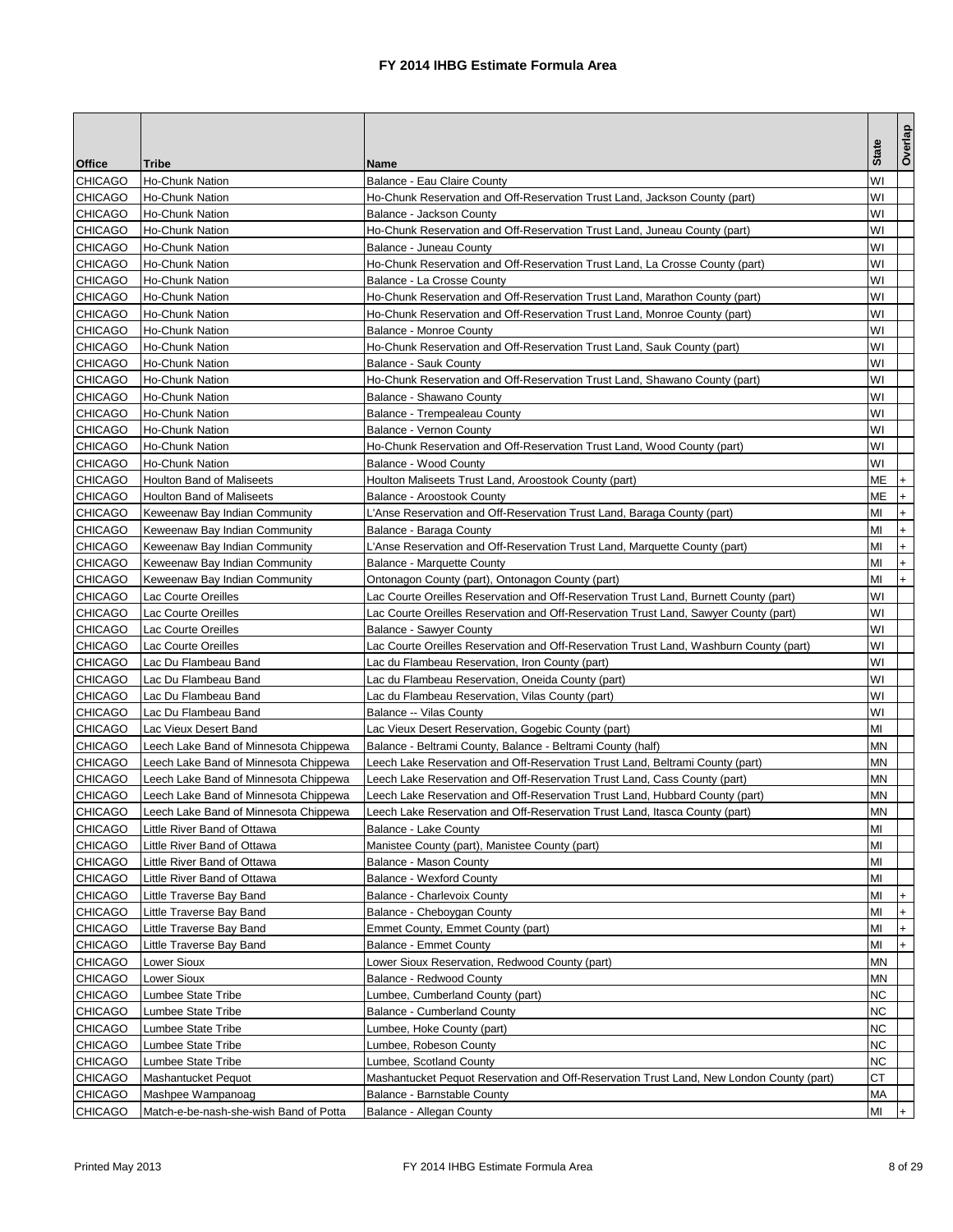|                |                                        |                                                                                       | <b>State</b> | Overlap   |
|----------------|----------------------------------------|---------------------------------------------------------------------------------------|--------------|-----------|
| Office         | Tribe                                  | Name                                                                                  |              |           |
| <b>CHICAGO</b> | Match-e-be-nash-she-wish Band of Potta | Balance - Barry County                                                                | MI           | $\ddot{}$ |
| <b>CHICAGO</b> | Match-e-be-nash-she-wish Band of Potta | Balance - Kalamazoo County                                                            | MI           | $\ddot{}$ |
| <b>CHICAGO</b> | Match-e-be-nash-she-wish Band of Potta | Balance - Kent County                                                                 | MI           | $+$       |
| <b>CHICAGO</b> | Match-e-be-nash-she-wish Band of Potta | Balance - Ottawa County                                                               | MI           | $+$       |
| <b>CHICAGO</b> | Menominee Indian Tribe                 | Menominee Reservation and Off-Reservation Trust Land, Menominee County (part)         | W١           |           |
| <b>CHICAGO</b> | Miccosukee Tribe                       | Broward County (part), Broward County (part)                                          | FL           |           |
| CHICAGO        | Miccosukee Tribe                       | Miami-Dade County (part), Miami-Dade County (part)                                    | FL           |           |
| <b>CHICAGO</b> | Mille Lacs Band of Minnesota Chippewa  | Mille Lacs Reservation and Off-Reservation Trust Land, Aitkin County (part)           | ΜN           |           |
| <b>CHICAGO</b> | Mille Lacs Band of Minnesota Chippewa  | Mille Lacs Reservation and Off-Reservation Trust Land, Crow Wing County (part)        | MΝ           |           |
| <b>CHICAGO</b> | Mille Lacs Band of Minnesota Chippewa  | Balance - Crow Wing County                                                            | ΜN           |           |
| CHICAGO        | Mille Lacs Band of Minnesota Chippewa  | Mille Lacs Reservation and Off-Reservation Trust Land, Mille Lacs County (part)       | MΝ           |           |
| <b>CHICAGO</b> | Mille Lacs Band of Minnesota Chippewa  | Balance - Mille Lacs County                                                           | MΝ           |           |
| <b>CHICAGO</b> | Mille Lacs Band of Minnesota Chippewa  | Mille Lacs Reservation and Off-Reservation Trust Land, Pine County (part)             | MΝ           |           |
| <b>CHICAGO</b> | Mille Lacs Band of Minnesota Chippewa  | <b>Balance - Pine County</b>                                                          | MΝ           |           |
| <b>CHICAGO</b> | Mississippi Choctaw Tribe              | Mississippi Choctaw Reservation and Off-Reservation Trust Land, Attala County (part)  | МS           |           |
| <b>CHICAGO</b> | Mississippi Choctaw Tribe              | Mississippi Choctaw Reservation and Off-Reservation Trust Land, Jackson County (part) | МS           |           |
| <b>CHICAGO</b> | Mississippi Choctaw Tribe              | Balance - Jackson County                                                              | ΜS           |           |
| <b>CHICAGO</b> | Mississippi Choctaw Tribe              | <b>Balance - Jasper County</b>                                                        | ΜS           |           |
| <b>CHICAGO</b> | Mississippi Choctaw Tribe              | Mississippi Choctaw Reservation and Off-Reservation Trust Land, Jones County (part)   | ΜS           |           |
| <b>CHICAGO</b> | Mississippi Choctaw Tribe              | Balance - Jones County                                                                | ΜS           |           |
| <b>CHICAGO</b> | Mississippi Choctaw Tribe              | Mississippi Choctaw Reservation and Off-Reservation Trust Land, Kemper County (part)  | <b>MS</b>    |           |
| CHICAGO        | Mississippi Choctaw Tribe              | Balance - Kemper County                                                               | МS           |           |
| <b>CHICAGO</b> | Mississippi Choctaw Tribe              | Mississippi Choctaw Reservation and Off-Reservation Trust Land, Leake County (part)   | МS           |           |
| <b>CHICAGO</b> | Mississippi Choctaw Tribe              | Balance - Leake County                                                                | МS           |           |
| <b>CHICAGO</b> | Mississippi Choctaw Tribe              | Mississippi Choctaw Reservation and Off-Reservation Trust Land, Neshoba County (part) | МS           |           |
| <b>CHICAGO</b> | Mississippi Choctaw Tribe              | Balance - Neshoba County                                                              | ΜS           |           |
| <b>CHICAGO</b> | Mississippi Choctaw Tribe              | Mississippi Choctaw Reservation and Off-Reservation Trust Land, Newton County (part)  | МS           |           |
| <b>CHICAGO</b> | Mississippi Choctaw Tribe              | Balance - Newton County                                                               | ΜS           |           |
| <b>CHICAGO</b> | Mississippi Choctaw Tribe              | Mississippi Choctaw Reservation and Off-Reservation Trust Land, Scott County (part)   | МS           |           |
| <b>CHICAGO</b> | Mississippi Choctaw Tribe              | Balance - Scott County                                                                | ΜS           |           |
| <b>CHICAGO</b> | Mississippi Choctaw Tribe              | Mississippi Choctaw Reservation and Off-Reservation Trust Land, Winston County (part) | ΜS           |           |
| <b>CHICAGO</b> | Mississippi Choctaw Tribe              | <b>Balance - Winston County</b>                                                       | ΜS           |           |
| <b>CHICAGO</b> | Mississippi Choctaw Tribe              | Balance - Lauderdale County                                                           | ΤN           |           |
| <b>CHICAGO</b> | <b>MOWA Band of Choctaw Indians</b>    | MOWA Choctaw, Mobile County (part)                                                    | AL           |           |
| <b>CHICAGO</b> | <b>MOWA Band of Choctaw Indians</b>    | MOWA Choctaw, Washington County (part)                                                | AL           |           |
| <b>CHICAGO</b> | <b>MOWA Band of Choctaw Indians</b>    | Balance - Washington County                                                           | AL           |           |
| <b>CHICAGO</b> | Narragansett Tribe                     | Narragansett Reservation, Washington County (part)                                    | RI           |           |
| <b>CHICAGO</b> | Narragansett Tribe                     | Balance - Washington County                                                           | RI           |           |
| CHICAGO        | Nottawaseppi Huron Band of Potawatomi  | Huron Potawatomi Reservation, Calhoun County (part)                                   | MI           |           |
| <b>CHICAGO</b> | Nottawaseppi Huron Band of Potawatomi  | Balance - Calhoun County                                                              | MI           |           |
| <b>CHICAGO</b> | Oneida Nation of New York              | Balance - Chenango County                                                             | NY           |           |
| CHICAGO        | Oneida Nation of New York              | <b>Balance - Cortland County</b>                                                      | NY           |           |
| CHICAGO        | Oneida Nation of New York              | Balance - Herkimer County                                                             | NY           |           |
| <b>CHICAGO</b> | Oneida Nation of New York              | Oneida (NY) Reservation, Madison County (part)                                        | NΥ           |           |
| CHICAGO        | Oneida Nation of New York              | Balance - Madison County                                                              | NY           |           |
| <b>CHICAGO</b> | Oneida Nation of New York              | Balance - Oneida County                                                               | NY.          |           |
| <b>CHICAGO</b> | Oneida Nation of New York              | Balance - Onondaga County                                                             | NY           |           |
| <b>CHICAGO</b> | Oneida Tribe                           | Oneida (WI) Reservation and Off-Reservation Trust Land, Brown County (part)           | W١           |           |
| CHICAGO        | Oneida Tribe                           | Balance - Brown County                                                                | W١           |           |
| CHICAGO        | Oneida Tribe                           | Oneida (WI) Reservation and Off-Reservation Trust Land, Outagamie County (part)       | W١           |           |
| CHICAGO        | Oneida Tribe                           | Balance - Outagamie County                                                            | W١           |           |
| CHICAGO        | Onondaga Nation                        | Onondaga Reservation, Onondaga County (part)                                          | NY           |           |
| <b>CHICAGO</b> | Passamaquoddy Indian Tribe             | Indian Township Reservation, Washington County (part)                                 | MЕ           |           |
| CHICAGO        | Penobscot Tribe                        | Penobscot Reservation and Off-Reservation Trust Land, Aroostook County (part)         | MЕ           |           |
| CHICAGO        | Penobscot Tribe                        | Penobscot Reservation and Off-Reservation Trust Land, Franklin County (part)          | MЕ           |           |
| <b>CHICAGO</b> | Penobscot Tribe                        | Penobscot Reservation and Off-Reservation Trust Land, Penobscot County (part)         | МE           |           |
| <b>CHICAGO</b> | Penobscot Tribe                        | <b>Balance - Penobscot County</b>                                                     | МE           |           |
|                |                                        |                                                                                       |              |           |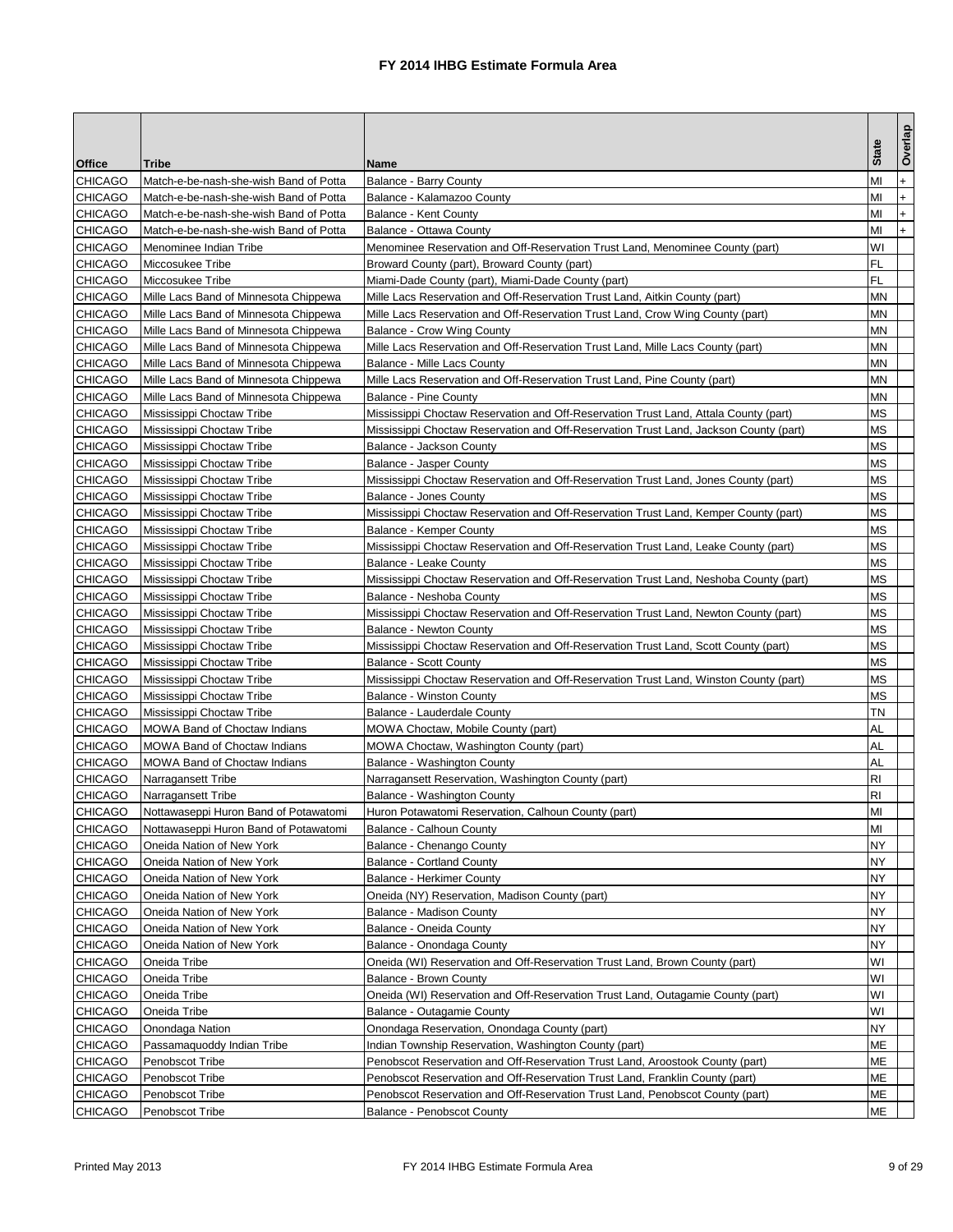| <b>Office</b><br><b>Tribe</b><br><b>Name</b><br>МE<br><b>CHICAGO</b><br>Penobscot Tribe<br>Penobscot Reservation and Off-Reservation Trust Land, Piscataquis County (part)<br><b>CHICAGO</b><br>MЕ<br><b>Pleasant Point</b><br>Franklin County (part), Franklin County (part)<br><b>CHICAGO</b><br>ΜЕ<br><b>Pleasant Point</b><br>Hancock County (part), Hancock County (part)<br>МE<br><b>CHICAGO</b><br><b>Pleasant Point</b><br>Penobscot County (part), Penobscot County (part)<br>MЕ<br><b>CHICAGO</b><br><b>Pleasant Point</b><br>Somerset County (part), Somerset County (part)<br>МE<br><b>CHICAGO</b><br><b>Pleasant Point</b><br>Pleasant Point Reservation, Washington County (part)<br>ΜЕ<br><b>CHICAGO</b><br><b>Pleasant Point</b><br>Washington County (part), Washington County (part)<br><b>CHICAGO</b><br>ΜЕ<br><b>Pleasant Point</b><br>Balance - Washington County<br><b>CHICAGO</b><br>AL<br>Poarch Band of Creek Indians<br>Balance - Baldwin County<br><b>CHICAGO</b><br>AL<br>Poarch Band of Creek Indians<br>Poarch Creek Reservation and Off-Reservation Trust Land, Elmore County (part)<br><b>CHICAGO</b><br>Poarch Band of Creek Indians<br>Poarch Creek Reservation and Off-Reservation Trust Land, Escambia County (part)<br>AL<br><b>CHICAGO</b><br>AL<br>Poarch Band of Creek Indians<br>Balance - Escambia County<br><b>CHICAGO</b><br>AL<br>Poarch Band of Creek Indians<br>Balance - Mobile County<br>AL<br><b>CHICAGO</b><br>Poarch Band of Creek Indians<br>Poarch Creek Reservation and Off-Reservation Trust Land, Monroe County (part)<br><b>CHICAGO</b><br>AL<br>Poarch Band of Creek Indians<br>Balance - Monroe County<br>AL<br><b>CHICAGO</b><br>Poarch Band of Creek Indians<br>Poarch Creek Reservation and Off-Reservation Trust Land, Montgomery County (part)<br><b>CHICAGO</b><br>FL<br>Poarch Band of Creek Indians<br>Poarch Creek Reservation and Off-Reservation Trust Land, Escambia County (part)<br><b>CHICAGO</b><br>Poarch Band of Creek Indians<br>Balance - Escambia County<br>FL<br><b>CHICAGO</b><br>Pokagon Band of Potawatomi<br><b>Balance - Elkhart County</b><br>IN<br>$\ddot{}$<br><b>CHICAGO</b><br>Pokagon Band of Potawatomi<br>Balance - Kosciusko County<br>IN<br>$\ddot{}$<br><b>CHICAGO</b><br>ΙN<br>Pokagon Band of Potawatomi<br>Balance - LaPorte County<br>$\ddot{}$<br>$\ddot{}$<br><b>CHICAGO</b><br>IN<br>Pokagon Band of Potawatomi<br><b>Balance - Marshall County</b><br><b>CHICAGO</b><br>IN<br>Pokagon Band of Potawatomi<br>Pokagon Band of Potawatomi, St. Joseph County (part)<br>$\ddot{}$<br><b>CHICAGO</b><br>IN<br>$\ddot{}$<br>Pokagon Band of Potawatomi<br>Balance - St. Joseph County<br>IN<br><b>CHICAGO</b><br>Pokagon Band of Potawatomi<br><b>Balance - Starke County</b><br>$\ddot{}$<br><b>CHICAGO</b><br>MI<br>Pokagon Band of Potawatomi<br>Pokagon Band of Potawatomi, Allegan County (part)<br>$\ddot{}$<br><b>CHICAGO</b><br>$\ddot{}$<br>Pokagon Band of Potawatomi<br>Balance - Allegan County<br>MI<br><b>CHICAGO</b><br>MI<br>Pokagon Band of Potawatomi<br>Pokagon Band of Potawatomi, Berrien County (part)<br>$\ddot{}$<br><b>CHICAGO</b><br>MI<br>$\ddot{}$<br>Pokagon Band of Potawatomi<br><b>Balance - Berrien County</b><br><b>CHICAGO</b><br>Pokagon Band of Potawatomi, Cass County (part)<br>МI<br>Pokagon Band of Potawatomi<br>$\ddot{}$<br><b>CHICAGO</b><br>MI<br>$\ddot{}$<br>Pokagon Band of Potawatomi<br>Balance - Cass County<br><b>CHICAGO</b><br>MI<br>Pokagon Band of Potawatomi<br>Pokagon Band of Potawatomi, Van Buren County (part)<br>$\ddot{}$<br><b>CHICAGO</b><br>MI<br>Pokagon Band of Potawatomi<br>Balance - Van Buren County<br>$+$<br>W١<br><b>CHICAGO</b><br>Red Cliff Reservation and Off-Reservation Trust Land, Bayfield County (part)<br>Red Cliff Band of Lake Superior Chippe<br><b>CHICAGO</b><br>Red Lake Band of Chippewa<br>Balance - Beltrami County, Balance - Beltrami County (half)<br>MΝ<br><b>CHICAGO</b><br>Red Lake Band of Chippewa<br>Red Lake Reservation, Beltrami County (part)<br>ΜN<br><b>CHICAGO</b><br>Red Lake Band of Chippewa<br>Red Lake Reservation, Clearwater County (part)<br>MΝ<br><b>CHICAGO</b><br>Red Lake Band of Chippewa<br>Red Lake Reservation, Koochiching County (part)<br>MΝ<br><b>CHICAGO</b><br>Red Lake Band of Chippewa<br>Red Lake Reservation, Lake of the Woods County (part)<br>ΜN<br>MΝ<br><b>CHICAGO</b><br>Red Lake Band of Chippewa<br>Red Lake Reservation, Marshall County (part)<br><b>CHICAGO</b><br>Red Lake Band of Chippewa<br>Red Lake Reservation, Pennington County (part)<br>MΝ<br>CHICAGO<br>ΜN<br>Red Lake Band of Chippewa<br>Red Lake Reservation, Polk County (part)<br>CHICAGO<br>Red Lake Band of Chippewa<br>Red Lake Reservation, Red Lake County (part)<br>ΜN<br>CHICAGO<br>MΝ<br>Red Lake Band of Chippewa<br>Red Lake Reservation, Roseau County (part)<br><b>CHICAGO</b><br>ΙA<br>Sac & Fox Tribe of the Mississippi, IA<br>Sac and Fox/Meskwaki Reservation and Off-Reservation Trust Land, Tama County (part)<br>CHICAGO<br>Isabella Reservation and Trust Lands, Arenac County (part)<br>MI<br>Saginaw Chippewa<br><b>CHICAGO</b><br>MI<br>Saginaw Chippewa<br><b>Balance-Arenac County</b><br><b>CHICAGO</b><br>Saginaw Chippewa<br><b>Balance-Gladwin County</b><br>MI<br>CHICAGO<br>MI<br>Saginaw Chippewa<br><b>Balance-Gratiot County</b><br><b>CHICAGO</b><br>Saginaw Chippewa<br>Isabella Reservation and Trust Lands, Isabella County (part)<br>MI<br>CHICAGO<br>MI<br>Saginaw Chippewa<br>Balance-Isabella County<br>CHICAGO<br>Saginaw Chippewa<br><b>Balance-Mecosta County</b><br>MI<br>CHICAGO<br>Saginaw Chippewa<br><b>Balance-Midland County</b><br>MI<br><b>CHICAGO</b><br>Saginaw Chippewa<br>MI<br><b>Balance-Montcalm County</b><br><b>CHICAGO</b><br><b>Balance-Osceola County</b><br>MI<br>Saginaw Chippewa<br>W١<br><b>CHICAGO</b><br>Saint Croix Chippewa<br>St. Croix Reservation and Off-Reservation Trust Land, Barron County (part) |                |                      |                                                                             |              | Overlap |
|---------------------------------------------------------------------------------------------------------------------------------------------------------------------------------------------------------------------------------------------------------------------------------------------------------------------------------------------------------------------------------------------------------------------------------------------------------------------------------------------------------------------------------------------------------------------------------------------------------------------------------------------------------------------------------------------------------------------------------------------------------------------------------------------------------------------------------------------------------------------------------------------------------------------------------------------------------------------------------------------------------------------------------------------------------------------------------------------------------------------------------------------------------------------------------------------------------------------------------------------------------------------------------------------------------------------------------------------------------------------------------------------------------------------------------------------------------------------------------------------------------------------------------------------------------------------------------------------------------------------------------------------------------------------------------------------------------------------------------------------------------------------------------------------------------------------------------------------------------------------------------------------------------------------------------------------------------------------------------------------------------------------------------------------------------------------------------------------------------------------------------------------------------------------------------------------------------------------------------------------------------------------------------------------------------------------------------------------------------------------------------------------------------------------------------------------------------------------------------------------------------------------------------------------------------------------------------------------------------------------------------------------------------------------------------------------------------------------------------------------------------------------------------------------------------------------------------------------------------------------------------------------------------------------------------------------------------------------------------------------------------------------------------------------------------------------------------------------------------------------------------------------------------------------------------------------------------------------------------------------------------------------------------------------------------------------------------------------------------------------------------------------------------------------------------------------------------------------------------------------------------------------------------------------------------------------------------------------------------------------------------------------------------------------------------------------------------------------------------------------------------------------------------------------------------------------------------------------------------------------------------------------------------------------------------------------------------------------------------------------------------------------------------------------------------------------------------------------------------------------------------------------------------------------------------------------------------------------------------------------------------------------------------------------------------------------------------------------------------------------------------------------------------------------------------------------------------------------------------------------------------------------------------------------------------------------------------------------------------------------------------------------------------------------------------------------------------------------------------------------------------------------------------------------------------------------------------------------------------------------------------------------------------------------------------------------------------------------------------------------------------------------------------------------------------------------------------------------------------------------------------------------------------------------------------------------------------------------------------------------------------------------------------------------------------------------------------------------------------------------------------------------------------------------------------------------------------------------------------------------------------------------------------------------------------------------------------------------------------------------------------------------------------------------------------------------------------------------------------------------------------------------------------------------------------------------------------------------------------------------------------------------------------------------------------------------------------------------------------------------------------------|----------------|----------------------|-----------------------------------------------------------------------------|--------------|---------|
|                                                                                                                                                                                                                                                                                                                                                                                                                                                                                                                                                                                                                                                                                                                                                                                                                                                                                                                                                                                                                                                                                                                                                                                                                                                                                                                                                                                                                                                                                                                                                                                                                                                                                                                                                                                                                                                                                                                                                                                                                                                                                                                                                                                                                                                                                                                                                                                                                                                                                                                                                                                                                                                                                                                                                                                                                                                                                                                                                                                                                                                                                                                                                                                                                                                                                                                                                                                                                                                                                                                                                                                                                                                                                                                                                                                                                                                                                                                                                                                                                                                                                                                                                                                                                                                                                                                                                                                                                                                                                                                                                                                                                                                                                                                                                                                                                                                                                                                                                                                                                                                                                                                                                                                                                                                                                                                                                                                                                                                                                                                                                                                                                                                                                                                                                                                                                                                                                                                                                                                                               |                |                      |                                                                             | <b>State</b> |         |
|                                                                                                                                                                                                                                                                                                                                                                                                                                                                                                                                                                                                                                                                                                                                                                                                                                                                                                                                                                                                                                                                                                                                                                                                                                                                                                                                                                                                                                                                                                                                                                                                                                                                                                                                                                                                                                                                                                                                                                                                                                                                                                                                                                                                                                                                                                                                                                                                                                                                                                                                                                                                                                                                                                                                                                                                                                                                                                                                                                                                                                                                                                                                                                                                                                                                                                                                                                                                                                                                                                                                                                                                                                                                                                                                                                                                                                                                                                                                                                                                                                                                                                                                                                                                                                                                                                                                                                                                                                                                                                                                                                                                                                                                                                                                                                                                                                                                                                                                                                                                                                                                                                                                                                                                                                                                                                                                                                                                                                                                                                                                                                                                                                                                                                                                                                                                                                                                                                                                                                                                               |                |                      |                                                                             |              |         |
|                                                                                                                                                                                                                                                                                                                                                                                                                                                                                                                                                                                                                                                                                                                                                                                                                                                                                                                                                                                                                                                                                                                                                                                                                                                                                                                                                                                                                                                                                                                                                                                                                                                                                                                                                                                                                                                                                                                                                                                                                                                                                                                                                                                                                                                                                                                                                                                                                                                                                                                                                                                                                                                                                                                                                                                                                                                                                                                                                                                                                                                                                                                                                                                                                                                                                                                                                                                                                                                                                                                                                                                                                                                                                                                                                                                                                                                                                                                                                                                                                                                                                                                                                                                                                                                                                                                                                                                                                                                                                                                                                                                                                                                                                                                                                                                                                                                                                                                                                                                                                                                                                                                                                                                                                                                                                                                                                                                                                                                                                                                                                                                                                                                                                                                                                                                                                                                                                                                                                                                                               |                |                      |                                                                             |              |         |
|                                                                                                                                                                                                                                                                                                                                                                                                                                                                                                                                                                                                                                                                                                                                                                                                                                                                                                                                                                                                                                                                                                                                                                                                                                                                                                                                                                                                                                                                                                                                                                                                                                                                                                                                                                                                                                                                                                                                                                                                                                                                                                                                                                                                                                                                                                                                                                                                                                                                                                                                                                                                                                                                                                                                                                                                                                                                                                                                                                                                                                                                                                                                                                                                                                                                                                                                                                                                                                                                                                                                                                                                                                                                                                                                                                                                                                                                                                                                                                                                                                                                                                                                                                                                                                                                                                                                                                                                                                                                                                                                                                                                                                                                                                                                                                                                                                                                                                                                                                                                                                                                                                                                                                                                                                                                                                                                                                                                                                                                                                                                                                                                                                                                                                                                                                                                                                                                                                                                                                                                               |                |                      |                                                                             |              |         |
|                                                                                                                                                                                                                                                                                                                                                                                                                                                                                                                                                                                                                                                                                                                                                                                                                                                                                                                                                                                                                                                                                                                                                                                                                                                                                                                                                                                                                                                                                                                                                                                                                                                                                                                                                                                                                                                                                                                                                                                                                                                                                                                                                                                                                                                                                                                                                                                                                                                                                                                                                                                                                                                                                                                                                                                                                                                                                                                                                                                                                                                                                                                                                                                                                                                                                                                                                                                                                                                                                                                                                                                                                                                                                                                                                                                                                                                                                                                                                                                                                                                                                                                                                                                                                                                                                                                                                                                                                                                                                                                                                                                                                                                                                                                                                                                                                                                                                                                                                                                                                                                                                                                                                                                                                                                                                                                                                                                                                                                                                                                                                                                                                                                                                                                                                                                                                                                                                                                                                                                                               |                |                      |                                                                             |              |         |
|                                                                                                                                                                                                                                                                                                                                                                                                                                                                                                                                                                                                                                                                                                                                                                                                                                                                                                                                                                                                                                                                                                                                                                                                                                                                                                                                                                                                                                                                                                                                                                                                                                                                                                                                                                                                                                                                                                                                                                                                                                                                                                                                                                                                                                                                                                                                                                                                                                                                                                                                                                                                                                                                                                                                                                                                                                                                                                                                                                                                                                                                                                                                                                                                                                                                                                                                                                                                                                                                                                                                                                                                                                                                                                                                                                                                                                                                                                                                                                                                                                                                                                                                                                                                                                                                                                                                                                                                                                                                                                                                                                                                                                                                                                                                                                                                                                                                                                                                                                                                                                                                                                                                                                                                                                                                                                                                                                                                                                                                                                                                                                                                                                                                                                                                                                                                                                                                                                                                                                                                               |                |                      |                                                                             |              |         |
|                                                                                                                                                                                                                                                                                                                                                                                                                                                                                                                                                                                                                                                                                                                                                                                                                                                                                                                                                                                                                                                                                                                                                                                                                                                                                                                                                                                                                                                                                                                                                                                                                                                                                                                                                                                                                                                                                                                                                                                                                                                                                                                                                                                                                                                                                                                                                                                                                                                                                                                                                                                                                                                                                                                                                                                                                                                                                                                                                                                                                                                                                                                                                                                                                                                                                                                                                                                                                                                                                                                                                                                                                                                                                                                                                                                                                                                                                                                                                                                                                                                                                                                                                                                                                                                                                                                                                                                                                                                                                                                                                                                                                                                                                                                                                                                                                                                                                                                                                                                                                                                                                                                                                                                                                                                                                                                                                                                                                                                                                                                                                                                                                                                                                                                                                                                                                                                                                                                                                                                                               |                |                      |                                                                             |              |         |
|                                                                                                                                                                                                                                                                                                                                                                                                                                                                                                                                                                                                                                                                                                                                                                                                                                                                                                                                                                                                                                                                                                                                                                                                                                                                                                                                                                                                                                                                                                                                                                                                                                                                                                                                                                                                                                                                                                                                                                                                                                                                                                                                                                                                                                                                                                                                                                                                                                                                                                                                                                                                                                                                                                                                                                                                                                                                                                                                                                                                                                                                                                                                                                                                                                                                                                                                                                                                                                                                                                                                                                                                                                                                                                                                                                                                                                                                                                                                                                                                                                                                                                                                                                                                                                                                                                                                                                                                                                                                                                                                                                                                                                                                                                                                                                                                                                                                                                                                                                                                                                                                                                                                                                                                                                                                                                                                                                                                                                                                                                                                                                                                                                                                                                                                                                                                                                                                                                                                                                                                               |                |                      |                                                                             |              |         |
|                                                                                                                                                                                                                                                                                                                                                                                                                                                                                                                                                                                                                                                                                                                                                                                                                                                                                                                                                                                                                                                                                                                                                                                                                                                                                                                                                                                                                                                                                                                                                                                                                                                                                                                                                                                                                                                                                                                                                                                                                                                                                                                                                                                                                                                                                                                                                                                                                                                                                                                                                                                                                                                                                                                                                                                                                                                                                                                                                                                                                                                                                                                                                                                                                                                                                                                                                                                                                                                                                                                                                                                                                                                                                                                                                                                                                                                                                                                                                                                                                                                                                                                                                                                                                                                                                                                                                                                                                                                                                                                                                                                                                                                                                                                                                                                                                                                                                                                                                                                                                                                                                                                                                                                                                                                                                                                                                                                                                                                                                                                                                                                                                                                                                                                                                                                                                                                                                                                                                                                                               |                |                      |                                                                             |              |         |
|                                                                                                                                                                                                                                                                                                                                                                                                                                                                                                                                                                                                                                                                                                                                                                                                                                                                                                                                                                                                                                                                                                                                                                                                                                                                                                                                                                                                                                                                                                                                                                                                                                                                                                                                                                                                                                                                                                                                                                                                                                                                                                                                                                                                                                                                                                                                                                                                                                                                                                                                                                                                                                                                                                                                                                                                                                                                                                                                                                                                                                                                                                                                                                                                                                                                                                                                                                                                                                                                                                                                                                                                                                                                                                                                                                                                                                                                                                                                                                                                                                                                                                                                                                                                                                                                                                                                                                                                                                                                                                                                                                                                                                                                                                                                                                                                                                                                                                                                                                                                                                                                                                                                                                                                                                                                                                                                                                                                                                                                                                                                                                                                                                                                                                                                                                                                                                                                                                                                                                                                               |                |                      |                                                                             |              |         |
|                                                                                                                                                                                                                                                                                                                                                                                                                                                                                                                                                                                                                                                                                                                                                                                                                                                                                                                                                                                                                                                                                                                                                                                                                                                                                                                                                                                                                                                                                                                                                                                                                                                                                                                                                                                                                                                                                                                                                                                                                                                                                                                                                                                                                                                                                                                                                                                                                                                                                                                                                                                                                                                                                                                                                                                                                                                                                                                                                                                                                                                                                                                                                                                                                                                                                                                                                                                                                                                                                                                                                                                                                                                                                                                                                                                                                                                                                                                                                                                                                                                                                                                                                                                                                                                                                                                                                                                                                                                                                                                                                                                                                                                                                                                                                                                                                                                                                                                                                                                                                                                                                                                                                                                                                                                                                                                                                                                                                                                                                                                                                                                                                                                                                                                                                                                                                                                                                                                                                                                                               |                |                      |                                                                             |              |         |
|                                                                                                                                                                                                                                                                                                                                                                                                                                                                                                                                                                                                                                                                                                                                                                                                                                                                                                                                                                                                                                                                                                                                                                                                                                                                                                                                                                                                                                                                                                                                                                                                                                                                                                                                                                                                                                                                                                                                                                                                                                                                                                                                                                                                                                                                                                                                                                                                                                                                                                                                                                                                                                                                                                                                                                                                                                                                                                                                                                                                                                                                                                                                                                                                                                                                                                                                                                                                                                                                                                                                                                                                                                                                                                                                                                                                                                                                                                                                                                                                                                                                                                                                                                                                                                                                                                                                                                                                                                                                                                                                                                                                                                                                                                                                                                                                                                                                                                                                                                                                                                                                                                                                                                                                                                                                                                                                                                                                                                                                                                                                                                                                                                                                                                                                                                                                                                                                                                                                                                                                               |                |                      |                                                                             |              |         |
|                                                                                                                                                                                                                                                                                                                                                                                                                                                                                                                                                                                                                                                                                                                                                                                                                                                                                                                                                                                                                                                                                                                                                                                                                                                                                                                                                                                                                                                                                                                                                                                                                                                                                                                                                                                                                                                                                                                                                                                                                                                                                                                                                                                                                                                                                                                                                                                                                                                                                                                                                                                                                                                                                                                                                                                                                                                                                                                                                                                                                                                                                                                                                                                                                                                                                                                                                                                                                                                                                                                                                                                                                                                                                                                                                                                                                                                                                                                                                                                                                                                                                                                                                                                                                                                                                                                                                                                                                                                                                                                                                                                                                                                                                                                                                                                                                                                                                                                                                                                                                                                                                                                                                                                                                                                                                                                                                                                                                                                                                                                                                                                                                                                                                                                                                                                                                                                                                                                                                                                                               |                |                      |                                                                             |              |         |
|                                                                                                                                                                                                                                                                                                                                                                                                                                                                                                                                                                                                                                                                                                                                                                                                                                                                                                                                                                                                                                                                                                                                                                                                                                                                                                                                                                                                                                                                                                                                                                                                                                                                                                                                                                                                                                                                                                                                                                                                                                                                                                                                                                                                                                                                                                                                                                                                                                                                                                                                                                                                                                                                                                                                                                                                                                                                                                                                                                                                                                                                                                                                                                                                                                                                                                                                                                                                                                                                                                                                                                                                                                                                                                                                                                                                                                                                                                                                                                                                                                                                                                                                                                                                                                                                                                                                                                                                                                                                                                                                                                                                                                                                                                                                                                                                                                                                                                                                                                                                                                                                                                                                                                                                                                                                                                                                                                                                                                                                                                                                                                                                                                                                                                                                                                                                                                                                                                                                                                                                               |                |                      |                                                                             |              |         |
|                                                                                                                                                                                                                                                                                                                                                                                                                                                                                                                                                                                                                                                                                                                                                                                                                                                                                                                                                                                                                                                                                                                                                                                                                                                                                                                                                                                                                                                                                                                                                                                                                                                                                                                                                                                                                                                                                                                                                                                                                                                                                                                                                                                                                                                                                                                                                                                                                                                                                                                                                                                                                                                                                                                                                                                                                                                                                                                                                                                                                                                                                                                                                                                                                                                                                                                                                                                                                                                                                                                                                                                                                                                                                                                                                                                                                                                                                                                                                                                                                                                                                                                                                                                                                                                                                                                                                                                                                                                                                                                                                                                                                                                                                                                                                                                                                                                                                                                                                                                                                                                                                                                                                                                                                                                                                                                                                                                                                                                                                                                                                                                                                                                                                                                                                                                                                                                                                                                                                                                                               |                |                      |                                                                             |              |         |
|                                                                                                                                                                                                                                                                                                                                                                                                                                                                                                                                                                                                                                                                                                                                                                                                                                                                                                                                                                                                                                                                                                                                                                                                                                                                                                                                                                                                                                                                                                                                                                                                                                                                                                                                                                                                                                                                                                                                                                                                                                                                                                                                                                                                                                                                                                                                                                                                                                                                                                                                                                                                                                                                                                                                                                                                                                                                                                                                                                                                                                                                                                                                                                                                                                                                                                                                                                                                                                                                                                                                                                                                                                                                                                                                                                                                                                                                                                                                                                                                                                                                                                                                                                                                                                                                                                                                                                                                                                                                                                                                                                                                                                                                                                                                                                                                                                                                                                                                                                                                                                                                                                                                                                                                                                                                                                                                                                                                                                                                                                                                                                                                                                                                                                                                                                                                                                                                                                                                                                                                               |                |                      |                                                                             |              |         |
|                                                                                                                                                                                                                                                                                                                                                                                                                                                                                                                                                                                                                                                                                                                                                                                                                                                                                                                                                                                                                                                                                                                                                                                                                                                                                                                                                                                                                                                                                                                                                                                                                                                                                                                                                                                                                                                                                                                                                                                                                                                                                                                                                                                                                                                                                                                                                                                                                                                                                                                                                                                                                                                                                                                                                                                                                                                                                                                                                                                                                                                                                                                                                                                                                                                                                                                                                                                                                                                                                                                                                                                                                                                                                                                                                                                                                                                                                                                                                                                                                                                                                                                                                                                                                                                                                                                                                                                                                                                                                                                                                                                                                                                                                                                                                                                                                                                                                                                                                                                                                                                                                                                                                                                                                                                                                                                                                                                                                                                                                                                                                                                                                                                                                                                                                                                                                                                                                                                                                                                                               |                |                      |                                                                             |              |         |
|                                                                                                                                                                                                                                                                                                                                                                                                                                                                                                                                                                                                                                                                                                                                                                                                                                                                                                                                                                                                                                                                                                                                                                                                                                                                                                                                                                                                                                                                                                                                                                                                                                                                                                                                                                                                                                                                                                                                                                                                                                                                                                                                                                                                                                                                                                                                                                                                                                                                                                                                                                                                                                                                                                                                                                                                                                                                                                                                                                                                                                                                                                                                                                                                                                                                                                                                                                                                                                                                                                                                                                                                                                                                                                                                                                                                                                                                                                                                                                                                                                                                                                                                                                                                                                                                                                                                                                                                                                                                                                                                                                                                                                                                                                                                                                                                                                                                                                                                                                                                                                                                                                                                                                                                                                                                                                                                                                                                                                                                                                                                                                                                                                                                                                                                                                                                                                                                                                                                                                                                               |                |                      |                                                                             |              |         |
|                                                                                                                                                                                                                                                                                                                                                                                                                                                                                                                                                                                                                                                                                                                                                                                                                                                                                                                                                                                                                                                                                                                                                                                                                                                                                                                                                                                                                                                                                                                                                                                                                                                                                                                                                                                                                                                                                                                                                                                                                                                                                                                                                                                                                                                                                                                                                                                                                                                                                                                                                                                                                                                                                                                                                                                                                                                                                                                                                                                                                                                                                                                                                                                                                                                                                                                                                                                                                                                                                                                                                                                                                                                                                                                                                                                                                                                                                                                                                                                                                                                                                                                                                                                                                                                                                                                                                                                                                                                                                                                                                                                                                                                                                                                                                                                                                                                                                                                                                                                                                                                                                                                                                                                                                                                                                                                                                                                                                                                                                                                                                                                                                                                                                                                                                                                                                                                                                                                                                                                                               |                |                      |                                                                             |              |         |
|                                                                                                                                                                                                                                                                                                                                                                                                                                                                                                                                                                                                                                                                                                                                                                                                                                                                                                                                                                                                                                                                                                                                                                                                                                                                                                                                                                                                                                                                                                                                                                                                                                                                                                                                                                                                                                                                                                                                                                                                                                                                                                                                                                                                                                                                                                                                                                                                                                                                                                                                                                                                                                                                                                                                                                                                                                                                                                                                                                                                                                                                                                                                                                                                                                                                                                                                                                                                                                                                                                                                                                                                                                                                                                                                                                                                                                                                                                                                                                                                                                                                                                                                                                                                                                                                                                                                                                                                                                                                                                                                                                                                                                                                                                                                                                                                                                                                                                                                                                                                                                                                                                                                                                                                                                                                                                                                                                                                                                                                                                                                                                                                                                                                                                                                                                                                                                                                                                                                                                                                               |                |                      |                                                                             |              |         |
|                                                                                                                                                                                                                                                                                                                                                                                                                                                                                                                                                                                                                                                                                                                                                                                                                                                                                                                                                                                                                                                                                                                                                                                                                                                                                                                                                                                                                                                                                                                                                                                                                                                                                                                                                                                                                                                                                                                                                                                                                                                                                                                                                                                                                                                                                                                                                                                                                                                                                                                                                                                                                                                                                                                                                                                                                                                                                                                                                                                                                                                                                                                                                                                                                                                                                                                                                                                                                                                                                                                                                                                                                                                                                                                                                                                                                                                                                                                                                                                                                                                                                                                                                                                                                                                                                                                                                                                                                                                                                                                                                                                                                                                                                                                                                                                                                                                                                                                                                                                                                                                                                                                                                                                                                                                                                                                                                                                                                                                                                                                                                                                                                                                                                                                                                                                                                                                                                                                                                                                                               |                |                      |                                                                             |              |         |
|                                                                                                                                                                                                                                                                                                                                                                                                                                                                                                                                                                                                                                                                                                                                                                                                                                                                                                                                                                                                                                                                                                                                                                                                                                                                                                                                                                                                                                                                                                                                                                                                                                                                                                                                                                                                                                                                                                                                                                                                                                                                                                                                                                                                                                                                                                                                                                                                                                                                                                                                                                                                                                                                                                                                                                                                                                                                                                                                                                                                                                                                                                                                                                                                                                                                                                                                                                                                                                                                                                                                                                                                                                                                                                                                                                                                                                                                                                                                                                                                                                                                                                                                                                                                                                                                                                                                                                                                                                                                                                                                                                                                                                                                                                                                                                                                                                                                                                                                                                                                                                                                                                                                                                                                                                                                                                                                                                                                                                                                                                                                                                                                                                                                                                                                                                                                                                                                                                                                                                                                               |                |                      |                                                                             |              |         |
|                                                                                                                                                                                                                                                                                                                                                                                                                                                                                                                                                                                                                                                                                                                                                                                                                                                                                                                                                                                                                                                                                                                                                                                                                                                                                                                                                                                                                                                                                                                                                                                                                                                                                                                                                                                                                                                                                                                                                                                                                                                                                                                                                                                                                                                                                                                                                                                                                                                                                                                                                                                                                                                                                                                                                                                                                                                                                                                                                                                                                                                                                                                                                                                                                                                                                                                                                                                                                                                                                                                                                                                                                                                                                                                                                                                                                                                                                                                                                                                                                                                                                                                                                                                                                                                                                                                                                                                                                                                                                                                                                                                                                                                                                                                                                                                                                                                                                                                                                                                                                                                                                                                                                                                                                                                                                                                                                                                                                                                                                                                                                                                                                                                                                                                                                                                                                                                                                                                                                                                                               |                |                      |                                                                             |              |         |
|                                                                                                                                                                                                                                                                                                                                                                                                                                                                                                                                                                                                                                                                                                                                                                                                                                                                                                                                                                                                                                                                                                                                                                                                                                                                                                                                                                                                                                                                                                                                                                                                                                                                                                                                                                                                                                                                                                                                                                                                                                                                                                                                                                                                                                                                                                                                                                                                                                                                                                                                                                                                                                                                                                                                                                                                                                                                                                                                                                                                                                                                                                                                                                                                                                                                                                                                                                                                                                                                                                                                                                                                                                                                                                                                                                                                                                                                                                                                                                                                                                                                                                                                                                                                                                                                                                                                                                                                                                                                                                                                                                                                                                                                                                                                                                                                                                                                                                                                                                                                                                                                                                                                                                                                                                                                                                                                                                                                                                                                                                                                                                                                                                                                                                                                                                                                                                                                                                                                                                                                               |                |                      |                                                                             |              |         |
|                                                                                                                                                                                                                                                                                                                                                                                                                                                                                                                                                                                                                                                                                                                                                                                                                                                                                                                                                                                                                                                                                                                                                                                                                                                                                                                                                                                                                                                                                                                                                                                                                                                                                                                                                                                                                                                                                                                                                                                                                                                                                                                                                                                                                                                                                                                                                                                                                                                                                                                                                                                                                                                                                                                                                                                                                                                                                                                                                                                                                                                                                                                                                                                                                                                                                                                                                                                                                                                                                                                                                                                                                                                                                                                                                                                                                                                                                                                                                                                                                                                                                                                                                                                                                                                                                                                                                                                                                                                                                                                                                                                                                                                                                                                                                                                                                                                                                                                                                                                                                                                                                                                                                                                                                                                                                                                                                                                                                                                                                                                                                                                                                                                                                                                                                                                                                                                                                                                                                                                                               |                |                      |                                                                             |              |         |
|                                                                                                                                                                                                                                                                                                                                                                                                                                                                                                                                                                                                                                                                                                                                                                                                                                                                                                                                                                                                                                                                                                                                                                                                                                                                                                                                                                                                                                                                                                                                                                                                                                                                                                                                                                                                                                                                                                                                                                                                                                                                                                                                                                                                                                                                                                                                                                                                                                                                                                                                                                                                                                                                                                                                                                                                                                                                                                                                                                                                                                                                                                                                                                                                                                                                                                                                                                                                                                                                                                                                                                                                                                                                                                                                                                                                                                                                                                                                                                                                                                                                                                                                                                                                                                                                                                                                                                                                                                                                                                                                                                                                                                                                                                                                                                                                                                                                                                                                                                                                                                                                                                                                                                                                                                                                                                                                                                                                                                                                                                                                                                                                                                                                                                                                                                                                                                                                                                                                                                                                               |                |                      |                                                                             |              |         |
|                                                                                                                                                                                                                                                                                                                                                                                                                                                                                                                                                                                                                                                                                                                                                                                                                                                                                                                                                                                                                                                                                                                                                                                                                                                                                                                                                                                                                                                                                                                                                                                                                                                                                                                                                                                                                                                                                                                                                                                                                                                                                                                                                                                                                                                                                                                                                                                                                                                                                                                                                                                                                                                                                                                                                                                                                                                                                                                                                                                                                                                                                                                                                                                                                                                                                                                                                                                                                                                                                                                                                                                                                                                                                                                                                                                                                                                                                                                                                                                                                                                                                                                                                                                                                                                                                                                                                                                                                                                                                                                                                                                                                                                                                                                                                                                                                                                                                                                                                                                                                                                                                                                                                                                                                                                                                                                                                                                                                                                                                                                                                                                                                                                                                                                                                                                                                                                                                                                                                                                                               |                |                      |                                                                             |              |         |
|                                                                                                                                                                                                                                                                                                                                                                                                                                                                                                                                                                                                                                                                                                                                                                                                                                                                                                                                                                                                                                                                                                                                                                                                                                                                                                                                                                                                                                                                                                                                                                                                                                                                                                                                                                                                                                                                                                                                                                                                                                                                                                                                                                                                                                                                                                                                                                                                                                                                                                                                                                                                                                                                                                                                                                                                                                                                                                                                                                                                                                                                                                                                                                                                                                                                                                                                                                                                                                                                                                                                                                                                                                                                                                                                                                                                                                                                                                                                                                                                                                                                                                                                                                                                                                                                                                                                                                                                                                                                                                                                                                                                                                                                                                                                                                                                                                                                                                                                                                                                                                                                                                                                                                                                                                                                                                                                                                                                                                                                                                                                                                                                                                                                                                                                                                                                                                                                                                                                                                                                               |                |                      |                                                                             |              |         |
|                                                                                                                                                                                                                                                                                                                                                                                                                                                                                                                                                                                                                                                                                                                                                                                                                                                                                                                                                                                                                                                                                                                                                                                                                                                                                                                                                                                                                                                                                                                                                                                                                                                                                                                                                                                                                                                                                                                                                                                                                                                                                                                                                                                                                                                                                                                                                                                                                                                                                                                                                                                                                                                                                                                                                                                                                                                                                                                                                                                                                                                                                                                                                                                                                                                                                                                                                                                                                                                                                                                                                                                                                                                                                                                                                                                                                                                                                                                                                                                                                                                                                                                                                                                                                                                                                                                                                                                                                                                                                                                                                                                                                                                                                                                                                                                                                                                                                                                                                                                                                                                                                                                                                                                                                                                                                                                                                                                                                                                                                                                                                                                                                                                                                                                                                                                                                                                                                                                                                                                                               |                |                      |                                                                             |              |         |
|                                                                                                                                                                                                                                                                                                                                                                                                                                                                                                                                                                                                                                                                                                                                                                                                                                                                                                                                                                                                                                                                                                                                                                                                                                                                                                                                                                                                                                                                                                                                                                                                                                                                                                                                                                                                                                                                                                                                                                                                                                                                                                                                                                                                                                                                                                                                                                                                                                                                                                                                                                                                                                                                                                                                                                                                                                                                                                                                                                                                                                                                                                                                                                                                                                                                                                                                                                                                                                                                                                                                                                                                                                                                                                                                                                                                                                                                                                                                                                                                                                                                                                                                                                                                                                                                                                                                                                                                                                                                                                                                                                                                                                                                                                                                                                                                                                                                                                                                                                                                                                                                                                                                                                                                                                                                                                                                                                                                                                                                                                                                                                                                                                                                                                                                                                                                                                                                                                                                                                                                               |                |                      |                                                                             |              |         |
|                                                                                                                                                                                                                                                                                                                                                                                                                                                                                                                                                                                                                                                                                                                                                                                                                                                                                                                                                                                                                                                                                                                                                                                                                                                                                                                                                                                                                                                                                                                                                                                                                                                                                                                                                                                                                                                                                                                                                                                                                                                                                                                                                                                                                                                                                                                                                                                                                                                                                                                                                                                                                                                                                                                                                                                                                                                                                                                                                                                                                                                                                                                                                                                                                                                                                                                                                                                                                                                                                                                                                                                                                                                                                                                                                                                                                                                                                                                                                                                                                                                                                                                                                                                                                                                                                                                                                                                                                                                                                                                                                                                                                                                                                                                                                                                                                                                                                                                                                                                                                                                                                                                                                                                                                                                                                                                                                                                                                                                                                                                                                                                                                                                                                                                                                                                                                                                                                                                                                                                                               |                |                      |                                                                             |              |         |
|                                                                                                                                                                                                                                                                                                                                                                                                                                                                                                                                                                                                                                                                                                                                                                                                                                                                                                                                                                                                                                                                                                                                                                                                                                                                                                                                                                                                                                                                                                                                                                                                                                                                                                                                                                                                                                                                                                                                                                                                                                                                                                                                                                                                                                                                                                                                                                                                                                                                                                                                                                                                                                                                                                                                                                                                                                                                                                                                                                                                                                                                                                                                                                                                                                                                                                                                                                                                                                                                                                                                                                                                                                                                                                                                                                                                                                                                                                                                                                                                                                                                                                                                                                                                                                                                                                                                                                                                                                                                                                                                                                                                                                                                                                                                                                                                                                                                                                                                                                                                                                                                                                                                                                                                                                                                                                                                                                                                                                                                                                                                                                                                                                                                                                                                                                                                                                                                                                                                                                                                               |                |                      |                                                                             |              |         |
|                                                                                                                                                                                                                                                                                                                                                                                                                                                                                                                                                                                                                                                                                                                                                                                                                                                                                                                                                                                                                                                                                                                                                                                                                                                                                                                                                                                                                                                                                                                                                                                                                                                                                                                                                                                                                                                                                                                                                                                                                                                                                                                                                                                                                                                                                                                                                                                                                                                                                                                                                                                                                                                                                                                                                                                                                                                                                                                                                                                                                                                                                                                                                                                                                                                                                                                                                                                                                                                                                                                                                                                                                                                                                                                                                                                                                                                                                                                                                                                                                                                                                                                                                                                                                                                                                                                                                                                                                                                                                                                                                                                                                                                                                                                                                                                                                                                                                                                                                                                                                                                                                                                                                                                                                                                                                                                                                                                                                                                                                                                                                                                                                                                                                                                                                                                                                                                                                                                                                                                                               |                |                      |                                                                             |              |         |
|                                                                                                                                                                                                                                                                                                                                                                                                                                                                                                                                                                                                                                                                                                                                                                                                                                                                                                                                                                                                                                                                                                                                                                                                                                                                                                                                                                                                                                                                                                                                                                                                                                                                                                                                                                                                                                                                                                                                                                                                                                                                                                                                                                                                                                                                                                                                                                                                                                                                                                                                                                                                                                                                                                                                                                                                                                                                                                                                                                                                                                                                                                                                                                                                                                                                                                                                                                                                                                                                                                                                                                                                                                                                                                                                                                                                                                                                                                                                                                                                                                                                                                                                                                                                                                                                                                                                                                                                                                                                                                                                                                                                                                                                                                                                                                                                                                                                                                                                                                                                                                                                                                                                                                                                                                                                                                                                                                                                                                                                                                                                                                                                                                                                                                                                                                                                                                                                                                                                                                                                               |                |                      |                                                                             |              |         |
|                                                                                                                                                                                                                                                                                                                                                                                                                                                                                                                                                                                                                                                                                                                                                                                                                                                                                                                                                                                                                                                                                                                                                                                                                                                                                                                                                                                                                                                                                                                                                                                                                                                                                                                                                                                                                                                                                                                                                                                                                                                                                                                                                                                                                                                                                                                                                                                                                                                                                                                                                                                                                                                                                                                                                                                                                                                                                                                                                                                                                                                                                                                                                                                                                                                                                                                                                                                                                                                                                                                                                                                                                                                                                                                                                                                                                                                                                                                                                                                                                                                                                                                                                                                                                                                                                                                                                                                                                                                                                                                                                                                                                                                                                                                                                                                                                                                                                                                                                                                                                                                                                                                                                                                                                                                                                                                                                                                                                                                                                                                                                                                                                                                                                                                                                                                                                                                                                                                                                                                                               |                |                      |                                                                             |              |         |
|                                                                                                                                                                                                                                                                                                                                                                                                                                                                                                                                                                                                                                                                                                                                                                                                                                                                                                                                                                                                                                                                                                                                                                                                                                                                                                                                                                                                                                                                                                                                                                                                                                                                                                                                                                                                                                                                                                                                                                                                                                                                                                                                                                                                                                                                                                                                                                                                                                                                                                                                                                                                                                                                                                                                                                                                                                                                                                                                                                                                                                                                                                                                                                                                                                                                                                                                                                                                                                                                                                                                                                                                                                                                                                                                                                                                                                                                                                                                                                                                                                                                                                                                                                                                                                                                                                                                                                                                                                                                                                                                                                                                                                                                                                                                                                                                                                                                                                                                                                                                                                                                                                                                                                                                                                                                                                                                                                                                                                                                                                                                                                                                                                                                                                                                                                                                                                                                                                                                                                                                               |                |                      |                                                                             |              |         |
|                                                                                                                                                                                                                                                                                                                                                                                                                                                                                                                                                                                                                                                                                                                                                                                                                                                                                                                                                                                                                                                                                                                                                                                                                                                                                                                                                                                                                                                                                                                                                                                                                                                                                                                                                                                                                                                                                                                                                                                                                                                                                                                                                                                                                                                                                                                                                                                                                                                                                                                                                                                                                                                                                                                                                                                                                                                                                                                                                                                                                                                                                                                                                                                                                                                                                                                                                                                                                                                                                                                                                                                                                                                                                                                                                                                                                                                                                                                                                                                                                                                                                                                                                                                                                                                                                                                                                                                                                                                                                                                                                                                                                                                                                                                                                                                                                                                                                                                                                                                                                                                                                                                                                                                                                                                                                                                                                                                                                                                                                                                                                                                                                                                                                                                                                                                                                                                                                                                                                                                                               |                |                      |                                                                             |              |         |
|                                                                                                                                                                                                                                                                                                                                                                                                                                                                                                                                                                                                                                                                                                                                                                                                                                                                                                                                                                                                                                                                                                                                                                                                                                                                                                                                                                                                                                                                                                                                                                                                                                                                                                                                                                                                                                                                                                                                                                                                                                                                                                                                                                                                                                                                                                                                                                                                                                                                                                                                                                                                                                                                                                                                                                                                                                                                                                                                                                                                                                                                                                                                                                                                                                                                                                                                                                                                                                                                                                                                                                                                                                                                                                                                                                                                                                                                                                                                                                                                                                                                                                                                                                                                                                                                                                                                                                                                                                                                                                                                                                                                                                                                                                                                                                                                                                                                                                                                                                                                                                                                                                                                                                                                                                                                                                                                                                                                                                                                                                                                                                                                                                                                                                                                                                                                                                                                                                                                                                                                               |                |                      |                                                                             |              |         |
|                                                                                                                                                                                                                                                                                                                                                                                                                                                                                                                                                                                                                                                                                                                                                                                                                                                                                                                                                                                                                                                                                                                                                                                                                                                                                                                                                                                                                                                                                                                                                                                                                                                                                                                                                                                                                                                                                                                                                                                                                                                                                                                                                                                                                                                                                                                                                                                                                                                                                                                                                                                                                                                                                                                                                                                                                                                                                                                                                                                                                                                                                                                                                                                                                                                                                                                                                                                                                                                                                                                                                                                                                                                                                                                                                                                                                                                                                                                                                                                                                                                                                                                                                                                                                                                                                                                                                                                                                                                                                                                                                                                                                                                                                                                                                                                                                                                                                                                                                                                                                                                                                                                                                                                                                                                                                                                                                                                                                                                                                                                                                                                                                                                                                                                                                                                                                                                                                                                                                                                                               |                |                      |                                                                             |              |         |
|                                                                                                                                                                                                                                                                                                                                                                                                                                                                                                                                                                                                                                                                                                                                                                                                                                                                                                                                                                                                                                                                                                                                                                                                                                                                                                                                                                                                                                                                                                                                                                                                                                                                                                                                                                                                                                                                                                                                                                                                                                                                                                                                                                                                                                                                                                                                                                                                                                                                                                                                                                                                                                                                                                                                                                                                                                                                                                                                                                                                                                                                                                                                                                                                                                                                                                                                                                                                                                                                                                                                                                                                                                                                                                                                                                                                                                                                                                                                                                                                                                                                                                                                                                                                                                                                                                                                                                                                                                                                                                                                                                                                                                                                                                                                                                                                                                                                                                                                                                                                                                                                                                                                                                                                                                                                                                                                                                                                                                                                                                                                                                                                                                                                                                                                                                                                                                                                                                                                                                                                               |                |                      |                                                                             |              |         |
|                                                                                                                                                                                                                                                                                                                                                                                                                                                                                                                                                                                                                                                                                                                                                                                                                                                                                                                                                                                                                                                                                                                                                                                                                                                                                                                                                                                                                                                                                                                                                                                                                                                                                                                                                                                                                                                                                                                                                                                                                                                                                                                                                                                                                                                                                                                                                                                                                                                                                                                                                                                                                                                                                                                                                                                                                                                                                                                                                                                                                                                                                                                                                                                                                                                                                                                                                                                                                                                                                                                                                                                                                                                                                                                                                                                                                                                                                                                                                                                                                                                                                                                                                                                                                                                                                                                                                                                                                                                                                                                                                                                                                                                                                                                                                                                                                                                                                                                                                                                                                                                                                                                                                                                                                                                                                                                                                                                                                                                                                                                                                                                                                                                                                                                                                                                                                                                                                                                                                                                                               |                |                      |                                                                             |              |         |
|                                                                                                                                                                                                                                                                                                                                                                                                                                                                                                                                                                                                                                                                                                                                                                                                                                                                                                                                                                                                                                                                                                                                                                                                                                                                                                                                                                                                                                                                                                                                                                                                                                                                                                                                                                                                                                                                                                                                                                                                                                                                                                                                                                                                                                                                                                                                                                                                                                                                                                                                                                                                                                                                                                                                                                                                                                                                                                                                                                                                                                                                                                                                                                                                                                                                                                                                                                                                                                                                                                                                                                                                                                                                                                                                                                                                                                                                                                                                                                                                                                                                                                                                                                                                                                                                                                                                                                                                                                                                                                                                                                                                                                                                                                                                                                                                                                                                                                                                                                                                                                                                                                                                                                                                                                                                                                                                                                                                                                                                                                                                                                                                                                                                                                                                                                                                                                                                                                                                                                                                               |                |                      |                                                                             |              |         |
|                                                                                                                                                                                                                                                                                                                                                                                                                                                                                                                                                                                                                                                                                                                                                                                                                                                                                                                                                                                                                                                                                                                                                                                                                                                                                                                                                                                                                                                                                                                                                                                                                                                                                                                                                                                                                                                                                                                                                                                                                                                                                                                                                                                                                                                                                                                                                                                                                                                                                                                                                                                                                                                                                                                                                                                                                                                                                                                                                                                                                                                                                                                                                                                                                                                                                                                                                                                                                                                                                                                                                                                                                                                                                                                                                                                                                                                                                                                                                                                                                                                                                                                                                                                                                                                                                                                                                                                                                                                                                                                                                                                                                                                                                                                                                                                                                                                                                                                                                                                                                                                                                                                                                                                                                                                                                                                                                                                                                                                                                                                                                                                                                                                                                                                                                                                                                                                                                                                                                                                                               |                |                      |                                                                             |              |         |
|                                                                                                                                                                                                                                                                                                                                                                                                                                                                                                                                                                                                                                                                                                                                                                                                                                                                                                                                                                                                                                                                                                                                                                                                                                                                                                                                                                                                                                                                                                                                                                                                                                                                                                                                                                                                                                                                                                                                                                                                                                                                                                                                                                                                                                                                                                                                                                                                                                                                                                                                                                                                                                                                                                                                                                                                                                                                                                                                                                                                                                                                                                                                                                                                                                                                                                                                                                                                                                                                                                                                                                                                                                                                                                                                                                                                                                                                                                                                                                                                                                                                                                                                                                                                                                                                                                                                                                                                                                                                                                                                                                                                                                                                                                                                                                                                                                                                                                                                                                                                                                                                                                                                                                                                                                                                                                                                                                                                                                                                                                                                                                                                                                                                                                                                                                                                                                                                                                                                                                                                               |                |                      |                                                                             |              |         |
|                                                                                                                                                                                                                                                                                                                                                                                                                                                                                                                                                                                                                                                                                                                                                                                                                                                                                                                                                                                                                                                                                                                                                                                                                                                                                                                                                                                                                                                                                                                                                                                                                                                                                                                                                                                                                                                                                                                                                                                                                                                                                                                                                                                                                                                                                                                                                                                                                                                                                                                                                                                                                                                                                                                                                                                                                                                                                                                                                                                                                                                                                                                                                                                                                                                                                                                                                                                                                                                                                                                                                                                                                                                                                                                                                                                                                                                                                                                                                                                                                                                                                                                                                                                                                                                                                                                                                                                                                                                                                                                                                                                                                                                                                                                                                                                                                                                                                                                                                                                                                                                                                                                                                                                                                                                                                                                                                                                                                                                                                                                                                                                                                                                                                                                                                                                                                                                                                                                                                                                                               |                |                      |                                                                             |              |         |
|                                                                                                                                                                                                                                                                                                                                                                                                                                                                                                                                                                                                                                                                                                                                                                                                                                                                                                                                                                                                                                                                                                                                                                                                                                                                                                                                                                                                                                                                                                                                                                                                                                                                                                                                                                                                                                                                                                                                                                                                                                                                                                                                                                                                                                                                                                                                                                                                                                                                                                                                                                                                                                                                                                                                                                                                                                                                                                                                                                                                                                                                                                                                                                                                                                                                                                                                                                                                                                                                                                                                                                                                                                                                                                                                                                                                                                                                                                                                                                                                                                                                                                                                                                                                                                                                                                                                                                                                                                                                                                                                                                                                                                                                                                                                                                                                                                                                                                                                                                                                                                                                                                                                                                                                                                                                                                                                                                                                                                                                                                                                                                                                                                                                                                                                                                                                                                                                                                                                                                                                               |                |                      |                                                                             |              |         |
|                                                                                                                                                                                                                                                                                                                                                                                                                                                                                                                                                                                                                                                                                                                                                                                                                                                                                                                                                                                                                                                                                                                                                                                                                                                                                                                                                                                                                                                                                                                                                                                                                                                                                                                                                                                                                                                                                                                                                                                                                                                                                                                                                                                                                                                                                                                                                                                                                                                                                                                                                                                                                                                                                                                                                                                                                                                                                                                                                                                                                                                                                                                                                                                                                                                                                                                                                                                                                                                                                                                                                                                                                                                                                                                                                                                                                                                                                                                                                                                                                                                                                                                                                                                                                                                                                                                                                                                                                                                                                                                                                                                                                                                                                                                                                                                                                                                                                                                                                                                                                                                                                                                                                                                                                                                                                                                                                                                                                                                                                                                                                                                                                                                                                                                                                                                                                                                                                                                                                                                                               |                |                      |                                                                             |              |         |
|                                                                                                                                                                                                                                                                                                                                                                                                                                                                                                                                                                                                                                                                                                                                                                                                                                                                                                                                                                                                                                                                                                                                                                                                                                                                                                                                                                                                                                                                                                                                                                                                                                                                                                                                                                                                                                                                                                                                                                                                                                                                                                                                                                                                                                                                                                                                                                                                                                                                                                                                                                                                                                                                                                                                                                                                                                                                                                                                                                                                                                                                                                                                                                                                                                                                                                                                                                                                                                                                                                                                                                                                                                                                                                                                                                                                                                                                                                                                                                                                                                                                                                                                                                                                                                                                                                                                                                                                                                                                                                                                                                                                                                                                                                                                                                                                                                                                                                                                                                                                                                                                                                                                                                                                                                                                                                                                                                                                                                                                                                                                                                                                                                                                                                                                                                                                                                                                                                                                                                                                               |                |                      |                                                                             |              |         |
|                                                                                                                                                                                                                                                                                                                                                                                                                                                                                                                                                                                                                                                                                                                                                                                                                                                                                                                                                                                                                                                                                                                                                                                                                                                                                                                                                                                                                                                                                                                                                                                                                                                                                                                                                                                                                                                                                                                                                                                                                                                                                                                                                                                                                                                                                                                                                                                                                                                                                                                                                                                                                                                                                                                                                                                                                                                                                                                                                                                                                                                                                                                                                                                                                                                                                                                                                                                                                                                                                                                                                                                                                                                                                                                                                                                                                                                                                                                                                                                                                                                                                                                                                                                                                                                                                                                                                                                                                                                                                                                                                                                                                                                                                                                                                                                                                                                                                                                                                                                                                                                                                                                                                                                                                                                                                                                                                                                                                                                                                                                                                                                                                                                                                                                                                                                                                                                                                                                                                                                                               |                |                      |                                                                             |              |         |
|                                                                                                                                                                                                                                                                                                                                                                                                                                                                                                                                                                                                                                                                                                                                                                                                                                                                                                                                                                                                                                                                                                                                                                                                                                                                                                                                                                                                                                                                                                                                                                                                                                                                                                                                                                                                                                                                                                                                                                                                                                                                                                                                                                                                                                                                                                                                                                                                                                                                                                                                                                                                                                                                                                                                                                                                                                                                                                                                                                                                                                                                                                                                                                                                                                                                                                                                                                                                                                                                                                                                                                                                                                                                                                                                                                                                                                                                                                                                                                                                                                                                                                                                                                                                                                                                                                                                                                                                                                                                                                                                                                                                                                                                                                                                                                                                                                                                                                                                                                                                                                                                                                                                                                                                                                                                                                                                                                                                                                                                                                                                                                                                                                                                                                                                                                                                                                                                                                                                                                                                               |                |                      |                                                                             |              |         |
|                                                                                                                                                                                                                                                                                                                                                                                                                                                                                                                                                                                                                                                                                                                                                                                                                                                                                                                                                                                                                                                                                                                                                                                                                                                                                                                                                                                                                                                                                                                                                                                                                                                                                                                                                                                                                                                                                                                                                                                                                                                                                                                                                                                                                                                                                                                                                                                                                                                                                                                                                                                                                                                                                                                                                                                                                                                                                                                                                                                                                                                                                                                                                                                                                                                                                                                                                                                                                                                                                                                                                                                                                                                                                                                                                                                                                                                                                                                                                                                                                                                                                                                                                                                                                                                                                                                                                                                                                                                                                                                                                                                                                                                                                                                                                                                                                                                                                                                                                                                                                                                                                                                                                                                                                                                                                                                                                                                                                                                                                                                                                                                                                                                                                                                                                                                                                                                                                                                                                                                                               |                |                      |                                                                             |              |         |
|                                                                                                                                                                                                                                                                                                                                                                                                                                                                                                                                                                                                                                                                                                                                                                                                                                                                                                                                                                                                                                                                                                                                                                                                                                                                                                                                                                                                                                                                                                                                                                                                                                                                                                                                                                                                                                                                                                                                                                                                                                                                                                                                                                                                                                                                                                                                                                                                                                                                                                                                                                                                                                                                                                                                                                                                                                                                                                                                                                                                                                                                                                                                                                                                                                                                                                                                                                                                                                                                                                                                                                                                                                                                                                                                                                                                                                                                                                                                                                                                                                                                                                                                                                                                                                                                                                                                                                                                                                                                                                                                                                                                                                                                                                                                                                                                                                                                                                                                                                                                                                                                                                                                                                                                                                                                                                                                                                                                                                                                                                                                                                                                                                                                                                                                                                                                                                                                                                                                                                                                               |                |                      |                                                                             |              |         |
|                                                                                                                                                                                                                                                                                                                                                                                                                                                                                                                                                                                                                                                                                                                                                                                                                                                                                                                                                                                                                                                                                                                                                                                                                                                                                                                                                                                                                                                                                                                                                                                                                                                                                                                                                                                                                                                                                                                                                                                                                                                                                                                                                                                                                                                                                                                                                                                                                                                                                                                                                                                                                                                                                                                                                                                                                                                                                                                                                                                                                                                                                                                                                                                                                                                                                                                                                                                                                                                                                                                                                                                                                                                                                                                                                                                                                                                                                                                                                                                                                                                                                                                                                                                                                                                                                                                                                                                                                                                                                                                                                                                                                                                                                                                                                                                                                                                                                                                                                                                                                                                                                                                                                                                                                                                                                                                                                                                                                                                                                                                                                                                                                                                                                                                                                                                                                                                                                                                                                                                                               |                |                      |                                                                             |              |         |
|                                                                                                                                                                                                                                                                                                                                                                                                                                                                                                                                                                                                                                                                                                                                                                                                                                                                                                                                                                                                                                                                                                                                                                                                                                                                                                                                                                                                                                                                                                                                                                                                                                                                                                                                                                                                                                                                                                                                                                                                                                                                                                                                                                                                                                                                                                                                                                                                                                                                                                                                                                                                                                                                                                                                                                                                                                                                                                                                                                                                                                                                                                                                                                                                                                                                                                                                                                                                                                                                                                                                                                                                                                                                                                                                                                                                                                                                                                                                                                                                                                                                                                                                                                                                                                                                                                                                                                                                                                                                                                                                                                                                                                                                                                                                                                                                                                                                                                                                                                                                                                                                                                                                                                                                                                                                                                                                                                                                                                                                                                                                                                                                                                                                                                                                                                                                                                                                                                                                                                                                               |                |                      |                                                                             |              |         |
|                                                                                                                                                                                                                                                                                                                                                                                                                                                                                                                                                                                                                                                                                                                                                                                                                                                                                                                                                                                                                                                                                                                                                                                                                                                                                                                                                                                                                                                                                                                                                                                                                                                                                                                                                                                                                                                                                                                                                                                                                                                                                                                                                                                                                                                                                                                                                                                                                                                                                                                                                                                                                                                                                                                                                                                                                                                                                                                                                                                                                                                                                                                                                                                                                                                                                                                                                                                                                                                                                                                                                                                                                                                                                                                                                                                                                                                                                                                                                                                                                                                                                                                                                                                                                                                                                                                                                                                                                                                                                                                                                                                                                                                                                                                                                                                                                                                                                                                                                                                                                                                                                                                                                                                                                                                                                                                                                                                                                                                                                                                                                                                                                                                                                                                                                                                                                                                                                                                                                                                                               |                |                      |                                                                             |              |         |
|                                                                                                                                                                                                                                                                                                                                                                                                                                                                                                                                                                                                                                                                                                                                                                                                                                                                                                                                                                                                                                                                                                                                                                                                                                                                                                                                                                                                                                                                                                                                                                                                                                                                                                                                                                                                                                                                                                                                                                                                                                                                                                                                                                                                                                                                                                                                                                                                                                                                                                                                                                                                                                                                                                                                                                                                                                                                                                                                                                                                                                                                                                                                                                                                                                                                                                                                                                                                                                                                                                                                                                                                                                                                                                                                                                                                                                                                                                                                                                                                                                                                                                                                                                                                                                                                                                                                                                                                                                                                                                                                                                                                                                                                                                                                                                                                                                                                                                                                                                                                                                                                                                                                                                                                                                                                                                                                                                                                                                                                                                                                                                                                                                                                                                                                                                                                                                                                                                                                                                                                               |                |                      |                                                                             |              |         |
|                                                                                                                                                                                                                                                                                                                                                                                                                                                                                                                                                                                                                                                                                                                                                                                                                                                                                                                                                                                                                                                                                                                                                                                                                                                                                                                                                                                                                                                                                                                                                                                                                                                                                                                                                                                                                                                                                                                                                                                                                                                                                                                                                                                                                                                                                                                                                                                                                                                                                                                                                                                                                                                                                                                                                                                                                                                                                                                                                                                                                                                                                                                                                                                                                                                                                                                                                                                                                                                                                                                                                                                                                                                                                                                                                                                                                                                                                                                                                                                                                                                                                                                                                                                                                                                                                                                                                                                                                                                                                                                                                                                                                                                                                                                                                                                                                                                                                                                                                                                                                                                                                                                                                                                                                                                                                                                                                                                                                                                                                                                                                                                                                                                                                                                                                                                                                                                                                                                                                                                                               |                |                      |                                                                             |              |         |
|                                                                                                                                                                                                                                                                                                                                                                                                                                                                                                                                                                                                                                                                                                                                                                                                                                                                                                                                                                                                                                                                                                                                                                                                                                                                                                                                                                                                                                                                                                                                                                                                                                                                                                                                                                                                                                                                                                                                                                                                                                                                                                                                                                                                                                                                                                                                                                                                                                                                                                                                                                                                                                                                                                                                                                                                                                                                                                                                                                                                                                                                                                                                                                                                                                                                                                                                                                                                                                                                                                                                                                                                                                                                                                                                                                                                                                                                                                                                                                                                                                                                                                                                                                                                                                                                                                                                                                                                                                                                                                                                                                                                                                                                                                                                                                                                                                                                                                                                                                                                                                                                                                                                                                                                                                                                                                                                                                                                                                                                                                                                                                                                                                                                                                                                                                                                                                                                                                                                                                                                               | <b>CHICAGO</b> | Saint Croix Chippewa | St. Croix Reservation and Off-Reservation Trust Land, Burnett County (part) | W١           |         |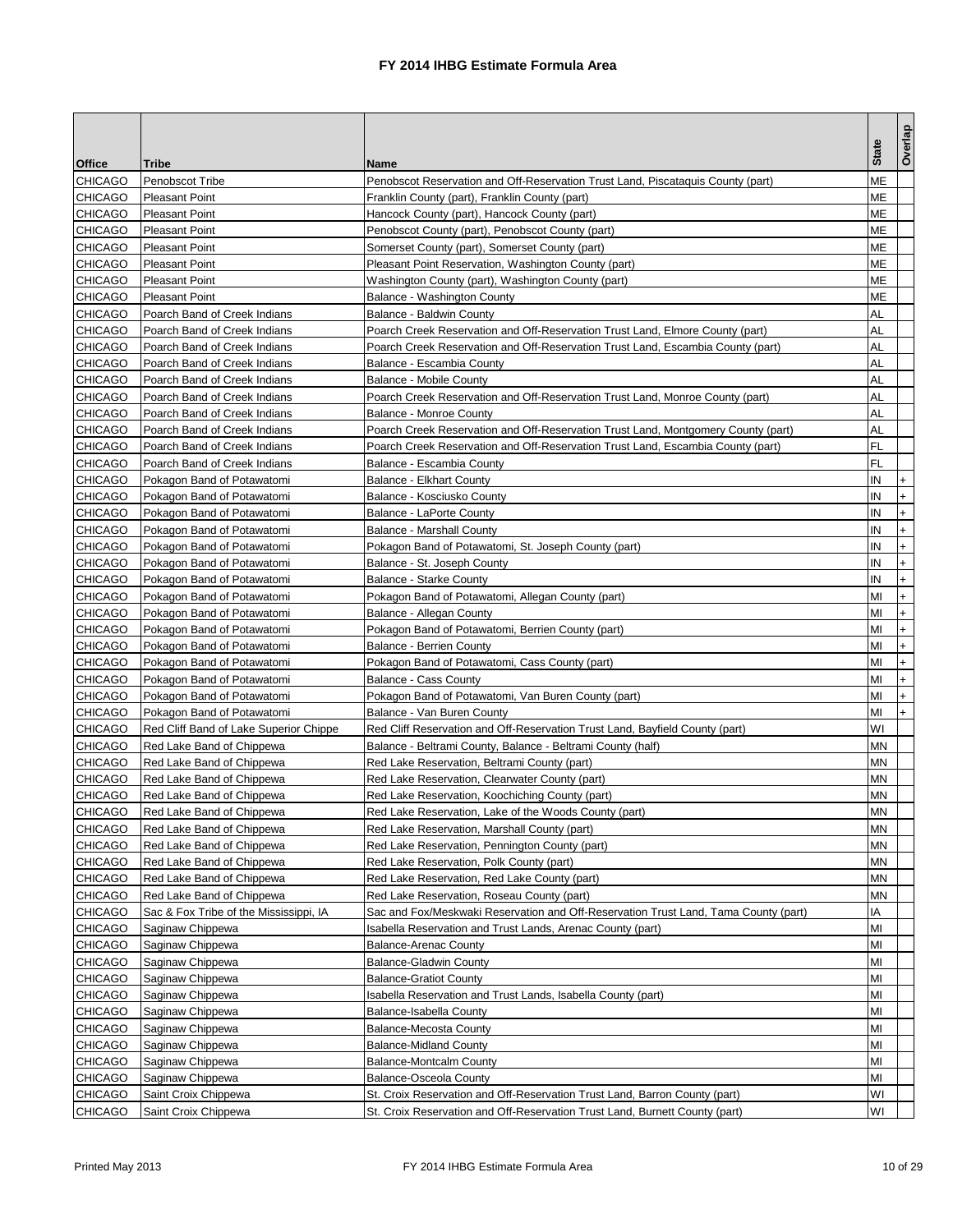| <b>State</b><br><b>Office</b><br>Name<br>Tribe<br><b>CHICAGO</b><br>W١<br>Saint Croix Chippewa<br>St. Croix Reservation and Off-Reservation Trust Land, Polk County (part)<br><b>CHICAGO</b><br>Sault Ste. Marie Tribe<br>MI<br>$\ddot{}$<br>Sault Ste. Marie Reservation and Off-Reservation Trust Land, Alger County (part)<br><b>CHICAGO</b><br>$+$<br>Sault Ste. Marie Tribe<br>MI<br>Balance - Alger County<br><b>CHICAGO</b><br>Sault Ste. Marie Tribe<br>Sault Ste. Marie Reservation and Off-Reservation Trust Land, Chippewa County (part)<br>MI<br>$\ddot{}$<br><b>CHICAGO</b><br>Sault Ste. Marie Tribe<br>Balance - Chippewa County<br>MI<br>$\ddot{}$<br><b>CHICAGO</b><br>Sault Ste. Marie Tribe<br>Sault Ste. Marie Reservation and Off-Reservation Trust Land, Delta County (part)<br>MI<br>$\ddot{}$<br><b>CHICAGO</b><br>Sault Ste. Marie Tribe<br>ΜI<br>$\ddot{}$<br>Balance - Delta County<br>$\ddot{}$<br><b>CHICAGO</b><br>Sault Ste. Marie Tribe<br>Sault Ste. Marie Reservation and Off-Reservation Trust Land, Luce County (part)<br>MI<br><b>CHICAGO</b><br>MI<br>$+$<br>Sault Ste. Marie Tribe<br>Balance - Luce County<br>$\ddot{}$<br><b>CHICAGO</b><br>ΜI<br>Sault Ste. Marie Tribe<br>Sault Ste. Marie Reservation and Off-Reservation Trust Land, Mackinac County (part)<br><b>CHICAGO</b><br>MI<br>Sault Ste. Marie Tribe<br>Balance - Mackinac County<br>$\ddot{}$<br><b>CHICAGO</b><br>$\ddot{}$<br>Sault Ste. Marie Tribe<br>ΜI<br>Sault Ste. Marie Reservation and Off-Reservation Trust Land, Marquette County (part)<br><b>CHICAGO</b><br>Sault Ste. Marie Tribe<br><b>Balance - Marquette County</b><br>MI<br>$\ddot{}$<br><b>CHICAGO</b><br>MI<br>Sault Ste. Marie Tribe<br>Sault Ste. Marie Reservation and Off-Reservation Trust Land, Schoolcraft County (part)<br>$\ddot{}$<br>$+$<br><b>CHICAGO</b><br>Sault Ste. Marie Tribe<br>MI<br><b>Balance - Schoolcraft County</b><br><b>CHICAGO</b><br>FL<br>Seminole Tribe<br>Big Cypress Reservation, Broward County (part)<br>CHICAGO<br>FL<br>Seminole Tribe<br>Broward County (part), Broward County (part)<br><b>CHICAGO</b><br>FL<br>Seminole Tribe<br>Hollywood Reservation, Broward County (part)<br>FL<br><b>CHICAGO</b><br>Immokalee Reservation, Collier County (part)<br>Seminole Tribe<br>FL<br><b>CHICAGO</b><br>Seminole Tribe<br>Brighton Reservation, Glades County (part)<br><b>CHICAGO</b><br>FL<br>Seminole Tribe<br>Big Cypress Reservation, Hendry County (part)<br><b>CHICAGO</b><br>Seminole Tribe<br>Hillsborough County (part), Hillsborough County (part)<br>FL<br>FL<br><b>CHICAGO</b><br>Seminole Tribe<br>St. Lucie County (part), St. Lucie County (part)<br>NY<br>CHICAGO<br>Oil Springs Reservation, Allegany County (part)<br>Seneca Nation of New York<br><b>CHICAGO</b><br>NY<br>Seneca Nation of New York<br>Allegany Reservation, Cattaraugus County (part)<br><b>CHICAGO</b><br>NY<br>Seneca Nation of New York<br>Cattaraugus Reservation, Cattaraugus County (part)<br>NY<br><b>CHICAGO</b><br>Seneca Nation of New York<br>Oil Springs Reservation, Cattaraugus County (part)<br>CHICAGO<br>NY.<br>Seneca Nation of New York<br>Cattaraugus Reservation, Chautauqua County (part)<br><b>CHICAGO</b><br>Seneca Nation of New York<br>NY<br>Cattaraugus Reservation, Erie County (part)<br><b>CHICAGO</b><br>Shakopee Mdewakanton Sioux<br>Shakopee Mdewakanton Sioux Community and Off-Reservation Trust Land, Scott County (part)<br>ΜN<br><b>CHICAGO</b><br>NΥ<br>Shinnecock Indian Nation<br>Shinnecock, Suffolk County (part)<br>W١<br>CHICAGO<br>Sokaogon Chippewa Tribe<br>Sokaogon Chippewa Community and Off-Reservation Trust Land, Forest County (part)<br>W١<br>$+$<br><b>CHICAGO</b><br>Sokaogon Chippewa Tribe<br><b>Balance - Forest County</b><br>NΥ<br><b>CHICAGO</b><br>St. Regis Mohawk Tribe<br>St. Regis Mohawk Reservation, Franklin County (part)<br><b>CHICAGO</b><br>NΥ<br>St. Regis Mohawk Tribe<br><b>Balance - Franklin County</b><br><b>CHICAGO</b><br>NY<br>St. Regis Mohawk Tribe<br>Balance - St. Lawrence County<br><b>CHICAGO</b><br>W١<br>Stockbridge-Munsee Tribe<br>Stockbridge-Munsee Community, Shawano County (part)<br><b>CHICAGO</b><br>Tonawanda Reservation, Erie County (part)<br>NY<br>Tonawanda Band of Senecas<br><b>NY</b><br><b>CHICAGO</b><br>Tonawanda Band of Senecas<br>Tonawanda Reservation, Genesee County (part)<br><b>CHICAGO</b><br>Tonawanda Reservation, Niagara County (part)<br>ΝY<br>Tonawanda Band of Senecas<br><b>CHICAGO</b><br>NY.<br>Tuscarora Nation<br>Tuscarora Reservation, Niagara County (part)<br><b>CHICAGO</b><br><b>Upper Sioux Indian Community</b><br>Balance - Chippewa County<br>ΜN<br><b>CHICAGO</b><br>Upper Sioux Indian Community<br><b>Balance - Renville County</b><br>ΜN<br><b>CHICAGO</b><br>ΜN<br><b>Upper Sioux Indian Community</b><br>Upper Sioux Reservation, Yellow Medicine County (part)<br><b>CHICAGO</b><br><b>Upper Sioux Indian Community</b><br>Balance - Yellow Medicine County<br>MΝ<br><b>CHICAGO</b><br>ΝC<br>Waccamaw Siouan State Tribe<br>Waccamaw-Siouan, Bladen County (part)<br><b>CHICAGO</b><br>Waccamaw Siouan State Tribe<br>Waccamaw-Siouan, Columbus County (part)<br>ΝC<br><b>CHICAGO</b><br>МA<br>Wampanoag Tribe of Gay Head<br>Wampanoag-Gay Head TDSA, Dukes County (part)<br><b>CHICAGO</b><br>Wampanoag Tribe of Gay Head<br><b>Balance - Dukes County</b><br>МA<br><b>CHICAGO</b><br>White Earth Reservation and Off-Reservation Trust Land, Becker County (part)<br>MΝ<br>White Earth Band of Minnesota Chippewa<br><b>CHICAGO</b><br>White Earth Band of Minnesota Chippewa<br>Balance - Becker County<br>ΜN<br><b>CHICAGO</b><br>White Earth Band of Minnesota Chippewa<br>White Earth Reservation and Off-Reservation Trust Land, Clearwater County (part)<br>ΜN<br><b>CHICAGO</b><br>ΜN<br>White Earth Band of Minnesota Chippewa<br><b>Balance - Clearwater County</b> |                |                                        |                                                                         |    | Overlap |
|------------------------------------------------------------------------------------------------------------------------------------------------------------------------------------------------------------------------------------------------------------------------------------------------------------------------------------------------------------------------------------------------------------------------------------------------------------------------------------------------------------------------------------------------------------------------------------------------------------------------------------------------------------------------------------------------------------------------------------------------------------------------------------------------------------------------------------------------------------------------------------------------------------------------------------------------------------------------------------------------------------------------------------------------------------------------------------------------------------------------------------------------------------------------------------------------------------------------------------------------------------------------------------------------------------------------------------------------------------------------------------------------------------------------------------------------------------------------------------------------------------------------------------------------------------------------------------------------------------------------------------------------------------------------------------------------------------------------------------------------------------------------------------------------------------------------------------------------------------------------------------------------------------------------------------------------------------------------------------------------------------------------------------------------------------------------------------------------------------------------------------------------------------------------------------------------------------------------------------------------------------------------------------------------------------------------------------------------------------------------------------------------------------------------------------------------------------------------------------------------------------------------------------------------------------------------------------------------------------------------------------------------------------------------------------------------------------------------------------------------------------------------------------------------------------------------------------------------------------------------------------------------------------------------------------------------------------------------------------------------------------------------------------------------------------------------------------------------------------------------------------------------------------------------------------------------------------------------------------------------------------------------------------------------------------------------------------------------------------------------------------------------------------------------------------------------------------------------------------------------------------------------------------------------------------------------------------------------------------------------------------------------------------------------------------------------------------------------------------------------------------------------------------------------------------------------------------------------------------------------------------------------------------------------------------------------------------------------------------------------------------------------------------------------------------------------------------------------------------------------------------------------------------------------------------------------------------------------------------------------------------------------------------------------------------------------------------------------------------------------------------------------------------------------------------------------------------------------------------------------------------------------------------------------------------------------------------------------------------------------------------------------------------------------------------------------------------------------------------------------------------------------------------------------------------------------------------------------------------------------------------------------------------------------------------------------------------------------------------------------------------------------------------------------------------------------------------------------------------------------------------------------------------------------------------------------------------------------------------------------------------------------------------------------------------------------------------------------------------------------------------------------------------------------------------------------------------------------------------------------------------------------------------------------------------------------------------------------------------------------------------------------------------------------------------------------------------------------------------------------------------------------------------------------------------------------------------------------------------------------------------------------------------------------------------------------|----------------|----------------------------------------|-------------------------------------------------------------------------|----|---------|
|                                                                                                                                                                                                                                                                                                                                                                                                                                                                                                                                                                                                                                                                                                                                                                                                                                                                                                                                                                                                                                                                                                                                                                                                                                                                                                                                                                                                                                                                                                                                                                                                                                                                                                                                                                                                                                                                                                                                                                                                                                                                                                                                                                                                                                                                                                                                                                                                                                                                                                                                                                                                                                                                                                                                                                                                                                                                                                                                                                                                                                                                                                                                                                                                                                                                                                                                                                                                                                                                                                                                                                                                                                                                                                                                                                                                                                                                                                                                                                                                                                                                                                                                                                                                                                                                                                                                                                                                                                                                                                                                                                                                                                                                                                                                                                                                                                                                                                                                                                                                                                                                                                                                                                                                                                                                                                                                                                                                                                                                                                                                                                                                                                                                                                                                                                                                                                                                                                                                                |                |                                        |                                                                         |    |         |
|                                                                                                                                                                                                                                                                                                                                                                                                                                                                                                                                                                                                                                                                                                                                                                                                                                                                                                                                                                                                                                                                                                                                                                                                                                                                                                                                                                                                                                                                                                                                                                                                                                                                                                                                                                                                                                                                                                                                                                                                                                                                                                                                                                                                                                                                                                                                                                                                                                                                                                                                                                                                                                                                                                                                                                                                                                                                                                                                                                                                                                                                                                                                                                                                                                                                                                                                                                                                                                                                                                                                                                                                                                                                                                                                                                                                                                                                                                                                                                                                                                                                                                                                                                                                                                                                                                                                                                                                                                                                                                                                                                                                                                                                                                                                                                                                                                                                                                                                                                                                                                                                                                                                                                                                                                                                                                                                                                                                                                                                                                                                                                                                                                                                                                                                                                                                                                                                                                                                                |                |                                        |                                                                         |    |         |
|                                                                                                                                                                                                                                                                                                                                                                                                                                                                                                                                                                                                                                                                                                                                                                                                                                                                                                                                                                                                                                                                                                                                                                                                                                                                                                                                                                                                                                                                                                                                                                                                                                                                                                                                                                                                                                                                                                                                                                                                                                                                                                                                                                                                                                                                                                                                                                                                                                                                                                                                                                                                                                                                                                                                                                                                                                                                                                                                                                                                                                                                                                                                                                                                                                                                                                                                                                                                                                                                                                                                                                                                                                                                                                                                                                                                                                                                                                                                                                                                                                                                                                                                                                                                                                                                                                                                                                                                                                                                                                                                                                                                                                                                                                                                                                                                                                                                                                                                                                                                                                                                                                                                                                                                                                                                                                                                                                                                                                                                                                                                                                                                                                                                                                                                                                                                                                                                                                                                                |                |                                        |                                                                         |    |         |
|                                                                                                                                                                                                                                                                                                                                                                                                                                                                                                                                                                                                                                                                                                                                                                                                                                                                                                                                                                                                                                                                                                                                                                                                                                                                                                                                                                                                                                                                                                                                                                                                                                                                                                                                                                                                                                                                                                                                                                                                                                                                                                                                                                                                                                                                                                                                                                                                                                                                                                                                                                                                                                                                                                                                                                                                                                                                                                                                                                                                                                                                                                                                                                                                                                                                                                                                                                                                                                                                                                                                                                                                                                                                                                                                                                                                                                                                                                                                                                                                                                                                                                                                                                                                                                                                                                                                                                                                                                                                                                                                                                                                                                                                                                                                                                                                                                                                                                                                                                                                                                                                                                                                                                                                                                                                                                                                                                                                                                                                                                                                                                                                                                                                                                                                                                                                                                                                                                                                                |                |                                        |                                                                         |    |         |
|                                                                                                                                                                                                                                                                                                                                                                                                                                                                                                                                                                                                                                                                                                                                                                                                                                                                                                                                                                                                                                                                                                                                                                                                                                                                                                                                                                                                                                                                                                                                                                                                                                                                                                                                                                                                                                                                                                                                                                                                                                                                                                                                                                                                                                                                                                                                                                                                                                                                                                                                                                                                                                                                                                                                                                                                                                                                                                                                                                                                                                                                                                                                                                                                                                                                                                                                                                                                                                                                                                                                                                                                                                                                                                                                                                                                                                                                                                                                                                                                                                                                                                                                                                                                                                                                                                                                                                                                                                                                                                                                                                                                                                                                                                                                                                                                                                                                                                                                                                                                                                                                                                                                                                                                                                                                                                                                                                                                                                                                                                                                                                                                                                                                                                                                                                                                                                                                                                                                                |                |                                        |                                                                         |    |         |
|                                                                                                                                                                                                                                                                                                                                                                                                                                                                                                                                                                                                                                                                                                                                                                                                                                                                                                                                                                                                                                                                                                                                                                                                                                                                                                                                                                                                                                                                                                                                                                                                                                                                                                                                                                                                                                                                                                                                                                                                                                                                                                                                                                                                                                                                                                                                                                                                                                                                                                                                                                                                                                                                                                                                                                                                                                                                                                                                                                                                                                                                                                                                                                                                                                                                                                                                                                                                                                                                                                                                                                                                                                                                                                                                                                                                                                                                                                                                                                                                                                                                                                                                                                                                                                                                                                                                                                                                                                                                                                                                                                                                                                                                                                                                                                                                                                                                                                                                                                                                                                                                                                                                                                                                                                                                                                                                                                                                                                                                                                                                                                                                                                                                                                                                                                                                                                                                                                                                                |                |                                        |                                                                         |    |         |
|                                                                                                                                                                                                                                                                                                                                                                                                                                                                                                                                                                                                                                                                                                                                                                                                                                                                                                                                                                                                                                                                                                                                                                                                                                                                                                                                                                                                                                                                                                                                                                                                                                                                                                                                                                                                                                                                                                                                                                                                                                                                                                                                                                                                                                                                                                                                                                                                                                                                                                                                                                                                                                                                                                                                                                                                                                                                                                                                                                                                                                                                                                                                                                                                                                                                                                                                                                                                                                                                                                                                                                                                                                                                                                                                                                                                                                                                                                                                                                                                                                                                                                                                                                                                                                                                                                                                                                                                                                                                                                                                                                                                                                                                                                                                                                                                                                                                                                                                                                                                                                                                                                                                                                                                                                                                                                                                                                                                                                                                                                                                                                                                                                                                                                                                                                                                                                                                                                                                                |                |                                        |                                                                         |    |         |
|                                                                                                                                                                                                                                                                                                                                                                                                                                                                                                                                                                                                                                                                                                                                                                                                                                                                                                                                                                                                                                                                                                                                                                                                                                                                                                                                                                                                                                                                                                                                                                                                                                                                                                                                                                                                                                                                                                                                                                                                                                                                                                                                                                                                                                                                                                                                                                                                                                                                                                                                                                                                                                                                                                                                                                                                                                                                                                                                                                                                                                                                                                                                                                                                                                                                                                                                                                                                                                                                                                                                                                                                                                                                                                                                                                                                                                                                                                                                                                                                                                                                                                                                                                                                                                                                                                                                                                                                                                                                                                                                                                                                                                                                                                                                                                                                                                                                                                                                                                                                                                                                                                                                                                                                                                                                                                                                                                                                                                                                                                                                                                                                                                                                                                                                                                                                                                                                                                                                                |                |                                        |                                                                         |    |         |
|                                                                                                                                                                                                                                                                                                                                                                                                                                                                                                                                                                                                                                                                                                                                                                                                                                                                                                                                                                                                                                                                                                                                                                                                                                                                                                                                                                                                                                                                                                                                                                                                                                                                                                                                                                                                                                                                                                                                                                                                                                                                                                                                                                                                                                                                                                                                                                                                                                                                                                                                                                                                                                                                                                                                                                                                                                                                                                                                                                                                                                                                                                                                                                                                                                                                                                                                                                                                                                                                                                                                                                                                                                                                                                                                                                                                                                                                                                                                                                                                                                                                                                                                                                                                                                                                                                                                                                                                                                                                                                                                                                                                                                                                                                                                                                                                                                                                                                                                                                                                                                                                                                                                                                                                                                                                                                                                                                                                                                                                                                                                                                                                                                                                                                                                                                                                                                                                                                                                                |                |                                        |                                                                         |    |         |
|                                                                                                                                                                                                                                                                                                                                                                                                                                                                                                                                                                                                                                                                                                                                                                                                                                                                                                                                                                                                                                                                                                                                                                                                                                                                                                                                                                                                                                                                                                                                                                                                                                                                                                                                                                                                                                                                                                                                                                                                                                                                                                                                                                                                                                                                                                                                                                                                                                                                                                                                                                                                                                                                                                                                                                                                                                                                                                                                                                                                                                                                                                                                                                                                                                                                                                                                                                                                                                                                                                                                                                                                                                                                                                                                                                                                                                                                                                                                                                                                                                                                                                                                                                                                                                                                                                                                                                                                                                                                                                                                                                                                                                                                                                                                                                                                                                                                                                                                                                                                                                                                                                                                                                                                                                                                                                                                                                                                                                                                                                                                                                                                                                                                                                                                                                                                                                                                                                                                                |                |                                        |                                                                         |    |         |
|                                                                                                                                                                                                                                                                                                                                                                                                                                                                                                                                                                                                                                                                                                                                                                                                                                                                                                                                                                                                                                                                                                                                                                                                                                                                                                                                                                                                                                                                                                                                                                                                                                                                                                                                                                                                                                                                                                                                                                                                                                                                                                                                                                                                                                                                                                                                                                                                                                                                                                                                                                                                                                                                                                                                                                                                                                                                                                                                                                                                                                                                                                                                                                                                                                                                                                                                                                                                                                                                                                                                                                                                                                                                                                                                                                                                                                                                                                                                                                                                                                                                                                                                                                                                                                                                                                                                                                                                                                                                                                                                                                                                                                                                                                                                                                                                                                                                                                                                                                                                                                                                                                                                                                                                                                                                                                                                                                                                                                                                                                                                                                                                                                                                                                                                                                                                                                                                                                                                                |                |                                        |                                                                         |    |         |
|                                                                                                                                                                                                                                                                                                                                                                                                                                                                                                                                                                                                                                                                                                                                                                                                                                                                                                                                                                                                                                                                                                                                                                                                                                                                                                                                                                                                                                                                                                                                                                                                                                                                                                                                                                                                                                                                                                                                                                                                                                                                                                                                                                                                                                                                                                                                                                                                                                                                                                                                                                                                                                                                                                                                                                                                                                                                                                                                                                                                                                                                                                                                                                                                                                                                                                                                                                                                                                                                                                                                                                                                                                                                                                                                                                                                                                                                                                                                                                                                                                                                                                                                                                                                                                                                                                                                                                                                                                                                                                                                                                                                                                                                                                                                                                                                                                                                                                                                                                                                                                                                                                                                                                                                                                                                                                                                                                                                                                                                                                                                                                                                                                                                                                                                                                                                                                                                                                                                                |                |                                        |                                                                         |    |         |
|                                                                                                                                                                                                                                                                                                                                                                                                                                                                                                                                                                                                                                                                                                                                                                                                                                                                                                                                                                                                                                                                                                                                                                                                                                                                                                                                                                                                                                                                                                                                                                                                                                                                                                                                                                                                                                                                                                                                                                                                                                                                                                                                                                                                                                                                                                                                                                                                                                                                                                                                                                                                                                                                                                                                                                                                                                                                                                                                                                                                                                                                                                                                                                                                                                                                                                                                                                                                                                                                                                                                                                                                                                                                                                                                                                                                                                                                                                                                                                                                                                                                                                                                                                                                                                                                                                                                                                                                                                                                                                                                                                                                                                                                                                                                                                                                                                                                                                                                                                                                                                                                                                                                                                                                                                                                                                                                                                                                                                                                                                                                                                                                                                                                                                                                                                                                                                                                                                                                                |                |                                        |                                                                         |    |         |
|                                                                                                                                                                                                                                                                                                                                                                                                                                                                                                                                                                                                                                                                                                                                                                                                                                                                                                                                                                                                                                                                                                                                                                                                                                                                                                                                                                                                                                                                                                                                                                                                                                                                                                                                                                                                                                                                                                                                                                                                                                                                                                                                                                                                                                                                                                                                                                                                                                                                                                                                                                                                                                                                                                                                                                                                                                                                                                                                                                                                                                                                                                                                                                                                                                                                                                                                                                                                                                                                                                                                                                                                                                                                                                                                                                                                                                                                                                                                                                                                                                                                                                                                                                                                                                                                                                                                                                                                                                                                                                                                                                                                                                                                                                                                                                                                                                                                                                                                                                                                                                                                                                                                                                                                                                                                                                                                                                                                                                                                                                                                                                                                                                                                                                                                                                                                                                                                                                                                                |                |                                        |                                                                         |    |         |
|                                                                                                                                                                                                                                                                                                                                                                                                                                                                                                                                                                                                                                                                                                                                                                                                                                                                                                                                                                                                                                                                                                                                                                                                                                                                                                                                                                                                                                                                                                                                                                                                                                                                                                                                                                                                                                                                                                                                                                                                                                                                                                                                                                                                                                                                                                                                                                                                                                                                                                                                                                                                                                                                                                                                                                                                                                                                                                                                                                                                                                                                                                                                                                                                                                                                                                                                                                                                                                                                                                                                                                                                                                                                                                                                                                                                                                                                                                                                                                                                                                                                                                                                                                                                                                                                                                                                                                                                                                                                                                                                                                                                                                                                                                                                                                                                                                                                                                                                                                                                                                                                                                                                                                                                                                                                                                                                                                                                                                                                                                                                                                                                                                                                                                                                                                                                                                                                                                                                                |                |                                        |                                                                         |    |         |
|                                                                                                                                                                                                                                                                                                                                                                                                                                                                                                                                                                                                                                                                                                                                                                                                                                                                                                                                                                                                                                                                                                                                                                                                                                                                                                                                                                                                                                                                                                                                                                                                                                                                                                                                                                                                                                                                                                                                                                                                                                                                                                                                                                                                                                                                                                                                                                                                                                                                                                                                                                                                                                                                                                                                                                                                                                                                                                                                                                                                                                                                                                                                                                                                                                                                                                                                                                                                                                                                                                                                                                                                                                                                                                                                                                                                                                                                                                                                                                                                                                                                                                                                                                                                                                                                                                                                                                                                                                                                                                                                                                                                                                                                                                                                                                                                                                                                                                                                                                                                                                                                                                                                                                                                                                                                                                                                                                                                                                                                                                                                                                                                                                                                                                                                                                                                                                                                                                                                                |                |                                        |                                                                         |    |         |
|                                                                                                                                                                                                                                                                                                                                                                                                                                                                                                                                                                                                                                                                                                                                                                                                                                                                                                                                                                                                                                                                                                                                                                                                                                                                                                                                                                                                                                                                                                                                                                                                                                                                                                                                                                                                                                                                                                                                                                                                                                                                                                                                                                                                                                                                                                                                                                                                                                                                                                                                                                                                                                                                                                                                                                                                                                                                                                                                                                                                                                                                                                                                                                                                                                                                                                                                                                                                                                                                                                                                                                                                                                                                                                                                                                                                                                                                                                                                                                                                                                                                                                                                                                                                                                                                                                                                                                                                                                                                                                                                                                                                                                                                                                                                                                                                                                                                                                                                                                                                                                                                                                                                                                                                                                                                                                                                                                                                                                                                                                                                                                                                                                                                                                                                                                                                                                                                                                                                                |                |                                        |                                                                         |    |         |
|                                                                                                                                                                                                                                                                                                                                                                                                                                                                                                                                                                                                                                                                                                                                                                                                                                                                                                                                                                                                                                                                                                                                                                                                                                                                                                                                                                                                                                                                                                                                                                                                                                                                                                                                                                                                                                                                                                                                                                                                                                                                                                                                                                                                                                                                                                                                                                                                                                                                                                                                                                                                                                                                                                                                                                                                                                                                                                                                                                                                                                                                                                                                                                                                                                                                                                                                                                                                                                                                                                                                                                                                                                                                                                                                                                                                                                                                                                                                                                                                                                                                                                                                                                                                                                                                                                                                                                                                                                                                                                                                                                                                                                                                                                                                                                                                                                                                                                                                                                                                                                                                                                                                                                                                                                                                                                                                                                                                                                                                                                                                                                                                                                                                                                                                                                                                                                                                                                                                                |                |                                        |                                                                         |    |         |
|                                                                                                                                                                                                                                                                                                                                                                                                                                                                                                                                                                                                                                                                                                                                                                                                                                                                                                                                                                                                                                                                                                                                                                                                                                                                                                                                                                                                                                                                                                                                                                                                                                                                                                                                                                                                                                                                                                                                                                                                                                                                                                                                                                                                                                                                                                                                                                                                                                                                                                                                                                                                                                                                                                                                                                                                                                                                                                                                                                                                                                                                                                                                                                                                                                                                                                                                                                                                                                                                                                                                                                                                                                                                                                                                                                                                                                                                                                                                                                                                                                                                                                                                                                                                                                                                                                                                                                                                                                                                                                                                                                                                                                                                                                                                                                                                                                                                                                                                                                                                                                                                                                                                                                                                                                                                                                                                                                                                                                                                                                                                                                                                                                                                                                                                                                                                                                                                                                                                                |                |                                        |                                                                         |    |         |
|                                                                                                                                                                                                                                                                                                                                                                                                                                                                                                                                                                                                                                                                                                                                                                                                                                                                                                                                                                                                                                                                                                                                                                                                                                                                                                                                                                                                                                                                                                                                                                                                                                                                                                                                                                                                                                                                                                                                                                                                                                                                                                                                                                                                                                                                                                                                                                                                                                                                                                                                                                                                                                                                                                                                                                                                                                                                                                                                                                                                                                                                                                                                                                                                                                                                                                                                                                                                                                                                                                                                                                                                                                                                                                                                                                                                                                                                                                                                                                                                                                                                                                                                                                                                                                                                                                                                                                                                                                                                                                                                                                                                                                                                                                                                                                                                                                                                                                                                                                                                                                                                                                                                                                                                                                                                                                                                                                                                                                                                                                                                                                                                                                                                                                                                                                                                                                                                                                                                                |                |                                        |                                                                         |    |         |
|                                                                                                                                                                                                                                                                                                                                                                                                                                                                                                                                                                                                                                                                                                                                                                                                                                                                                                                                                                                                                                                                                                                                                                                                                                                                                                                                                                                                                                                                                                                                                                                                                                                                                                                                                                                                                                                                                                                                                                                                                                                                                                                                                                                                                                                                                                                                                                                                                                                                                                                                                                                                                                                                                                                                                                                                                                                                                                                                                                                                                                                                                                                                                                                                                                                                                                                                                                                                                                                                                                                                                                                                                                                                                                                                                                                                                                                                                                                                                                                                                                                                                                                                                                                                                                                                                                                                                                                                                                                                                                                                                                                                                                                                                                                                                                                                                                                                                                                                                                                                                                                                                                                                                                                                                                                                                                                                                                                                                                                                                                                                                                                                                                                                                                                                                                                                                                                                                                                                                |                |                                        |                                                                         |    |         |
|                                                                                                                                                                                                                                                                                                                                                                                                                                                                                                                                                                                                                                                                                                                                                                                                                                                                                                                                                                                                                                                                                                                                                                                                                                                                                                                                                                                                                                                                                                                                                                                                                                                                                                                                                                                                                                                                                                                                                                                                                                                                                                                                                                                                                                                                                                                                                                                                                                                                                                                                                                                                                                                                                                                                                                                                                                                                                                                                                                                                                                                                                                                                                                                                                                                                                                                                                                                                                                                                                                                                                                                                                                                                                                                                                                                                                                                                                                                                                                                                                                                                                                                                                                                                                                                                                                                                                                                                                                                                                                                                                                                                                                                                                                                                                                                                                                                                                                                                                                                                                                                                                                                                                                                                                                                                                                                                                                                                                                                                                                                                                                                                                                                                                                                                                                                                                                                                                                                                                |                |                                        |                                                                         |    |         |
|                                                                                                                                                                                                                                                                                                                                                                                                                                                                                                                                                                                                                                                                                                                                                                                                                                                                                                                                                                                                                                                                                                                                                                                                                                                                                                                                                                                                                                                                                                                                                                                                                                                                                                                                                                                                                                                                                                                                                                                                                                                                                                                                                                                                                                                                                                                                                                                                                                                                                                                                                                                                                                                                                                                                                                                                                                                                                                                                                                                                                                                                                                                                                                                                                                                                                                                                                                                                                                                                                                                                                                                                                                                                                                                                                                                                                                                                                                                                                                                                                                                                                                                                                                                                                                                                                                                                                                                                                                                                                                                                                                                                                                                                                                                                                                                                                                                                                                                                                                                                                                                                                                                                                                                                                                                                                                                                                                                                                                                                                                                                                                                                                                                                                                                                                                                                                                                                                                                                                |                |                                        |                                                                         |    |         |
|                                                                                                                                                                                                                                                                                                                                                                                                                                                                                                                                                                                                                                                                                                                                                                                                                                                                                                                                                                                                                                                                                                                                                                                                                                                                                                                                                                                                                                                                                                                                                                                                                                                                                                                                                                                                                                                                                                                                                                                                                                                                                                                                                                                                                                                                                                                                                                                                                                                                                                                                                                                                                                                                                                                                                                                                                                                                                                                                                                                                                                                                                                                                                                                                                                                                                                                                                                                                                                                                                                                                                                                                                                                                                                                                                                                                                                                                                                                                                                                                                                                                                                                                                                                                                                                                                                                                                                                                                                                                                                                                                                                                                                                                                                                                                                                                                                                                                                                                                                                                                                                                                                                                                                                                                                                                                                                                                                                                                                                                                                                                                                                                                                                                                                                                                                                                                                                                                                                                                |                |                                        |                                                                         |    |         |
|                                                                                                                                                                                                                                                                                                                                                                                                                                                                                                                                                                                                                                                                                                                                                                                                                                                                                                                                                                                                                                                                                                                                                                                                                                                                                                                                                                                                                                                                                                                                                                                                                                                                                                                                                                                                                                                                                                                                                                                                                                                                                                                                                                                                                                                                                                                                                                                                                                                                                                                                                                                                                                                                                                                                                                                                                                                                                                                                                                                                                                                                                                                                                                                                                                                                                                                                                                                                                                                                                                                                                                                                                                                                                                                                                                                                                                                                                                                                                                                                                                                                                                                                                                                                                                                                                                                                                                                                                                                                                                                                                                                                                                                                                                                                                                                                                                                                                                                                                                                                                                                                                                                                                                                                                                                                                                                                                                                                                                                                                                                                                                                                                                                                                                                                                                                                                                                                                                                                                |                |                                        |                                                                         |    |         |
|                                                                                                                                                                                                                                                                                                                                                                                                                                                                                                                                                                                                                                                                                                                                                                                                                                                                                                                                                                                                                                                                                                                                                                                                                                                                                                                                                                                                                                                                                                                                                                                                                                                                                                                                                                                                                                                                                                                                                                                                                                                                                                                                                                                                                                                                                                                                                                                                                                                                                                                                                                                                                                                                                                                                                                                                                                                                                                                                                                                                                                                                                                                                                                                                                                                                                                                                                                                                                                                                                                                                                                                                                                                                                                                                                                                                                                                                                                                                                                                                                                                                                                                                                                                                                                                                                                                                                                                                                                                                                                                                                                                                                                                                                                                                                                                                                                                                                                                                                                                                                                                                                                                                                                                                                                                                                                                                                                                                                                                                                                                                                                                                                                                                                                                                                                                                                                                                                                                                                |                |                                        |                                                                         |    |         |
|                                                                                                                                                                                                                                                                                                                                                                                                                                                                                                                                                                                                                                                                                                                                                                                                                                                                                                                                                                                                                                                                                                                                                                                                                                                                                                                                                                                                                                                                                                                                                                                                                                                                                                                                                                                                                                                                                                                                                                                                                                                                                                                                                                                                                                                                                                                                                                                                                                                                                                                                                                                                                                                                                                                                                                                                                                                                                                                                                                                                                                                                                                                                                                                                                                                                                                                                                                                                                                                                                                                                                                                                                                                                                                                                                                                                                                                                                                                                                                                                                                                                                                                                                                                                                                                                                                                                                                                                                                                                                                                                                                                                                                                                                                                                                                                                                                                                                                                                                                                                                                                                                                                                                                                                                                                                                                                                                                                                                                                                                                                                                                                                                                                                                                                                                                                                                                                                                                                                                |                |                                        |                                                                         |    |         |
|                                                                                                                                                                                                                                                                                                                                                                                                                                                                                                                                                                                                                                                                                                                                                                                                                                                                                                                                                                                                                                                                                                                                                                                                                                                                                                                                                                                                                                                                                                                                                                                                                                                                                                                                                                                                                                                                                                                                                                                                                                                                                                                                                                                                                                                                                                                                                                                                                                                                                                                                                                                                                                                                                                                                                                                                                                                                                                                                                                                                                                                                                                                                                                                                                                                                                                                                                                                                                                                                                                                                                                                                                                                                                                                                                                                                                                                                                                                                                                                                                                                                                                                                                                                                                                                                                                                                                                                                                                                                                                                                                                                                                                                                                                                                                                                                                                                                                                                                                                                                                                                                                                                                                                                                                                                                                                                                                                                                                                                                                                                                                                                                                                                                                                                                                                                                                                                                                                                                                |                |                                        |                                                                         |    |         |
|                                                                                                                                                                                                                                                                                                                                                                                                                                                                                                                                                                                                                                                                                                                                                                                                                                                                                                                                                                                                                                                                                                                                                                                                                                                                                                                                                                                                                                                                                                                                                                                                                                                                                                                                                                                                                                                                                                                                                                                                                                                                                                                                                                                                                                                                                                                                                                                                                                                                                                                                                                                                                                                                                                                                                                                                                                                                                                                                                                                                                                                                                                                                                                                                                                                                                                                                                                                                                                                                                                                                                                                                                                                                                                                                                                                                                                                                                                                                                                                                                                                                                                                                                                                                                                                                                                                                                                                                                                                                                                                                                                                                                                                                                                                                                                                                                                                                                                                                                                                                                                                                                                                                                                                                                                                                                                                                                                                                                                                                                                                                                                                                                                                                                                                                                                                                                                                                                                                                                |                |                                        |                                                                         |    |         |
|                                                                                                                                                                                                                                                                                                                                                                                                                                                                                                                                                                                                                                                                                                                                                                                                                                                                                                                                                                                                                                                                                                                                                                                                                                                                                                                                                                                                                                                                                                                                                                                                                                                                                                                                                                                                                                                                                                                                                                                                                                                                                                                                                                                                                                                                                                                                                                                                                                                                                                                                                                                                                                                                                                                                                                                                                                                                                                                                                                                                                                                                                                                                                                                                                                                                                                                                                                                                                                                                                                                                                                                                                                                                                                                                                                                                                                                                                                                                                                                                                                                                                                                                                                                                                                                                                                                                                                                                                                                                                                                                                                                                                                                                                                                                                                                                                                                                                                                                                                                                                                                                                                                                                                                                                                                                                                                                                                                                                                                                                                                                                                                                                                                                                                                                                                                                                                                                                                                                                |                |                                        |                                                                         |    |         |
|                                                                                                                                                                                                                                                                                                                                                                                                                                                                                                                                                                                                                                                                                                                                                                                                                                                                                                                                                                                                                                                                                                                                                                                                                                                                                                                                                                                                                                                                                                                                                                                                                                                                                                                                                                                                                                                                                                                                                                                                                                                                                                                                                                                                                                                                                                                                                                                                                                                                                                                                                                                                                                                                                                                                                                                                                                                                                                                                                                                                                                                                                                                                                                                                                                                                                                                                                                                                                                                                                                                                                                                                                                                                                                                                                                                                                                                                                                                                                                                                                                                                                                                                                                                                                                                                                                                                                                                                                                                                                                                                                                                                                                                                                                                                                                                                                                                                                                                                                                                                                                                                                                                                                                                                                                                                                                                                                                                                                                                                                                                                                                                                                                                                                                                                                                                                                                                                                                                                                |                |                                        |                                                                         |    |         |
|                                                                                                                                                                                                                                                                                                                                                                                                                                                                                                                                                                                                                                                                                                                                                                                                                                                                                                                                                                                                                                                                                                                                                                                                                                                                                                                                                                                                                                                                                                                                                                                                                                                                                                                                                                                                                                                                                                                                                                                                                                                                                                                                                                                                                                                                                                                                                                                                                                                                                                                                                                                                                                                                                                                                                                                                                                                                                                                                                                                                                                                                                                                                                                                                                                                                                                                                                                                                                                                                                                                                                                                                                                                                                                                                                                                                                                                                                                                                                                                                                                                                                                                                                                                                                                                                                                                                                                                                                                                                                                                                                                                                                                                                                                                                                                                                                                                                                                                                                                                                                                                                                                                                                                                                                                                                                                                                                                                                                                                                                                                                                                                                                                                                                                                                                                                                                                                                                                                                                |                |                                        |                                                                         |    |         |
|                                                                                                                                                                                                                                                                                                                                                                                                                                                                                                                                                                                                                                                                                                                                                                                                                                                                                                                                                                                                                                                                                                                                                                                                                                                                                                                                                                                                                                                                                                                                                                                                                                                                                                                                                                                                                                                                                                                                                                                                                                                                                                                                                                                                                                                                                                                                                                                                                                                                                                                                                                                                                                                                                                                                                                                                                                                                                                                                                                                                                                                                                                                                                                                                                                                                                                                                                                                                                                                                                                                                                                                                                                                                                                                                                                                                                                                                                                                                                                                                                                                                                                                                                                                                                                                                                                                                                                                                                                                                                                                                                                                                                                                                                                                                                                                                                                                                                                                                                                                                                                                                                                                                                                                                                                                                                                                                                                                                                                                                                                                                                                                                                                                                                                                                                                                                                                                                                                                                                |                |                                        |                                                                         |    |         |
|                                                                                                                                                                                                                                                                                                                                                                                                                                                                                                                                                                                                                                                                                                                                                                                                                                                                                                                                                                                                                                                                                                                                                                                                                                                                                                                                                                                                                                                                                                                                                                                                                                                                                                                                                                                                                                                                                                                                                                                                                                                                                                                                                                                                                                                                                                                                                                                                                                                                                                                                                                                                                                                                                                                                                                                                                                                                                                                                                                                                                                                                                                                                                                                                                                                                                                                                                                                                                                                                                                                                                                                                                                                                                                                                                                                                                                                                                                                                                                                                                                                                                                                                                                                                                                                                                                                                                                                                                                                                                                                                                                                                                                                                                                                                                                                                                                                                                                                                                                                                                                                                                                                                                                                                                                                                                                                                                                                                                                                                                                                                                                                                                                                                                                                                                                                                                                                                                                                                                |                |                                        |                                                                         |    |         |
|                                                                                                                                                                                                                                                                                                                                                                                                                                                                                                                                                                                                                                                                                                                                                                                                                                                                                                                                                                                                                                                                                                                                                                                                                                                                                                                                                                                                                                                                                                                                                                                                                                                                                                                                                                                                                                                                                                                                                                                                                                                                                                                                                                                                                                                                                                                                                                                                                                                                                                                                                                                                                                                                                                                                                                                                                                                                                                                                                                                                                                                                                                                                                                                                                                                                                                                                                                                                                                                                                                                                                                                                                                                                                                                                                                                                                                                                                                                                                                                                                                                                                                                                                                                                                                                                                                                                                                                                                                                                                                                                                                                                                                                                                                                                                                                                                                                                                                                                                                                                                                                                                                                                                                                                                                                                                                                                                                                                                                                                                                                                                                                                                                                                                                                                                                                                                                                                                                                                                |                |                                        |                                                                         |    |         |
|                                                                                                                                                                                                                                                                                                                                                                                                                                                                                                                                                                                                                                                                                                                                                                                                                                                                                                                                                                                                                                                                                                                                                                                                                                                                                                                                                                                                                                                                                                                                                                                                                                                                                                                                                                                                                                                                                                                                                                                                                                                                                                                                                                                                                                                                                                                                                                                                                                                                                                                                                                                                                                                                                                                                                                                                                                                                                                                                                                                                                                                                                                                                                                                                                                                                                                                                                                                                                                                                                                                                                                                                                                                                                                                                                                                                                                                                                                                                                                                                                                                                                                                                                                                                                                                                                                                                                                                                                                                                                                                                                                                                                                                                                                                                                                                                                                                                                                                                                                                                                                                                                                                                                                                                                                                                                                                                                                                                                                                                                                                                                                                                                                                                                                                                                                                                                                                                                                                                                |                |                                        |                                                                         |    |         |
|                                                                                                                                                                                                                                                                                                                                                                                                                                                                                                                                                                                                                                                                                                                                                                                                                                                                                                                                                                                                                                                                                                                                                                                                                                                                                                                                                                                                                                                                                                                                                                                                                                                                                                                                                                                                                                                                                                                                                                                                                                                                                                                                                                                                                                                                                                                                                                                                                                                                                                                                                                                                                                                                                                                                                                                                                                                                                                                                                                                                                                                                                                                                                                                                                                                                                                                                                                                                                                                                                                                                                                                                                                                                                                                                                                                                                                                                                                                                                                                                                                                                                                                                                                                                                                                                                                                                                                                                                                                                                                                                                                                                                                                                                                                                                                                                                                                                                                                                                                                                                                                                                                                                                                                                                                                                                                                                                                                                                                                                                                                                                                                                                                                                                                                                                                                                                                                                                                                                                |                |                                        |                                                                         |    |         |
|                                                                                                                                                                                                                                                                                                                                                                                                                                                                                                                                                                                                                                                                                                                                                                                                                                                                                                                                                                                                                                                                                                                                                                                                                                                                                                                                                                                                                                                                                                                                                                                                                                                                                                                                                                                                                                                                                                                                                                                                                                                                                                                                                                                                                                                                                                                                                                                                                                                                                                                                                                                                                                                                                                                                                                                                                                                                                                                                                                                                                                                                                                                                                                                                                                                                                                                                                                                                                                                                                                                                                                                                                                                                                                                                                                                                                                                                                                                                                                                                                                                                                                                                                                                                                                                                                                                                                                                                                                                                                                                                                                                                                                                                                                                                                                                                                                                                                                                                                                                                                                                                                                                                                                                                                                                                                                                                                                                                                                                                                                                                                                                                                                                                                                                                                                                                                                                                                                                                                |                |                                        |                                                                         |    |         |
|                                                                                                                                                                                                                                                                                                                                                                                                                                                                                                                                                                                                                                                                                                                                                                                                                                                                                                                                                                                                                                                                                                                                                                                                                                                                                                                                                                                                                                                                                                                                                                                                                                                                                                                                                                                                                                                                                                                                                                                                                                                                                                                                                                                                                                                                                                                                                                                                                                                                                                                                                                                                                                                                                                                                                                                                                                                                                                                                                                                                                                                                                                                                                                                                                                                                                                                                                                                                                                                                                                                                                                                                                                                                                                                                                                                                                                                                                                                                                                                                                                                                                                                                                                                                                                                                                                                                                                                                                                                                                                                                                                                                                                                                                                                                                                                                                                                                                                                                                                                                                                                                                                                                                                                                                                                                                                                                                                                                                                                                                                                                                                                                                                                                                                                                                                                                                                                                                                                                                |                |                                        |                                                                         |    |         |
|                                                                                                                                                                                                                                                                                                                                                                                                                                                                                                                                                                                                                                                                                                                                                                                                                                                                                                                                                                                                                                                                                                                                                                                                                                                                                                                                                                                                                                                                                                                                                                                                                                                                                                                                                                                                                                                                                                                                                                                                                                                                                                                                                                                                                                                                                                                                                                                                                                                                                                                                                                                                                                                                                                                                                                                                                                                                                                                                                                                                                                                                                                                                                                                                                                                                                                                                                                                                                                                                                                                                                                                                                                                                                                                                                                                                                                                                                                                                                                                                                                                                                                                                                                                                                                                                                                                                                                                                                                                                                                                                                                                                                                                                                                                                                                                                                                                                                                                                                                                                                                                                                                                                                                                                                                                                                                                                                                                                                                                                                                                                                                                                                                                                                                                                                                                                                                                                                                                                                |                |                                        |                                                                         |    |         |
|                                                                                                                                                                                                                                                                                                                                                                                                                                                                                                                                                                                                                                                                                                                                                                                                                                                                                                                                                                                                                                                                                                                                                                                                                                                                                                                                                                                                                                                                                                                                                                                                                                                                                                                                                                                                                                                                                                                                                                                                                                                                                                                                                                                                                                                                                                                                                                                                                                                                                                                                                                                                                                                                                                                                                                                                                                                                                                                                                                                                                                                                                                                                                                                                                                                                                                                                                                                                                                                                                                                                                                                                                                                                                                                                                                                                                                                                                                                                                                                                                                                                                                                                                                                                                                                                                                                                                                                                                                                                                                                                                                                                                                                                                                                                                                                                                                                                                                                                                                                                                                                                                                                                                                                                                                                                                                                                                                                                                                                                                                                                                                                                                                                                                                                                                                                                                                                                                                                                                |                |                                        |                                                                         |    |         |
|                                                                                                                                                                                                                                                                                                                                                                                                                                                                                                                                                                                                                                                                                                                                                                                                                                                                                                                                                                                                                                                                                                                                                                                                                                                                                                                                                                                                                                                                                                                                                                                                                                                                                                                                                                                                                                                                                                                                                                                                                                                                                                                                                                                                                                                                                                                                                                                                                                                                                                                                                                                                                                                                                                                                                                                                                                                                                                                                                                                                                                                                                                                                                                                                                                                                                                                                                                                                                                                                                                                                                                                                                                                                                                                                                                                                                                                                                                                                                                                                                                                                                                                                                                                                                                                                                                                                                                                                                                                                                                                                                                                                                                                                                                                                                                                                                                                                                                                                                                                                                                                                                                                                                                                                                                                                                                                                                                                                                                                                                                                                                                                                                                                                                                                                                                                                                                                                                                                                                |                |                                        |                                                                         |    |         |
|                                                                                                                                                                                                                                                                                                                                                                                                                                                                                                                                                                                                                                                                                                                                                                                                                                                                                                                                                                                                                                                                                                                                                                                                                                                                                                                                                                                                                                                                                                                                                                                                                                                                                                                                                                                                                                                                                                                                                                                                                                                                                                                                                                                                                                                                                                                                                                                                                                                                                                                                                                                                                                                                                                                                                                                                                                                                                                                                                                                                                                                                                                                                                                                                                                                                                                                                                                                                                                                                                                                                                                                                                                                                                                                                                                                                                                                                                                                                                                                                                                                                                                                                                                                                                                                                                                                                                                                                                                                                                                                                                                                                                                                                                                                                                                                                                                                                                                                                                                                                                                                                                                                                                                                                                                                                                                                                                                                                                                                                                                                                                                                                                                                                                                                                                                                                                                                                                                                                                |                |                                        |                                                                         |    |         |
|                                                                                                                                                                                                                                                                                                                                                                                                                                                                                                                                                                                                                                                                                                                                                                                                                                                                                                                                                                                                                                                                                                                                                                                                                                                                                                                                                                                                                                                                                                                                                                                                                                                                                                                                                                                                                                                                                                                                                                                                                                                                                                                                                                                                                                                                                                                                                                                                                                                                                                                                                                                                                                                                                                                                                                                                                                                                                                                                                                                                                                                                                                                                                                                                                                                                                                                                                                                                                                                                                                                                                                                                                                                                                                                                                                                                                                                                                                                                                                                                                                                                                                                                                                                                                                                                                                                                                                                                                                                                                                                                                                                                                                                                                                                                                                                                                                                                                                                                                                                                                                                                                                                                                                                                                                                                                                                                                                                                                                                                                                                                                                                                                                                                                                                                                                                                                                                                                                                                                |                |                                        |                                                                         |    |         |
|                                                                                                                                                                                                                                                                                                                                                                                                                                                                                                                                                                                                                                                                                                                                                                                                                                                                                                                                                                                                                                                                                                                                                                                                                                                                                                                                                                                                                                                                                                                                                                                                                                                                                                                                                                                                                                                                                                                                                                                                                                                                                                                                                                                                                                                                                                                                                                                                                                                                                                                                                                                                                                                                                                                                                                                                                                                                                                                                                                                                                                                                                                                                                                                                                                                                                                                                                                                                                                                                                                                                                                                                                                                                                                                                                                                                                                                                                                                                                                                                                                                                                                                                                                                                                                                                                                                                                                                                                                                                                                                                                                                                                                                                                                                                                                                                                                                                                                                                                                                                                                                                                                                                                                                                                                                                                                                                                                                                                                                                                                                                                                                                                                                                                                                                                                                                                                                                                                                                                |                |                                        |                                                                         |    |         |
|                                                                                                                                                                                                                                                                                                                                                                                                                                                                                                                                                                                                                                                                                                                                                                                                                                                                                                                                                                                                                                                                                                                                                                                                                                                                                                                                                                                                                                                                                                                                                                                                                                                                                                                                                                                                                                                                                                                                                                                                                                                                                                                                                                                                                                                                                                                                                                                                                                                                                                                                                                                                                                                                                                                                                                                                                                                                                                                                                                                                                                                                                                                                                                                                                                                                                                                                                                                                                                                                                                                                                                                                                                                                                                                                                                                                                                                                                                                                                                                                                                                                                                                                                                                                                                                                                                                                                                                                                                                                                                                                                                                                                                                                                                                                                                                                                                                                                                                                                                                                                                                                                                                                                                                                                                                                                                                                                                                                                                                                                                                                                                                                                                                                                                                                                                                                                                                                                                                                                |                |                                        |                                                                         |    |         |
|                                                                                                                                                                                                                                                                                                                                                                                                                                                                                                                                                                                                                                                                                                                                                                                                                                                                                                                                                                                                                                                                                                                                                                                                                                                                                                                                                                                                                                                                                                                                                                                                                                                                                                                                                                                                                                                                                                                                                                                                                                                                                                                                                                                                                                                                                                                                                                                                                                                                                                                                                                                                                                                                                                                                                                                                                                                                                                                                                                                                                                                                                                                                                                                                                                                                                                                                                                                                                                                                                                                                                                                                                                                                                                                                                                                                                                                                                                                                                                                                                                                                                                                                                                                                                                                                                                                                                                                                                                                                                                                                                                                                                                                                                                                                                                                                                                                                                                                                                                                                                                                                                                                                                                                                                                                                                                                                                                                                                                                                                                                                                                                                                                                                                                                                                                                                                                                                                                                                                |                |                                        |                                                                         |    |         |
|                                                                                                                                                                                                                                                                                                                                                                                                                                                                                                                                                                                                                                                                                                                                                                                                                                                                                                                                                                                                                                                                                                                                                                                                                                                                                                                                                                                                                                                                                                                                                                                                                                                                                                                                                                                                                                                                                                                                                                                                                                                                                                                                                                                                                                                                                                                                                                                                                                                                                                                                                                                                                                                                                                                                                                                                                                                                                                                                                                                                                                                                                                                                                                                                                                                                                                                                                                                                                                                                                                                                                                                                                                                                                                                                                                                                                                                                                                                                                                                                                                                                                                                                                                                                                                                                                                                                                                                                                                                                                                                                                                                                                                                                                                                                                                                                                                                                                                                                                                                                                                                                                                                                                                                                                                                                                                                                                                                                                                                                                                                                                                                                                                                                                                                                                                                                                                                                                                                                                |                |                                        |                                                                         |    |         |
|                                                                                                                                                                                                                                                                                                                                                                                                                                                                                                                                                                                                                                                                                                                                                                                                                                                                                                                                                                                                                                                                                                                                                                                                                                                                                                                                                                                                                                                                                                                                                                                                                                                                                                                                                                                                                                                                                                                                                                                                                                                                                                                                                                                                                                                                                                                                                                                                                                                                                                                                                                                                                                                                                                                                                                                                                                                                                                                                                                                                                                                                                                                                                                                                                                                                                                                                                                                                                                                                                                                                                                                                                                                                                                                                                                                                                                                                                                                                                                                                                                                                                                                                                                                                                                                                                                                                                                                                                                                                                                                                                                                                                                                                                                                                                                                                                                                                                                                                                                                                                                                                                                                                                                                                                                                                                                                                                                                                                                                                                                                                                                                                                                                                                                                                                                                                                                                                                                                                                |                |                                        |                                                                         |    |         |
|                                                                                                                                                                                                                                                                                                                                                                                                                                                                                                                                                                                                                                                                                                                                                                                                                                                                                                                                                                                                                                                                                                                                                                                                                                                                                                                                                                                                                                                                                                                                                                                                                                                                                                                                                                                                                                                                                                                                                                                                                                                                                                                                                                                                                                                                                                                                                                                                                                                                                                                                                                                                                                                                                                                                                                                                                                                                                                                                                                                                                                                                                                                                                                                                                                                                                                                                                                                                                                                                                                                                                                                                                                                                                                                                                                                                                                                                                                                                                                                                                                                                                                                                                                                                                                                                                                                                                                                                                                                                                                                                                                                                                                                                                                                                                                                                                                                                                                                                                                                                                                                                                                                                                                                                                                                                                                                                                                                                                                                                                                                                                                                                                                                                                                                                                                                                                                                                                                                                                |                |                                        |                                                                         |    |         |
|                                                                                                                                                                                                                                                                                                                                                                                                                                                                                                                                                                                                                                                                                                                                                                                                                                                                                                                                                                                                                                                                                                                                                                                                                                                                                                                                                                                                                                                                                                                                                                                                                                                                                                                                                                                                                                                                                                                                                                                                                                                                                                                                                                                                                                                                                                                                                                                                                                                                                                                                                                                                                                                                                                                                                                                                                                                                                                                                                                                                                                                                                                                                                                                                                                                                                                                                                                                                                                                                                                                                                                                                                                                                                                                                                                                                                                                                                                                                                                                                                                                                                                                                                                                                                                                                                                                                                                                                                                                                                                                                                                                                                                                                                                                                                                                                                                                                                                                                                                                                                                                                                                                                                                                                                                                                                                                                                                                                                                                                                                                                                                                                                                                                                                                                                                                                                                                                                                                                                |                |                                        |                                                                         |    |         |
|                                                                                                                                                                                                                                                                                                                                                                                                                                                                                                                                                                                                                                                                                                                                                                                                                                                                                                                                                                                                                                                                                                                                                                                                                                                                                                                                                                                                                                                                                                                                                                                                                                                                                                                                                                                                                                                                                                                                                                                                                                                                                                                                                                                                                                                                                                                                                                                                                                                                                                                                                                                                                                                                                                                                                                                                                                                                                                                                                                                                                                                                                                                                                                                                                                                                                                                                                                                                                                                                                                                                                                                                                                                                                                                                                                                                                                                                                                                                                                                                                                                                                                                                                                                                                                                                                                                                                                                                                                                                                                                                                                                                                                                                                                                                                                                                                                                                                                                                                                                                                                                                                                                                                                                                                                                                                                                                                                                                                                                                                                                                                                                                                                                                                                                                                                                                                                                                                                                                                |                |                                        |                                                                         |    |         |
|                                                                                                                                                                                                                                                                                                                                                                                                                                                                                                                                                                                                                                                                                                                                                                                                                                                                                                                                                                                                                                                                                                                                                                                                                                                                                                                                                                                                                                                                                                                                                                                                                                                                                                                                                                                                                                                                                                                                                                                                                                                                                                                                                                                                                                                                                                                                                                                                                                                                                                                                                                                                                                                                                                                                                                                                                                                                                                                                                                                                                                                                                                                                                                                                                                                                                                                                                                                                                                                                                                                                                                                                                                                                                                                                                                                                                                                                                                                                                                                                                                                                                                                                                                                                                                                                                                                                                                                                                                                                                                                                                                                                                                                                                                                                                                                                                                                                                                                                                                                                                                                                                                                                                                                                                                                                                                                                                                                                                                                                                                                                                                                                                                                                                                                                                                                                                                                                                                                                                |                |                                        |                                                                         |    |         |
|                                                                                                                                                                                                                                                                                                                                                                                                                                                                                                                                                                                                                                                                                                                                                                                                                                                                                                                                                                                                                                                                                                                                                                                                                                                                                                                                                                                                                                                                                                                                                                                                                                                                                                                                                                                                                                                                                                                                                                                                                                                                                                                                                                                                                                                                                                                                                                                                                                                                                                                                                                                                                                                                                                                                                                                                                                                                                                                                                                                                                                                                                                                                                                                                                                                                                                                                                                                                                                                                                                                                                                                                                                                                                                                                                                                                                                                                                                                                                                                                                                                                                                                                                                                                                                                                                                                                                                                                                                                                                                                                                                                                                                                                                                                                                                                                                                                                                                                                                                                                                                                                                                                                                                                                                                                                                                                                                                                                                                                                                                                                                                                                                                                                                                                                                                                                                                                                                                                                                | <b>CHICAGO</b> | White Earth Band of Minnesota Chippewa | White Earth Reservation and Off-Reservation Trust Land, Mahnomen County | ΜN |         |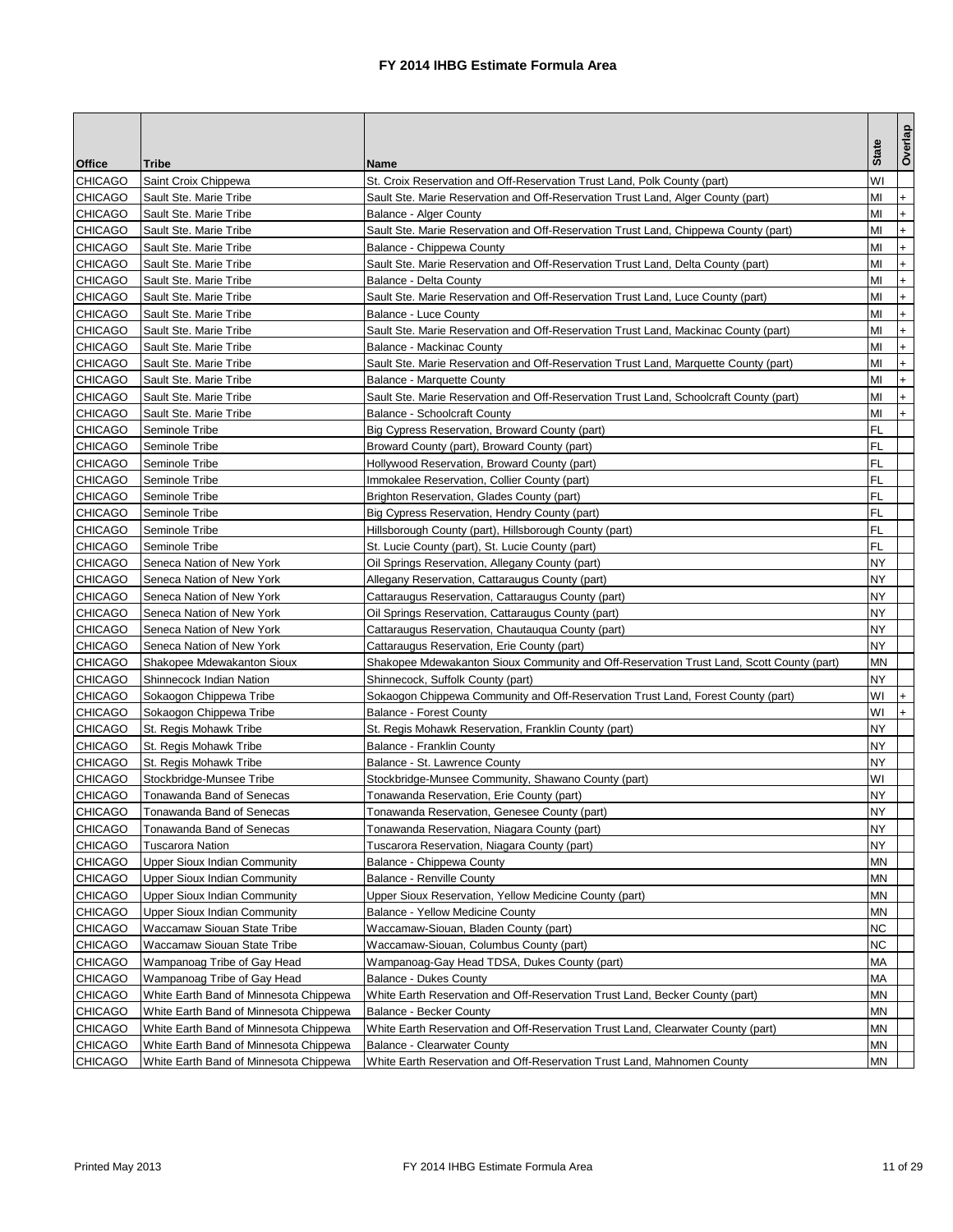|                                |                                                          |                                                                                      | <b>State</b> | Overlap                          |
|--------------------------------|----------------------------------------------------------|--------------------------------------------------------------------------------------|--------------|----------------------------------|
| <b>Office</b>                  | <b>Tribe</b>                                             | <b>Name</b>                                                                          |              |                                  |
| <b>DENVER</b>                  | Assiniboine & Sioux Tribes of Ft. Peck                   | Fort Peck Reservation and Off-Reservation Trust Land, Daniels County (part)          | МT           |                                  |
| <b>DENVER</b>                  | Assiniboine & Sioux Tribes of Ft. Peck                   | Fort Peck Reservation and Off-Reservation Trust Land, Roosevelt County (part)        | МT           |                                  |
| <b>DENVER</b>                  | Assiniboine & Sioux Tribes of Ft. Peck                   | Fort Peck Reservation and Off-Reservation Trust Land, Sheridan County (part)         | ΜТ           |                                  |
| <b>DENVER</b>                  | Assiniboine & Sioux Tribes of Ft. Peck                   | Fort Peck Reservation and Off-Reservation Trust Land, Valley County (part)           | MT           |                                  |
| <b>DENVER</b>                  | <b>Blackfeet Tribe</b>                                   | Blackfeet Reservation and Off-Reservation Trust Land, Glacier County (part)          | МT           |                                  |
| <b>DENVER</b>                  | <b>Blackfeet Tribe</b>                                   | Blackfeet Reservation and Off-Reservation Trust Land, Pondera County (part)          | МΤ           |                                  |
| <b>DENVER</b>                  | <b>Cheyenne River Sioux</b>                              | Cheyenne River Reservation and Off-Reservation Trust Land, Dewey County (part)       | SD           |                                  |
| <b>DENVER</b>                  | <b>Cheyenne River Sioux</b>                              | Cheyenne River Reservation and Off-Reservation Trust Land, Haakon County (part)      | SD           |                                  |
| <b>DENVER</b>                  | <b>Cheyenne River Sioux</b>                              | Cheyenne River Reservation and Off-Reservation Trust Land, Meade County (part)       | SD           |                                  |
| <b>DENVER</b>                  | <b>Cheyenne River Sioux</b>                              | Cheyenne River Reservation and Off-Reservation Trust Land, Stanley County (part)     | SD           |                                  |
| <b>DENVER</b>                  | <b>Cheyenne River Sioux</b>                              | Cheyenne River Reservation and Off-Reservation Trust Land, Ziebach County (part)     | SD           |                                  |
| <b>DENVER</b>                  | Chippewa Cree of the Rocky Boy's Res.                    | Rocky Boy's Reservation and Off-Reservation Trust Land, Chouteau County (part)       | МT           |                                  |
| <b>DENVER</b>                  | Chippewa Cree of the Rocky Boy's Res.                    | Rocky Boy's Reservation and Trust Lands, Hill County (part)                          | MT           |                                  |
| <b>DENVER</b>                  | <b>Crow Creek Sioux</b>                                  | Crow Creek Reservation, Buffalo County (part)                                        | SD           |                                  |
| <b>DENVER</b>                  | <b>Crow Creek Sioux</b>                                  | Crow Creek Reservation, Hughes County (part)                                         | SD           |                                  |
| <b>DENVER</b>                  | <b>Crow Creek Sioux</b>                                  | Crow Creek Reservation, Hyde County (part)                                           | SD           |                                  |
| <b>DENVER</b>                  | Crow Tribe                                               | Crow Reservation and Off-Reservation Trust Land, Big Horn County (part)              | МT           |                                  |
| <b>DENVER</b>                  | Crow Tribe                                               | Balance -- Big Horn County                                                           | мт           |                                  |
| <b>DENVER</b>                  | Crow Tribe                                               | Crow Reservation and Off-Reservation Trust Land, Treasure County (part)              | МΤ           |                                  |
| <b>DENVER</b>                  | Crow Tribe                                               | Crow Reservation and Off-Reservation Trust Land, Yellowstone County (part)           | МT           |                                  |
| DENVER                         | <b>Flandreau Santee Sioux</b>                            | Flandreau Reservation, Moody County (part)                                           | SD           |                                  |
| <b>DENVER</b>                  | Fort Belknap Indian Community                            | Fort Belknap Reservation and Off-Reservation Trust Land, Blaine County (part)        | MT           |                                  |
| <b>DENVER</b>                  | Fort Belknap Indian Community                            | Fort Belknap Reservation and Off-Reservation Trust Land, Phillips County (part)      | ΜТ           |                                  |
| <b>DENVER</b>                  | <b>Goshute Reservation</b>                               | Balance - Ada County                                                                 | ID           |                                  |
| <b>DENVER</b>                  | <b>Goshute Reservation</b>                               | Balance - Canyon County                                                              | ID           | $\ddot{}$                        |
| <b>DENVER</b>                  | <b>Goshute Reservation</b>                               | <b>Balance - Elmore County</b>                                                       | ID           | $\ddot{}$                        |
| <b>DENVER</b>                  | <b>Goshute Reservation</b>                               | Balance - Owyhee County                                                              | ID           | $\ddot{}$                        |
| <b>DENVER</b>                  | <b>Goshute Reservation</b>                               | Balance - Elko County                                                                | <b>NV</b>    | $\ddot{}$                        |
| <b>DENVER</b>                  | <b>Goshute Reservation</b>                               | Balance - Eureka County                                                              | <b>NV</b>    | $+$                              |
| <b>DENVER</b>                  | <b>Goshute Reservation</b>                               | Community of Winnemucca                                                              | NV           | $\begin{array}{c} + \end{array}$ |
| <b>DENVER</b>                  | <b>Goshute Reservation</b>                               | <b>Balance - Lander County</b>                                                       | NV<br>NV     | $\ddot{}$                        |
| <b>DENVER</b><br><b>DENVER</b> | <b>Goshute Reservation</b><br><b>Goshute Reservation</b> | Balance - Nye County                                                                 | NV           | $\ddot{}$                        |
| <b>DENVER</b>                  | <b>Goshute Reservation</b>                               | Goshute Reservation, White Pine County (part)<br>Balance - White Pine County         | NV           | $\ddot{}$<br>$\ddot{}$           |
| <b>DENVER</b>                  | <b>Goshute Reservation</b>                               | Goshute Reservation, Juab County (part)                                              | UT           | $\ddot{}$                        |
| <b>DENVER</b>                  | <b>Goshute Reservation</b>                               | Goshute Reservation, Tooele County (part)                                            | UT           | $+$                              |
| <b>DENVER</b>                  | <b>Goshute Reservation</b>                               | <b>Balance - Tooele County</b>                                                       | NV           | $\ddot{}$                        |
| <b>DENVER</b>                  | Lower Brule Sioux                                        | Lower Brule Reservation and Off-Reservation Trust Land, Lyman County (part)          | SD           |                                  |
| <b>DENVER</b>                  | Lower Brule Sioux                                        | Lower Brule Reservation and Off-Reservation Trust Land, Stanley County (part)        | SD           |                                  |
| <b>DENVER</b>                  | Navajo Nation                                            | Navajo Nation Reservation and Off-Reservation Trust Land, Apache County (part)       | ΑZ           |                                  |
| <b>DENVER</b>                  | Navajo Nation                                            | Navajo Nation Reservation and Off-Reservation Trust Land, Coconino County (part)     | ΑZ           |                                  |
| <b>DENVER</b>                  | Navajo Nation                                            | Navajo Nation Reservation and Off-Reservation Trust Land, Navajo County (part)       | ΑZ           |                                  |
| <b>DENVER</b>                  | Navajo Nation                                            | Navajo Nation Reservation and Off-Reservation Trust Land, Bernalillo County (part)   | NΜ           |                                  |
| <b>DENVER</b>                  | Navajo Nation                                            | Navajo Nation Reservation and Off-Reservation Trust Land, Cibola County (part)       | NM           |                                  |
| <b>DENVER</b>                  | Navajo Nation                                            | Navajo Nation Reservation and Off-Reservation Trust Land, McKinley County (part)     | NΜ           |                                  |
| <b>DENVER</b>                  | Navajo Nation                                            | Navajo Nation Reservation and Off-Reservation Trust Land, Rio Arriba County (part)   | NΜ           |                                  |
| <b>DENVER</b>                  | Navajo Nation                                            | Navajo Nation Reservation and Off-Reservation Trust Land, Sandoval County (part)     | NΜ           |                                  |
| DENVER                         | Navajo Nation                                            | Navajo Nation Reservation and Off-Reservation Trust Land, San Juan County (part)     | ΝM           |                                  |
| <b>DENVER</b>                  | Navajo Nation                                            | Navajo Nation Reservation and Off-Reservation Trust Land, Socorro County (part)      | ΝM           |                                  |
| <b>DENVER</b>                  | Navajo Nation                                            | Navajo Nation Reservation and Off-Reservation Trust Land, San Juan County (part)     | UT           |                                  |
| <b>DENVER</b>                  | Northern Arapahoe                                        | Wind River Reservation and Off-Reservation Trust Land                                | WY           | $\ddot{}$                        |
| <b>DENVER</b>                  | Northern Arapahoe                                        | Cities of Lander and Riverton                                                        | WY           | $+$                              |
| DENVER                         | Northern Cheyenne                                        | Northern Cheyenne Reservation and Off-Reservation Trust Land, Big Horn County (part) | ΜТ           |                                  |
| <b>DENVER</b>                  | Northern Cheyenne                                        | Northern Cheyenne Reservation and Off-Reservation Trust Land, Rosebud County (part)  | МT           |                                  |
| <b>DENVER</b>                  | Northern Cheyenne                                        | Northern Cheyenne Reservation and Off-Reservation Trust Land, Meade County (part)    | SD           |                                  |
| <b>DENVER</b>                  | NW Band of Shoshoni Nation                               | <b>Balance - Power County</b>                                                        | ID           |                                  |
| <b>DENVER</b>                  | NW Band of Shoshoni Nation                               | Box Elder County (part), Box Elder County (part)                                     | UT           |                                  |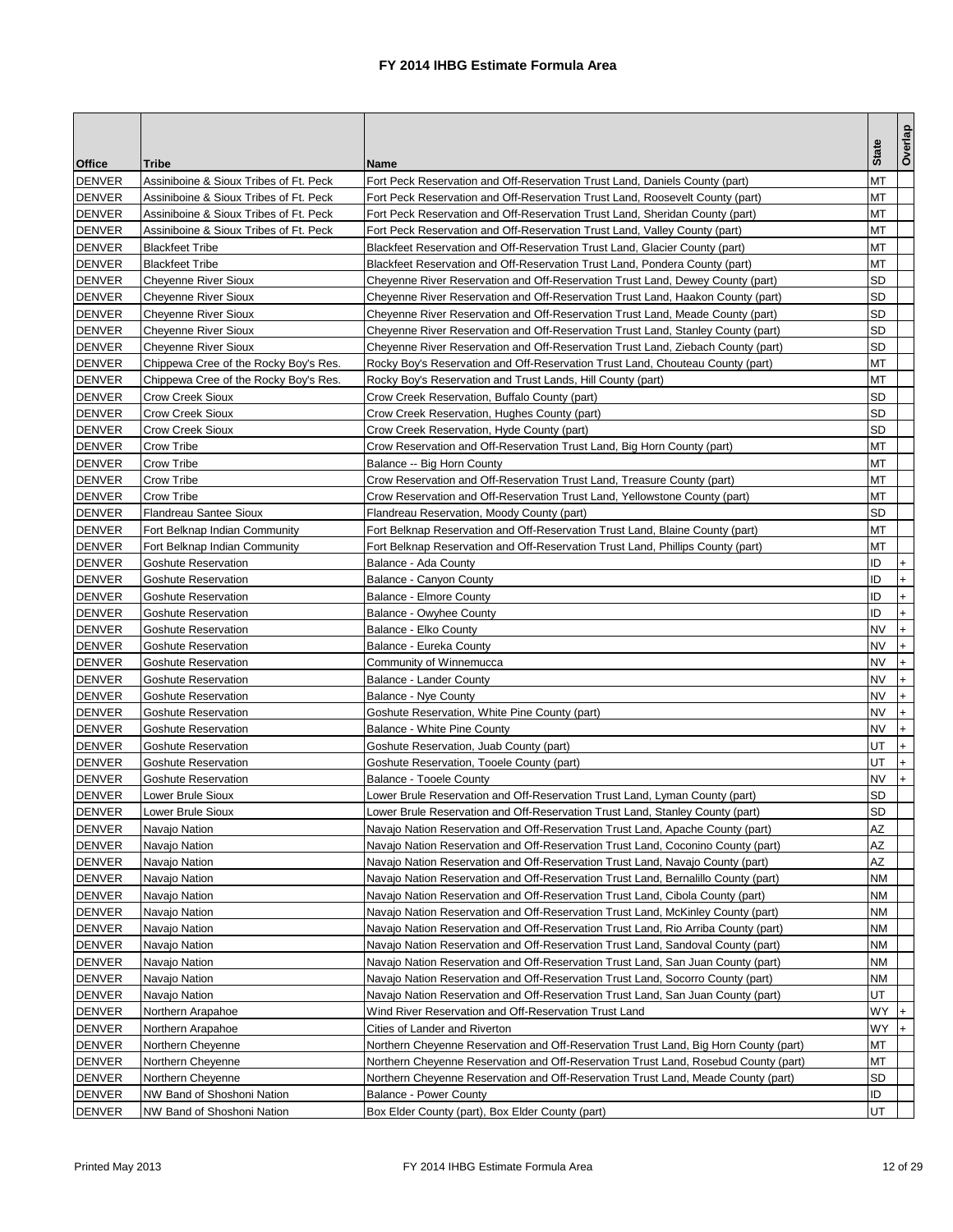|                                |                                                          |                                                                                                                        |              | Overlap                          |
|--------------------------------|----------------------------------------------------------|------------------------------------------------------------------------------------------------------------------------|--------------|----------------------------------|
| <b>Office</b>                  | <b>Tribe</b>                                             | <b>Name</b>                                                                                                            | <b>State</b> |                                  |
| <b>DENVER</b>                  | NW Band of Shoshoni Nation                               | Balance - Box Elder County                                                                                             | UT           |                                  |
| <b>DENVER</b>                  | Oglala Lakota Sioux Tribe                                | Pine Ridge Reservation and Off-Reservation Trust Land, Sheridan County (part)                                          | NE           |                                  |
| <b>DENVER</b>                  | Oglala Lakota Sioux Tribe                                | Pine Ridge Reservation and Off-Reservation Trust Land, Bennett County (part)                                           | SD           |                                  |
| <b>DENVER</b>                  | Oglala Lakota Sioux Tribe                                | Pine Ridge Reservation and Off-Reservation Trust Land, Jackson County (part)                                           | SD           |                                  |
| <b>DENVER</b>                  | Oglala Lakota Sioux Tribe                                | Pine Ridge Reservation and Off-Reservation Trust Land, Shannon County                                                  | <b>SD</b>    |                                  |
| <b>DENVER</b>                  | Omaha Tribe                                              | Omaha Reservation, Monona County (part)                                                                                | ΙA           |                                  |
| <b>DENVER</b>                  | Omaha Tribe                                              | Omaha Reservation, Burt County (part)                                                                                  | NE           |                                  |
| <b>DENVER</b>                  | Omaha Tribe                                              | Omaha Reservation, Cuming County (part)                                                                                | NE           |                                  |
| <b>DENVER</b>                  | Omaha Tribe                                              | Omaha Reservation, Thurston County (part)                                                                              | NE           |                                  |
| <b>DENVER</b>                  | Paiute Indian Tribe of Utah                              | <b>Balance - Beaver County</b>                                                                                         | UT           | $\ddot{}$                        |
| <b>DENVER</b>                  | Paiute Indian Tribe of Utah                              | Paiute Reservation, Iron County (part)                                                                                 | UT           | $\ddot{}$                        |
| <b>DENVER</b>                  | Paiute Indian Tribe of Utah                              | Balance - Iron County                                                                                                  | UT           | $\ddot{}$                        |
| <b>DENVER</b>                  | Paiute Indian Tribe of Utah                              | Paiute Reservation, Millard County (part)                                                                              | UT           | $\ddot{}$                        |
| <b>DENVER</b>                  | Paiute Indian Tribe of Utah                              | <b>Balance - Millard County</b>                                                                                        | UT           | $\ddot{}$                        |
| <b>DENVER</b>                  | Paiute Indian Tribe of Utah                              | Paiute Reservation, Sevier County (part)                                                                               | UT           | $+$                              |
| <b>DENVER</b>                  | Paiute Indian Tribe of Utah                              | <b>Balance - Sevier County</b>                                                                                         | UT           | $\begin{array}{c} + \end{array}$ |
| <b>DENVER</b>                  | Paiute Indian Tribe of Utah                              | Paiute Reservation, Washington County (part)                                                                           | UT           | $\ddot{}$                        |
| <b>DENVER</b>                  | Paiute Indian Tribe of Utah                              | Balance - Washington County                                                                                            | UT           | $+$                              |
| <b>DENVER</b>                  | Ponca Tribe of Nebraska                                  | Balance - Pottawattamie County                                                                                         | ΙA           |                                  |
| <b>DENVER</b>                  | Ponca Tribe of Nebraska                                  | Balance - Woodbury County                                                                                              | ΙA           |                                  |
| <b>DENVER</b>                  | Ponca Tribe of Nebraska                                  | Balance - Boyd County                                                                                                  | NE           |                                  |
| <b>DENVER</b>                  | Ponca Tribe of Nebraska                                  | Balance - Burt County                                                                                                  | NE           |                                  |
| <b>DENVER</b>                  | Ponca Tribe of Nebraska                                  | Balance - Douglas County                                                                                               | NE           |                                  |
| <b>DENVER</b>                  | Ponca Tribe of Nebraska                                  | <b>Balance - Hall County</b>                                                                                           | NE           |                                  |
| <b>DENVER</b>                  | Ponca Tribe of Nebraska                                  | Balance - Holt County                                                                                                  | NE           |                                  |
| <b>DENVER</b>                  | Ponca Tribe of Nebraska                                  | Balance - Knox County                                                                                                  | NE           |                                  |
| <b>DENVER</b>                  | Ponca Tribe of Nebraska                                  | <b>Balance - Lancaster County</b>                                                                                      | NE           |                                  |
| <b>DENVER</b>                  | Ponca Tribe of Nebraska                                  | Balance - Madison County                                                                                               | NE           |                                  |
| <b>DENVER</b>                  | Ponca Tribe of Nebraska                                  | <b>Balance - Platte County</b>                                                                                         | NE           |                                  |
| <b>DENVER</b>                  | Ponca Tribe of Nebraska                                  | Balance - Sarpy County                                                                                                 | NE           |                                  |
| <b>DENVER</b>                  | Ponca Tribe of Nebraska                                  | <b>Balance - Stanton County</b>                                                                                        | <b>NE</b>    |                                  |
| <b>DENVER</b>                  | Ponca Tribe of Nebraska                                  | Balance - Wayne County                                                                                                 | NE           |                                  |
| <b>DENVER</b>                  | Ponca Tribe of Nebraska                                  | <b>Balance - Charles Mix County</b>                                                                                    | SD           |                                  |
| <b>DENVER</b>                  | Rosebud Sioux                                            | Rosebud Reservation and Off-Reservation Trust Land, Gregory County (part)                                              | SD           |                                  |
| <b>DENVER</b>                  | Rosebud Sioux                                            | Rosebud Reservation and Off-Reservation Trust Land, Lyman County (part)                                                | SD           |                                  |
| <b>DENVER</b>                  | <b>Rosebud Sioux</b>                                     | Rosebud Reservation and Off-Reservation Trust Land, Mellette County (part)                                             | SD           |                                  |
| <b>DENVER</b><br><b>DENVER</b> | Rosebud Sioux                                            | Rosebud Reservation and Trust Lands, Todd County                                                                       | SD<br>SD     |                                  |
|                                | <b>Rosebud Sioux</b>                                     | Rosebud Reservation and Off-Reservation Trust Land, Tripp County (part)                                                |              |                                  |
| DENVER                         | Salish and Kootenai Tribes                               | Flathead Reservation, Flathead County (part)                                                                           | МT<br>МT     |                                  |
| DENVER                         | Salish and Kootenai Tribes                               | Flathead Reservation, Lake County (part)                                                                               |              |                                  |
| <b>DENVER</b><br><b>DENVER</b> | Salish and Kootenai Tribes<br>Salish and Kootenai Tribes | Flathead Reservation, Missoula County (part)<br>Flathead Reservation, Sanders County (part)                            | мт<br>МT     |                                  |
|                                | Santee Sioux Tribe                                       |                                                                                                                        | NE           |                                  |
| DENVER<br><b>DENVER</b>        | Shoshone Tribe of the Wind River Reser                   | Santee Reservation, Knox County (part)<br>Wind River Reservation and Off-Reservation Trust Land, Fremont County (part) | WY           | $\ddot{}$                        |
| <b>DENVER</b>                  | Shoshone Tribe of the Wind River Reser                   | Wind River Reservation and Off-Reservation Trust Land, Hot Springs County (part)                                       | WY.          | $+$                              |
| <b>DENVER</b>                  | Sisseton-Wahpeton Oyate                                  | Lake Traverse Reservation, Richland County (part)                                                                      | ND           |                                  |
| <b>DENVER</b>                  | Sisseton-Wahpeton Oyate                                  | Lake Traverse Reservation, Sargent County (part)                                                                       | ND           |                                  |
| DENVER                         | Sisseton-Wahpeton Oyate                                  | Lake Traverse Reservation, Codington County (part)                                                                     | SD           |                                  |
| <b>DENVER</b>                  | Sisseton-Wahpeton Oyate                                  | Lake Traverse Reservation, Day County (part)                                                                           | <b>SD</b>    |                                  |
| <b>DENVER</b>                  | Sisseton-Wahpeton Oyate                                  | Lake Traverse Reservation, Grant County (part)                                                                         | SD           |                                  |
| <b>DENVER</b>                  | Sisseton-Wahpeton Oyate                                  | Lake Traverse Reservation, Marshall County (part)                                                                      | <b>SD</b>    |                                  |
| DENVER                         | Sisseton-Wahpeton Oyate                                  | Lake Traverse Reservation, Roberts County (part)                                                                       | SD           |                                  |
| <b>DENVER</b>                  | Skull Valley Band of Goshute                             | Skull Valley Reservation, Tooele County (part)                                                                         | UT           |                                  |
| <b>DENVER</b>                  | Southern Ute Tribe                                       | Southern Ute Reservation, Archuleta County (part)                                                                      | CO           |                                  |
| <b>DENVER</b>                  | Southern Ute Tribe                                       | Southern Ute Reservation, La Plata County (part)                                                                       | CO           |                                  |
| <b>DENVER</b>                  | Southern Ute Tribe                                       | Southern Ute Reservation, Montezuma County (part)                                                                      | CO           |                                  |
| DENVER                         | Spirit Lake Sioux Tribe                                  | Spirit Lake Reservation, Benson County (part)                                                                          | ND           |                                  |
|                                |                                                          |                                                                                                                        |              |                                  |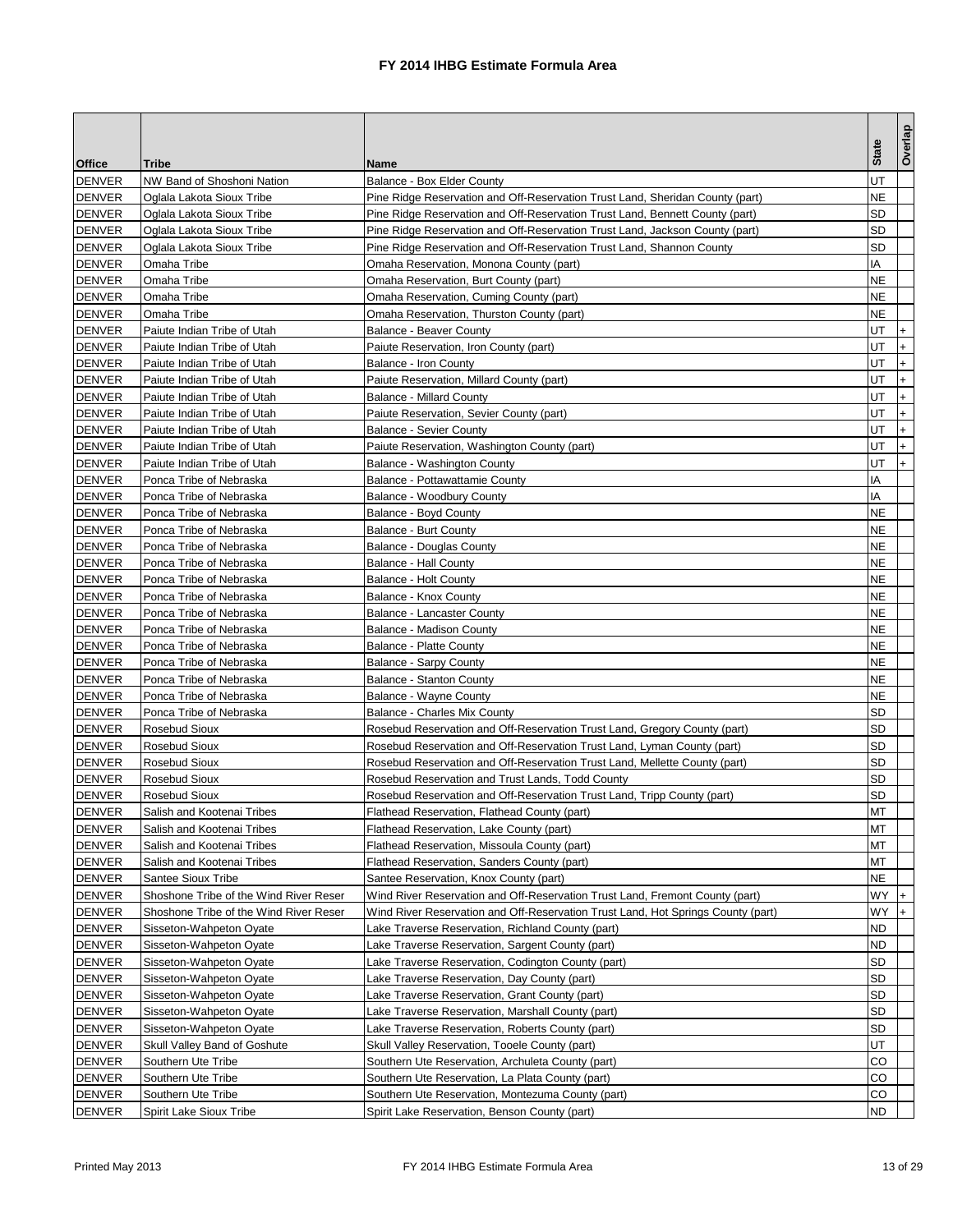|               |                                       |                                                                                     | <b>State</b> | Overlap |
|---------------|---------------------------------------|-------------------------------------------------------------------------------------|--------------|---------|
| <b>Office</b> | Tribe                                 | Name                                                                                |              |         |
| <b>DENVER</b> | Spirit Lake Sioux Tribe               | Spirit Lake Reservation, Eddy County (part)                                         | ND           |         |
| <b>DENVER</b> | Spirit Lake Sioux Tribe               | Spirit Lake Reservation, Nelson County (part)                                       | ND           |         |
| <b>DENVER</b> | Spirit Lake Sioux Tribe               | Spirit Lake Reservation, Ramsey County (part)                                       | ND           |         |
| <b>DENVER</b> | Spirit Lake Sioux Tribe               | Spirit Lake Reservation, Wells County (part)                                        | ND           |         |
| <b>DENVER</b> | <b>Standing Rock Sioux</b>            | <b>Standing Rock Reservation, Sioux County</b>                                      | <b>ND</b>    |         |
| <b>DENVER</b> | <b>Standing Rock Sioux</b>            | <b>Standing Rock Reservation, Corson County</b>                                     | SD           |         |
| <b>DENVER</b> | <b>Standing Rock Sioux</b>            | Standing Rock Reservation, Dewey County (part)                                      | SD           |         |
| <b>DENVER</b> | <b>Standing Rock Sioux</b>            | Standing Rock Reservation, Ziebach County (part)                                    | SD           |         |
| <b>DENVER</b> | Three Affiliated Tribes Fort Berthold | Fort Berthold Reservation, Dunn County (part)                                       | ND           |         |
| <b>DENVER</b> | Three Affiliated Tribes Fort Berthold | Fort Berthold Reservation, McKenzie County (part)                                   | ND           |         |
| <b>DENVER</b> | Three Affiliated Tribes Fort Berthold | Fort Berthold Reservation, McLean County (part)                                     | ND           |         |
| <b>DENVER</b> | Three Affiliated Tribes Fort Berthold | Fort Berthold Reservation, Mercer County (part)                                     | ND           |         |
| <b>DENVER</b> | Three Affiliated Tribes Fort Berthold | Fort Berthold Reservation, Mountrail County (part)                                  | ND           |         |
| <b>DENVER</b> | Three Affiliated Tribes Fort Berthold | Fort Berthold Reservation, Ward County (part)                                       | <b>ND</b>    |         |
| <b>DENVER</b> | Turtle Mountain Band of Chippewa      | Turtle Mountain Reservation and Off-Reservation Trust Land, Blaine County (part)    | МT           |         |
| <b>DENVER</b> | Turtle Mountain Band of Chippewa      | Turtle Mountain Reservation and Off-Reservation Trust Land, Carter County (part)    | МΤ           |         |
| <b>DENVER</b> | Turtle Mountain Band of Chippewa      | Turtle Mountain Reservation and Off-Reservation Trust Land, Chouteau County (part)  | МΤ           |         |
| <b>DENVER</b> | Turtle Mountain Band of Chippewa      | Turtle Mountain Reservation and Off-Reservation Trust Land, Daniels County (part)   | мт           |         |
| <b>DENVER</b> | Turtle Mountain Band of Chippewa      | Turtle Mountain Reservation and Off-Reservation Trust Land, Fergus County (part)    | МT           |         |
| <b>DENVER</b> | Turtle Mountain Band of Chippewa      | Turtle Mountain Reservation and Off-Reservation Trust Land, Hill County (part)      | МΤ           |         |
| <b>DENVER</b> | Turtle Mountain Band of Chippewa      | Turtle Mountain Reservation and Off-Reservation Trust Land, Liberty County (part)   | МΤ           |         |
| <b>DENVER</b> | Turtle Mountain Band of Chippewa      | Turtle Mountain Reservation and Off-Reservation Trust Land, McCone County (part)    | МΤ           |         |
| <b>DENVER</b> | Turtle Mountain Band of Chippewa      | Turtle Mountain Reservation and Off-Reservation Trust Land, Phillips County (part)  | ΜТ           |         |
| <b>DENVER</b> | Turtle Mountain Band of Chippewa      | Turtle Mountain Reservation and Off-Reservation Trust Land, Richland County (part)  | МT           |         |
| <b>DENVER</b> | Turtle Mountain Band of Chippewa      | <b>Balance - Richland County</b>                                                    | МΤ           |         |
| <b>DENVER</b> | Turtle Mountain Band of Chippewa      | Turtle Mountain Reservation and Off-Reservation Trust Land, Roosevelt County (part) | ΜТ           |         |
| <b>DENVER</b> | Turtle Mountain Band of Chippewa      | <b>Balance - Roosevelt County</b>                                                   | ΜТ           |         |
| <b>DENVER</b> | Turtle Mountain Band of Chippewa      | Turtle Mountain Reservation and Off-Reservation Trust Land, Sheridan County (part)  | MT           |         |
| <b>DENVER</b> | Turtle Mountain Band of Chippewa      | Balance - Sheridan County                                                           | МT           |         |
| <b>DENVER</b> | Turtle Mountain Band of Chippewa      | Turtle Mountain Reservation and Off-Reservation Trust Land, Valley County (part)    | МΤ           |         |
| <b>DENVER</b> | Turtle Mountain Band of Chippewa      | Turtle Mountain Reservation and Off-Reservation Trust Land, Burke County (part)     | ND           |         |
| <b>DENVER</b> | Turtle Mountain Band of Chippewa      | Turtle Mountain Reservation and Off-Reservation Trust Land, Cavalier County (part)  | ND           |         |
| <b>DENVER</b> | Turtle Mountain Band of Chippewa      | Turtle Mountain Reservation and Off-Reservation Trust Land, Divide County (part)    | ND           |         |
| <b>DENVER</b> | Turtle Mountain Band of Chippewa      | <b>Balance - Divide County</b>                                                      | ND           |         |
| <b>DENVER</b> | Turtle Mountain Band of Chippewa      | Turtle Mountain Reservation and Off-Reservation Trust Land, McHenry County (part)   | ND           |         |
| <b>DENVER</b> | Turtle Mountain Band of Chippewa      | <b>Balance - McKenzie County</b>                                                    | ND           |         |
| <b>DENVER</b> | Turtle Mountain Band of Chippewa      | Turtle Mountain Reservation and Off-Reservation Trust Land, McLean County (part)    | ND           |         |
| <b>DENVER</b> | Turtle Mountain Band of Chippewa      | Turtle Mountain Reservation and Off-Reservation Trust Land, Mountrail County (part) | ND           |         |
| DENVER        | Turtle Mountain Band of Chippewa      | Turtle Mountain Reservation and Off-Reservation Trust Land, Rolette County (part)   | ND.          |         |
| <b>DENVER</b> | Turtle Mountain Band of Chippewa      | <b>Balance -Rolette County</b>                                                      | ND           |         |
| <b>DENVER</b> | Turtle Mountain Band of Chippewa      | Turtle Mountain Reservation and Off-Reservation Trust Land, Williams County (part)  | ND           |         |
| <b>DENVER</b> | Turtle Mountain Band of Chippewa      | <b>Balance - Williams County</b>                                                    | ND           |         |
| <b>DENVER</b> | Turtle Mountain Band of Chippewa      | Turtle Mountain Reservation and Off-Reservation Trust Land, Perkins County (part)   | SD           |         |
| <b>DENVER</b> | Ute Indian Tribe Uintah & Ouray Res   | Uintah and Ouray Reservation and Off-Reservation Trust Land, Carbon County (part)   | UT           |         |
| <b>DENVER</b> | Ute Indian Tribe Uintah & Ouray Res   | Uintah and Ouray Reservation and Off-Reservation Trust Land, Duchesne County (part) | UT           |         |
| <b>DENVER</b> | Ute Indian Tribe Uintah & Ouray Res   | Uintah and Ouray Reservation and Off-Reservation Trust Land, Emery County (part)    | UT           |         |
| <b>DENVER</b> | Ute Indian Tribe Uintah & Ouray Res   | Uintah and Ouray Reservation and Off-Reservation Trust Land, Grand County (part)    | UT           |         |
| <b>DENVER</b> | Ute Indian Tribe Uintah & Ouray Res   | Uintah and Ouray Reservation and Off-Reservation Trust Land, Uintah County (part)   | UT           |         |
| <b>DENVER</b> | Ute Indian Tribe Uintah & Ouray Res   | Uintah and Ouray Reservation and Off-Reservation Trust Land, Utah County (part)     | UT           |         |
| <b>DENVER</b> | Ute Indian Tribe Uintah & Ouray Res   | Uintah and Ouray Reservation and Off-Reservation Trust Land, Wasatch County (part)  | UT           |         |
| <b>DENVER</b> | Ute Mountain Tribe                    | Ute Mountain Reservation and Off-Reservation Trust Land, La Plata County (part)     | CO           |         |
| <b>DENVER</b> | Ute Mountain Tribe                    | Ute Mountain Reservation and Off-Reservation Trust Land, Montezuma County (part)    | CO           |         |
| <b>DENVER</b> | Ute Mountain Tribe                    | Ute Mountain Reservation and Off-Reservation Trust Land, San Juan County (part)     | NΜ           |         |
| <b>DENVER</b> | Ute Mountain Tribe                    | Ute Mountain Reservation and Off-Reservation Trust Land, San Juan County (part)     | UT           |         |
| <b>DENVER</b> | Winnebago Tribe                       | Winnebago Reservation and Off-Reservation Trust Land, Woodbury County (part)        | IA           |         |
| <b>DENVER</b> | Winnebago Tribe                       | Winnebago Reservation and Off-Reservation Trust Land, Burt County (part)            | ΝE           |         |
| <b>DENVER</b> | Winnebago Tribe                       | Winnebago Reservation and Off-Reservation Trust Land, Dixon County (part)           | ΝE           |         |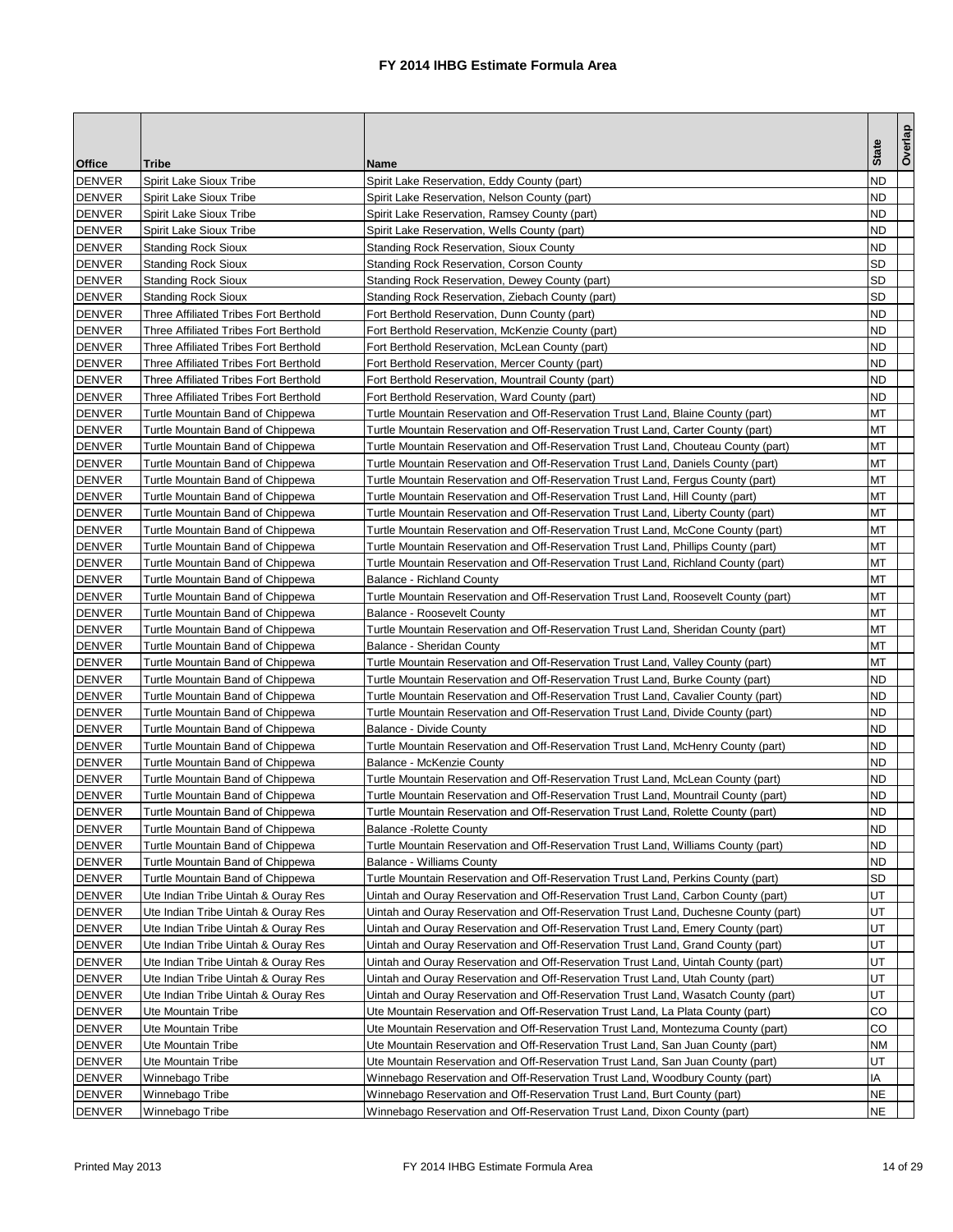| <b>Office</b>  | <b>Tribe</b>    | <b>Name</b>                                    | ഗ          | erlap<br>ó |
|----------------|-----------------|------------------------------------------------|------------|------------|
| <b>DENVER</b>  | Winnebago Tribe | Winnebago Reservation, Thurston County (part)  | <b>NE</b>  |            |
| <b>IDENVER</b> | l Yankton Sioux | Yankton Reservation, Charles Mix County (part) | <b>ISD</b> |            |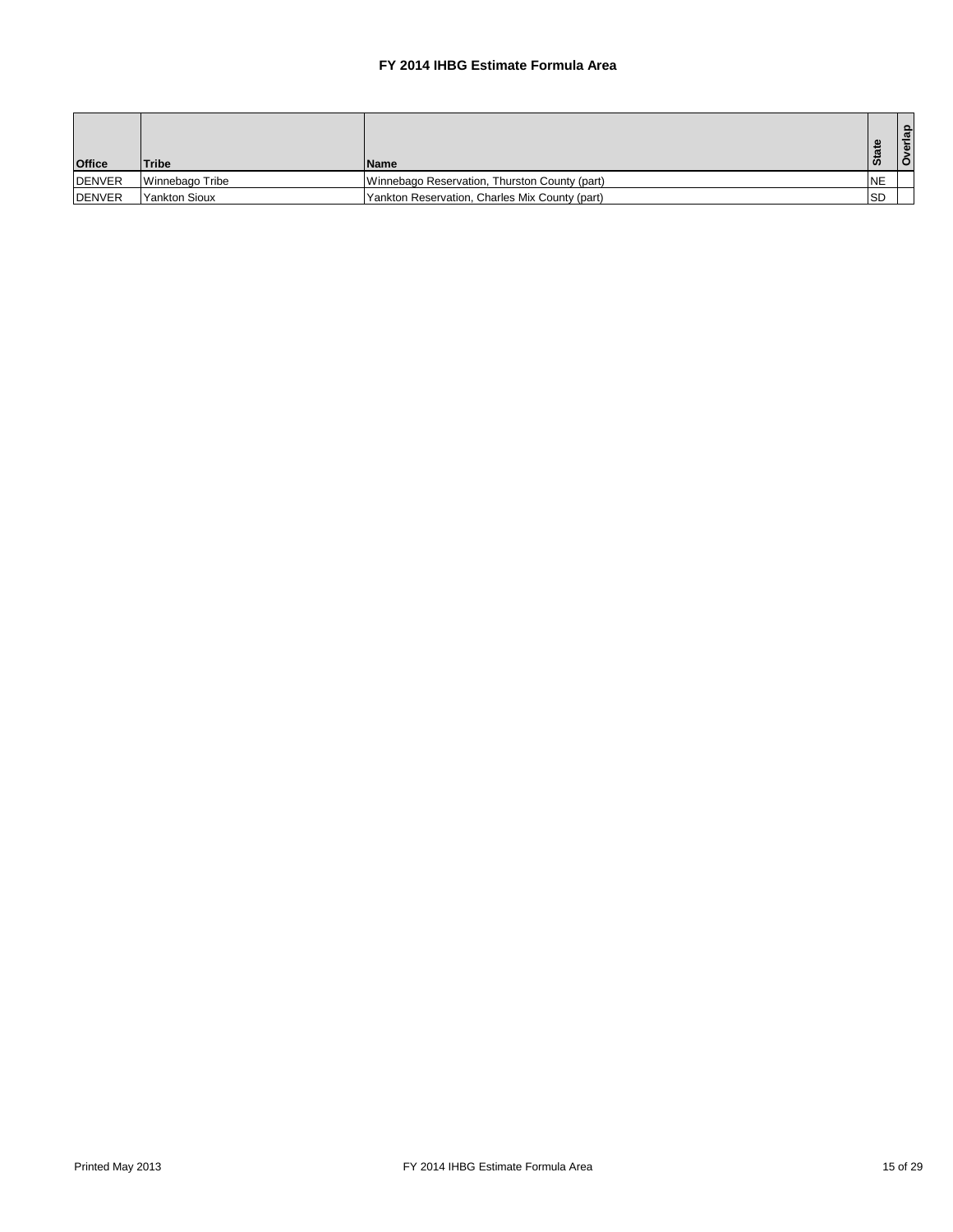|                      |                                        |                                                                              |              | Overlap   |
|----------------------|----------------------------------------|------------------------------------------------------------------------------|--------------|-----------|
| Office               | Tribe                                  | Name                                                                         | <b>State</b> |           |
|                      | OKLAHOMA Absentee-Shawnee              | Citizen Potawatomi Nation-Absentee Shawnee Tribe OTSA, Cleveland County      | ОΚ           | $+$       |
|                      | OKLAHOMA Absentee-Shawnee              | Balance-Cleveland County                                                     | ОK           | $+$       |
|                      | OKLAHOMA Absentee-Shawnee              | Balance - Lincoln County                                                     | ОK           | $+$       |
|                      | OKLAHOMA Absentee-Shawnee              | Citizen Potawatomi Nation-Absentee Shawnee Tribe OTSA, Oklahoma County       | ОK           | $+$       |
|                      | OKLAHOMA Absentee-Shawnee              | Citizen Potawatomi Nation-Absentee Shawnee Tribe OTSA, Pottawatomie County   | ОK           | $+$       |
|                      | OKLAHOMA Alabama-Coushatta             | Alabama-Coushatta Reservation, Polk County (part)                            | ТX           |           |
|                      | OKLAHOMA Alabama-Quassarte Tribal Town | Creek OTSA                                                                   | OK           | $+$       |
|                      | OKLAHOMA Apache Tribe                  | Kiowa-Comanche-Apache-Fort Sill Apache                                       | ОK           | $+$       |
| OKLAHOMA Caddo Tribe |                                        | Caddo-Wichita-Delaware OTSA, Blaine County                                   | ОK           | $+$       |
| OKLAHOMA Caddo Tribe |                                        | Caddo-Wichita-Delaware OTSA, Caddo County                                    | OK           | $+$       |
| OKLAHOMA Caddo Tribe |                                        | Kiowa-Comanche-Apache-Fort Sill Apache-Caddo-Witchita-Delaware, Caddo County | ОK           | $+$       |
| OKLAHOMA Caddo Tribe |                                        | Caddo-Wichita-Delaware OTSA, Canadian County                                 | ОK           | $+$       |
| OKLAHOMA Caddo Tribe |                                        | Caddo-Wichita-Delaware OTSA, Grady County                                    | ОK           | $+$       |
| OKLAHOMA Caddo Tribe |                                        | Kiowa-Comanche-Apache-Fort Sill Apache-Caddo-Witchita-Delaware, Grady County | ОK           | $+$       |
|                      | OKLAHOMA Cherokee Nation               | Cherokee OTSA, Adair County                                                  | ОK           | $+$       |
|                      | OKLAHOMA Cherokee Nation               | Cherokee OTSA, Cherokee County                                               | OK           | $+$       |
|                      | OKLAHOMA Cherokee Nation               | Cherokee OTSA, Craig County                                                  | ОK           | I+.       |
|                      | OKLAHOMA Cherokee Nation               | Cherokee OTSA, Delaware County                                               | ОK           | $+$       |
|                      | OKLAHOMA Cherokee Nation               | Cherokee OTSA, McIntosh County                                               | ОK           | $+$       |
|                      | OKLAHOMA Cherokee Nation               | Cherokee OTSA, Mayes County                                                  | ОK           | $+$       |
|                      | OKLAHOMA Cherokee Nation               | Cherokee OTSA, Muskogee County                                               | ОK           | $+$       |
|                      | OKLAHOMA Cherokee Nation               | Cherokee OTSA, Nowata County                                                 | ОK           | $\ddot{}$ |
|                      | OKLAHOMA Cherokee Nation               | Cherokee OTSA, Ottawa County                                                 | ОK           | $+$       |
|                      | OKLAHOMA Cherokee Nation               | Cherokee OTSA, Rogers County                                                 | ОK           | $+$       |
|                      | OKLAHOMA Cherokee Nation               | Cherokee OTSA, Sequoyah County                                               | ОK           | $\ddot{}$ |
|                      | OKLAHOMA Cherokee Nation               | Cherokee OTSA, Tulsa County                                                  | ОK           | $+$       |
|                      | <b>OKLAHOMA</b> Cherokee Nation        | Cherokee OTSA, Wagoner County                                                | ОK           | $+$       |
|                      | OKLAHOMA Cherokee Nation               | Cherokee OTSA, Washington County                                             | ОK           | $+$       |
|                      | OKLAHOMA Cheyenne-Arapaho Tribes       | Cheyenne-Arapaho OTSA, Beckham County                                        | ОΚ           |           |
|                      | OKLAHOMA Cheyenne-Arapaho Tribes       | Balance-Beckham County                                                       | ОK           |           |
|                      | OKLAHOMA Cheyenne-Arapaho Tribes       | Cheyenne-Arapaho OTSA, Blaine County                                         | ОK           |           |
|                      | OKLAHOMA Cheyenne-Arapaho Tribes       | <b>Balance-Blaine County</b>                                                 | ОK           |           |
|                      | OKLAHOMA Cheyenne-Arapaho Tribes       | Cheyenne-Arapaho OTSA, Caddo County                                          | ОK           |           |
|                      | OKLAHOMA Cheyenne-Arapaho Tribes       | Cheyenne-Arapaho OTSA, Canadian County                                       | ОK           |           |
|                      | OKLAHOMA Cheyenne-Arapaho Tribes       | <b>Balance-Canadian County</b>                                               | ОK           |           |
|                      | OKLAHOMA Cheyenne-Arapaho Tribes       | Cheyenne-Arapaho OTSA, Custer County                                         | ОΚ           |           |
|                      | OKLAHOMA Cheyenne-Arapaho Tribes       | <b>Balance-Custer County</b>                                                 | ОΚ           |           |
|                      | OKLAHOMA Cheyenne-Arapaho Tribes       | Cheyenne-Arapaho OTSA, Dewey County                                          | ОK           |           |
|                      | OKLAHOMA Cheyenne-Arapaho Tribes       | <b>Balance-Dewey County</b>                                                  | <b>OK</b>    |           |
|                      | OKLAHOMA Cheyenne-Arapaho Tribes       | Cheyenne-Arapaho OTSA, Ellis County                                          | OK           |           |
|                      | OKLAHOMA Cheyenne-Arapaho Tribes       | Cheyenne-Arapaho OTSA, Kingfisher County                                     | ОK           |           |
|                      | OKLAHOMA Cheyenne-Arapaho Tribes       | <b>Balance-Kingfisher County</b>                                             | ОK           |           |
|                      | OKLAHOMA Cheyenne-Arapaho Tribes       | <b>Balance-Major County</b>                                                  | ОK           |           |
|                      | OKLAHOMA Cheyenne-Arapaho Tribes       | Cheyenne-Arapaho OTSA, Roger Mills County                                    | ОΚ           |           |
|                      | OKLAHOMA Cheyenne-Arapaho Tribes       | <b>Balance-Roger Mills County</b>                                            | ОΚ           |           |
|                      | OKLAHOMA Cheyenne-Arapaho Tribes       | Cheyenne-Arapaho OTSA, Washita County                                        | ОK           |           |
|                      | OKLAHOMA Cheyenne-Arapaho Tribes       | Balance-Washita County                                                       | ОK           |           |
|                      | OKLAHOMA Cheyenne-Arapaho Tribes       | <b>Balance-Woodward County</b>                                               | ОK           |           |
| OKLAHOMA Chickasaw   |                                        | Chickasaw OTSA, Bryan County                                                 | ОK           |           |
| OKLAHOMA Chickasaw   |                                        | Chickasaw OTSA, Carter County                                                | ОK           |           |
| OKLAHOMA Chickasaw   |                                        | Chickasaw OTSA, Cleveland County                                             | ОK           |           |
| OKLAHOMA Chickasaw   |                                        | Chickasaw OTSA, Garvin County                                                | ОK           |           |
| OKLAHOMA Chickasaw   |                                        | Chickasaw OTSA, Grady County                                                 | ОΚ           |           |
| OKLAHOMA Chickasaw   |                                        | Chickasaw OTSA, Jefferson County                                             | ОΚ           |           |
| OKLAHOMA Chickasaw   |                                        | Chickasaw OTSA, Johnston County                                              | ОК           |           |
| OKLAHOMA Chickasaw   |                                        | Chickasaw OTSA, Love County                                                  | ОK           |           |
| OKLAHOMA Chickasaw   |                                        | Chickasaw OTSA, McClain County                                               | ОK           |           |
|                      |                                        |                                                                              |              |           |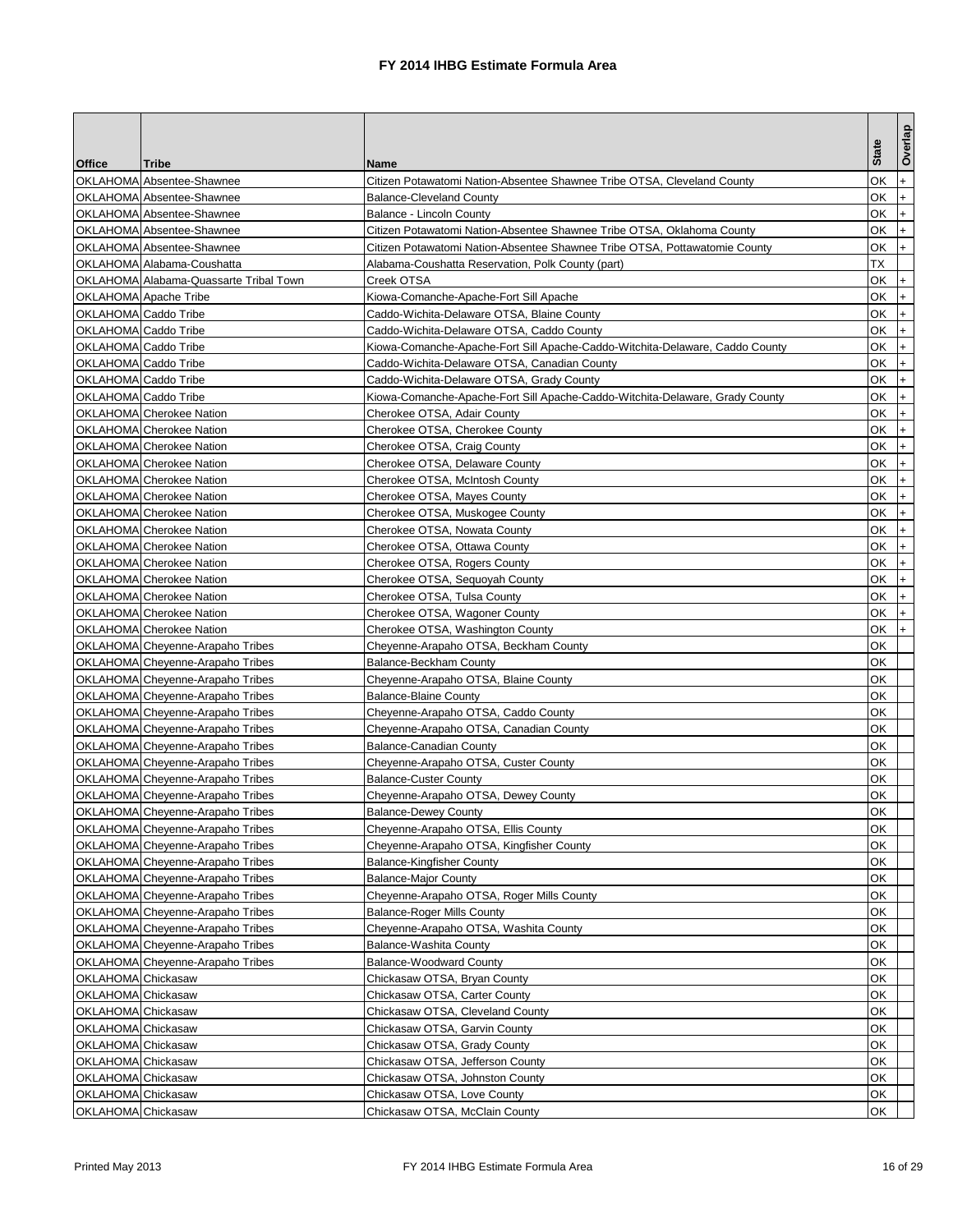|                      |                                                                        |                                                                           |              | Overlap |
|----------------------|------------------------------------------------------------------------|---------------------------------------------------------------------------|--------------|---------|
| <b>Office</b>        | Tribe                                                                  | Name                                                                      | <b>State</b> |         |
| OKLAHOMA Chickasaw   |                                                                        | Chickasaw OTSA, Marshall County                                           | ОK           |         |
| OKLAHOMA Chickasaw   |                                                                        | Chickasaw OTSA, Murray County                                             | ОK           |         |
| OKLAHOMA Chickasaw   |                                                                        | Chickasaw OTSA, Pontotoc County                                           | ОK           |         |
| OKLAHOMA Chickasaw   |                                                                        | Chickasaw OTSA, Stephens County                                           | ОK           |         |
|                      | OKLAHOMA Chitimacha Tribe                                              | Chitimacha Reservation, St. Mary Parish (part)                            | LA           |         |
|                      | OKLAHOMA Chitimacha Tribe                                              | Balance - St. Mary Parish                                                 | LA           |         |
|                      | <b>OKLAHOMA</b> Choctaw Nation                                         | Choctaw OTSA, Atoka County                                                | ОK           |         |
|                      | <b>OKLAHOMA</b> Choctaw Nation                                         | Choctaw OTSA, Bryan County                                                | ОK           |         |
|                      | <b>OKLAHOMA</b> Choctaw Nation                                         | Choctaw OTSA, Choctaw County                                              | ОK           |         |
|                      | <b>OKLAHOMA</b> Choctaw Nation                                         | Choctaw OTSA, Coal County                                                 | ОΚ           |         |
|                      | <b>OKLAHOMA</b> Choctaw Nation                                         | Choctaw OTSA, Haskell County                                              | ОK           |         |
|                      | <b>OKLAHOMA</b> Choctaw Nation                                         | Choctaw OTSA, Hughes County                                               | ОK           |         |
|                      | <b>OKLAHOMA</b> Choctaw Nation                                         | Choctaw OTSA, Latimer County                                              | ОK           |         |
|                      | OKLAHOMA Choctaw Nation                                                | Choctaw OTSA, Le Flore County                                             | ОΚ           |         |
|                      | <b>OKLAHOMA</b> Choctaw Nation                                         | Choctaw OTSA, McCurtain County                                            | ОΚ           |         |
|                      | <b>OKLAHOMA</b> Choctaw Nation                                         | Choctaw OTSA, Pittsburg County                                            | ОK           |         |
|                      | <b>OKLAHOMA</b> Choctaw Nation                                         | Choctaw OTSA, Pushmataha County                                           | ОK           |         |
|                      | OKLAHOMA Citizen Potawatomi Nation                                     | Citizen Potawatomi Nation-Absentee Shawnee Tribe OTSA                     | ОK           | $+$     |
|                      | OKLAHOMA Citizen Potawatomi Nation                                     | Balance - Lincoln County                                                  | ОK           | $+$     |
|                      | OKLAHOMA Citizen Potawatomi Nation                                     | <b>Balance-Cleveland County</b>                                           | ОK           | $+$     |
|                      | OKLAHOMA Citizen Potawatomi Nation                                     | Eastern Portion Oklahoma Co                                               | ОK           | $+$     |
|                      | OKLAHOMA Comanche Nation                                               | Kiowa-Comanche-Apache-Fort Sill Apache                                    | ОK           | $+$     |
|                      | OKLAHOMA Coushatta Tribe                                               | Coushatta Reservation. Allen Parish (part)                                | LA           |         |
|                      | OKLAHOMA Delaware Nation of West Oklahoma                              | Caddo-Wichita-Delaware OTSA                                               | ОK           | $+$     |
|                      | OKLAHOMA Eastern Shawnee Tribe                                         | Eastern Shawnee OTSA, Ottawa County                                       | ОK           |         |
|                      | OKLAHOMA Fort Sill Apache Tribe                                        | Kiowa-Comanche-Apache-Fort Sill Apache                                    | ОK           | $ + $   |
|                      | OKLAHOMA lowa Tribe of Kansas and Nebraska                             | lowa Reservation and Off-Reservation Trust Land, Brown County (part)      | ΚS           |         |
|                      | OKLAHOMA lowa Tribe of Kansas and Nebraska                             | Balance - Brown County                                                    | ΚS           |         |
|                      | OKLAHOMA lowa Tribe of Kansas and Nebraska                             | Iowa Reservation and Off-Reservation Trust Land, Doniphan County (part)   | ΚS           |         |
|                      | OKLAHOMA lowa Tribe of Kansas and Nebraska                             | Balance - Doniphan County                                                 | ΚS           |         |
|                      | OKLAHOMA lowa Tribe of Kansas and Nebraska                             | lowa Reservation and Off-Reservation Trust Land, Richardson County (part) | NE           |         |
|                      | OKLAHOMA lowa Tribe of Kansas and Nebraska                             | Balance - Richardson County                                               | NE           |         |
|                      | OKLAHOMA lowa Tribe of Oklahoma                                        | Iowa OTSA, Lincoln County                                                 | ОΚ           |         |
|                      | OKLAHOMA Iowa Tribe of Oklahoma                                        | Iowa OTSA, Logan County                                                   | ОK           |         |
|                      | OKLAHOMA lowa Tribe of Oklahoma                                        | Iowa OTSA, Oklahoma County                                                | ОK           |         |
|                      | OKLAHOMA lowa Tribe of Oklahoma                                        | Iowa OTSA, Payne County                                                   | ОK           |         |
|                      | OKLAHOMA Jena Band of Choctaw                                          | Jena Band of Choctaw, Grant Parish (part)                                 | LA           |         |
|                      | OKLAHOMA Jena Band of Choctaw                                          | Jena Band of Choctaw, La Salle Parish (part)                              | LA           |         |
|                      | OKLAHOMA Jena Band of Choctaw                                          | Jena Band of Choctaw, Rapides Parish (part)                               |              |         |
|                      |                                                                        |                                                                           | LA<br>OK     | $ + $   |
| OKLAHOMA Kaw Nation  | OKLAHOMA Kialegee Tribal Town                                          | Kaw OTSA, Kay County<br>Creek OTSA                                        | ОK           | $+$     |
|                      | OKLAHOMA Kickapoo Traditional Tribe of Texas                           | Kickapoo Reservation, Maverick County (part)                              | ТX           |         |
|                      | OKLAHOMA Kickapoo Traditional Tribe of Texas                           |                                                                           | ТX           |         |
|                      |                                                                        | Balance - Maverick County                                                 | KS           |         |
|                      | OKLAHOMA Kickapoo Tribe of Kansas<br>OKLAHOMA Kickapoo Tribe of Kansas | Kickapoo Reservation, Atchison County (part)                              |              |         |
|                      | OKLAHOMA Kickapoo Tribe of Kansas                                      | Kickapoo Reservation, Brown County (part)                                 | ΚS           |         |
|                      |                                                                        | Kickapoo Reservation, Jackson County (part)                               | ΚS           |         |
|                      | OKLAHOMA Kickapoo Tribe of Oklahoma                                    | Kickapoo OTSA, Lincoln County                                             | ОK           |         |
|                      | OKLAHOMA Kickapoo Tribe of Oklahoma                                    | Kickapoo OTSA, Pottawatomie County                                        | ОK           |         |
| OKLAHOMA Kiowa Tribe |                                                                        | Kiowa-Comanche-Apache-Fort Sill Apache OTSA, Caddo County                 | ОK           | $+$     |
| OKLAHOMA Kiowa Tribe |                                                                        | Kiowa-Comanche-Apache-Fort Sill Apache OTSA, Comanche County              | ОK           | $+$     |
| OKLAHOMA Kiowa Tribe |                                                                        | Kiowa-Comanche-Apache-Fort Sill Apache OTSA, Cotton County                | OK           | $ + $   |
| OKLAHOMA Kiowa Tribe |                                                                        | Kiowa-Comanche-Apache-Fort Sill Apache OTSA, Grady County                 | ОK           | I+      |
| OKLAHOMA Kiowa Tribe |                                                                        | Kiowa-Comanche-Apache-Fort Sill Apache OTSA, Greer County                 | ОK           | $+$     |
| OKLAHOMA Kiowa Tribe |                                                                        | Kiowa-Comanche-Apache-Fort Sill Apache OTSA, Harmon County                | ОK           | $+$     |
| OKLAHOMA Kiowa Tribe |                                                                        | Kiowa-Comanche-Apache-Fort Sill Apache OTSA, Jackson County               | OK           | $+$     |
| OKLAHOMA Kiowa Tribe |                                                                        | Kiowa-Comanche-Apache-Fort Sill Apache OTSA, Jefferson County             | OK           | $+$     |
| OKLAHOMA Kiowa Tribe |                                                                        | Kiowa-Comanche-Apache-Fort Sill Apache OTSA, Kiowa County                 | ОK           |         |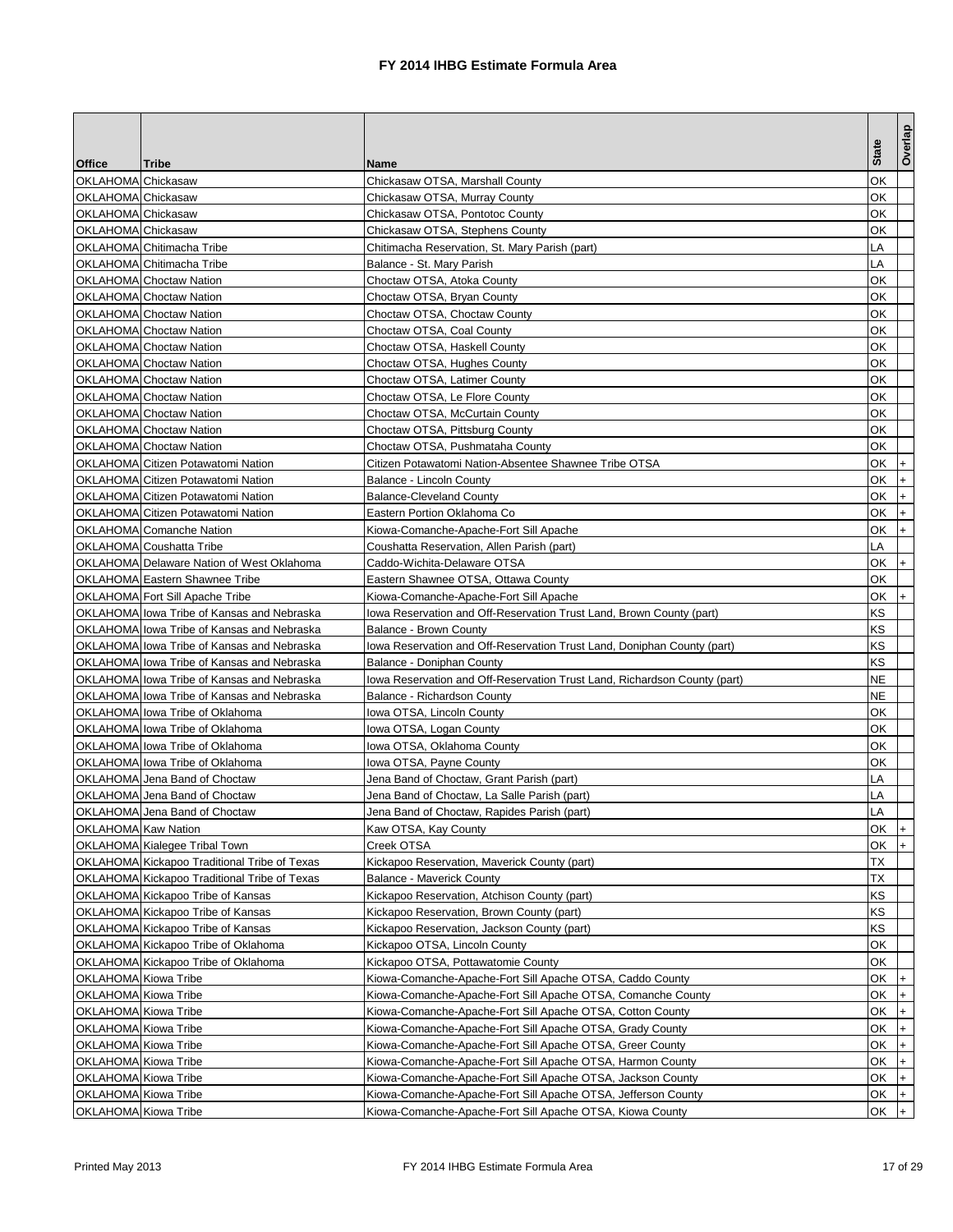|                       |                                         |                                                                                  | <b>State</b> | Overlap   |
|-----------------------|-----------------------------------------|----------------------------------------------------------------------------------|--------------|-----------|
| Office                | <b>Tribe</b>                            | <b>Name</b>                                                                      |              |           |
| OKLAHOMA Kiowa Tribe  |                                         | Kiowa-Comanche-Apache-Fort Sill Apache OTSA, Stephens County                     | ОK           | $+$       |
| OKLAHOMA Kiowa Tribe  |                                         | Kiowa-Comanche-Apache-Fort Sill Apache OTSA, Tillman County                      | ОK           | $+$       |
| OKLAHOMA Miami Tribe  |                                         | Miami OTSA, Ottawa County                                                        | ОK           | $+$       |
| OKLAHOMA Miami Tribe  |                                         | Miami-Peoria Joint use area, Ottawa County                                       | ОK           | $+$       |
| OKLAHOMA Modoc Tribe  |                                         | Modoc OTSA, Ottawa County                                                        | ОK           |           |
|                       | OKLAHOMA Muscogee (Creek) Nation        | Creek OTSA, Creek County                                                         | ОK           | $+$       |
|                       | OKLAHOMA Muscogee (Creek) Nation        | Creek OTSA, Hughes County                                                        | ОK           | $+$       |
|                       | OKLAHOMA Muscogee (Creek) Nation        | Creek OTSA, McIntosh County                                                      | ОK           | $+$       |
|                       | OKLAHOMA Muscogee (Creek) Nation        | Creek OTSA, Mayes County                                                         | ОK           | $ + $     |
|                       | OKLAHOMA Muscogee (Creek) Nation        | Creek OTSA, Muskogee County                                                      | ОK           | $ + $     |
|                       | OKLAHOMA Muscogee (Creek) Nation        | Creek OTSA, Okfuskee County                                                      | ОK           | I+.       |
|                       | OKLAHOMA Muscogee (Creek) Nation        | Creek OTSA, Okmulgee County                                                      | ОK           | $+$       |
|                       | OKLAHOMA Muscogee (Creek) Nation        | Creek OTSA, Rogers County                                                        | ОK           | $\ddot{}$ |
|                       | OKLAHOMA Muscogee (Creek) Nation        | Creek-Seminole Joint Area OTSA, Seminole County                                  | ОK           | $+$       |
|                       | OKLAHOMA Muscogee (Creek) Nation        | Creek OTSA, Tulsa County                                                         | ОΚ           | $+$       |
|                       | OKLAHOMA Muscogee (Creek) Nation        | Creek OTSA, Wagoner County                                                       | ОK           | $+$       |
|                       | OKLAHOMA Osage Nation                   | Osage Reservation, Osage County                                                  | ОΚ           |           |
|                       | OKLAHOMA Otoe-Missouria Tribe           | Otoe-Missouria OTSA, Noble County                                                | OK           |           |
|                       | OKLAHOMA Otoe-Missouria Tribe           | Otoe-Missouria OTSA, Pawnee County                                               | ОK           |           |
|                       | OKLAHOMA Ottawa Tribe                   | Ottawa OTSA, Ottawa County                                                       | ОK           |           |
|                       | OKLAHOMA Pawnee Nation                  | Pawnee OTSA, Pawnee County                                                       | ОK           |           |
| OKLAHOMA Peoria Tribe |                                         | Miami-Peoria Joint use area, Ottawa County                                       | ОK           | $\ddot{}$ |
| OKLAHOMA Peoria Tribe |                                         | Peoria OTSA, Ottawa County                                                       | ОK           | $\ddot{}$ |
| OKLAHOMA Ponca Tribe  |                                         | Kaw-Ponca Joint OTSA, Kay County                                                 | ОK           | $+$       |
| OKLAHOMA Ponca Tribe  |                                         | Ponca OTSA, Kay County                                                           | ОK           | $+$       |
| OKLAHOMA Ponca Tribe  |                                         | Ponca, Noble County                                                              | ОK           | $+$       |
|                       | OKLAHOMA Prairie Band Potawatomi Nation | Prairie Band Potawatomi Reservation, Jackson County (part)                       | KS           |           |
|                       | OKLAHOMA Quapaw Tribe                   | Quapaw OTSA, Ottawa County                                                       | ОK           |           |
|                       | OKLAHOMA Sac and Fox Nation of Missouri | Sac and Fox Reservation and Off-Reservation Trust Land, Brown County (part)      | ΚS           |           |
|                       | OKLAHOMA Sac and Fox Nation of Missouri | Sac and Fox Reservation and Off-Reservation Trust Land, Richardson County (part) | NΕ           |           |
|                       | OKLAHOMA Sac and Fox Nation, Oklahoma   | Sac and Fox OTSA, Lincoln County                                                 | ОΚ           |           |
|                       | OKLAHOMA Sac and Fox Nation, Oklahoma   | Sac and Fox OTSA, Payne County                                                   | ОK           |           |
|                       | OKLAHOMA Sac and Fox Nation, Oklahoma   | Sac and Fox OTSA, Pottawatomie County                                            | ОΚ           |           |
|                       | <b>OKLAHOMA</b> Seminole Nation         | Seminole OTSA, Seminole County                                                   | ОK           |           |
|                       | OKLAHOMA Seneca-Cayuga                  | Seneca-Cayuga OTSA, Delaware County                                              | ОK           |           |
|                       | OKLAHOMA Seneca-Cayuga                  | Seneca-Cayuga, Ottawa County                                                     | ОK           |           |
| OKLAHOMA Shawnee      |                                         | Minimum Needs                                                                    | ОK           |           |
|                       | OKLAHOMA Thlopthlocco Tribal Town       | Creek OTSA                                                                       | ОK           |           |
|                       | OKLAHOMA Tonkawa Tribe                  | Tonkawa OTSA, Kay County                                                         | <b>OK</b>    |           |
|                       | OKLAHOMA Tunica-Biloxi Tribe            | Tunica-Biloxi Reservation, Avoyelles Parish (part)                               | LA           |           |
|                       | OKLAHOMA Tunica-Biloxi Tribe            | Balance - Avoyelles Parish                                                       | LA           |           |
|                       | OKLAHOMA Tunica-Biloxi Tribe            | Balance - Rapides Parish                                                         | LA           |           |
|                       | OKLAHOMA United Keetoowah               | Cherokee OTSA                                                                    | OK           | $+$       |
|                       | OKLAHOMA Wichita Tribe                  | Caddo-Wichita-Delaware OTSA                                                      | OK           | $+$       |
|                       | OKLAHOMA Wyandotte Nation               | <b>Balance - Newton County</b>                                                   | МO           |           |
|                       | OKLAHOMA Wyandotte Nation               | Wyandotte OTSA, Ottawa County                                                    | OK           |           |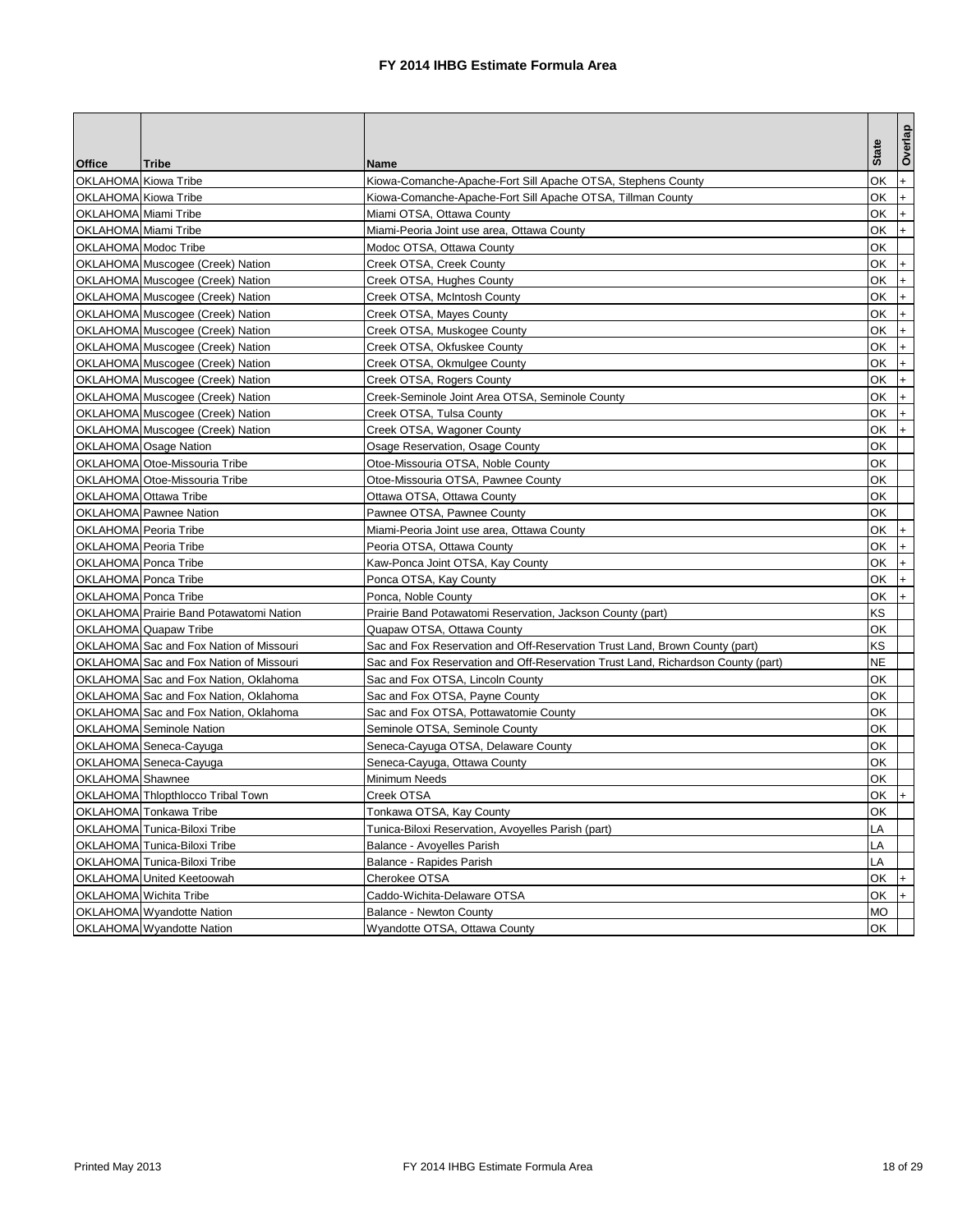| <b>Office</b><br><b>Tribe</b><br><b>Name</b><br><b>PHOENIX</b><br>Acoma Pueblo<br>NΜ<br>Acoma Pueblo and Off-Reservation Trust Land, Catron County (part)<br>NΜ<br><b>PHOENIX</b><br>Acoma Pueblo<br>Acoma Pueblo and Off-Reservation Trust Land, Cibola County (part)<br><b>PHOENIX</b><br>Acoma Pueblo and Off-Reservation Trust Land, Socorro County (part)<br>NΜ<br>Acoma Pueblo<br><b>PHOENIX</b><br>Agua Caliente Reservation, Riverside County (part)<br>CА<br>Agua Caliente Band of Cahuilla<br>AZ<br>Ak-Chin<br>Maricopa (Ak Chin) Reservation, Pinal County (part)<br>CА<br>Alturas Rancheria<br>Alturas Rancheria, Modoc County (part)<br>CА<br><b>PHOENIX</b><br>Augustine Band of Cahuilla<br>Riverside County (part), Riverside County (part)<br><b>PHOENIX</b><br>CА<br>Barona Group of Capitan Grande<br>Barona Rancheria, San Diego County (part)<br><b>PHOENIX</b><br>CА<br>Bear River Band Rohnerville Rancheria<br>Rohnerville Rancheria, Humboldt County (part)<br><b>PHOENIX</b><br>СA<br>Berry Creek Rancheria<br>Berry Creek Rancheria and Off-Reservation Trust Land, Butte County (part)<br>$\ddot{}$<br><b>PHOENIX</b><br>СA<br>$+$<br>Berry Creek Rancheria<br>Balance - Butte County<br><b>PHOENIX</b><br>CА<br>Big Lagoon Rancheria<br>Big Lagoon Rancheria, Humboldt County (part)<br><b>PHOENIX</b><br>CА<br><b>Big Pine Paiute Tribe</b><br>Big Pine Reservation, Inyo County (part)<br><b>PHOENIX</b><br>CА<br><b>Big Sandy Rancheria</b><br>Big Sandy Rancheria, Fresno County (part)<br>$\ddot{}$<br>CA<br><b>PHOENIX</b><br>$+$<br><b>Big Sandy Rancheria</b><br>Balance - Fresno<br>CА<br><b>PHOENIX</b><br><b>Big Sandy Rancheria</b><br>Balance - Kings County<br>$\ddot{}$<br><b>PHOENIX</b><br>CА<br><b>Big Sandy Rancheria</b><br><b>Balance Madera County</b><br>$\ddot{}$<br>CА<br><b>PHOENIX</b><br>Big Valley Band of Pomo Indians<br>Big Valley Rancheria, Lake County (part)<br>$\ddot{}$<br>CА<br>Big Valley Band of Pomo Indians<br>Balance - Lake County<br>$+$<br><b>PHOENIX</b><br><b>Bishop Paiute Tribe</b><br>Bishop Rancheria, Inyo County (part)<br>CА<br><b>PHOENIX</b><br>CА<br><b>Blue Lake Rancheria</b><br>Blue Lake Rancheria, Humboldt County (part)<br><b>PHOENIX</b><br>CА<br><b>Bridgeport Paiute Indian Colony</b><br>Bridgeport Reservation, Mono County (part)<br>СA<br><b>PHOENIX</b><br>$+$<br>Buena Vista Rancheria<br>Balance - Amador County<br><b>PHOENIX</b><br>CА<br>Cabazon Band<br>Cabazon Reservation, Riverside County (part)<br><b>PHOENIX</b><br>Cahto Tribe (Laytonville)<br>Laytonville Rancheria, Mendocino County (part)<br>CА<br><b>PHOENIX</b><br>Cahto Tribe (Laytonville)<br>Balance - Mendocino County<br>CА<br>$+$<br><b>PHOENIX</b><br>Cahuilla Band<br>СA<br>Cahuilla Reservation, Riverside County (part)<br><b>PHOENIX</b><br>California Valley Miwok Tribe<br>CА<br>Calaveras County, Calaveras County<br><b>PHOENIX</b><br>CА<br>Campo Band<br>Campo Reservation, San Diego County (part)<br><b>PHOENIX</b><br>CА<br>Cedarville Rancheria<br>Cedarville Rancheria, Modoc County (part)<br>СA<br><b>PHOENIX</b><br>Chemehuevi<br>Chemehuevi Reservation, San Bernardino County (part)<br><b>PHOENIX</b><br>CА<br>Cher-ae Heights (Trinidad Rancheria)<br>Trinidad Rancheria and Off-Reservation Trust Land, Humboldt County (part)<br><b>PHOENIX</b><br>Chicken Ranch Rancheria<br>CА<br>Tuolumne County (part), Tuolumne County (part)<br><b>PHOENIX</b><br>Cloverdale Rancheria<br>Balance - Sonoma County<br>CА<br>$\ddot{}$<br><b>PHOENIX</b><br>NΜ<br>Cochiti Pueblo<br>Cochiti Pueblo, Sandoval County (part)<br><b>PHOENIX</b><br>Cochiti Pueblo<br>Cochiti Pueblo, Santa Fe County (part)<br>NΜ<br>AZ<br>Cocopah Tribe<br>Cocopah Reservation. Yuma County (part)<br>СA<br>Cold Springs Rancheria<br>Cold Springs Rancheria, Fresno County (part)<br>Colorado River Indian Tribes<br>Colorado River Reservation, La Paz County (part)<br>ΑZ<br>CА<br><b>PHOENIX</b><br>Colorado River Indian Tribes<br>Colorado River Reservation, Riverside County (part)<br><b>PHOENIX</b><br>Colorado River Indian Tribes<br>Colorado River Reservation, San Bernardino County (part)<br>CА<br><b>PHOENIX</b><br>СA<br>Colusa - Cachil DeHe Band<br>Colusa Rancheria, Colusa County (part)<br><b>PHOENIX</b><br>Cortina Rancheria of Wintun Indians<br>Cortina Rancheria, Colusa County (part)<br>СA<br>$\ddot{}$<br><b>PHOENIX</b><br>Cortina Rancheria of Wintun Indians<br>Yolo County (part)<br>СA<br>$\ddot{}$<br><b>PHOENIX</b><br>CА<br>$\ddot{}$<br>Coyote Valley Band<br>Coyote Valley Reservation, Mendocino County (part)<br><b>PHOENIX</b><br>CА<br>Coyote Valley Band<br>Balance - Mendocino County<br>$\ddot{}$<br>СA<br>$+$<br>Coyote Valley Band<br>Balance - Sonoma County<br><b>PHOENIX</b><br>Death Valley Timba-sha Shoshone<br>Balance - Inyo County<br>CА<br><b>PHOENIX</b><br>СA<br>Dry Creek Rancheria<br>Dry Creek Rancheria, Sonoma County (part)<br>$\ddot{}$<br>Dry Creek Rancheria<br>Balance - Sonoma County<br>CА<br>$\ddot{}$<br><b>PHOENIX</b><br>ID<br>Duck Valley Shoshone-Paiute<br>Balance - Ada County<br>$\ddot{}$<br>ID<br>Duck Valley Shoshone-Paiute<br>Balance - Canyon County<br>$\ddot{}$<br><b>PHOENIX</b><br>Duck Valley Shoshone-Paiute<br><b>Balance - Elmore County</b><br>ID<br>$\ddot{}$<br><b>PHOENIX</b><br>ID<br>$\ddot{}$<br>Duck Valley Shoshone-Paiute<br>Duck Valley Reservation, Owyhee County (part)<br><b>PHOENIX</b><br>Duck Valley Shoshone-Paiute<br>ID<br>Balance - Owyhee County<br>$\ddot{}$<br>NV<br>$+$<br>Duck Valley Shoshone-Paiute<br>Duck Valley Reservation, Elko County (part)<br><b>PHOENIX</b><br>Duck Valley Shoshone-Paiute<br>Balance - Elko County<br>NV<br>$+$ |                |  |              | Overlap |
|----------------------------------------------------------------------------------------------------------------------------------------------------------------------------------------------------------------------------------------------------------------------------------------------------------------------------------------------------------------------------------------------------------------------------------------------------------------------------------------------------------------------------------------------------------------------------------------------------------------------------------------------------------------------------------------------------------------------------------------------------------------------------------------------------------------------------------------------------------------------------------------------------------------------------------------------------------------------------------------------------------------------------------------------------------------------------------------------------------------------------------------------------------------------------------------------------------------------------------------------------------------------------------------------------------------------------------------------------------------------------------------------------------------------------------------------------------------------------------------------------------------------------------------------------------------------------------------------------------------------------------------------------------------------------------------------------------------------------------------------------------------------------------------------------------------------------------------------------------------------------------------------------------------------------------------------------------------------------------------------------------------------------------------------------------------------------------------------------------------------------------------------------------------------------------------------------------------------------------------------------------------------------------------------------------------------------------------------------------------------------------------------------------------------------------------------------------------------------------------------------------------------------------------------------------------------------------------------------------------------------------------------------------------------------------------------------------------------------------------------------------------------------------------------------------------------------------------------------------------------------------------------------------------------------------------------------------------------------------------------------------------------------------------------------------------------------------------------------------------------------------------------------------------------------------------------------------------------------------------------------------------------------------------------------------------------------------------------------------------------------------------------------------------------------------------------------------------------------------------------------------------------------------------------------------------------------------------------------------------------------------------------------------------------------------------------------------------------------------------------------------------------------------------------------------------------------------------------------------------------------------------------------------------------------------------------------------------------------------------------------------------------------------------------------------------------------------------------------------------------------------------------------------------------------------------------------------------------------------------------------------------------------------------------------------------------------------------------------------------------------------------------------------------------------------------------------------------------------------------------------------------------------------------------------------------------------------------------------------------------------------------------------------------------------------------------------------------------------------------------------------------------------------------------------------------------------------------------------------------------------------------------------------------------------------------------------------------------------------------------------------------------------------------------------------------------------------------------------------------------------------------------------------------------------------------------------------------------------------------------------------------------------------------------------------------------------------------------------------------------------------------------------------------------------------------------------------------------------------------------------------------------------------------------------------------------------------------------------------------------------------------------------------------------------------------------------------------------------------------------------|----------------|--|--------------|---------|
|                                                                                                                                                                                                                                                                                                                                                                                                                                                                                                                                                                                                                                                                                                                                                                                                                                                                                                                                                                                                                                                                                                                                                                                                                                                                                                                                                                                                                                                                                                                                                                                                                                                                                                                                                                                                                                                                                                                                                                                                                                                                                                                                                                                                                                                                                                                                                                                                                                                                                                                                                                                                                                                                                                                                                                                                                                                                                                                                                                                                                                                                                                                                                                                                                                                                                                                                                                                                                                                                                                                                                                                                                                                                                                                                                                                                                                                                                                                                                                                                                                                                                                                                                                                                                                                                                                                                                                                                                                                                                                                                                                                                                                                                                                                                                                                                                                                                                                                                                                                                                                                                                                                                                                                                                                                                                                                                                                                                                                                                                                                                                                                                                                                                                                                                                    |                |  | <b>State</b> |         |
|                                                                                                                                                                                                                                                                                                                                                                                                                                                                                                                                                                                                                                                                                                                                                                                                                                                                                                                                                                                                                                                                                                                                                                                                                                                                                                                                                                                                                                                                                                                                                                                                                                                                                                                                                                                                                                                                                                                                                                                                                                                                                                                                                                                                                                                                                                                                                                                                                                                                                                                                                                                                                                                                                                                                                                                                                                                                                                                                                                                                                                                                                                                                                                                                                                                                                                                                                                                                                                                                                                                                                                                                                                                                                                                                                                                                                                                                                                                                                                                                                                                                                                                                                                                                                                                                                                                                                                                                                                                                                                                                                                                                                                                                                                                                                                                                                                                                                                                                                                                                                                                                                                                                                                                                                                                                                                                                                                                                                                                                                                                                                                                                                                                                                                                                                    |                |  |              |         |
|                                                                                                                                                                                                                                                                                                                                                                                                                                                                                                                                                                                                                                                                                                                                                                                                                                                                                                                                                                                                                                                                                                                                                                                                                                                                                                                                                                                                                                                                                                                                                                                                                                                                                                                                                                                                                                                                                                                                                                                                                                                                                                                                                                                                                                                                                                                                                                                                                                                                                                                                                                                                                                                                                                                                                                                                                                                                                                                                                                                                                                                                                                                                                                                                                                                                                                                                                                                                                                                                                                                                                                                                                                                                                                                                                                                                                                                                                                                                                                                                                                                                                                                                                                                                                                                                                                                                                                                                                                                                                                                                                                                                                                                                                                                                                                                                                                                                                                                                                                                                                                                                                                                                                                                                                                                                                                                                                                                                                                                                                                                                                                                                                                                                                                                                                    |                |  |              |         |
|                                                                                                                                                                                                                                                                                                                                                                                                                                                                                                                                                                                                                                                                                                                                                                                                                                                                                                                                                                                                                                                                                                                                                                                                                                                                                                                                                                                                                                                                                                                                                                                                                                                                                                                                                                                                                                                                                                                                                                                                                                                                                                                                                                                                                                                                                                                                                                                                                                                                                                                                                                                                                                                                                                                                                                                                                                                                                                                                                                                                                                                                                                                                                                                                                                                                                                                                                                                                                                                                                                                                                                                                                                                                                                                                                                                                                                                                                                                                                                                                                                                                                                                                                                                                                                                                                                                                                                                                                                                                                                                                                                                                                                                                                                                                                                                                                                                                                                                                                                                                                                                                                                                                                                                                                                                                                                                                                                                                                                                                                                                                                                                                                                                                                                                                                    |                |  |              |         |
|                                                                                                                                                                                                                                                                                                                                                                                                                                                                                                                                                                                                                                                                                                                                                                                                                                                                                                                                                                                                                                                                                                                                                                                                                                                                                                                                                                                                                                                                                                                                                                                                                                                                                                                                                                                                                                                                                                                                                                                                                                                                                                                                                                                                                                                                                                                                                                                                                                                                                                                                                                                                                                                                                                                                                                                                                                                                                                                                                                                                                                                                                                                                                                                                                                                                                                                                                                                                                                                                                                                                                                                                                                                                                                                                                                                                                                                                                                                                                                                                                                                                                                                                                                                                                                                                                                                                                                                                                                                                                                                                                                                                                                                                                                                                                                                                                                                                                                                                                                                                                                                                                                                                                                                                                                                                                                                                                                                                                                                                                                                                                                                                                                                                                                                                                    |                |  |              |         |
|                                                                                                                                                                                                                                                                                                                                                                                                                                                                                                                                                                                                                                                                                                                                                                                                                                                                                                                                                                                                                                                                                                                                                                                                                                                                                                                                                                                                                                                                                                                                                                                                                                                                                                                                                                                                                                                                                                                                                                                                                                                                                                                                                                                                                                                                                                                                                                                                                                                                                                                                                                                                                                                                                                                                                                                                                                                                                                                                                                                                                                                                                                                                                                                                                                                                                                                                                                                                                                                                                                                                                                                                                                                                                                                                                                                                                                                                                                                                                                                                                                                                                                                                                                                                                                                                                                                                                                                                                                                                                                                                                                                                                                                                                                                                                                                                                                                                                                                                                                                                                                                                                                                                                                                                                                                                                                                                                                                                                                                                                                                                                                                                                                                                                                                                                    | PHOENIX        |  |              |         |
|                                                                                                                                                                                                                                                                                                                                                                                                                                                                                                                                                                                                                                                                                                                                                                                                                                                                                                                                                                                                                                                                                                                                                                                                                                                                                                                                                                                                                                                                                                                                                                                                                                                                                                                                                                                                                                                                                                                                                                                                                                                                                                                                                                                                                                                                                                                                                                                                                                                                                                                                                                                                                                                                                                                                                                                                                                                                                                                                                                                                                                                                                                                                                                                                                                                                                                                                                                                                                                                                                                                                                                                                                                                                                                                                                                                                                                                                                                                                                                                                                                                                                                                                                                                                                                                                                                                                                                                                                                                                                                                                                                                                                                                                                                                                                                                                                                                                                                                                                                                                                                                                                                                                                                                                                                                                                                                                                                                                                                                                                                                                                                                                                                                                                                                                                    | PHOENIX        |  |              |         |
|                                                                                                                                                                                                                                                                                                                                                                                                                                                                                                                                                                                                                                                                                                                                                                                                                                                                                                                                                                                                                                                                                                                                                                                                                                                                                                                                                                                                                                                                                                                                                                                                                                                                                                                                                                                                                                                                                                                                                                                                                                                                                                                                                                                                                                                                                                                                                                                                                                                                                                                                                                                                                                                                                                                                                                                                                                                                                                                                                                                                                                                                                                                                                                                                                                                                                                                                                                                                                                                                                                                                                                                                                                                                                                                                                                                                                                                                                                                                                                                                                                                                                                                                                                                                                                                                                                                                                                                                                                                                                                                                                                                                                                                                                                                                                                                                                                                                                                                                                                                                                                                                                                                                                                                                                                                                                                                                                                                                                                                                                                                                                                                                                                                                                                                                                    |                |  |              |         |
|                                                                                                                                                                                                                                                                                                                                                                                                                                                                                                                                                                                                                                                                                                                                                                                                                                                                                                                                                                                                                                                                                                                                                                                                                                                                                                                                                                                                                                                                                                                                                                                                                                                                                                                                                                                                                                                                                                                                                                                                                                                                                                                                                                                                                                                                                                                                                                                                                                                                                                                                                                                                                                                                                                                                                                                                                                                                                                                                                                                                                                                                                                                                                                                                                                                                                                                                                                                                                                                                                                                                                                                                                                                                                                                                                                                                                                                                                                                                                                                                                                                                                                                                                                                                                                                                                                                                                                                                                                                                                                                                                                                                                                                                                                                                                                                                                                                                                                                                                                                                                                                                                                                                                                                                                                                                                                                                                                                                                                                                                                                                                                                                                                                                                                                                                    |                |  |              |         |
|                                                                                                                                                                                                                                                                                                                                                                                                                                                                                                                                                                                                                                                                                                                                                                                                                                                                                                                                                                                                                                                                                                                                                                                                                                                                                                                                                                                                                                                                                                                                                                                                                                                                                                                                                                                                                                                                                                                                                                                                                                                                                                                                                                                                                                                                                                                                                                                                                                                                                                                                                                                                                                                                                                                                                                                                                                                                                                                                                                                                                                                                                                                                                                                                                                                                                                                                                                                                                                                                                                                                                                                                                                                                                                                                                                                                                                                                                                                                                                                                                                                                                                                                                                                                                                                                                                                                                                                                                                                                                                                                                                                                                                                                                                                                                                                                                                                                                                                                                                                                                                                                                                                                                                                                                                                                                                                                                                                                                                                                                                                                                                                                                                                                                                                                                    |                |  |              |         |
|                                                                                                                                                                                                                                                                                                                                                                                                                                                                                                                                                                                                                                                                                                                                                                                                                                                                                                                                                                                                                                                                                                                                                                                                                                                                                                                                                                                                                                                                                                                                                                                                                                                                                                                                                                                                                                                                                                                                                                                                                                                                                                                                                                                                                                                                                                                                                                                                                                                                                                                                                                                                                                                                                                                                                                                                                                                                                                                                                                                                                                                                                                                                                                                                                                                                                                                                                                                                                                                                                                                                                                                                                                                                                                                                                                                                                                                                                                                                                                                                                                                                                                                                                                                                                                                                                                                                                                                                                                                                                                                                                                                                                                                                                                                                                                                                                                                                                                                                                                                                                                                                                                                                                                                                                                                                                                                                                                                                                                                                                                                                                                                                                                                                                                                                                    |                |  |              |         |
|                                                                                                                                                                                                                                                                                                                                                                                                                                                                                                                                                                                                                                                                                                                                                                                                                                                                                                                                                                                                                                                                                                                                                                                                                                                                                                                                                                                                                                                                                                                                                                                                                                                                                                                                                                                                                                                                                                                                                                                                                                                                                                                                                                                                                                                                                                                                                                                                                                                                                                                                                                                                                                                                                                                                                                                                                                                                                                                                                                                                                                                                                                                                                                                                                                                                                                                                                                                                                                                                                                                                                                                                                                                                                                                                                                                                                                                                                                                                                                                                                                                                                                                                                                                                                                                                                                                                                                                                                                                                                                                                                                                                                                                                                                                                                                                                                                                                                                                                                                                                                                                                                                                                                                                                                                                                                                                                                                                                                                                                                                                                                                                                                                                                                                                                                    |                |  |              |         |
|                                                                                                                                                                                                                                                                                                                                                                                                                                                                                                                                                                                                                                                                                                                                                                                                                                                                                                                                                                                                                                                                                                                                                                                                                                                                                                                                                                                                                                                                                                                                                                                                                                                                                                                                                                                                                                                                                                                                                                                                                                                                                                                                                                                                                                                                                                                                                                                                                                                                                                                                                                                                                                                                                                                                                                                                                                                                                                                                                                                                                                                                                                                                                                                                                                                                                                                                                                                                                                                                                                                                                                                                                                                                                                                                                                                                                                                                                                                                                                                                                                                                                                                                                                                                                                                                                                                                                                                                                                                                                                                                                                                                                                                                                                                                                                                                                                                                                                                                                                                                                                                                                                                                                                                                                                                                                                                                                                                                                                                                                                                                                                                                                                                                                                                                                    |                |  |              |         |
|                                                                                                                                                                                                                                                                                                                                                                                                                                                                                                                                                                                                                                                                                                                                                                                                                                                                                                                                                                                                                                                                                                                                                                                                                                                                                                                                                                                                                                                                                                                                                                                                                                                                                                                                                                                                                                                                                                                                                                                                                                                                                                                                                                                                                                                                                                                                                                                                                                                                                                                                                                                                                                                                                                                                                                                                                                                                                                                                                                                                                                                                                                                                                                                                                                                                                                                                                                                                                                                                                                                                                                                                                                                                                                                                                                                                                                                                                                                                                                                                                                                                                                                                                                                                                                                                                                                                                                                                                                                                                                                                                                                                                                                                                                                                                                                                                                                                                                                                                                                                                                                                                                                                                                                                                                                                                                                                                                                                                                                                                                                                                                                                                                                                                                                                                    |                |  |              |         |
|                                                                                                                                                                                                                                                                                                                                                                                                                                                                                                                                                                                                                                                                                                                                                                                                                                                                                                                                                                                                                                                                                                                                                                                                                                                                                                                                                                                                                                                                                                                                                                                                                                                                                                                                                                                                                                                                                                                                                                                                                                                                                                                                                                                                                                                                                                                                                                                                                                                                                                                                                                                                                                                                                                                                                                                                                                                                                                                                                                                                                                                                                                                                                                                                                                                                                                                                                                                                                                                                                                                                                                                                                                                                                                                                                                                                                                                                                                                                                                                                                                                                                                                                                                                                                                                                                                                                                                                                                                                                                                                                                                                                                                                                                                                                                                                                                                                                                                                                                                                                                                                                                                                                                                                                                                                                                                                                                                                                                                                                                                                                                                                                                                                                                                                                                    |                |  |              |         |
|                                                                                                                                                                                                                                                                                                                                                                                                                                                                                                                                                                                                                                                                                                                                                                                                                                                                                                                                                                                                                                                                                                                                                                                                                                                                                                                                                                                                                                                                                                                                                                                                                                                                                                                                                                                                                                                                                                                                                                                                                                                                                                                                                                                                                                                                                                                                                                                                                                                                                                                                                                                                                                                                                                                                                                                                                                                                                                                                                                                                                                                                                                                                                                                                                                                                                                                                                                                                                                                                                                                                                                                                                                                                                                                                                                                                                                                                                                                                                                                                                                                                                                                                                                                                                                                                                                                                                                                                                                                                                                                                                                                                                                                                                                                                                                                                                                                                                                                                                                                                                                                                                                                                                                                                                                                                                                                                                                                                                                                                                                                                                                                                                                                                                                                                                    |                |  |              |         |
|                                                                                                                                                                                                                                                                                                                                                                                                                                                                                                                                                                                                                                                                                                                                                                                                                                                                                                                                                                                                                                                                                                                                                                                                                                                                                                                                                                                                                                                                                                                                                                                                                                                                                                                                                                                                                                                                                                                                                                                                                                                                                                                                                                                                                                                                                                                                                                                                                                                                                                                                                                                                                                                                                                                                                                                                                                                                                                                                                                                                                                                                                                                                                                                                                                                                                                                                                                                                                                                                                                                                                                                                                                                                                                                                                                                                                                                                                                                                                                                                                                                                                                                                                                                                                                                                                                                                                                                                                                                                                                                                                                                                                                                                                                                                                                                                                                                                                                                                                                                                                                                                                                                                                                                                                                                                                                                                                                                                                                                                                                                                                                                                                                                                                                                                                    |                |  |              |         |
|                                                                                                                                                                                                                                                                                                                                                                                                                                                                                                                                                                                                                                                                                                                                                                                                                                                                                                                                                                                                                                                                                                                                                                                                                                                                                                                                                                                                                                                                                                                                                                                                                                                                                                                                                                                                                                                                                                                                                                                                                                                                                                                                                                                                                                                                                                                                                                                                                                                                                                                                                                                                                                                                                                                                                                                                                                                                                                                                                                                                                                                                                                                                                                                                                                                                                                                                                                                                                                                                                                                                                                                                                                                                                                                                                                                                                                                                                                                                                                                                                                                                                                                                                                                                                                                                                                                                                                                                                                                                                                                                                                                                                                                                                                                                                                                                                                                                                                                                                                                                                                                                                                                                                                                                                                                                                                                                                                                                                                                                                                                                                                                                                                                                                                                                                    |                |  |              |         |
|                                                                                                                                                                                                                                                                                                                                                                                                                                                                                                                                                                                                                                                                                                                                                                                                                                                                                                                                                                                                                                                                                                                                                                                                                                                                                                                                                                                                                                                                                                                                                                                                                                                                                                                                                                                                                                                                                                                                                                                                                                                                                                                                                                                                                                                                                                                                                                                                                                                                                                                                                                                                                                                                                                                                                                                                                                                                                                                                                                                                                                                                                                                                                                                                                                                                                                                                                                                                                                                                                                                                                                                                                                                                                                                                                                                                                                                                                                                                                                                                                                                                                                                                                                                                                                                                                                                                                                                                                                                                                                                                                                                                                                                                                                                                                                                                                                                                                                                                                                                                                                                                                                                                                                                                                                                                                                                                                                                                                                                                                                                                                                                                                                                                                                                                                    |                |  |              |         |
|                                                                                                                                                                                                                                                                                                                                                                                                                                                                                                                                                                                                                                                                                                                                                                                                                                                                                                                                                                                                                                                                                                                                                                                                                                                                                                                                                                                                                                                                                                                                                                                                                                                                                                                                                                                                                                                                                                                                                                                                                                                                                                                                                                                                                                                                                                                                                                                                                                                                                                                                                                                                                                                                                                                                                                                                                                                                                                                                                                                                                                                                                                                                                                                                                                                                                                                                                                                                                                                                                                                                                                                                                                                                                                                                                                                                                                                                                                                                                                                                                                                                                                                                                                                                                                                                                                                                                                                                                                                                                                                                                                                                                                                                                                                                                                                                                                                                                                                                                                                                                                                                                                                                                                                                                                                                                                                                                                                                                                                                                                                                                                                                                                                                                                                                                    | PHOENIX        |  |              |         |
|                                                                                                                                                                                                                                                                                                                                                                                                                                                                                                                                                                                                                                                                                                                                                                                                                                                                                                                                                                                                                                                                                                                                                                                                                                                                                                                                                                                                                                                                                                                                                                                                                                                                                                                                                                                                                                                                                                                                                                                                                                                                                                                                                                                                                                                                                                                                                                                                                                                                                                                                                                                                                                                                                                                                                                                                                                                                                                                                                                                                                                                                                                                                                                                                                                                                                                                                                                                                                                                                                                                                                                                                                                                                                                                                                                                                                                                                                                                                                                                                                                                                                                                                                                                                                                                                                                                                                                                                                                                                                                                                                                                                                                                                                                                                                                                                                                                                                                                                                                                                                                                                                                                                                                                                                                                                                                                                                                                                                                                                                                                                                                                                                                                                                                                                                    |                |  |              |         |
|                                                                                                                                                                                                                                                                                                                                                                                                                                                                                                                                                                                                                                                                                                                                                                                                                                                                                                                                                                                                                                                                                                                                                                                                                                                                                                                                                                                                                                                                                                                                                                                                                                                                                                                                                                                                                                                                                                                                                                                                                                                                                                                                                                                                                                                                                                                                                                                                                                                                                                                                                                                                                                                                                                                                                                                                                                                                                                                                                                                                                                                                                                                                                                                                                                                                                                                                                                                                                                                                                                                                                                                                                                                                                                                                                                                                                                                                                                                                                                                                                                                                                                                                                                                                                                                                                                                                                                                                                                                                                                                                                                                                                                                                                                                                                                                                                                                                                                                                                                                                                                                                                                                                                                                                                                                                                                                                                                                                                                                                                                                                                                                                                                                                                                                                                    |                |  |              |         |
|                                                                                                                                                                                                                                                                                                                                                                                                                                                                                                                                                                                                                                                                                                                                                                                                                                                                                                                                                                                                                                                                                                                                                                                                                                                                                                                                                                                                                                                                                                                                                                                                                                                                                                                                                                                                                                                                                                                                                                                                                                                                                                                                                                                                                                                                                                                                                                                                                                                                                                                                                                                                                                                                                                                                                                                                                                                                                                                                                                                                                                                                                                                                                                                                                                                                                                                                                                                                                                                                                                                                                                                                                                                                                                                                                                                                                                                                                                                                                                                                                                                                                                                                                                                                                                                                                                                                                                                                                                                                                                                                                                                                                                                                                                                                                                                                                                                                                                                                                                                                                                                                                                                                                                                                                                                                                                                                                                                                                                                                                                                                                                                                                                                                                                                                                    |                |  |              |         |
|                                                                                                                                                                                                                                                                                                                                                                                                                                                                                                                                                                                                                                                                                                                                                                                                                                                                                                                                                                                                                                                                                                                                                                                                                                                                                                                                                                                                                                                                                                                                                                                                                                                                                                                                                                                                                                                                                                                                                                                                                                                                                                                                                                                                                                                                                                                                                                                                                                                                                                                                                                                                                                                                                                                                                                                                                                                                                                                                                                                                                                                                                                                                                                                                                                                                                                                                                                                                                                                                                                                                                                                                                                                                                                                                                                                                                                                                                                                                                                                                                                                                                                                                                                                                                                                                                                                                                                                                                                                                                                                                                                                                                                                                                                                                                                                                                                                                                                                                                                                                                                                                                                                                                                                                                                                                                                                                                                                                                                                                                                                                                                                                                                                                                                                                                    |                |  |              |         |
|                                                                                                                                                                                                                                                                                                                                                                                                                                                                                                                                                                                                                                                                                                                                                                                                                                                                                                                                                                                                                                                                                                                                                                                                                                                                                                                                                                                                                                                                                                                                                                                                                                                                                                                                                                                                                                                                                                                                                                                                                                                                                                                                                                                                                                                                                                                                                                                                                                                                                                                                                                                                                                                                                                                                                                                                                                                                                                                                                                                                                                                                                                                                                                                                                                                                                                                                                                                                                                                                                                                                                                                                                                                                                                                                                                                                                                                                                                                                                                                                                                                                                                                                                                                                                                                                                                                                                                                                                                                                                                                                                                                                                                                                                                                                                                                                                                                                                                                                                                                                                                                                                                                                                                                                                                                                                                                                                                                                                                                                                                                                                                                                                                                                                                                                                    |                |  |              |         |
|                                                                                                                                                                                                                                                                                                                                                                                                                                                                                                                                                                                                                                                                                                                                                                                                                                                                                                                                                                                                                                                                                                                                                                                                                                                                                                                                                                                                                                                                                                                                                                                                                                                                                                                                                                                                                                                                                                                                                                                                                                                                                                                                                                                                                                                                                                                                                                                                                                                                                                                                                                                                                                                                                                                                                                                                                                                                                                                                                                                                                                                                                                                                                                                                                                                                                                                                                                                                                                                                                                                                                                                                                                                                                                                                                                                                                                                                                                                                                                                                                                                                                                                                                                                                                                                                                                                                                                                                                                                                                                                                                                                                                                                                                                                                                                                                                                                                                                                                                                                                                                                                                                                                                                                                                                                                                                                                                                                                                                                                                                                                                                                                                                                                                                                                                    |                |  |              |         |
|                                                                                                                                                                                                                                                                                                                                                                                                                                                                                                                                                                                                                                                                                                                                                                                                                                                                                                                                                                                                                                                                                                                                                                                                                                                                                                                                                                                                                                                                                                                                                                                                                                                                                                                                                                                                                                                                                                                                                                                                                                                                                                                                                                                                                                                                                                                                                                                                                                                                                                                                                                                                                                                                                                                                                                                                                                                                                                                                                                                                                                                                                                                                                                                                                                                                                                                                                                                                                                                                                                                                                                                                                                                                                                                                                                                                                                                                                                                                                                                                                                                                                                                                                                                                                                                                                                                                                                                                                                                                                                                                                                                                                                                                                                                                                                                                                                                                                                                                                                                                                                                                                                                                                                                                                                                                                                                                                                                                                                                                                                                                                                                                                                                                                                                                                    |                |  |              |         |
|                                                                                                                                                                                                                                                                                                                                                                                                                                                                                                                                                                                                                                                                                                                                                                                                                                                                                                                                                                                                                                                                                                                                                                                                                                                                                                                                                                                                                                                                                                                                                                                                                                                                                                                                                                                                                                                                                                                                                                                                                                                                                                                                                                                                                                                                                                                                                                                                                                                                                                                                                                                                                                                                                                                                                                                                                                                                                                                                                                                                                                                                                                                                                                                                                                                                                                                                                                                                                                                                                                                                                                                                                                                                                                                                                                                                                                                                                                                                                                                                                                                                                                                                                                                                                                                                                                                                                                                                                                                                                                                                                                                                                                                                                                                                                                                                                                                                                                                                                                                                                                                                                                                                                                                                                                                                                                                                                                                                                                                                                                                                                                                                                                                                                                                                                    |                |  |              |         |
|                                                                                                                                                                                                                                                                                                                                                                                                                                                                                                                                                                                                                                                                                                                                                                                                                                                                                                                                                                                                                                                                                                                                                                                                                                                                                                                                                                                                                                                                                                                                                                                                                                                                                                                                                                                                                                                                                                                                                                                                                                                                                                                                                                                                                                                                                                                                                                                                                                                                                                                                                                                                                                                                                                                                                                                                                                                                                                                                                                                                                                                                                                                                                                                                                                                                                                                                                                                                                                                                                                                                                                                                                                                                                                                                                                                                                                                                                                                                                                                                                                                                                                                                                                                                                                                                                                                                                                                                                                                                                                                                                                                                                                                                                                                                                                                                                                                                                                                                                                                                                                                                                                                                                                                                                                                                                                                                                                                                                                                                                                                                                                                                                                                                                                                                                    |                |  |              |         |
|                                                                                                                                                                                                                                                                                                                                                                                                                                                                                                                                                                                                                                                                                                                                                                                                                                                                                                                                                                                                                                                                                                                                                                                                                                                                                                                                                                                                                                                                                                                                                                                                                                                                                                                                                                                                                                                                                                                                                                                                                                                                                                                                                                                                                                                                                                                                                                                                                                                                                                                                                                                                                                                                                                                                                                                                                                                                                                                                                                                                                                                                                                                                                                                                                                                                                                                                                                                                                                                                                                                                                                                                                                                                                                                                                                                                                                                                                                                                                                                                                                                                                                                                                                                                                                                                                                                                                                                                                                                                                                                                                                                                                                                                                                                                                                                                                                                                                                                                                                                                                                                                                                                                                                                                                                                                                                                                                                                                                                                                                                                                                                                                                                                                                                                                                    |                |  |              |         |
|                                                                                                                                                                                                                                                                                                                                                                                                                                                                                                                                                                                                                                                                                                                                                                                                                                                                                                                                                                                                                                                                                                                                                                                                                                                                                                                                                                                                                                                                                                                                                                                                                                                                                                                                                                                                                                                                                                                                                                                                                                                                                                                                                                                                                                                                                                                                                                                                                                                                                                                                                                                                                                                                                                                                                                                                                                                                                                                                                                                                                                                                                                                                                                                                                                                                                                                                                                                                                                                                                                                                                                                                                                                                                                                                                                                                                                                                                                                                                                                                                                                                                                                                                                                                                                                                                                                                                                                                                                                                                                                                                                                                                                                                                                                                                                                                                                                                                                                                                                                                                                                                                                                                                                                                                                                                                                                                                                                                                                                                                                                                                                                                                                                                                                                                                    |                |  |              |         |
|                                                                                                                                                                                                                                                                                                                                                                                                                                                                                                                                                                                                                                                                                                                                                                                                                                                                                                                                                                                                                                                                                                                                                                                                                                                                                                                                                                                                                                                                                                                                                                                                                                                                                                                                                                                                                                                                                                                                                                                                                                                                                                                                                                                                                                                                                                                                                                                                                                                                                                                                                                                                                                                                                                                                                                                                                                                                                                                                                                                                                                                                                                                                                                                                                                                                                                                                                                                                                                                                                                                                                                                                                                                                                                                                                                                                                                                                                                                                                                                                                                                                                                                                                                                                                                                                                                                                                                                                                                                                                                                                                                                                                                                                                                                                                                                                                                                                                                                                                                                                                                                                                                                                                                                                                                                                                                                                                                                                                                                                                                                                                                                                                                                                                                                                                    |                |  |              |         |
|                                                                                                                                                                                                                                                                                                                                                                                                                                                                                                                                                                                                                                                                                                                                                                                                                                                                                                                                                                                                                                                                                                                                                                                                                                                                                                                                                                                                                                                                                                                                                                                                                                                                                                                                                                                                                                                                                                                                                                                                                                                                                                                                                                                                                                                                                                                                                                                                                                                                                                                                                                                                                                                                                                                                                                                                                                                                                                                                                                                                                                                                                                                                                                                                                                                                                                                                                                                                                                                                                                                                                                                                                                                                                                                                                                                                                                                                                                                                                                                                                                                                                                                                                                                                                                                                                                                                                                                                                                                                                                                                                                                                                                                                                                                                                                                                                                                                                                                                                                                                                                                                                                                                                                                                                                                                                                                                                                                                                                                                                                                                                                                                                                                                                                                                                    |                |  |              |         |
|                                                                                                                                                                                                                                                                                                                                                                                                                                                                                                                                                                                                                                                                                                                                                                                                                                                                                                                                                                                                                                                                                                                                                                                                                                                                                                                                                                                                                                                                                                                                                                                                                                                                                                                                                                                                                                                                                                                                                                                                                                                                                                                                                                                                                                                                                                                                                                                                                                                                                                                                                                                                                                                                                                                                                                                                                                                                                                                                                                                                                                                                                                                                                                                                                                                                                                                                                                                                                                                                                                                                                                                                                                                                                                                                                                                                                                                                                                                                                                                                                                                                                                                                                                                                                                                                                                                                                                                                                                                                                                                                                                                                                                                                                                                                                                                                                                                                                                                                                                                                                                                                                                                                                                                                                                                                                                                                                                                                                                                                                                                                                                                                                                                                                                                                                    |                |  |              |         |
|                                                                                                                                                                                                                                                                                                                                                                                                                                                                                                                                                                                                                                                                                                                                                                                                                                                                                                                                                                                                                                                                                                                                                                                                                                                                                                                                                                                                                                                                                                                                                                                                                                                                                                                                                                                                                                                                                                                                                                                                                                                                                                                                                                                                                                                                                                                                                                                                                                                                                                                                                                                                                                                                                                                                                                                                                                                                                                                                                                                                                                                                                                                                                                                                                                                                                                                                                                                                                                                                                                                                                                                                                                                                                                                                                                                                                                                                                                                                                                                                                                                                                                                                                                                                                                                                                                                                                                                                                                                                                                                                                                                                                                                                                                                                                                                                                                                                                                                                                                                                                                                                                                                                                                                                                                                                                                                                                                                                                                                                                                                                                                                                                                                                                                                                                    |                |  |              |         |
|                                                                                                                                                                                                                                                                                                                                                                                                                                                                                                                                                                                                                                                                                                                                                                                                                                                                                                                                                                                                                                                                                                                                                                                                                                                                                                                                                                                                                                                                                                                                                                                                                                                                                                                                                                                                                                                                                                                                                                                                                                                                                                                                                                                                                                                                                                                                                                                                                                                                                                                                                                                                                                                                                                                                                                                                                                                                                                                                                                                                                                                                                                                                                                                                                                                                                                                                                                                                                                                                                                                                                                                                                                                                                                                                                                                                                                                                                                                                                                                                                                                                                                                                                                                                                                                                                                                                                                                                                                                                                                                                                                                                                                                                                                                                                                                                                                                                                                                                                                                                                                                                                                                                                                                                                                                                                                                                                                                                                                                                                                                                                                                                                                                                                                                                                    |                |  |              |         |
|                                                                                                                                                                                                                                                                                                                                                                                                                                                                                                                                                                                                                                                                                                                                                                                                                                                                                                                                                                                                                                                                                                                                                                                                                                                                                                                                                                                                                                                                                                                                                                                                                                                                                                                                                                                                                                                                                                                                                                                                                                                                                                                                                                                                                                                                                                                                                                                                                                                                                                                                                                                                                                                                                                                                                                                                                                                                                                                                                                                                                                                                                                                                                                                                                                                                                                                                                                                                                                                                                                                                                                                                                                                                                                                                                                                                                                                                                                                                                                                                                                                                                                                                                                                                                                                                                                                                                                                                                                                                                                                                                                                                                                                                                                                                                                                                                                                                                                                                                                                                                                                                                                                                                                                                                                                                                                                                                                                                                                                                                                                                                                                                                                                                                                                                                    |                |  |              |         |
|                                                                                                                                                                                                                                                                                                                                                                                                                                                                                                                                                                                                                                                                                                                                                                                                                                                                                                                                                                                                                                                                                                                                                                                                                                                                                                                                                                                                                                                                                                                                                                                                                                                                                                                                                                                                                                                                                                                                                                                                                                                                                                                                                                                                                                                                                                                                                                                                                                                                                                                                                                                                                                                                                                                                                                                                                                                                                                                                                                                                                                                                                                                                                                                                                                                                                                                                                                                                                                                                                                                                                                                                                                                                                                                                                                                                                                                                                                                                                                                                                                                                                                                                                                                                                                                                                                                                                                                                                                                                                                                                                                                                                                                                                                                                                                                                                                                                                                                                                                                                                                                                                                                                                                                                                                                                                                                                                                                                                                                                                                                                                                                                                                                                                                                                                    | PHOENIX        |  |              |         |
|                                                                                                                                                                                                                                                                                                                                                                                                                                                                                                                                                                                                                                                                                                                                                                                                                                                                                                                                                                                                                                                                                                                                                                                                                                                                                                                                                                                                                                                                                                                                                                                                                                                                                                                                                                                                                                                                                                                                                                                                                                                                                                                                                                                                                                                                                                                                                                                                                                                                                                                                                                                                                                                                                                                                                                                                                                                                                                                                                                                                                                                                                                                                                                                                                                                                                                                                                                                                                                                                                                                                                                                                                                                                                                                                                                                                                                                                                                                                                                                                                                                                                                                                                                                                                                                                                                                                                                                                                                                                                                                                                                                                                                                                                                                                                                                                                                                                                                                                                                                                                                                                                                                                                                                                                                                                                                                                                                                                                                                                                                                                                                                                                                                                                                                                                    | PHOENIX        |  |              |         |
|                                                                                                                                                                                                                                                                                                                                                                                                                                                                                                                                                                                                                                                                                                                                                                                                                                                                                                                                                                                                                                                                                                                                                                                                                                                                                                                                                                                                                                                                                                                                                                                                                                                                                                                                                                                                                                                                                                                                                                                                                                                                                                                                                                                                                                                                                                                                                                                                                                                                                                                                                                                                                                                                                                                                                                                                                                                                                                                                                                                                                                                                                                                                                                                                                                                                                                                                                                                                                                                                                                                                                                                                                                                                                                                                                                                                                                                                                                                                                                                                                                                                                                                                                                                                                                                                                                                                                                                                                                                                                                                                                                                                                                                                                                                                                                                                                                                                                                                                                                                                                                                                                                                                                                                                                                                                                                                                                                                                                                                                                                                                                                                                                                                                                                                                                    | <b>PHOENIX</b> |  |              |         |
|                                                                                                                                                                                                                                                                                                                                                                                                                                                                                                                                                                                                                                                                                                                                                                                                                                                                                                                                                                                                                                                                                                                                                                                                                                                                                                                                                                                                                                                                                                                                                                                                                                                                                                                                                                                                                                                                                                                                                                                                                                                                                                                                                                                                                                                                                                                                                                                                                                                                                                                                                                                                                                                                                                                                                                                                                                                                                                                                                                                                                                                                                                                                                                                                                                                                                                                                                                                                                                                                                                                                                                                                                                                                                                                                                                                                                                                                                                                                                                                                                                                                                                                                                                                                                                                                                                                                                                                                                                                                                                                                                                                                                                                                                                                                                                                                                                                                                                                                                                                                                                                                                                                                                                                                                                                                                                                                                                                                                                                                                                                                                                                                                                                                                                                                                    |                |  |              |         |
|                                                                                                                                                                                                                                                                                                                                                                                                                                                                                                                                                                                                                                                                                                                                                                                                                                                                                                                                                                                                                                                                                                                                                                                                                                                                                                                                                                                                                                                                                                                                                                                                                                                                                                                                                                                                                                                                                                                                                                                                                                                                                                                                                                                                                                                                                                                                                                                                                                                                                                                                                                                                                                                                                                                                                                                                                                                                                                                                                                                                                                                                                                                                                                                                                                                                                                                                                                                                                                                                                                                                                                                                                                                                                                                                                                                                                                                                                                                                                                                                                                                                                                                                                                                                                                                                                                                                                                                                                                                                                                                                                                                                                                                                                                                                                                                                                                                                                                                                                                                                                                                                                                                                                                                                                                                                                                                                                                                                                                                                                                                                                                                                                                                                                                                                                    |                |  |              |         |
|                                                                                                                                                                                                                                                                                                                                                                                                                                                                                                                                                                                                                                                                                                                                                                                                                                                                                                                                                                                                                                                                                                                                                                                                                                                                                                                                                                                                                                                                                                                                                                                                                                                                                                                                                                                                                                                                                                                                                                                                                                                                                                                                                                                                                                                                                                                                                                                                                                                                                                                                                                                                                                                                                                                                                                                                                                                                                                                                                                                                                                                                                                                                                                                                                                                                                                                                                                                                                                                                                                                                                                                                                                                                                                                                                                                                                                                                                                                                                                                                                                                                                                                                                                                                                                                                                                                                                                                                                                                                                                                                                                                                                                                                                                                                                                                                                                                                                                                                                                                                                                                                                                                                                                                                                                                                                                                                                                                                                                                                                                                                                                                                                                                                                                                                                    |                |  |              |         |
|                                                                                                                                                                                                                                                                                                                                                                                                                                                                                                                                                                                                                                                                                                                                                                                                                                                                                                                                                                                                                                                                                                                                                                                                                                                                                                                                                                                                                                                                                                                                                                                                                                                                                                                                                                                                                                                                                                                                                                                                                                                                                                                                                                                                                                                                                                                                                                                                                                                                                                                                                                                                                                                                                                                                                                                                                                                                                                                                                                                                                                                                                                                                                                                                                                                                                                                                                                                                                                                                                                                                                                                                                                                                                                                                                                                                                                                                                                                                                                                                                                                                                                                                                                                                                                                                                                                                                                                                                                                                                                                                                                                                                                                                                                                                                                                                                                                                                                                                                                                                                                                                                                                                                                                                                                                                                                                                                                                                                                                                                                                                                                                                                                                                                                                                                    |                |  |              |         |
|                                                                                                                                                                                                                                                                                                                                                                                                                                                                                                                                                                                                                                                                                                                                                                                                                                                                                                                                                                                                                                                                                                                                                                                                                                                                                                                                                                                                                                                                                                                                                                                                                                                                                                                                                                                                                                                                                                                                                                                                                                                                                                                                                                                                                                                                                                                                                                                                                                                                                                                                                                                                                                                                                                                                                                                                                                                                                                                                                                                                                                                                                                                                                                                                                                                                                                                                                                                                                                                                                                                                                                                                                                                                                                                                                                                                                                                                                                                                                                                                                                                                                                                                                                                                                                                                                                                                                                                                                                                                                                                                                                                                                                                                                                                                                                                                                                                                                                                                                                                                                                                                                                                                                                                                                                                                                                                                                                                                                                                                                                                                                                                                                                                                                                                                                    |                |  |              |         |
|                                                                                                                                                                                                                                                                                                                                                                                                                                                                                                                                                                                                                                                                                                                                                                                                                                                                                                                                                                                                                                                                                                                                                                                                                                                                                                                                                                                                                                                                                                                                                                                                                                                                                                                                                                                                                                                                                                                                                                                                                                                                                                                                                                                                                                                                                                                                                                                                                                                                                                                                                                                                                                                                                                                                                                                                                                                                                                                                                                                                                                                                                                                                                                                                                                                                                                                                                                                                                                                                                                                                                                                                                                                                                                                                                                                                                                                                                                                                                                                                                                                                                                                                                                                                                                                                                                                                                                                                                                                                                                                                                                                                                                                                                                                                                                                                                                                                                                                                                                                                                                                                                                                                                                                                                                                                                                                                                                                                                                                                                                                                                                                                                                                                                                                                                    |                |  |              |         |
|                                                                                                                                                                                                                                                                                                                                                                                                                                                                                                                                                                                                                                                                                                                                                                                                                                                                                                                                                                                                                                                                                                                                                                                                                                                                                                                                                                                                                                                                                                                                                                                                                                                                                                                                                                                                                                                                                                                                                                                                                                                                                                                                                                                                                                                                                                                                                                                                                                                                                                                                                                                                                                                                                                                                                                                                                                                                                                                                                                                                                                                                                                                                                                                                                                                                                                                                                                                                                                                                                                                                                                                                                                                                                                                                                                                                                                                                                                                                                                                                                                                                                                                                                                                                                                                                                                                                                                                                                                                                                                                                                                                                                                                                                                                                                                                                                                                                                                                                                                                                                                                                                                                                                                                                                                                                                                                                                                                                                                                                                                                                                                                                                                                                                                                                                    |                |  |              |         |
|                                                                                                                                                                                                                                                                                                                                                                                                                                                                                                                                                                                                                                                                                                                                                                                                                                                                                                                                                                                                                                                                                                                                                                                                                                                                                                                                                                                                                                                                                                                                                                                                                                                                                                                                                                                                                                                                                                                                                                                                                                                                                                                                                                                                                                                                                                                                                                                                                                                                                                                                                                                                                                                                                                                                                                                                                                                                                                                                                                                                                                                                                                                                                                                                                                                                                                                                                                                                                                                                                                                                                                                                                                                                                                                                                                                                                                                                                                                                                                                                                                                                                                                                                                                                                                                                                                                                                                                                                                                                                                                                                                                                                                                                                                                                                                                                                                                                                                                                                                                                                                                                                                                                                                                                                                                                                                                                                                                                                                                                                                                                                                                                                                                                                                                                                    | PHOENIX        |  |              |         |
|                                                                                                                                                                                                                                                                                                                                                                                                                                                                                                                                                                                                                                                                                                                                                                                                                                                                                                                                                                                                                                                                                                                                                                                                                                                                                                                                                                                                                                                                                                                                                                                                                                                                                                                                                                                                                                                                                                                                                                                                                                                                                                                                                                                                                                                                                                                                                                                                                                                                                                                                                                                                                                                                                                                                                                                                                                                                                                                                                                                                                                                                                                                                                                                                                                                                                                                                                                                                                                                                                                                                                                                                                                                                                                                                                                                                                                                                                                                                                                                                                                                                                                                                                                                                                                                                                                                                                                                                                                                                                                                                                                                                                                                                                                                                                                                                                                                                                                                                                                                                                                                                                                                                                                                                                                                                                                                                                                                                                                                                                                                                                                                                                                                                                                                                                    |                |  |              |         |
|                                                                                                                                                                                                                                                                                                                                                                                                                                                                                                                                                                                                                                                                                                                                                                                                                                                                                                                                                                                                                                                                                                                                                                                                                                                                                                                                                                                                                                                                                                                                                                                                                                                                                                                                                                                                                                                                                                                                                                                                                                                                                                                                                                                                                                                                                                                                                                                                                                                                                                                                                                                                                                                                                                                                                                                                                                                                                                                                                                                                                                                                                                                                                                                                                                                                                                                                                                                                                                                                                                                                                                                                                                                                                                                                                                                                                                                                                                                                                                                                                                                                                                                                                                                                                                                                                                                                                                                                                                                                                                                                                                                                                                                                                                                                                                                                                                                                                                                                                                                                                                                                                                                                                                                                                                                                                                                                                                                                                                                                                                                                                                                                                                                                                                                                                    |                |  |              |         |
|                                                                                                                                                                                                                                                                                                                                                                                                                                                                                                                                                                                                                                                                                                                                                                                                                                                                                                                                                                                                                                                                                                                                                                                                                                                                                                                                                                                                                                                                                                                                                                                                                                                                                                                                                                                                                                                                                                                                                                                                                                                                                                                                                                                                                                                                                                                                                                                                                                                                                                                                                                                                                                                                                                                                                                                                                                                                                                                                                                                                                                                                                                                                                                                                                                                                                                                                                                                                                                                                                                                                                                                                                                                                                                                                                                                                                                                                                                                                                                                                                                                                                                                                                                                                                                                                                                                                                                                                                                                                                                                                                                                                                                                                                                                                                                                                                                                                                                                                                                                                                                                                                                                                                                                                                                                                                                                                                                                                                                                                                                                                                                                                                                                                                                                                                    | <b>PHOENIX</b> |  |              |         |
|                                                                                                                                                                                                                                                                                                                                                                                                                                                                                                                                                                                                                                                                                                                                                                                                                                                                                                                                                                                                                                                                                                                                                                                                                                                                                                                                                                                                                                                                                                                                                                                                                                                                                                                                                                                                                                                                                                                                                                                                                                                                                                                                                                                                                                                                                                                                                                                                                                                                                                                                                                                                                                                                                                                                                                                                                                                                                                                                                                                                                                                                                                                                                                                                                                                                                                                                                                                                                                                                                                                                                                                                                                                                                                                                                                                                                                                                                                                                                                                                                                                                                                                                                                                                                                                                                                                                                                                                                                                                                                                                                                                                                                                                                                                                                                                                                                                                                                                                                                                                                                                                                                                                                                                                                                                                                                                                                                                                                                                                                                                                                                                                                                                                                                                                                    |                |  |              |         |
|                                                                                                                                                                                                                                                                                                                                                                                                                                                                                                                                                                                                                                                                                                                                                                                                                                                                                                                                                                                                                                                                                                                                                                                                                                                                                                                                                                                                                                                                                                                                                                                                                                                                                                                                                                                                                                                                                                                                                                                                                                                                                                                                                                                                                                                                                                                                                                                                                                                                                                                                                                                                                                                                                                                                                                                                                                                                                                                                                                                                                                                                                                                                                                                                                                                                                                                                                                                                                                                                                                                                                                                                                                                                                                                                                                                                                                                                                                                                                                                                                                                                                                                                                                                                                                                                                                                                                                                                                                                                                                                                                                                                                                                                                                                                                                                                                                                                                                                                                                                                                                                                                                                                                                                                                                                                                                                                                                                                                                                                                                                                                                                                                                                                                                                                                    | <b>PHOENIX</b> |  |              |         |
|                                                                                                                                                                                                                                                                                                                                                                                                                                                                                                                                                                                                                                                                                                                                                                                                                                                                                                                                                                                                                                                                                                                                                                                                                                                                                                                                                                                                                                                                                                                                                                                                                                                                                                                                                                                                                                                                                                                                                                                                                                                                                                                                                                                                                                                                                                                                                                                                                                                                                                                                                                                                                                                                                                                                                                                                                                                                                                                                                                                                                                                                                                                                                                                                                                                                                                                                                                                                                                                                                                                                                                                                                                                                                                                                                                                                                                                                                                                                                                                                                                                                                                                                                                                                                                                                                                                                                                                                                                                                                                                                                                                                                                                                                                                                                                                                                                                                                                                                                                                                                                                                                                                                                                                                                                                                                                                                                                                                                                                                                                                                                                                                                                                                                                                                                    |                |  |              |         |
|                                                                                                                                                                                                                                                                                                                                                                                                                                                                                                                                                                                                                                                                                                                                                                                                                                                                                                                                                                                                                                                                                                                                                                                                                                                                                                                                                                                                                                                                                                                                                                                                                                                                                                                                                                                                                                                                                                                                                                                                                                                                                                                                                                                                                                                                                                                                                                                                                                                                                                                                                                                                                                                                                                                                                                                                                                                                                                                                                                                                                                                                                                                                                                                                                                                                                                                                                                                                                                                                                                                                                                                                                                                                                                                                                                                                                                                                                                                                                                                                                                                                                                                                                                                                                                                                                                                                                                                                                                                                                                                                                                                                                                                                                                                                                                                                                                                                                                                                                                                                                                                                                                                                                                                                                                                                                                                                                                                                                                                                                                                                                                                                                                                                                                                                                    |                |  |              |         |
|                                                                                                                                                                                                                                                                                                                                                                                                                                                                                                                                                                                                                                                                                                                                                                                                                                                                                                                                                                                                                                                                                                                                                                                                                                                                                                                                                                                                                                                                                                                                                                                                                                                                                                                                                                                                                                                                                                                                                                                                                                                                                                                                                                                                                                                                                                                                                                                                                                                                                                                                                                                                                                                                                                                                                                                                                                                                                                                                                                                                                                                                                                                                                                                                                                                                                                                                                                                                                                                                                                                                                                                                                                                                                                                                                                                                                                                                                                                                                                                                                                                                                                                                                                                                                                                                                                                                                                                                                                                                                                                                                                                                                                                                                                                                                                                                                                                                                                                                                                                                                                                                                                                                                                                                                                                                                                                                                                                                                                                                                                                                                                                                                                                                                                                                                    |                |  |              |         |
|                                                                                                                                                                                                                                                                                                                                                                                                                                                                                                                                                                                                                                                                                                                                                                                                                                                                                                                                                                                                                                                                                                                                                                                                                                                                                                                                                                                                                                                                                                                                                                                                                                                                                                                                                                                                                                                                                                                                                                                                                                                                                                                                                                                                                                                                                                                                                                                                                                                                                                                                                                                                                                                                                                                                                                                                                                                                                                                                                                                                                                                                                                                                                                                                                                                                                                                                                                                                                                                                                                                                                                                                                                                                                                                                                                                                                                                                                                                                                                                                                                                                                                                                                                                                                                                                                                                                                                                                                                                                                                                                                                                                                                                                                                                                                                                                                                                                                                                                                                                                                                                                                                                                                                                                                                                                                                                                                                                                                                                                                                                                                                                                                                                                                                                                                    | <b>PHOENIX</b> |  |              |         |
|                                                                                                                                                                                                                                                                                                                                                                                                                                                                                                                                                                                                                                                                                                                                                                                                                                                                                                                                                                                                                                                                                                                                                                                                                                                                                                                                                                                                                                                                                                                                                                                                                                                                                                                                                                                                                                                                                                                                                                                                                                                                                                                                                                                                                                                                                                                                                                                                                                                                                                                                                                                                                                                                                                                                                                                                                                                                                                                                                                                                                                                                                                                                                                                                                                                                                                                                                                                                                                                                                                                                                                                                                                                                                                                                                                                                                                                                                                                                                                                                                                                                                                                                                                                                                                                                                                                                                                                                                                                                                                                                                                                                                                                                                                                                                                                                                                                                                                                                                                                                                                                                                                                                                                                                                                                                                                                                                                                                                                                                                                                                                                                                                                                                                                                                                    |                |  |              |         |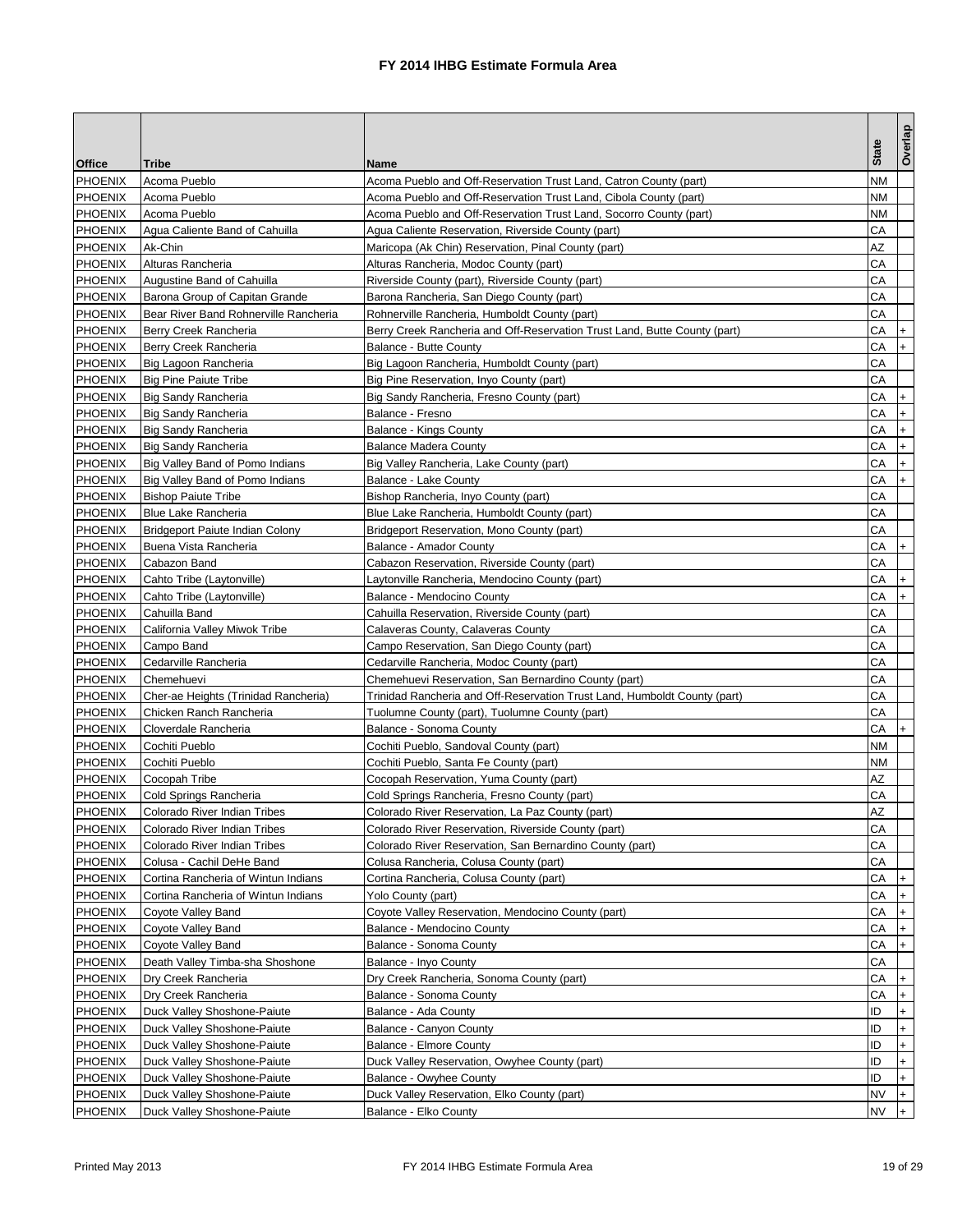| Office<br>Tribe<br>Name<br><b>PHOENIX</b><br>Duck Valley Shoshone-Paiute<br>Balance - Eureka County<br><b>PHOENIX</b><br>Duck Valley Shoshone-Paiute<br>Community of Winnemucca<br><b>PHOENIX</b><br>Duck Valley Shoshone-Paiute<br>Balance - Lander County<br><b>PHOENIX</b><br>Duck Valley Shoshone-Paiute<br>Balance - Nye County<br><b>PHOENIX</b><br>Duck Valley Shoshone-Paiute<br>Balance - White Pine County<br><b>PHOENIX</b><br>Duck Valley Shoshone-Paiute<br><b>Balance - Tooele County</b><br><b>PHOENIX</b><br>Duckwater Shoshone<br>Balance - Ada County<br><b>PHOENIX</b><br>Duckwater Shoshone<br>Balance - Canyon County<br><b>PHOENIX</b><br>Duckwater Shoshone<br><b>Balance - Elmore County</b><br><b>PHOENIX</b><br>Duckwater Shoshone<br>Balance - Owyhee County<br><b>PHOENIX</b><br>Duckwater Shoshone<br>Balance - Elko County<br><b>PHOENIX</b><br>Duckwater Shoshone<br>Balance - Eureka County<br><b>PHOENIX</b><br>Duckwater Shoshone<br>Community of Winnemucca<br><b>PHOENIX</b><br>Duckwater Shoshone<br>Balance - Lander County<br><b>PHOENIX</b><br>Duckwater Shoshone<br>Duckwater Reservation, Nye County (part)<br><b>PHOENIX</b><br>Duckwater Shoshone<br><b>Balance - White Pine County</b><br><b>PHOENIX</b><br>Duckwater Shoshone<br>Balance - Tooele County<br><b>PHOENIX</b><br>Elem (Sulphur Bank Rancheria)<br>Sulphur Bank Rancheria, Lake County (part)<br><b>PHOENIX</b><br>Elem (Sulphur Bank Rancheria)<br>Balance - Lake County<br><b>PHOENIX</b><br>Elk Valley Rancheria<br>Elk Valley Rancheria, Del Norte County (part)<br><b>PHOENIX</b><br><b>Ely Shoshone</b><br>Balance - Ada County<br><b>PHOENIX</b><br><b>Ely Shoshone</b><br>Balance - Canyon County<br><b>PHOENIX</b><br><b>Ely Shoshone</b><br><b>Balance - Elmore County</b><br><b>PHOENIX</b><br><b>Balance - Owyhee County</b><br>Ely Shoshone<br><b>PHOENIX</b><br><b>Ely Shoshone</b><br>Balance - Elko County<br><b>PHOENIX</b><br><b>Ely Shoshone</b><br>Balance - Eureka County<br><b>PHOENIX</b><br><b>Ely Shoshone</b><br>Community of Winnemucca | <b>State</b><br>NV |                                               |
|------------------------------------------------------------------------------------------------------------------------------------------------------------------------------------------------------------------------------------------------------------------------------------------------------------------------------------------------------------------------------------------------------------------------------------------------------------------------------------------------------------------------------------------------------------------------------------------------------------------------------------------------------------------------------------------------------------------------------------------------------------------------------------------------------------------------------------------------------------------------------------------------------------------------------------------------------------------------------------------------------------------------------------------------------------------------------------------------------------------------------------------------------------------------------------------------------------------------------------------------------------------------------------------------------------------------------------------------------------------------------------------------------------------------------------------------------------------------------------------------------------------------------------------------------------------------------------------------------------------------------------------------------------------------------------------------------------------------------------------------------------------------------------------------------------------------------------------------------------------------------------------------------------------------------------------------------------------------------------------------------------------------------------------------------------------------------|--------------------|-----------------------------------------------|
|                                                                                                                                                                                                                                                                                                                                                                                                                                                                                                                                                                                                                                                                                                                                                                                                                                                                                                                                                                                                                                                                                                                                                                                                                                                                                                                                                                                                                                                                                                                                                                                                                                                                                                                                                                                                                                                                                                                                                                                                                                                                              |                    | Overlap                                       |
|                                                                                                                                                                                                                                                                                                                                                                                                                                                                                                                                                                                                                                                                                                                                                                                                                                                                                                                                                                                                                                                                                                                                                                                                                                                                                                                                                                                                                                                                                                                                                                                                                                                                                                                                                                                                                                                                                                                                                                                                                                                                              |                    | $+$                                           |
|                                                                                                                                                                                                                                                                                                                                                                                                                                                                                                                                                                                                                                                                                                                                                                                                                                                                                                                                                                                                                                                                                                                                                                                                                                                                                                                                                                                                                                                                                                                                                                                                                                                                                                                                                                                                                                                                                                                                                                                                                                                                              | NV                 | $\ddot{}$                                     |
|                                                                                                                                                                                                                                                                                                                                                                                                                                                                                                                                                                                                                                                                                                                                                                                                                                                                                                                                                                                                                                                                                                                                                                                                                                                                                                                                                                                                                                                                                                                                                                                                                                                                                                                                                                                                                                                                                                                                                                                                                                                                              | NV                 | $\ddot{}$                                     |
|                                                                                                                                                                                                                                                                                                                                                                                                                                                                                                                                                                                                                                                                                                                                                                                                                                                                                                                                                                                                                                                                                                                                                                                                                                                                                                                                                                                                                                                                                                                                                                                                                                                                                                                                                                                                                                                                                                                                                                                                                                                                              | NV                 | $\ddot{}$                                     |
|                                                                                                                                                                                                                                                                                                                                                                                                                                                                                                                                                                                                                                                                                                                                                                                                                                                                                                                                                                                                                                                                                                                                                                                                                                                                                                                                                                                                                                                                                                                                                                                                                                                                                                                                                                                                                                                                                                                                                                                                                                                                              | NV                 | $\ddot{}$                                     |
|                                                                                                                                                                                                                                                                                                                                                                                                                                                                                                                                                                                                                                                                                                                                                                                                                                                                                                                                                                                                                                                                                                                                                                                                                                                                                                                                                                                                                                                                                                                                                                                                                                                                                                                                                                                                                                                                                                                                                                                                                                                                              | UT                 | $\ddot{}$                                     |
|                                                                                                                                                                                                                                                                                                                                                                                                                                                                                                                                                                                                                                                                                                                                                                                                                                                                                                                                                                                                                                                                                                                                                                                                                                                                                                                                                                                                                                                                                                                                                                                                                                                                                                                                                                                                                                                                                                                                                                                                                                                                              | ID                 | $\ddot{}$                                     |
|                                                                                                                                                                                                                                                                                                                                                                                                                                                                                                                                                                                                                                                                                                                                                                                                                                                                                                                                                                                                                                                                                                                                                                                                                                                                                                                                                                                                                                                                                                                                                                                                                                                                                                                                                                                                                                                                                                                                                                                                                                                                              | ID                 | $\ddot{}$                                     |
|                                                                                                                                                                                                                                                                                                                                                                                                                                                                                                                                                                                                                                                                                                                                                                                                                                                                                                                                                                                                                                                                                                                                                                                                                                                                                                                                                                                                                                                                                                                                                                                                                                                                                                                                                                                                                                                                                                                                                                                                                                                                              | ID                 | $\ddot{}$                                     |
|                                                                                                                                                                                                                                                                                                                                                                                                                                                                                                                                                                                                                                                                                                                                                                                                                                                                                                                                                                                                                                                                                                                                                                                                                                                                                                                                                                                                                                                                                                                                                                                                                                                                                                                                                                                                                                                                                                                                                                                                                                                                              | ID                 | $+$                                           |
|                                                                                                                                                                                                                                                                                                                                                                                                                                                                                                                                                                                                                                                                                                                                                                                                                                                                                                                                                                                                                                                                                                                                                                                                                                                                                                                                                                                                                                                                                                                                                                                                                                                                                                                                                                                                                                                                                                                                                                                                                                                                              | NV                 | $\ddot{}$                                     |
|                                                                                                                                                                                                                                                                                                                                                                                                                                                                                                                                                                                                                                                                                                                                                                                                                                                                                                                                                                                                                                                                                                                                                                                                                                                                                                                                                                                                                                                                                                                                                                                                                                                                                                                                                                                                                                                                                                                                                                                                                                                                              | NV                 | $\ddot{}$                                     |
|                                                                                                                                                                                                                                                                                                                                                                                                                                                                                                                                                                                                                                                                                                                                                                                                                                                                                                                                                                                                                                                                                                                                                                                                                                                                                                                                                                                                                                                                                                                                                                                                                                                                                                                                                                                                                                                                                                                                                                                                                                                                              | NV                 |                                               |
|                                                                                                                                                                                                                                                                                                                                                                                                                                                                                                                                                                                                                                                                                                                                                                                                                                                                                                                                                                                                                                                                                                                                                                                                                                                                                                                                                                                                                                                                                                                                                                                                                                                                                                                                                                                                                                                                                                                                                                                                                                                                              | NV                 | $\ddot{}$                                     |
|                                                                                                                                                                                                                                                                                                                                                                                                                                                                                                                                                                                                                                                                                                                                                                                                                                                                                                                                                                                                                                                                                                                                                                                                                                                                                                                                                                                                                                                                                                                                                                                                                                                                                                                                                                                                                                                                                                                                                                                                                                                                              | NV                 | $\ddot{}$                                     |
|                                                                                                                                                                                                                                                                                                                                                                                                                                                                                                                                                                                                                                                                                                                                                                                                                                                                                                                                                                                                                                                                                                                                                                                                                                                                                                                                                                                                                                                                                                                                                                                                                                                                                                                                                                                                                                                                                                                                                                                                                                                                              | NV                 | $\ddot{}$                                     |
|                                                                                                                                                                                                                                                                                                                                                                                                                                                                                                                                                                                                                                                                                                                                                                                                                                                                                                                                                                                                                                                                                                                                                                                                                                                                                                                                                                                                                                                                                                                                                                                                                                                                                                                                                                                                                                                                                                                                                                                                                                                                              | UT                 | $\ddot{}$                                     |
|                                                                                                                                                                                                                                                                                                                                                                                                                                                                                                                                                                                                                                                                                                                                                                                                                                                                                                                                                                                                                                                                                                                                                                                                                                                                                                                                                                                                                                                                                                                                                                                                                                                                                                                                                                                                                                                                                                                                                                                                                                                                              | CА                 | $+$                                           |
|                                                                                                                                                                                                                                                                                                                                                                                                                                                                                                                                                                                                                                                                                                                                                                                                                                                                                                                                                                                                                                                                                                                                                                                                                                                                                                                                                                                                                                                                                                                                                                                                                                                                                                                                                                                                                                                                                                                                                                                                                                                                              | СA                 | $+$                                           |
|                                                                                                                                                                                                                                                                                                                                                                                                                                                                                                                                                                                                                                                                                                                                                                                                                                                                                                                                                                                                                                                                                                                                                                                                                                                                                                                                                                                                                                                                                                                                                                                                                                                                                                                                                                                                                                                                                                                                                                                                                                                                              | СA                 |                                               |
|                                                                                                                                                                                                                                                                                                                                                                                                                                                                                                                                                                                                                                                                                                                                                                                                                                                                                                                                                                                                                                                                                                                                                                                                                                                                                                                                                                                                                                                                                                                                                                                                                                                                                                                                                                                                                                                                                                                                                                                                                                                                              | ID                 | $\ddot{}$                                     |
|                                                                                                                                                                                                                                                                                                                                                                                                                                                                                                                                                                                                                                                                                                                                                                                                                                                                                                                                                                                                                                                                                                                                                                                                                                                                                                                                                                                                                                                                                                                                                                                                                                                                                                                                                                                                                                                                                                                                                                                                                                                                              | ID                 | $\ddot{}$                                     |
|                                                                                                                                                                                                                                                                                                                                                                                                                                                                                                                                                                                                                                                                                                                                                                                                                                                                                                                                                                                                                                                                                                                                                                                                                                                                                                                                                                                                                                                                                                                                                                                                                                                                                                                                                                                                                                                                                                                                                                                                                                                                              | ID                 | $\ddot{}$                                     |
|                                                                                                                                                                                                                                                                                                                                                                                                                                                                                                                                                                                                                                                                                                                                                                                                                                                                                                                                                                                                                                                                                                                                                                                                                                                                                                                                                                                                                                                                                                                                                                                                                                                                                                                                                                                                                                                                                                                                                                                                                                                                              | ID                 | $\ddot{}$                                     |
|                                                                                                                                                                                                                                                                                                                                                                                                                                                                                                                                                                                                                                                                                                                                                                                                                                                                                                                                                                                                                                                                                                                                                                                                                                                                                                                                                                                                                                                                                                                                                                                                                                                                                                                                                                                                                                                                                                                                                                                                                                                                              | NV                 | $\ddot{}$                                     |
|                                                                                                                                                                                                                                                                                                                                                                                                                                                                                                                                                                                                                                                                                                                                                                                                                                                                                                                                                                                                                                                                                                                                                                                                                                                                                                                                                                                                                                                                                                                                                                                                                                                                                                                                                                                                                                                                                                                                                                                                                                                                              | NV                 | $\ddot{}$                                     |
|                                                                                                                                                                                                                                                                                                                                                                                                                                                                                                                                                                                                                                                                                                                                                                                                                                                                                                                                                                                                                                                                                                                                                                                                                                                                                                                                                                                                                                                                                                                                                                                                                                                                                                                                                                                                                                                                                                                                                                                                                                                                              | <b>NV</b>          | $\ddot{}$                                     |
| <b>PHOENIX</b><br><b>Ely Shoshone</b><br>Balance - Lander County                                                                                                                                                                                                                                                                                                                                                                                                                                                                                                                                                                                                                                                                                                                                                                                                                                                                                                                                                                                                                                                                                                                                                                                                                                                                                                                                                                                                                                                                                                                                                                                                                                                                                                                                                                                                                                                                                                                                                                                                             | <b>NV</b>          | $+$                                           |
| <b>PHOENIX</b><br><b>Ely Shoshone</b><br>Balance - Nye County                                                                                                                                                                                                                                                                                                                                                                                                                                                                                                                                                                                                                                                                                                                                                                                                                                                                                                                                                                                                                                                                                                                                                                                                                                                                                                                                                                                                                                                                                                                                                                                                                                                                                                                                                                                                                                                                                                                                                                                                                | NV                 |                                               |
| <b>PHOENIX</b><br><b>Ely Shoshone</b><br>Ely Reservation, White Pine County (part)                                                                                                                                                                                                                                                                                                                                                                                                                                                                                                                                                                                                                                                                                                                                                                                                                                                                                                                                                                                                                                                                                                                                                                                                                                                                                                                                                                                                                                                                                                                                                                                                                                                                                                                                                                                                                                                                                                                                                                                           | NV                 | $\ddot{}$                                     |
| <b>PHOENIX</b><br>Ely Shoshone<br>Balance - White Pine County                                                                                                                                                                                                                                                                                                                                                                                                                                                                                                                                                                                                                                                                                                                                                                                                                                                                                                                                                                                                                                                                                                                                                                                                                                                                                                                                                                                                                                                                                                                                                                                                                                                                                                                                                                                                                                                                                                                                                                                                                | NV                 | $\ddot{}$                                     |
| <b>PHOENIX</b><br>Ely Shoshone<br>Balance - Tooele County                                                                                                                                                                                                                                                                                                                                                                                                                                                                                                                                                                                                                                                                                                                                                                                                                                                                                                                                                                                                                                                                                                                                                                                                                                                                                                                                                                                                                                                                                                                                                                                                                                                                                                                                                                                                                                                                                                                                                                                                                    | UT                 | $\ddot{}$                                     |
| <b>PHOENIX</b><br>Enterprise Rancheria<br>Enterprise Rancheria, Butte County (part)                                                                                                                                                                                                                                                                                                                                                                                                                                                                                                                                                                                                                                                                                                                                                                                                                                                                                                                                                                                                                                                                                                                                                                                                                                                                                                                                                                                                                                                                                                                                                                                                                                                                                                                                                                                                                                                                                                                                                                                          | CА                 | $\ddot{}$                                     |
| <b>PHOENIX</b><br><b>Balance - Butte County</b><br>Enterprise Rancheria                                                                                                                                                                                                                                                                                                                                                                                                                                                                                                                                                                                                                                                                                                                                                                                                                                                                                                                                                                                                                                                                                                                                                                                                                                                                                                                                                                                                                                                                                                                                                                                                                                                                                                                                                                                                                                                                                                                                                                                                      | CА                 | $+$                                           |
| <b>PHOENIX</b><br>Ewiiaapaayp Band of Kumeyaay<br>San Diego County (part), San Diego County (part)                                                                                                                                                                                                                                                                                                                                                                                                                                                                                                                                                                                                                                                                                                                                                                                                                                                                                                                                                                                                                                                                                                                                                                                                                                                                                                                                                                                                                                                                                                                                                                                                                                                                                                                                                                                                                                                                                                                                                                           | CА                 |                                               |
| <b>PHOENIX</b><br>Fallon Paiute-Shoshone<br>Fallon Paiute-Shoshone Colony, Churchill County (part)                                                                                                                                                                                                                                                                                                                                                                                                                                                                                                                                                                                                                                                                                                                                                                                                                                                                                                                                                                                                                                                                                                                                                                                                                                                                                                                                                                                                                                                                                                                                                                                                                                                                                                                                                                                                                                                                                                                                                                           | NV                 |                                               |
| <b>PHOENIX</b><br>Fallon Paiute-Shoshone<br>Fallon Paiute-Shoshone Reservation and Off-Reservation Trust Land, Churchill County (part)                                                                                                                                                                                                                                                                                                                                                                                                                                                                                                                                                                                                                                                                                                                                                                                                                                                                                                                                                                                                                                                                                                                                                                                                                                                                                                                                                                                                                                                                                                                                                                                                                                                                                                                                                                                                                                                                                                                                       | NV                 |                                               |
| <b>PHOENIX</b><br>Fort Bidwell Reservation, Modoc County (part)<br>Fort Bidwell                                                                                                                                                                                                                                                                                                                                                                                                                                                                                                                                                                                                                                                                                                                                                                                                                                                                                                                                                                                                                                                                                                                                                                                                                                                                                                                                                                                                                                                                                                                                                                                                                                                                                                                                                                                                                                                                                                                                                                                              | CА                 |                                               |
| Fort Bidwell<br><b>PHOENIX</b><br>Balance - Klamath County                                                                                                                                                                                                                                                                                                                                                                                                                                                                                                                                                                                                                                                                                                                                                                                                                                                                                                                                                                                                                                                                                                                                                                                                                                                                                                                                                                                                                                                                                                                                                                                                                                                                                                                                                                                                                                                                                                                                                                                                                   |                    | OR +                                          |
| <b>PHOENIX</b><br>Fort Bidwell<br>Balance - Lake County                                                                                                                                                                                                                                                                                                                                                                                                                                                                                                                                                                                                                                                                                                                                                                                                                                                                                                                                                                                                                                                                                                                                                                                                                                                                                                                                                                                                                                                                                                                                                                                                                                                                                                                                                                                                                                                                                                                                                                                                                      | OR                 | $ + $                                         |
| <b>PHOENIX</b><br>Fort Independence<br>Fort Independence Reservation, Inyo County (part)                                                                                                                                                                                                                                                                                                                                                                                                                                                                                                                                                                                                                                                                                                                                                                                                                                                                                                                                                                                                                                                                                                                                                                                                                                                                                                                                                                                                                                                                                                                                                                                                                                                                                                                                                                                                                                                                                                                                                                                     | СA<br>NV.          |                                               |
| PHOENIX<br>Fort McDermitt Paiute and Shoshone<br><b>Balance - Churchill County</b>                                                                                                                                                                                                                                                                                                                                                                                                                                                                                                                                                                                                                                                                                                                                                                                                                                                                                                                                                                                                                                                                                                                                                                                                                                                                                                                                                                                                                                                                                                                                                                                                                                                                                                                                                                                                                                                                                                                                                                                           |                    | $+$                                           |
| PHOENIX<br>Fort McDermitt Paiute and Shoshone<br><b>Balance - Clark County</b><br><b>PHOENIX</b><br>Fort McDermitt Paiute and Shoshone                                                                                                                                                                                                                                                                                                                                                                                                                                                                                                                                                                                                                                                                                                                                                                                                                                                                                                                                                                                                                                                                                                                                                                                                                                                                                                                                                                                                                                                                                                                                                                                                                                                                                                                                                                                                                                                                                                                                       | NV<br><b>NV</b>    | $+$<br>$+$                                    |
| Balance - Douglas County<br>Fort McDermitt Paiute and Shoshone                                                                                                                                                                                                                                                                                                                                                                                                                                                                                                                                                                                                                                                                                                                                                                                                                                                                                                                                                                                                                                                                                                                                                                                                                                                                                                                                                                                                                                                                                                                                                                                                                                                                                                                                                                                                                                                                                                                                                                                                               | NV                 |                                               |
| <b>PHOENIX</b><br>Balance - Esmeralda County<br><b>PHOENIX</b><br>Fort McDermitt Paiute and Shoshone<br>Fort McDermitt Reservation, Humboldt County (part)                                                                                                                                                                                                                                                                                                                                                                                                                                                                                                                                                                                                                                                                                                                                                                                                                                                                                                                                                                                                                                                                                                                                                                                                                                                                                                                                                                                                                                                                                                                                                                                                                                                                                                                                                                                                                                                                                                                   | NV                 | $\ddot{}$                                     |
| <b>PHOENIX</b><br>Fort McDermitt Paiute and Shoshone<br>Balance - Humboldt County                                                                                                                                                                                                                                                                                                                                                                                                                                                                                                                                                                                                                                                                                                                                                                                                                                                                                                                                                                                                                                                                                                                                                                                                                                                                                                                                                                                                                                                                                                                                                                                                                                                                                                                                                                                                                                                                                                                                                                                            | NV                 | $+$<br>$\ddot{}$                              |
| <b>PHOENIX</b><br>Fort McDermitt Paiute and Shoshone<br>Balance - Lyon County                                                                                                                                                                                                                                                                                                                                                                                                                                                                                                                                                                                                                                                                                                                                                                                                                                                                                                                                                                                                                                                                                                                                                                                                                                                                                                                                                                                                                                                                                                                                                                                                                                                                                                                                                                                                                                                                                                                                                                                                | NV                 |                                               |
| <b>PHOENIX</b><br>Fort McDermitt Paiute and Shoshone<br><b>Balance - Mineral County</b>                                                                                                                                                                                                                                                                                                                                                                                                                                                                                                                                                                                                                                                                                                                                                                                                                                                                                                                                                                                                                                                                                                                                                                                                                                                                                                                                                                                                                                                                                                                                                                                                                                                                                                                                                                                                                                                                                                                                                                                      | NV                 | $\ddot{}$<br>$\begin{array}{c} + \end{array}$ |
| <b>PHOENIX</b><br>Fort McDermitt Paiute and Shoshone<br><b>Balance - Nye County</b>                                                                                                                                                                                                                                                                                                                                                                                                                                                                                                                                                                                                                                                                                                                                                                                                                                                                                                                                                                                                                                                                                                                                                                                                                                                                                                                                                                                                                                                                                                                                                                                                                                                                                                                                                                                                                                                                                                                                                                                          | <b>NV</b>          | $+$                                           |
| PHOENIX<br>Fort McDermitt Paiute and Shoshone<br><b>Balance - Pershing County</b>                                                                                                                                                                                                                                                                                                                                                                                                                                                                                                                                                                                                                                                                                                                                                                                                                                                                                                                                                                                                                                                                                                                                                                                                                                                                                                                                                                                                                                                                                                                                                                                                                                                                                                                                                                                                                                                                                                                                                                                            | NV                 | $\ddot{}$                                     |
|                                                                                                                                                                                                                                                                                                                                                                                                                                                                                                                                                                                                                                                                                                                                                                                                                                                                                                                                                                                                                                                                                                                                                                                                                                                                                                                                                                                                                                                                                                                                                                                                                                                                                                                                                                                                                                                                                                                                                                                                                                                                              | NV.                |                                               |
| PHOENIX<br>Fort McDermitt Paiute and Shoshone<br><b>Balance - Storey County</b><br><b>PHOENIX</b><br>Fort McDermitt Paiute and Shoshone<br>Balance - Washoe County                                                                                                                                                                                                                                                                                                                                                                                                                                                                                                                                                                                                                                                                                                                                                                                                                                                                                                                                                                                                                                                                                                                                                                                                                                                                                                                                                                                                                                                                                                                                                                                                                                                                                                                                                                                                                                                                                                           | NV                 | $\ddot{}$<br>$\ddot{}$                        |
| <b>PHOENIX</b><br>Balance - Carson City<br>Fort McDermitt Paiute and Shoshone                                                                                                                                                                                                                                                                                                                                                                                                                                                                                                                                                                                                                                                                                                                                                                                                                                                                                                                                                                                                                                                                                                                                                                                                                                                                                                                                                                                                                                                                                                                                                                                                                                                                                                                                                                                                                                                                                                                                                                                                | NV                 |                                               |
| <b>PHOENIX</b><br>Fort McDermitt Paiute and Shoshone<br>Fort McDermitt Reservation, Malheur County (part)                                                                                                                                                                                                                                                                                                                                                                                                                                                                                                                                                                                                                                                                                                                                                                                                                                                                                                                                                                                                                                                                                                                                                                                                                                                                                                                                                                                                                                                                                                                                                                                                                                                                                                                                                                                                                                                                                                                                                                    | OR                 | $+$                                           |
| <b>PHOENIX</b><br>Fort McDowell Yavapai Nation<br>Fort McDowell Reservation, Maricopa County (part)                                                                                                                                                                                                                                                                                                                                                                                                                                                                                                                                                                                                                                                                                                                                                                                                                                                                                                                                                                                                                                                                                                                                                                                                                                                                                                                                                                                                                                                                                                                                                                                                                                                                                                                                                                                                                                                                                                                                                                          | AΖ                 |                                               |
| <b>PHOENIX</b><br>Fort Mojave Tribe<br>Fort Mojave Reservation and Off-Reservation Trust Land, Mohave County (part)                                                                                                                                                                                                                                                                                                                                                                                                                                                                                                                                                                                                                                                                                                                                                                                                                                                                                                                                                                                                                                                                                                                                                                                                                                                                                                                                                                                                                                                                                                                                                                                                                                                                                                                                                                                                                                                                                                                                                          | AΖ                 |                                               |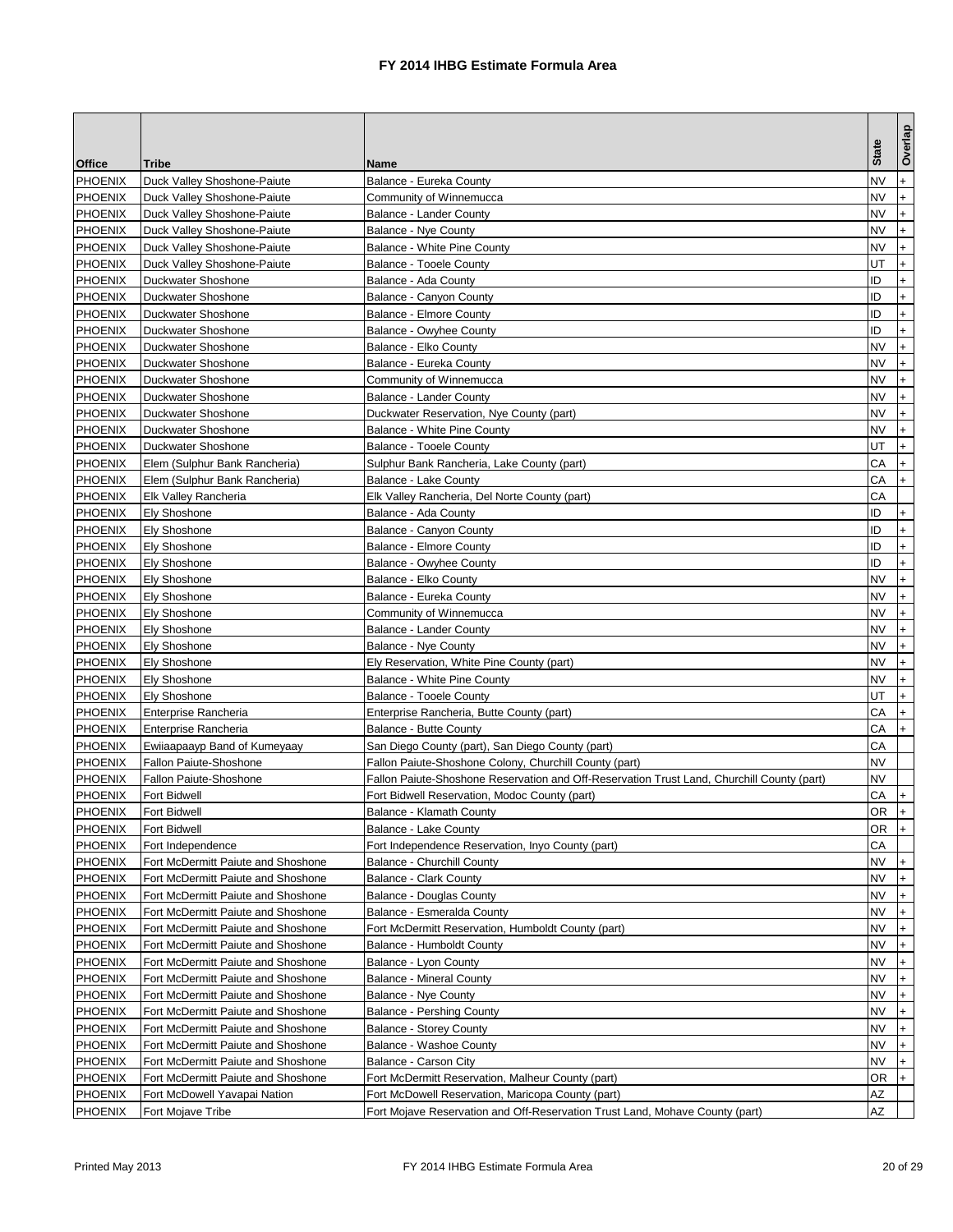|                |                                       |                                                                                      |              | Overlap                          |
|----------------|---------------------------------------|--------------------------------------------------------------------------------------|--------------|----------------------------------|
| Office         | Tribe                                 | Name                                                                                 | <b>State</b> |                                  |
| <b>PHOENIX</b> | Fort Mojave Tribe                     | Fort Mojave Reservation and Off-Reservation Trust Land, San Bernardino County (part) | СA           |                                  |
| <b>PHOENIX</b> | Fort Mojave Tribe                     | Fort Mojave Reservation and Off-Reservation Trust Land, Clark County (part)          | NV           |                                  |
| <b>PHOENIX</b> | Gila River                            | Gila River Reservation, Maricopa County (part)                                       | ΑZ           |                                  |
| <b>PHOENIX</b> | Gila River                            | Gila River Reservation, Pinal County (part)                                          | ΑZ           |                                  |
| <b>PHOENIX</b> | Graton Rancheria                      | Balance - Marin County                                                               | CА           | $\ddot{}$                        |
| <b>PHOENIX</b> | Graton Rancheria                      | Balance - Sonoma County                                                              | CА           | $\ddot{}$                        |
| <b>PHOENIX</b> | Greenville Rancheria                  | Greenville Rancheria, Plumas County (part)                                           | CА           | $\ddot{}$                        |
| <b>PHOENIX</b> | Greenville Rancheria                  | <b>Balance - Plumas County</b>                                                       | CА           | $+$                              |
| <b>PHOENIX</b> | Greenville Rancheria                  | <b>Balance - Sutter County</b>                                                       | СA           | $\ddot{}$                        |
| <b>PHOENIX</b> | Greenville Rancheria                  | Balance - Tehama County                                                              | CA           | $+$                              |
| <b>PHOENIX</b> | Greenville Rancheria                  | Balance - Yuba County                                                                | CА           | $\ddot{}$                        |
| <b>PHOENIX</b> | Grindstone Rancheria                  | Grindstone Rancheria, Glenn County (part)                                            | СA           |                                  |
| <b>PHOENIX</b> | Grindstone Rancheria                  | Balance - Glenn County                                                               | СA           |                                  |
| <b>PHOENIX</b> | Guidiville Rancheria                  | Guidiville Rancheria & Balance-Mendocino, Mendocino County (part)                    | СA           |                                  |
| <b>PHOENIX</b> | Habematolel Pomo Upper Lake Rancheria | Upper Lake Rancheria, Lake County (part)                                             | CА           | $\ddot{}$                        |
| <b>PHOENIX</b> | Habematolel Pomo Upper Lake Rancheria | Balance - Lake County                                                                | CА           | $+$                              |
| <b>PHOENIX</b> | Havasupai                             | Havasupai Reservation, Coconino County (part)                                        | ΑZ           |                                  |
| <b>PHOENIX</b> | Hoopa Valley                          | Hoopa Valley Reservation, Humboldt County (part)                                     | CА           |                                  |
| <b>PHOENIX</b> | Hopi                                  | Hopi Reservation and Off-Reservation Trust Land, Coconino County (part)              | ΑZ           | $+$                              |
| <b>PHOENIX</b> | Hopi                                  | Communities of Flagstaff, Grand Canyon and Page                                      | ΑZ           | $\ddot{}$                        |
| <b>PHOENIX</b> | Hopi                                  | Hopi Reservation and Off-Reservation Trust Land, Navajo County (part)                | AΖ           |                                  |
| <b>PHOENIX</b> | Hopi                                  | Communities of Winslow and Holbrook                                                  | AΖ           |                                  |
| <b>PHOENIX</b> | Hopland Band of Pomo Indians          | Hopland Rancheria & Bal-Mendocino, Mendocino County (part)                           | СA           | $\ddot{}$                        |
| <b>PHOENIX</b> | Hopland Band of Pomo Indians          | Balance - Sonoma Co                                                                  | СA           | $+$                              |
| <b>PHOENIX</b> | Hualapai                              | Hualapai Reservation and Trust Lands, Coconino County (part)                         | AZ           |                                  |
| <b>PHOENIX</b> | Hualapai                              | Hualapai Reservation and Trust Lands, Mohave County (part)                           | ΑZ           |                                  |
| <b>PHOENIX</b> | Hualapai                              | Hualapai Reservation and Trust Lands, Yavapai County (part)                          | AZ           |                                  |
| <b>PHOENIX</b> | lipay Nation of Santa Ysabel          | Santa Ysabel Reservation, San Diego County (part)                                    | CА           |                                  |
| <b>PHOENIX</b> | Inaja Band                            | San Diego County (part), San Diego County (part)                                     | СA           |                                  |
| <b>PHOENIX</b> | Ione Band of Miwok Indians            | <b>Balance - Amador County</b>                                                       | CА           | $\ddot{}$                        |
| <b>PHOENIX</b> | <b>Isleta Pueblo</b>                  | Isleta Pueblo, Bernalillo County (part)                                              | NΜ           |                                  |
| PHOENIX        | Isleta Pueblo                         | Isleta Pueblo, Torrance County (part)                                                | NM           |                                  |
| <b>PHOENIX</b> | Isleta Pueblo                         | Isleta Pueblo, Valencia County (part)                                                | NΜ           |                                  |
| <b>PHOENIX</b> | Jackson Rancheria                     | Amador County (part), Amador County (part)                                           | CА           |                                  |
| <b>PHOENIX</b> | Jamul Indian Village                  | Jamul Indian Village, San Diego County (part)                                        | CА           |                                  |
| <b>PHOENIX</b> | Jemez Pueblo                          | Jemez Pueblo, Sandoval County (part)                                                 | NΜ           |                                  |
| <b>PHOENIX</b> | Jicarilla Apache Nation               | Jicarilla Apache Reservation, Rio Arriba County (part)                               | NΜ           |                                  |
| <b>PHOENIX</b> | Jicarilla Apache Nation               | Jicarilla Apache Reservation, Sandoval County (part)                                 | NΜ           |                                  |
| <b>PHOENIX</b> | Kaibab Band of Paiute                 | Kaibab Reservation, Coconino County (part)                                           | AZ           | $ +$                             |
| <b>PHOENIX</b> | Kaibab Band of Paiute                 | Fredonia                                                                             | ΑZ           | $+$                              |
| <b>PHOENIX</b> | Kaibab Band of Paiute                 | Kaibab Reservation, Mohave County (part)                                             | AZ           | $+$                              |
| <b>PHOENIX</b> | Kaibab Band of Paiute                 | Cedar City                                                                           | UT           | $+$                              |
| <b>PHOENIX</b> | Kaibab Band of Paiute                 | Kanab                                                                                | UT           | $\ddot{}$                        |
| <b>PHOENIX</b> | Kaibab Band of Paiute                 | St. George                                                                           | UT           | $\ddot{}$                        |
| <b>PHOENIX</b> | Karuk                                 | Karuk Reservation and Off-Reservation Trust Land, Humboldt County (part)             | CA           | $\ddot{}$                        |
| <b>PHOENIX</b> | Karuk                                 | Karuk Reservation and Off-Reservation Trust Land, Siskiyou County (part)             | CА           | $\ddot{}$                        |
| PHOENIX        | Karuk                                 | Balance - Humbolt County                                                             | CА           | $\begin{array}{c} + \end{array}$ |
| PHOENIX        | Karuk                                 | Balance - Siskiyou County                                                            | CА           | $+$                              |
| <b>PHOENIX</b> | La Jolla Band                         | La Jolla Reservation, San Diego County (part)                                        | СA           |                                  |
| PHOENIX        | La Posta Band                         | La Posta Reservation, San Diego County (part)                                        | CA           |                                  |
| <b>PHOENIX</b> | Laguna Pueblo                         | Laguna Pueblo and Off-Reservation Trust Land, Bernalillo County (part)               | NΜ           |                                  |
| <b>PHOENIX</b> | Laguna Pueblo                         | Laguna Pueblo and Off-Reservation Trust Land, Cibola County (part)                   | NΜ           |                                  |
| <b>PHOENIX</b> | Laguna Pueblo                         | Laguna Pueblo and Off-Reservation Trust Land, Sandoval County (part)                 | NΜ           |                                  |
| <b>PHOENIX</b> | Laguna Pueblo                         | Laguna Pueblo and Off-Reservation Trust Land, Valencia County (part)                 | NM           |                                  |
| <b>PHOENIX</b> | Las Vegas Tribe of Paiute Indians     | Las Vegas Colony, Clark County (part)                                                | <b>NV</b>    |                                  |
| <b>PHOENIX</b> | Lone Pine Paiute-Shoshone             | Lone Pine Reservation, Inyo County (part)                                            | СA           |                                  |
| <b>PHOENIX</b> | Lone Pine Paiute-Shoshone             | Balance - Mono County                                                                | СA           |                                  |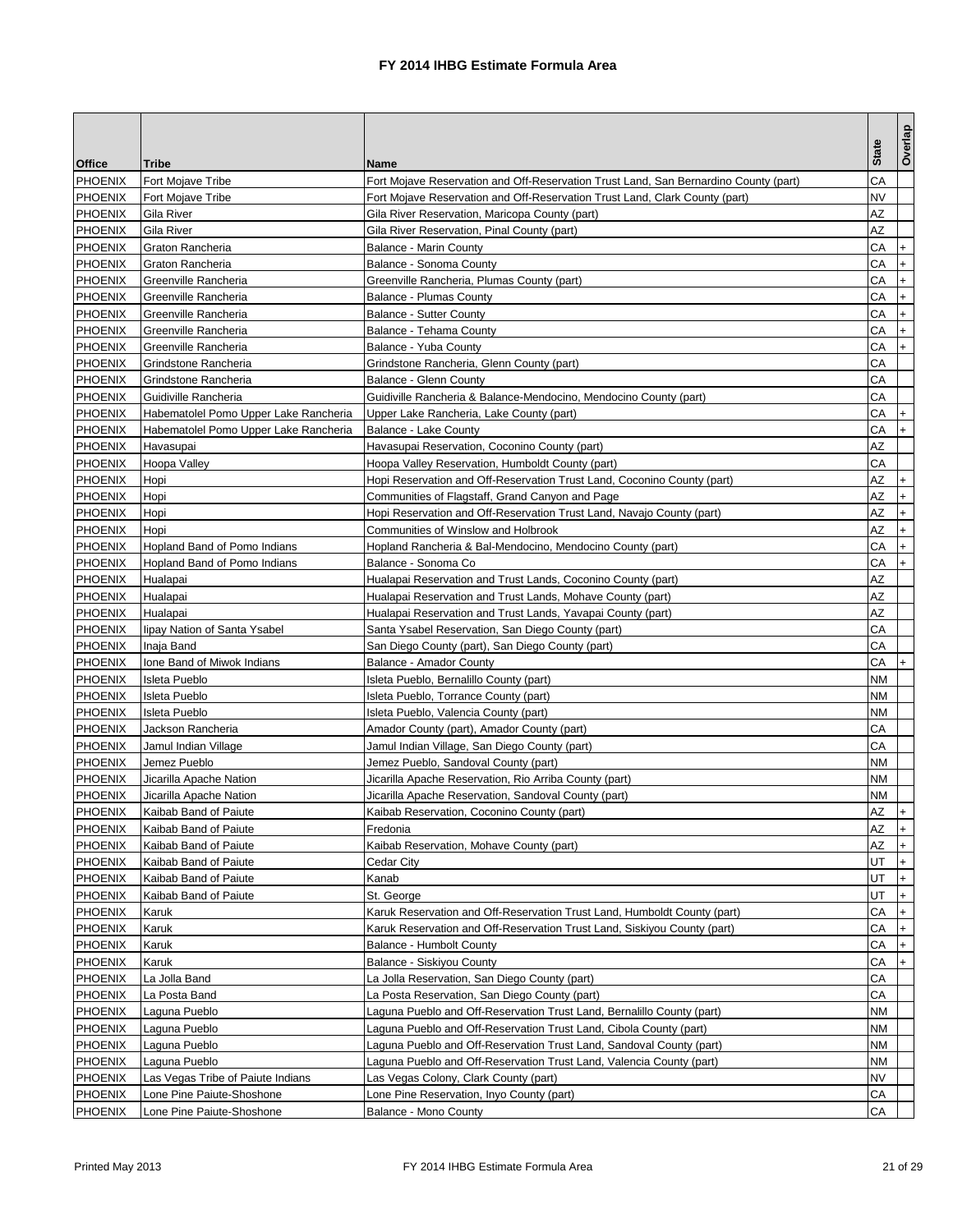|                           |                                     |                                                                     | <b>State</b> | Overlap          |
|---------------------------|-------------------------------------|---------------------------------------------------------------------|--------------|------------------|
| Office                    | Tribe                               | Name                                                                |              |                  |
| <b>PHOENIX</b>            | Los Coyotes Band of Cahuilla        | Los Coyotes Reservation, San Diego County (part)                    | СA           |                  |
| <b>PHOENIX</b>            | Lovelock Paiute Tribe               | <b>Balance - Churchill County</b>                                   | NV           | $\ddot{}$        |
| <b>PHOENIX</b>            | Lovelock Paiute Tribe               | <b>Balance - Clark County</b>                                       | NV           | $+$              |
| <b>PHOENIX</b>            | Lovelock Paiute Tribe               | <b>Balance - Douglas County</b>                                     | NV           | $\ddot{}$        |
| <b>PHOENIX</b>            | Lovelock Paiute Tribe               | Balance - Esmeralda County                                          | <b>NV</b>    | $\ddot{}$        |
| <b>PHOENIX</b>            | Lovelock Paiute Tribe               | <b>Balance - Humboldt County</b>                                    | NV           | $+$              |
| <b>PHOENIX</b>            | Lovelock Paiute Tribe               | Balance - Lyon County                                               | NV           | $\ddot{}$        |
| <b>PHOENIX</b>            | Lovelock Paiute Tribe               | <b>Balance - Mineral County</b>                                     | NV           | $\ddot{}$        |
| <b>PHOENIX</b>            | Lovelock Paiute Tribe               | <b>Balance - Nye County</b>                                         | NV           | $\ddot{}$        |
| <b>PHOENIX</b>            | <b>Lovelock Paiute Tribe</b>        | Lovelock Colony, Pershing County (part)                             | NV.          | $+$              |
| <b>PHOENIX</b>            | Lovelock Paiute Tribe               | Balance - Pershing County                                           | NV.          | $\ddot{}$        |
| <b>PHOENIX</b>            | Lovelock Paiute Tribe               | <b>Balance - Storey County</b>                                      | <b>NV</b>    | $+$              |
| <b>PHOENIX</b>            | Lovelock Paiute Tribe               | Balance - Washoe County                                             | NV           | $\ddot{}$        |
| <b>PHOENIX</b>            | Lovelock Paiute Tribe               | Balance - Carson City                                               | <b>NV</b>    | $\ddot{}$        |
| <b>PHOENIX</b>            | Lower Lake Rancheria                | Balance - Sonoma County                                             | CА           | $\ddot{}$        |
| <b>PHOENIX</b>            | Lytton Rancheria of California      | Balance - Sonoma County                                             | CА           | $\ddot{}$        |
| <b>PHOENIX</b>            | Manchester Point Arena Rancheria    | Manchester Point Rancheria, Mendocino County (part)                 | CА           | $\ddot{}$        |
| <b>PHOENIX</b>            | Manchester Point Arena Rancheria    | Balance - Mendocino County                                          | CА           | $+$              |
| <b>PHOENIX</b>            | Manzanita Band                      | Manzanita Reservation, San Diego County (part)                      | CA           |                  |
| <b>PHOENIX</b>            | Mechoopda Tribe of Chico Rancheria  | Mechoopda, Butte County (part)                                      | СA           | $\ddot{}$        |
| <b>PHOENIX</b>            | Mechoopda Tribe of Chico Rancheria  | <b>Balance - Butte County</b>                                       | CА           | $+$              |
| <b>PHOENIX</b>            | Mesa Grande Band                    | Mesa Grande Reservation, San Diego County (part)                    | СA           |                  |
| <b>PHOENIX</b>            | Mescalero Apache Tribe              | Mescalero Reservation, Lincoln County (part)                        | NΜ           |                  |
| <b>PHOENIX</b>            | Mescalero Apache Tribe              | Mescalero Reservation, Otero County (part)                          | NΜ           |                  |
| <b>PHOENIX</b>            | Middletown Rancheria                | Middletown Rancheria, Lake County (part)                            | CА           | $\ddot{}$        |
| <b>PHOENIX</b>            | Middletown Rancheria                | Balance - Lake County                                               | СA           | $+$              |
| <b>PHOENIX</b>            | Moapa Band of Paiute                | Moapa River Reservation, Clark County (part)                        | <b>NV</b>    |                  |
| <b>PHOENIX</b>            | Mooretown Rancheria                 | Mooretown Rancheria, Butte County (part)                            | CА           | $+$              |
| <b>PHOENIX</b>            | Mooretown Rancheria                 | <b>Balance - Butte County</b>                                       | CА           | $\ddot{}$        |
| <b>PHOENIX</b>            | Morongo Band of Mission Indians     | Morongo Reservation, Riverside County (part)                        | СA           |                  |
| <b>PHOENIX</b>            | Nambe Pueblo                        | Nambe Pueblo and Off-Reservation Trust Land, Santa Fe County (part) | NΜ           |                  |
| <b>PHOENIX</b>            | North Fork Rancheria                | <b>Balance Fresno</b>                                               | СA           | $\ddot{}$        |
| <b>PHOENIX</b>            | North Fork Rancheria                | North Fork Rancheria, Madera County (part)                          | CА           | $\ddot{}$        |
| <b>PHOENIX</b>            | North Fork Rancheria                | <b>Balance Madera County</b>                                        | CА           | $\ddot{}$        |
| <b>PHOENIX</b>            | North Fork Rancheria                | <b>Balance Mariposa</b>                                             | CА           | $+$              |
| <b>PHOENIX</b>            | Ohkay Owingeh (was San Juan Pueblo) | San Juan Pueblo, Rio Arriba County (part)                           | <b>NM</b>    |                  |
| <b>PHOENIX</b>            | Ohkay Owingeh (was San Juan Pueblo) | Balance - Rio Arriba County                                         | NΜ           |                  |
| <b>PHOENIX</b>            | Pala Band                           | Pala Reservation, San Diego County (part)                           | CА           |                  |
| <b>PHOENIX</b>            | Pascua Yaqui Tribe                  | Guadalupe Town, Maricopa County (part)                              | AZ           |                  |
| <b>PHOENIX</b>            | Pascua Yaqui Tribe                  | Pascua Yaqui Reservation, Pima County (part)                        | ΑZ           |                  |
| <b>PHOENIX</b>            | Pascua Yaqui Tribe                  | So. Tuscon, Old Pascua Village and Yoem Pueblo                      | AZ           |                  |
| <b>PHOENIX</b>            | Paskenta Band of Nomlaki Indian     | Balance - Tehama County                                             | СA           | $+$              |
| <b>PHOENIX</b>            | Pauma Band                          | Pauma and Yuima Reservation, San Diego County (part)                | СA           |                  |
| <b>PHOENIX</b>            | Pechanga Band                       | Pechanga Reservation, Riverside County (part)                       | CA           |                  |
| <b>PHOENIX</b>            | Picayune Rancheria                  | Balance - Fresno County                                             | СA           |                  |
| <b>PHOENIX</b>            | Picayune Rancheria                  | Picayune Rancheria, Madera County (part)                            | СA           | $\ddot{}$        |
| <b>PHOENIX</b>            | Picayune Rancheria                  | Balance - Madera County                                             | СA           | $\ddot{}$        |
| PHOENIX                   | Picayune Rancheria                  | Balance - Mariposa County                                           | СA           | $+$              |
| PHOENIX                   | Picuris Pueblo                      | Picuris Pueblo, Taos County (part)                                  | ΝM           |                  |
| <b>PHOENIX</b>            | Pinoleville Rancheria               | Pinoleville Rancheria, Mendocino County (part)                      | СA           | $\ddot{}$        |
| <b>PHOENIX</b>            | Pinoleville Rancheria               | Balance - Mendocino County                                          | СA           | $+$              |
|                           |                                     |                                                                     |              |                  |
| PHOENIX<br><b>PHOENIX</b> | Pit River Tribe<br>Pit River Tribe  | Likely Rancheria, Modoc County (part)                               | СA<br>СA     | $+$<br>$\ddot{}$ |
|                           |                                     | Lookout Rancheria, Modoc County (part)                              |              |                  |
| <b>PHOENIX</b>            | Pit River Tribe                     | XL Ranch, Modoc County (part)                                       | СA           | $\ddot{}$        |
| <b>PHOENIX</b>            | Pit River Tribe                     | Balance - Modoc County                                              | СA           | $+$              |
| <b>PHOENIX</b>            | Pit River Tribe                     | Big Bend Rancheria, Shasta County (part)                            | СA           | $+$              |
| <b>PHOENIX</b>            | Pit River Tribe                     | Montgomery Creek Rancheria, Shasta County (part)                    | СA           | $+$              |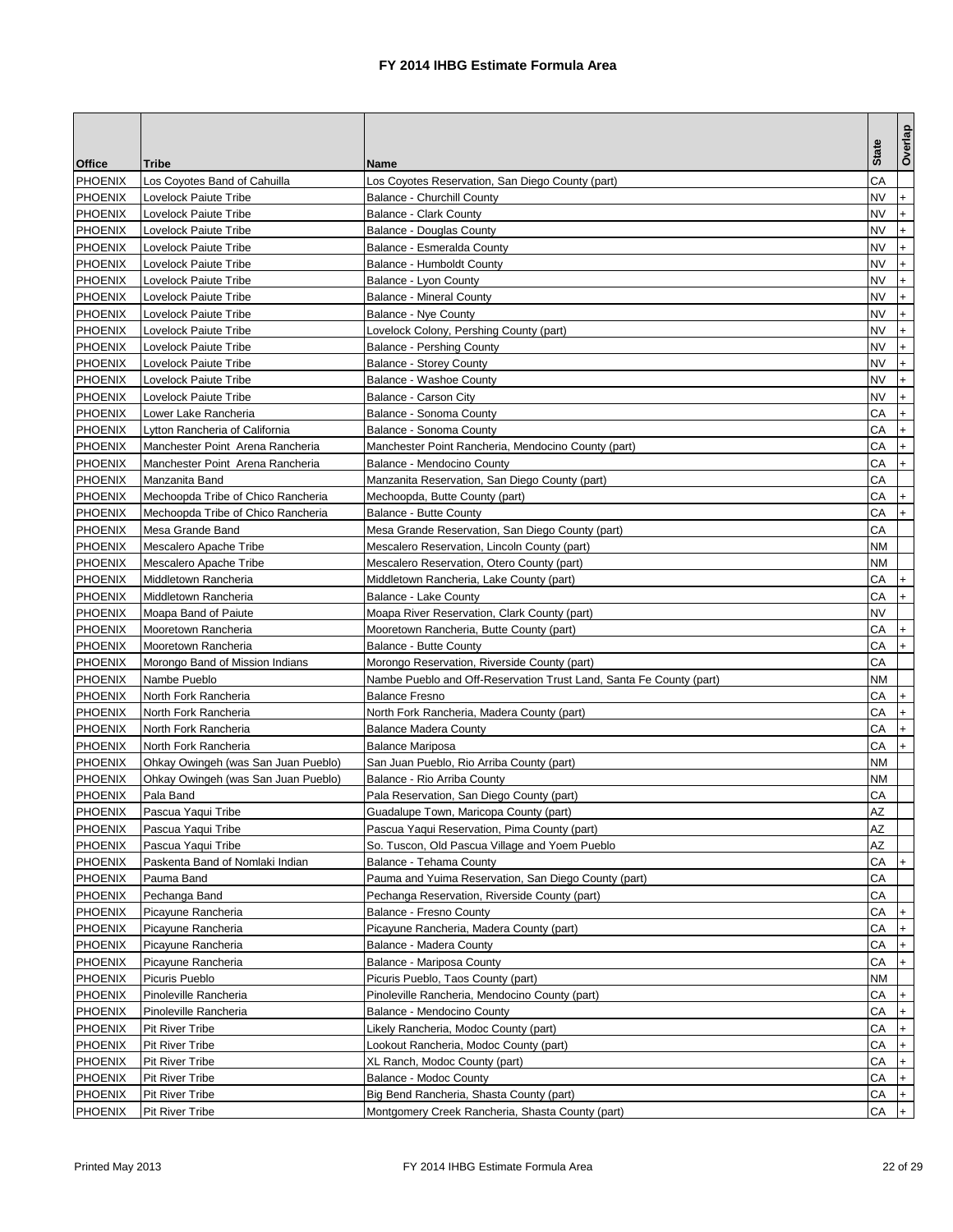|                |                                  |                                                                                  | <b>State</b> | Overlap                          |
|----------------|----------------------------------|----------------------------------------------------------------------------------|--------------|----------------------------------|
| <b>Office</b>  | <b>Tribe</b>                     | Name                                                                             |              |                                  |
| <b>PHOENIX</b> | <b>Pit River Tribe</b>           | Pit River Trust Lands, Shasta County (part)                                      | CA           | $+$                              |
| <b>PHOENIX</b> | <b>Pit River Tribe</b>           | Roaring Creek Rancheria, Shasta County (part)                                    | CА           | $\ddot{}$                        |
| <b>PHOENIX</b> | <b>Pit River Tribe</b>           | Balance - Shasta County                                                          | CА           | $+$                              |
| <b>PHOENIX</b> | Pojoaque Pueblo                  | Pojoaque Pueblo, Santa Fe County (part)                                          | NΜ           |                                  |
| <b>PHOENIX</b> | Potter Valley Rancheria          | Balance - Mendocino County                                                       | СA           | $\ddot{}$                        |
| PHOENIX        | <b>Pyramid Lake Paiute</b>       | <b>Balance - Churchill County</b>                                                | NV           | $\ddot{}$                        |
| <b>PHOENIX</b> | <b>Pyramid Lake Paiute</b>       | <b>Balance - Clark County</b>                                                    | NV           | $\ddot{}$                        |
| <b>PHOENIX</b> | <b>Pyramid Lake Paiute</b>       | <b>Balance - Douglas County</b>                                                  | <b>NV</b>    | $\ddot{}$                        |
| <b>PHOENIX</b> | <b>Pyramid Lake Paiute</b>       | Balance - Esmeralda County                                                       | <b>NV</b>    | $\ddot{}$                        |
| <b>PHOENIX</b> | <b>Pyramid Lake Paiute</b>       | <b>Balance - Humboldt County</b>                                                 | <b>NV</b>    | $+$                              |
| <b>PHOENIX</b> | <b>Pyramid Lake Paiute</b>       | Pyramid Lake Reservation, Lyon County (part)                                     | NV           | $\ddot{}$                        |
| <b>PHOENIX</b> | <b>Pyramid Lake Paiute</b>       | Balance - Lyon County                                                            | NV           | $\ddot{}$                        |
| <b>PHOENIX</b> | <b>Pyramid Lake Paiute</b>       | <b>Balance - Mineral County</b>                                                  | NV           | $\ddot{}$                        |
| <b>PHOENIX</b> | <b>Pyramid Lake Paiute</b>       | Balance - Nye County                                                             | <b>NV</b>    | $\ddot{}$                        |
| PHOENIX        | <b>Pyramid Lake Paiute</b>       | <b>Balance - Pershing County</b>                                                 | NV           | $+$                              |
| <b>PHOENIX</b> | <b>Pyramid Lake Paiute</b>       | Pyramid Lake Reservation, Storey County (part)                                   | NV           | $\ddot{}$                        |
| <b>PHOENIX</b> | <b>Pyramid Lake Paiute</b>       | <b>Balance - Storey County</b>                                                   | <b>NV</b>    | $+$                              |
| <b>PHOENIX</b> | <b>Pyramid Lake Paiute</b>       | Pyramid Lake Reservation, Washoe County (part)                                   | <b>NV</b>    | $\ddot{}$                        |
| <b>PHOENIX</b> | <b>Pyramid Lake Paiute</b>       | Balance - Washoe County                                                          | NV           | $+$                              |
| <b>PHOENIX</b> | <b>Pyramid Lake Paiute</b>       | Balance - Carson City                                                            | NV           | $\ddot{}$                        |
| <b>PHOENIX</b> | <b>Quartz Valley Reservation</b> | Quartz Valley Reservation, Siskiyou County (part)                                | СA           | $\ddot{}$                        |
| <b>PHOENIX</b> | <b>Quartz Valley Reservation</b> | Balance - Siskiyou County                                                        | СA           | $\ddot{}$                        |
| <b>PHOENIX</b> | Quechan Tribe                    | Fort Yuma Reservation, Yuma County (part)                                        | AZ           |                                  |
| <b>PHOENIX</b> | Quechan Tribe                    | Cities of Gadsen, Roll, San Luis, Somerton, Tacna, Yuma and Welton               | AZ           |                                  |
| <b>PHOENIX</b> | Quechan Tribe                    | Fort Yuma Reservation, Imperial County (part)                                    | СA           |                                  |
| <b>PHOENIX</b> | Ramona Band                      | Riverside County (part), Riverside County (part)                                 | CA           |                                  |
| <b>PHOENIX</b> | Redding Rancheria                | Redding Rancheria, Shasta County (part)                                          | CА           | $\ddot{}$                        |
| <b>PHOENIX</b> | Redding Rancheria                | Balance - Shasta County                                                          | CА           | $\ddot{}$                        |
| <b>PHOENIX</b> | Redwood Valley Rancheria         | Redwood Valley Rancheria, Mendocino County (part)                                | СA           | $\ddot{}$                        |
| <b>PHOENIX</b> | Redwood Valley Rancheria         | Balance - Mendocino County                                                       | CА           | $\ddot{}$                        |
| <b>PHOENIX</b> | Redwood Valley Rancheria         | Balance - Sonoma Co                                                              | CА           | $\ddot{}$                        |
| <b>PHOENIX</b> | Reno-Sparks Colony               | <b>Balance - Churchill County</b>                                                | <b>NV</b>    | $\ddot{}$                        |
| <b>PHOENIX</b> | Reno-Sparks Colony               | <b>Balance - Clark County</b>                                                    | <b>NV</b>    | $+$                              |
| <b>PHOENIX</b> | Reno-Sparks Colony               | Balance - Douglas County                                                         | NV.          | $\begin{array}{c} + \end{array}$ |
| <b>PHOENIX</b> | Reno-Sparks Colony               | Balance - Esmeralda County                                                       | NV           | $\ddot{}$                        |
| <b>PHOENIX</b> | Reno-Sparks Colony               | Balance - Humboldt County                                                        | NV           | $\ddot{}$                        |
| <b>PHOENIX</b> | Reno-Sparks Colony               | Balance - Lyon County                                                            | NV           | $\ddot{}$                        |
| <b>PHOENIX</b> | Reno-Sparks Colony               | <b>Balance - Mineral County</b>                                                  | NV           |                                  |
| <b>PHOENIX</b> | Reno-Sparks Colony               | Balance - Nye County                                                             | NV.          | $ +$                             |
| <b>PHOENIX</b> | Reno-Sparks Colony               | Balance - Pershing County                                                        | NV           | $+$                              |
| <b>PHOENIX</b> | Reno-Sparks Colony               | <b>Balance - Storey County</b>                                                   | <b>NV</b>    | $+$                              |
| <b>PHOENIX</b> | Reno-Sparks Colony               | Reno-Sparks Colony, Washoe County (part)                                         | <b>NV</b>    | $+$                              |
| <b>PHOENIX</b> | Reno-Sparks Colony               | Balance - Washoe County                                                          | NV           | $\ddot{}$                        |
| <b>PHOENIX</b> | Reno-Sparks Colony               | Balance - Carson City                                                            | NV           | $+$                              |
| <b>PHOENIX</b> | Resighini Rancheria              | Resighini Rancheria, Del Norte County (part)                                     | CA           |                                  |
| <b>PHOENIX</b> | Rincon Band                      | Rincon Reservation, San Diego County (part)                                      | CА           |                                  |
| <b>PHOENIX</b> | Robinson Rancheria               | Robinson Rancheria and Off-Reservation Trust Land, Lake County (part)            | СA           | $\ddot{}$                        |
| PHOENIX        | Robinson Rancheria               | Balance - Lake County                                                            | СA           | $\ddot{}$                        |
| <b>PHOENIX</b> | Round Valley Indian Tribe        | Round Valley Reservation and Off-Reservation Trust Land, Mendocino County (part) | СA           | $\ddot{}$                        |
| <b>PHOENIX</b> | Round Valley Indian Tribe        | Balance - Mendocino County                                                       | СA           | $+$                              |
| <b>PHOENIX</b> | Round Valley Indian Tribe        | Balance - Sonoma County                                                          | СA           | $+$                              |
| <b>PHOENIX</b> | Round Valley Indian Tribe        | Round Valley Reservation and Off-Reservation Trust Land, Trinity County (part)   | CА           | $\ddot{}$                        |
| <b>PHOENIX</b> | Salt River Plma-Maricopa         | Salt River Reservation, Maricopa County (part)                                   | AΖ           |                                  |
| <b>PHOENIX</b> | San Carlos Apache                | San Carlos Reservation, Gila County (part)                                       | ΑZ           |                                  |
| PHOENIX        | San Carlos Apache                | Cities of Hayden, Winkleman, Globe and Miami                                     | AΖ           |                                  |
| <b>PHOENIX</b> | San Carlos Apache                | San Carlos Reservation, Graham County (part)                                     | ΑZ           |                                  |
| PHOENIX        | San Carlos Apache                | Cities of Eden, Thatcher, Pima, Safford and Fort Thomas                          | ΑZ           |                                  |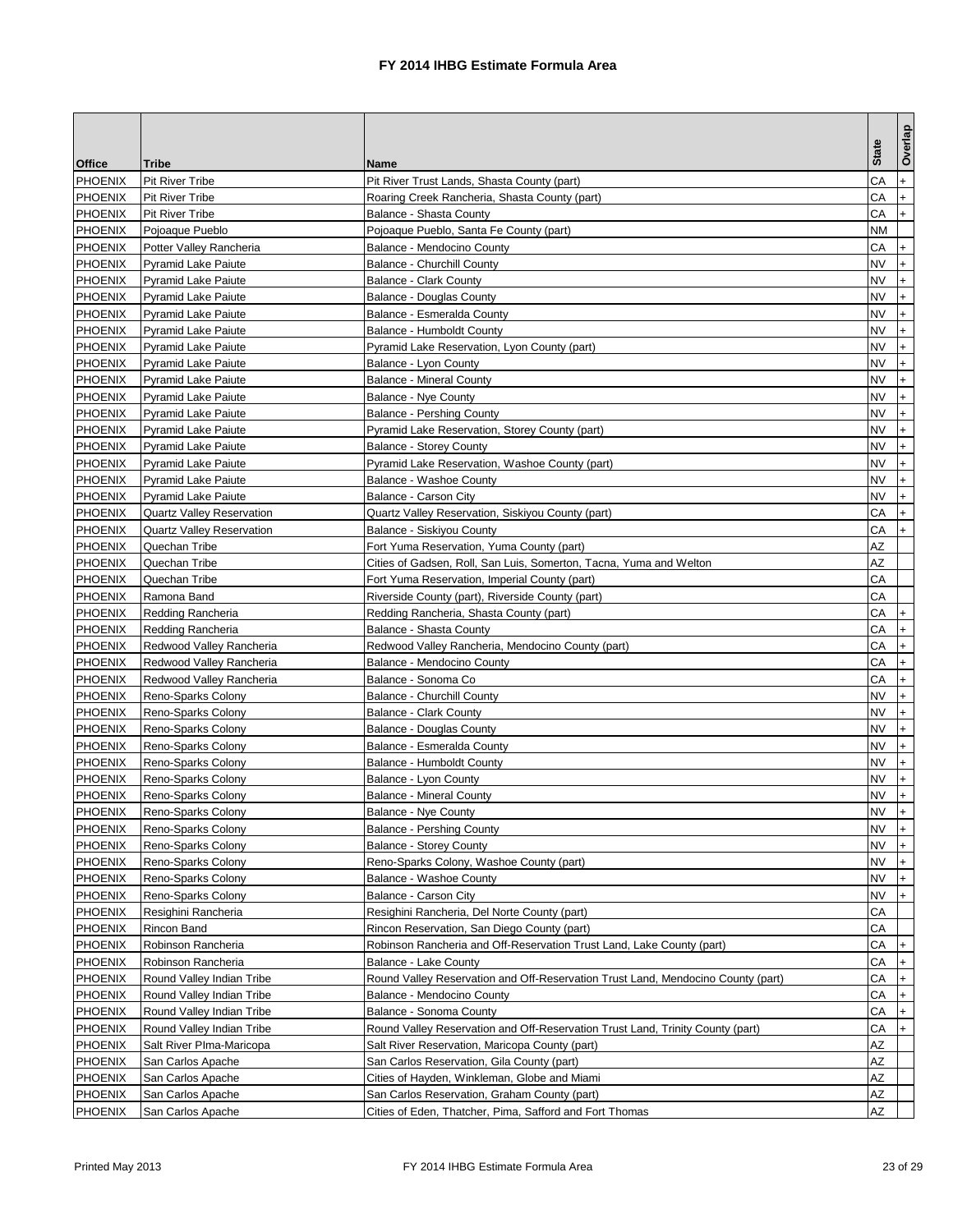|                |                                       |                                                                                   | <b>State</b> | Overlap   |
|----------------|---------------------------------------|-----------------------------------------------------------------------------------|--------------|-----------|
| Office         | Tribe                                 | Name                                                                              |              |           |
| <b>PHOENIX</b> | San Carlos Apache                     | City of Showlow                                                                   | AZ           |           |
| <b>PHOENIX</b> | San Carlos Apache                     | San Carlos Reservation, Pinal County (part)                                       | AZ           |           |
| <b>PHOENIX</b> | San Carlos Apache                     | City of Superior                                                                  | ΑZ           |           |
| <b>PHOENIX</b> | San Felipe Pueblo                     | San Felipe Pueblo, Sandoval County (part)                                         | NΜ           |           |
| <b>PHOENIX</b> | San Ildefonso Pueblo                  | San Ildefonso Pueblo, Sandoval County (part)                                      | NΜ           |           |
| <b>PHOENIX</b> | San Ildefonso Pueblo                  | San Ildefonso Pueblo, Santa Fe County (part)                                      | NΜ           |           |
| <b>PHOENIX</b> | San Juan Southern Paiute Tribe        | Balance - Coconino County                                                         | AZ           | $\ddot{}$ |
| <b>PHOENIX</b> | San Manuel Band                       | San Manuel Reservation, San Bernardino County (part)                              | CA           |           |
| <b>PHOENIX</b> | San Pasqual Band                      | San Pasqual Reservation, San Diego County (part)                                  | CA           |           |
| <b>PHOENIX</b> | Sandia Pueblo                         | Sandia Pueblo, Bernalillo County (part)                                           | NΜ           |           |
| <b>PHOENIX</b> | Sandia Pueblo                         | Sandia Pueblo, Sandoval County (part)                                             | NΜ           |           |
| <b>PHOENIX</b> | Santa Ana Pueblo                      | Santa Ana Pueblo, Sandoval County (part)                                          | NΜ           |           |
| <b>PHOENIX</b> | Santa Clara Pueblo                    | Santa Clara Pueblo, Rio Arriba County (part)                                      | NΜ           |           |
| <b>PHOENIX</b> | Santa Clara Pueblo                    | Santa Clara Pueblo, Sandoval County (part)                                        | NΜ           |           |
| <b>PHOENIX</b> | Santa Clara Pueblo                    | Santa Clara Pueblo, Santa Fe County (part)                                        | NΜ           |           |
| <b>PHOENIX</b> | Santa Rosa Band of Cahuilla           | Santa Rosa Reservation, Riverside County (part)                                   | CА           |           |
| <b>PHOENIX</b> | Santa Rosa Rancheria                  | Santa Rosa Rancheria, Kings County (part)                                         | CA           |           |
| <b>PHOENIX</b> | Santa Ynez Band of Chumash            | Santa Ynez Reservation, Santa Barbara County (part)                               | CА           |           |
| <b>PHOENIX</b> | Santo Domingo Pueblo                  | Santo Domingo Pueblo, Sandoval County (part)                                      | NΜ           |           |
| <b>PHOENIX</b> | Santo Domingo Pueblo                  | Santo Domingo Pueblo, Santa Fe County (part)                                      | NΜ           |           |
| <b>PHOENIX</b> | Scotts Valley (Pomo)                  | Balance - Contra Costa County                                                     | CА           | $\ddot{}$ |
| <b>PHOENIX</b> | Scotts Valley (Pomo)                  | Balance - Lake County                                                             | СA           | $\ddot{}$ |
| <b>PHOENIX</b> | Scotts Valley (Pomo)                  | Balance - Mendocino County                                                        | СA           | $\ddot{}$ |
| PHOENIX        | Scotts Valley (Pomo)                  | Balance - Sonoma County                                                           | СA           | $\ddot{}$ |
| <b>PHOENIX</b> | Sherwood Valley Rancheria             | Balance - Lake County                                                             | СA           | $\ddot{}$ |
| <b>PHOENIX</b> | Sherwood Valley Rancheria             | Sherwood Valley Rancheria, Mendocino County (part)                                | СA           | $\ddot{}$ |
| <b>PHOENIX</b> | Sherwood Valley Rancheria             | Balance - Mendocino County                                                        | CА           | $\ddot{}$ |
| <b>PHOENIX</b> | Sherwood Valley Rancheria             | Balance - Sonoma County                                                           | CА           | $+$       |
| <b>PHOENIX</b> | Shingle Springs Band of Miwok Indians | Shingle Springs Rancheria, El Dorado County (part)                                | СA           |           |
| <b>PHOENIX</b> | Shingle Springs Band of Miwok Indians | Balance - El Dorado County                                                        | CА           |           |
| <b>PHOENIX</b> | Smith River Rancheria                 | Smith River Rancheria, Del Norte County (part)                                    | CА           | $\ddot{}$ |
| <b>PHOENIX</b> | Smith River Rancheria                 | Balance - Del Norte County                                                        | СA           | $+$       |
| PHOENIX        | Smith River Rancheria                 | Balance - Humboldt County                                                         | CA           | $+$       |
| <b>PHOENIX</b> | Smith River Rancheria                 | Balance - Coos County                                                             | OR           | $\ddot{}$ |
| <b>PHOENIX</b> | Smith River Rancheria                 | <b>Balance - Curry County</b>                                                     | СA           | $\ddot{}$ |
| <b>PHOENIX</b> | Smith River Rancheria                 | Balance - Josephine County                                                        | OR           | $+$       |
| PHOENIX        | Soboba Band                           | Soboba Reservation, Riverside County (part)                                       | CА           |           |
| <b>PHOENIX</b> | Stewarts Point Rancheria              | Stewarts Point Rancheria, Sonoma County (part)                                    | CА           |           |
| <b>PHOENIX</b> | Stewarts Point Rancheria              | Balance - Sonoma County                                                           | CА           | $ +$      |
| <b>PHOENIX</b> | Summit Lake Paiute Tribe              | Summit Lake Reservation, Humboldt County (part)                                   | NV           |           |
| PHOENIX        | Susanville Rancheria                  | Susanville Rancheria, Lassen County (part)                                        | СA           |           |
| PHOENIX        | Susanville Rancheria                  | Balance - Lassen County                                                           | СA           |           |
| <b>PHOENIX</b> | Sycuan Band of Kumeyaay Nation        | Sycuan Reservation, San Diego County (part)                                       | CА           |           |
| <b>PHOENIX</b> | Table Mountain Rancheria              | Table Mountain Rancheria, Fresno County (part)                                    | СA           |           |
| <b>PHOENIX</b> | <b>Taos Pueblo</b>                    | Taos Pueblo and Off-Reservation Trust Land, Taos County (part)                    | NM           |           |
| <b>PHOENIX</b> | Tejon Indian Tribe                    |                                                                                   | СA           |           |
| PHOENIX        | Te-Moak                               | Elko Colony, Elko County (part)                                                   | NV           |           |
| PHOENIX        | Te-Moak                               | South Fork Reservation and Off-Reservation Trust Land, Elko County (part)         | NV           |           |
| <b>PHOENIX</b> | Te-Moak                               | Wells Colony, Elko County (part)                                                  | NV           |           |
| PHOENIX        | Te-Moak                               | Battle Mountain Reservation, Lander County (part)                                 | <b>NV</b>    |           |
| <b>PHOENIX</b> | <b>Tesuque Pueblo</b>                 | Tesuque Pueblo and Off-Reservation Trust Land, Santa Fe County (part)             | NΜ           |           |
| <b>PHOENIX</b> | Tohono O'Odham Nation                 | Tohono O'odham Reservation and Off-Reservation Trust Land, Maricopa County (part) | AΖ           |           |
| <b>PHOENIX</b> | Tohono O'Odham Nation                 | Tohono O'odham Reservation and Off-Reservation Trust Land, Pima County (part)     | ΑZ           |           |
| <b>PHOENIX</b> | Tohono O'Odham Nation                 | Tohono O'odham Reservation and Off-Reservation Trust Land, Pinal County (part)    | ΑZ           |           |
| <b>PHOENIX</b> | Tonto Apache of Arizona               | Payson (Yavapai-Apache) Community, Gila County (part)                             | AΖ           |           |
| <b>PHOENIX</b> | Torres-Martinez Band of Cahuilla      | Torres-Martinez Reservation, Imperial County (part)                               | СA           |           |
| PHOENIX        | Torres-Martinez Band of Cahuilla      | Torres-Martinez Reservation, Riverside County (part)                              | СA           |           |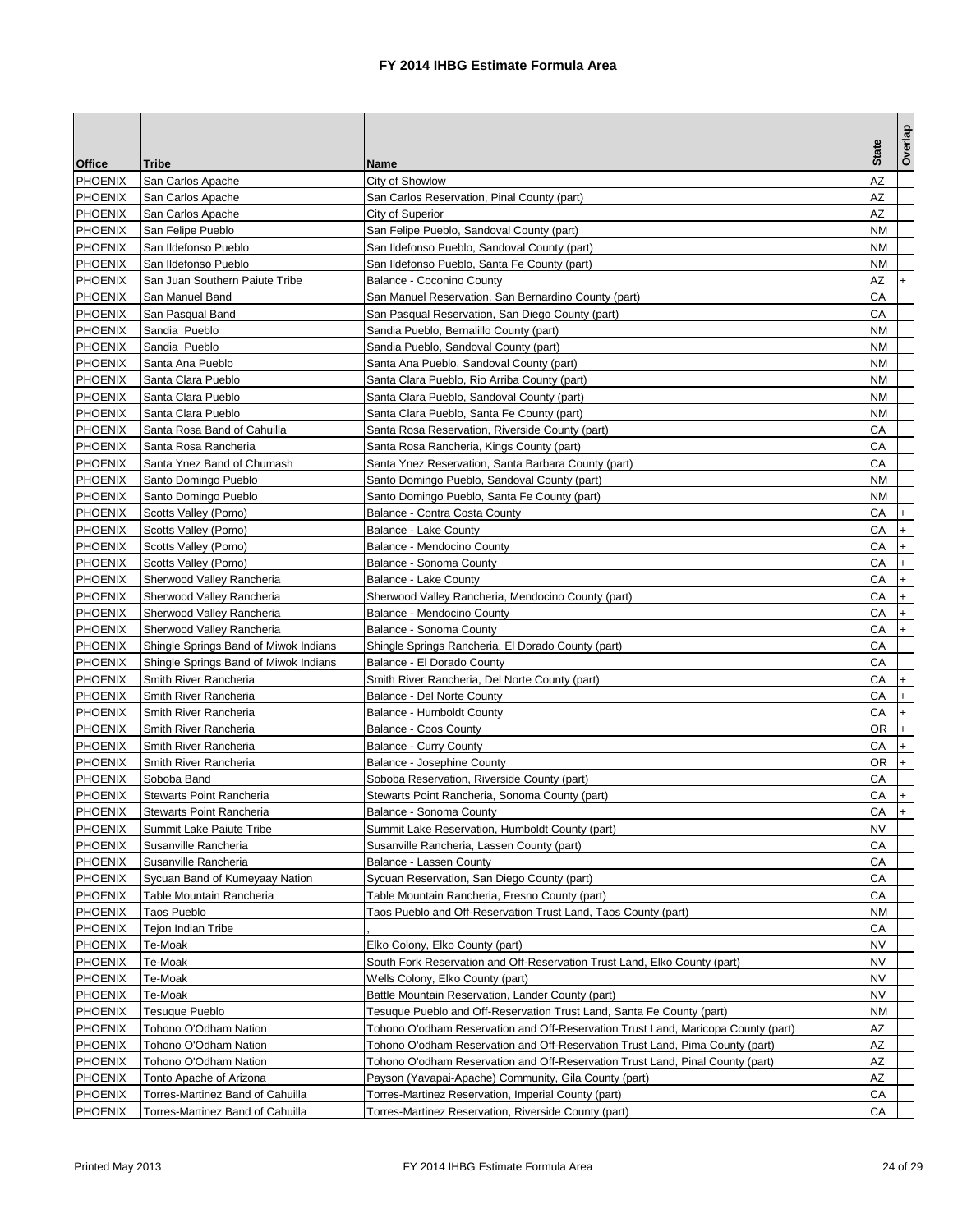|                |                                     |                                                                                |              | Overlap   |
|----------------|-------------------------------------|--------------------------------------------------------------------------------|--------------|-----------|
| <b>Office</b>  | Tribe                               | Name                                                                           | <b>State</b> |           |
| <b>PHOENIX</b> | Tule River Indian Tribe             | Tule River Reservation, Tulare County (part)                                   | CА           |           |
| <b>PHOENIX</b> | Tule River Indian Tribe             | <b>Balance - Tulare County</b>                                                 | CА           |           |
| <b>PHOENIX</b> | Tuolumne Band of Me-Wuk Indians     | Tuolumne Rancheria and Off-Reservation Trust Land, Tuolumne County (part)      | СA           |           |
| <b>PHOENIX</b> | Tuolumne Band of Me-Wuk Indians     | Balance - Tuolumne County                                                      | CА           |           |
| <b>PHOENIX</b> | Twenty Nine Palms Band              | Riverside County (part), Riverside County (part)                               | CА           |           |
| <b>PHOENIX</b> | <b>Twenty Nine Palms Band</b>       | San Bernardino County (part), San Bernardino County (part)                     | CА           |           |
| <b>PHOENIX</b> | United Auburn Indian Community      | <b>Balance - Placer County</b>                                                 | СA           |           |
| <b>PHOENIX</b> | Utu Utu Gwaiti Paiute               | Benton Paiute Reservation, Mono County (part)                                  | СA           |           |
| <b>PHOENIX</b> | Viejas Group of Capitan Grande      | Viejas Rancheria, San Diego County (part)                                      | СA           |           |
| <b>PHOENIX</b> | <b>Walker River Paiute Tribe</b>    | Walker River Reservation, Churchill County (part)                              | NV           | $\ddot{}$ |
| <b>PHOENIX</b> | <b>Walker River Paiute Tribe</b>    | <b>Balance - Churchill County</b>                                              | NV           | $\ddot{}$ |
| <b>PHOENIX</b> | <b>Walker River Paiute Tribe</b>    | <b>Balance - Clark County</b>                                                  | NV           | $+$       |
| <b>PHOENIX</b> | <b>Walker River Paiute Tribe</b>    | <b>Balance - Douglas County</b>                                                | <b>NV</b>    | $\ddot{}$ |
| <b>PHOENIX</b> | <b>Walker River Paiute Tribe</b>    | Balance - Esmeralda County                                                     | <b>NV</b>    | $+$       |
| <b>PHOENIX</b> | <b>Walker River Paiute Tribe</b>    | <b>Balance - Humboldt County</b>                                               | NV           | $\ddot{}$ |
| <b>PHOENIX</b> | <b>Walker River Paiute Tribe</b>    | Walker River Reservation, Lyon County (part)                                   | NV           | $\ddot{}$ |
| <b>PHOENIX</b> | <b>Walker River Paiute Tribe</b>    | Balance - Lyon County                                                          | NV           | $+$       |
| <b>PHOENIX</b> | <b>Walker River Paiute Tribe</b>    | Walker River Reservation, Mineral County (part)                                | NV.          | $+$       |
| <b>PHOENIX</b> | <b>Walker River Paiute Tribe</b>    | <b>Balance - Mineral County</b>                                                | NV.          | $\ddot{}$ |
| <b>PHOENIX</b> | <b>Walker River Paiute Tribe</b>    | Balance - Nye County                                                           | NV           | $\ddot{}$ |
| <b>PHOENIX</b> | <b>Walker River Paiute Tribe</b>    | <b>Balance - Pershing County</b>                                               | <b>NV</b>    | $+$       |
| <b>PHOENIX</b> | <b>Walker River Paiute Tribe</b>    | <b>Balance - Storey County</b>                                                 | <b>NV</b>    | $\ddot{}$ |
| <b>PHOENIX</b> | <b>Walker River Paiute Tribe</b>    | Balance - Washoe County                                                        | NV           | $+$       |
| <b>PHOENIX</b> | <b>Walker River Paiute Tribe</b>    | Balance - Carson City                                                          | NV           | $\ddot{}$ |
| <b>PHOENIX</b> | Washoe Tribe                        | Woodfords Community, Alpine County (part)                                      | CА           | $+$       |
| <b>PHOENIX</b> | <b>Washoe Tribe</b>                 | <b>Balance - Churchill County</b>                                              | NV           | $\ddot{}$ |
| <b>PHOENIX</b> | <b>Washoe Tribe</b>                 | <b>Balance - Clark County</b>                                                  | <b>NV</b>    | $+$       |
| <b>PHOENIX</b> | <b>Washoe Tribe</b>                 | Dresslerville Colony, Douglas County (part)                                    | NV.          | $+$       |
| <b>PHOENIX</b> | <b>Washoe Tribe</b>                 | Stewart Community, Douglas County (part)                                       | NV.          | $\ddot{}$ |
| <b>PHOENIX</b> | <b>Washoe Tribe</b>                 | Balance - Douglas County                                                       | <b>NV</b>    | $+$       |
| <b>PHOENIX</b> | <b>Washoe Tribe</b>                 | Balance - Esmeralda County                                                     | NV           | $\ddot{}$ |
| <b>PHOENIX</b> | <b>Washoe Tribe</b>                 | Balance - Humboldt County                                                      | <b>NV</b>    | $+$       |
| <b>PHOENIX</b> | <b>Washoe Tribe</b>                 | Balance - Lyon County                                                          | NV           | $\ddot{}$ |
| <b>PHOENIX</b> | <b>Washoe Tribe</b>                 | <b>Balance - Mineral County</b>                                                | NV           | $\ddot{}$ |
| <b>PHOENIX</b> | Washoe Tribe                        | Balance - Nye County                                                           | NV           | $\ddot{}$ |
| <b>PHOENIX</b> | <b>Washoe Tribe</b>                 | <b>Balance - Pershing County</b>                                               | <b>NV</b>    | $+$       |
| <b>PHOENIX</b> | <b>Washoe Tribe</b>                 | <b>Balance - Storey County</b>                                                 | <b>NV</b>    | $+$       |
| <b>PHOENIX</b> | Washoe Tribe                        | Balance - Washoe County                                                        | NV           |           |
| <b>PHOENIX</b> | Washoe Tribe                        | Carson Colony, Carson City (part)                                              | <b>NV</b>    | $+$       |
| <b>PHOENIX</b> | <b>Washoe Tribe</b>                 | Stewart Community, Carson City (part)                                          | NV           | $+$       |
| <b>PHOENIX</b> | Washoe Tribe                        | Balance - Carson City                                                          | NV           | $+$       |
| <b>PHOENIX</b> | White Mountain Apache (Fort Apache) | Fort Apache Reservation, Apache County (part)                                  | ΑZ           |           |
| <b>PHOENIX</b> | White Mountain Apache (Fort Apache) | Fort Apache Reservation, Gila County (part)                                    | AZ           |           |
| <b>PHOENIX</b> | White Mountain Apache (Fort Apache) | Fort Apache Reservation, Navajo County (part)                                  | AZ           |           |
| PHOENIX        | Wilton Rancheria                    | Newly Recognized Tribe                                                         | СA           |           |
| <b>PHOENIX</b> | Winnemucca Colony                   | Winnemucca Colony, Humboldt County (part)                                      | NV           |           |
| <b>PHOENIX</b> | Wiyot Tribe (Table Bluff)           | Table Bluff Reservation and Off-Reservation Trust Land, Humboldt County (part) | CА           |           |
| <b>PHOENIX</b> | Yavapai-Apache (Camp Verde)         | Camp Verde Reservation, Yavapai County (part)                                  | AΖ           |           |
| <b>PHOENIX</b> | Yavapai-Prescott                    | Yavapai Reservation, Yavapai County (part)                                     | ΑZ           |           |
| <b>PHOENIX</b> | Yerington Paiute Tribe              | <b>Balance - Churchill County</b>                                              | NV           | $\ddot{}$ |
| <b>PHOENIX</b> | Yerington Paiute Tribe              | <b>Balance - Clark County</b>                                                  | NV           | $\ddot{}$ |
| PHOENIX        | Yerington Paiute Tribe              | Balance - Douglas County                                                       | NV           | $\ddot{}$ |
| <b>PHOENIX</b> | Yerington Paiute Tribe              | Balance - Esmeralda County                                                     | NV           | $\ddot{}$ |
| <b>PHOENIX</b> | Yerington Paiute Tribe              | <b>Balance - Humboldt County</b>                                               | <b>NV</b>    | $\ddot{}$ |
| <b>PHOENIX</b> |                                     |                                                                                | <b>NV</b>    | $+$       |
|                | Yerington Paiute Tribe              | Campbell Ranch, Lyon County (part)                                             |              |           |
| <b>PHOENIX</b> | Yerington Paiute Tribe              | Yerington Colony, Lyon County (part)                                           | NV           |           |
| <b>PHOENIX</b> | Yerington Paiute Tribe              | Balance - Lyon County                                                          | NV           | $+$       |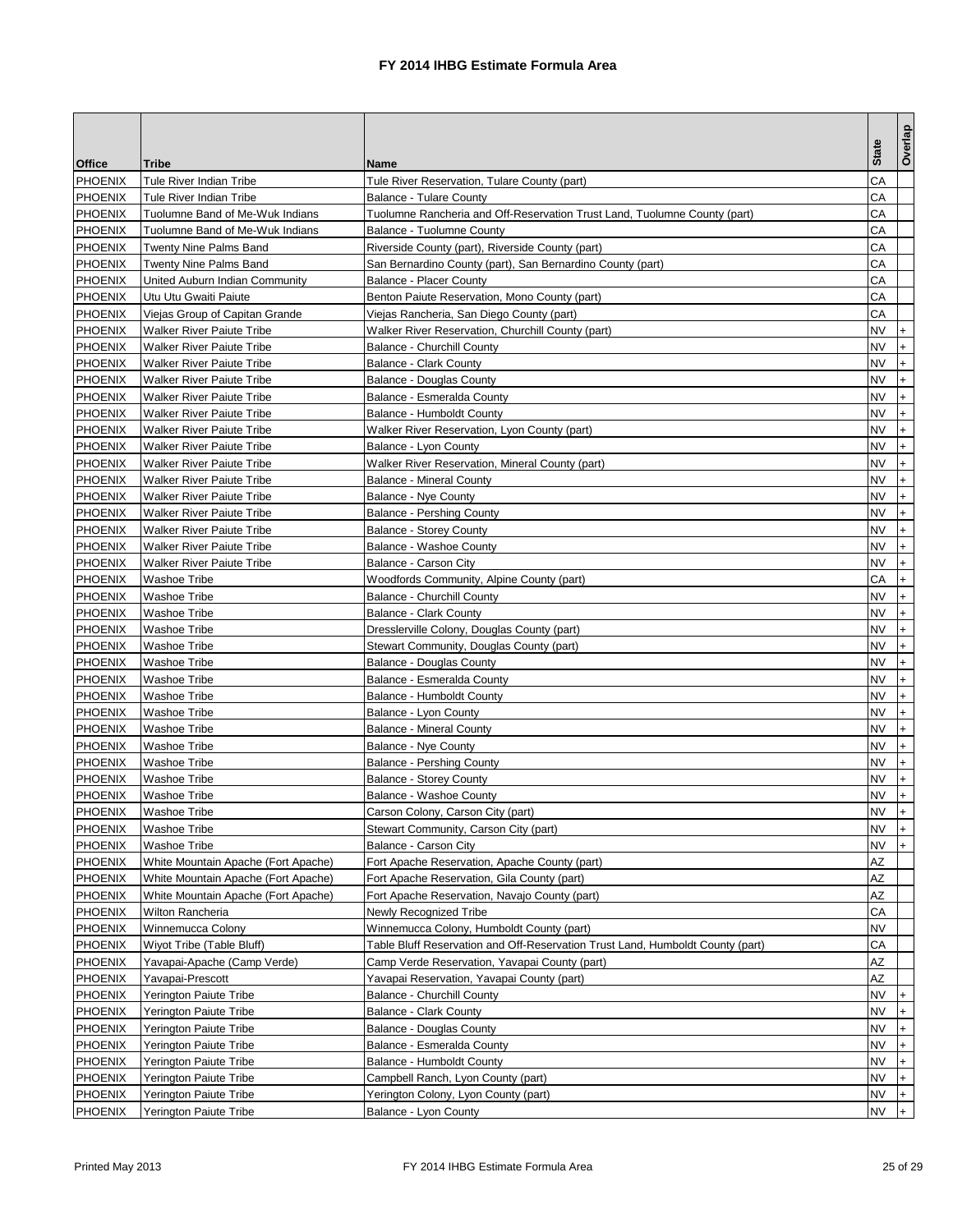| <b>Office</b>  | Tribe                                | <b>Name</b>                                                                 | <b>State</b> | Overlap   |
|----------------|--------------------------------------|-----------------------------------------------------------------------------|--------------|-----------|
| <b>PHOENIX</b> | Yerington Paiute Tribe               | <b>Balance - Mineral County</b>                                             | <b>NV</b>    | $+$       |
| <b>PHOENIX</b> | <b>Yerington Paiute Tribe</b>        | <b>Balance - Nye County</b>                                                 | <b>NV</b>    | $+$       |
| <b>PHOENIX</b> | Yerington Paiute Tribe               | <b>Balance - Pershing County</b>                                            | <b>NV</b>    | $+$       |
| <b>PHOENIX</b> | Yerington Paiute Tribe               | <b>Balance - Storey County</b>                                              | <b>NV</b>    | $+$       |
| <b>PHOENIX</b> | Yerington Paiute Tribe               | Balance - Washoe County                                                     | <b>NV</b>    | $+$       |
| <b>PHOENIX</b> | Yerington Paiute Tribe               | Balance - Carson City                                                       | <b>NV</b>    | $+$       |
| <b>PHOENIX</b> | Yocha Dehe Wintun (Rumsey Rancheria) | Rumsey Rancheria, Yolo County (part)                                        | CA           | $+$       |
| <b>PHOENIX</b> | Yocha Dehe Wintun (Rumsey Rancheria) | Balance - Yolo County                                                       | CA           | $+$       |
| <b>PHOENIX</b> | Yomba Shoshone Tribe                 | <b>Balance - Churchill County</b>                                           | <b>NV</b>    | $+$       |
| <b>PHOENIX</b> | Yomba Shoshone Tribe                 | Balance - Clark County                                                      | <b>NV</b>    | $+$       |
| <b>PHOENIX</b> | Yomba Shoshone Tribe                 | Balance - Douglas County                                                    | <b>NV</b>    | $+$       |
| <b>PHOENIX</b> | Yomba Shoshone Tribe                 | Balance - Esmeralda County                                                  | <b>NV</b>    | $+$       |
| <b>PHOENIX</b> | Yomba Shoshone Tribe                 | Balance - Humboldt County                                                   | <b>NV</b>    | $+$       |
| <b>PHOENIX</b> | Yomba Shoshone Tribe                 | Balance - Lyon County                                                       | <b>NV</b>    | $+$       |
| <b>PHOENIX</b> | Yomba Shoshone Tribe                 | <b>Balance - Mineral County</b>                                             | <b>NV</b>    | $+$       |
| <b>PHOENIX</b> | Yomba Shoshone Tribe                 | Yomba Reservation, Nye County (part)                                        | <b>NV</b>    | $+$       |
| <b>PHOENIX</b> | Yomba Shoshone Tribe                 | Balance - Nye County                                                        | <b>NV</b>    | $+$       |
| <b>PHOENIX</b> | Yomba Shoshone Tribe                 | <b>Balance - Pershing County</b>                                            | <b>NV</b>    | $\ddot{}$ |
| <b>PHOENIX</b> | Yomba Shoshone Tribe                 | <b>Balance - Storey County</b>                                              | <b>NV</b>    | $+$       |
| <b>PHOENIX</b> | Yomba Shoshone Tribe                 | Balance - Washoe County                                                     | <b>NV</b>    | $\ddot{}$ |
| <b>PHOENIX</b> | Yomba Shoshone Tribe                 | Balance - Carson City                                                       | <b>NV</b>    | $+$       |
| <b>PHOENIX</b> | Ysleta Del Sur                       | Ysleta Del Sur Pueblo and Off-Reservation Trust Land, El Paso County (part) | <b>TX</b>    |           |
| <b>PHOENIX</b> | Ysleta Del Sur                       | Balance - El Paso County                                                    | <b>TX</b>    |           |
| <b>PHOENIX</b> | Ysleta Del Sur                       | Balance - Hudspeth County                                                   | <b>TX</b>    |           |
| <b>PHOENIX</b> | <b>Yurok Tribe</b>                   | Yurok Reservation, Del Norte County (part)                                  | CA           | $+$       |
| <b>PHOENIX</b> | <b>Yurok Tribe</b>                   | Balance - Del Norte County                                                  | CA           | $+$       |
| <b>PHOENIX</b> | <b>Yurok Tribe</b>                   | Yurok Reservation, Humboldt County (part)                                   | CA           | $+$       |
| <b>PHOENIX</b> | <b>Yurok Tribe</b>                   | Balance - Humboldt County                                                   | CA           | $+$       |
| <b>PHOENIX</b> | Zia Pueblo                           | Zia Pueblo and Off-Reservation Trust Land, Sandoval County (part)           | <b>NM</b>    |           |
| <b>PHOENIX</b> | Zuni Tribe                           | Zuni Reservation and Off-Reservation Trust Land, Apache County (part)       | AZ           |           |
| <b>PHOENIX</b> | Zuni Tribe                           | Zuni Reservation and Off-Reservation Trust Land, Catron County (part)       | NM           |           |
| <b>PHOENIX</b> | Zuni Tribe                           | Zuni Reservation and Off-Reservation Trust Land, Cibola County (part)       | NΜ           |           |
| <b>PHOENIX</b> | Zuni Tribe                           | Zuni Reservation and Off-Reservation Trust Land, McKinley County (part)     | <b>NM</b>    |           |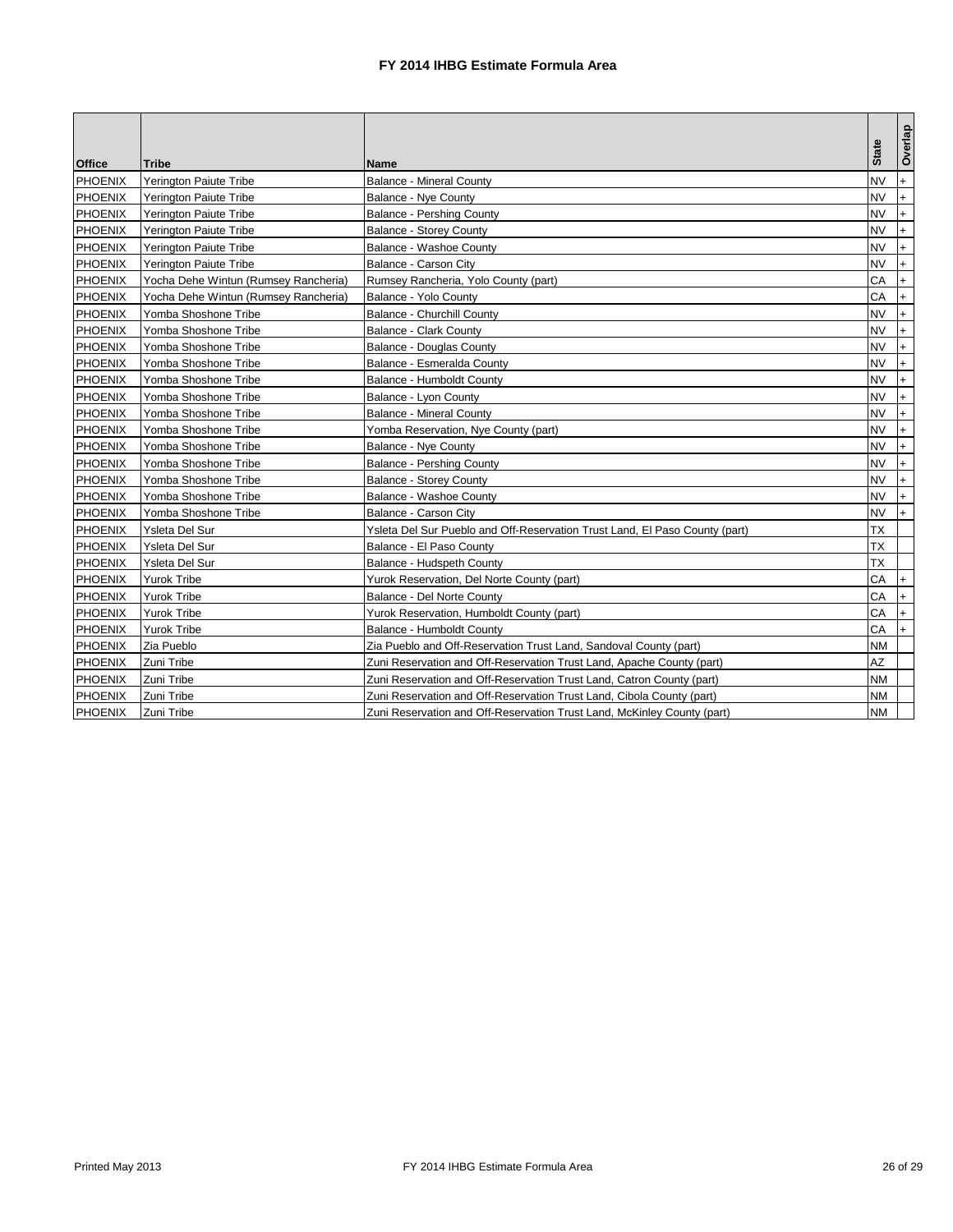|                |                                        |                                                                                            |              | Overlap   |
|----------------|----------------------------------------|--------------------------------------------------------------------------------------------|--------------|-----------|
| Office         | Tribe                                  | Name                                                                                       | <b>State</b> |           |
| <b>SEATTLE</b> | <b>Burns-Paiute Tribe</b>              | Burns Paiute Colony and Off-Reservation Trust Land, Harney County (part)                   | ΟR           |           |
| <b>SEATTLE</b> | <b>Burns-Paiute Tribe</b>              | Balance - Harney County                                                                    | OR           |           |
| <b>SEATTLE</b> | <b>Chehalis Confederated Tribes</b>    | Chehalis Reservation, Grays Harbor County (part)                                           | WA           | $+$       |
| <b>SEATTLE</b> | <b>Chehalis Confederated Tribes</b>    | Balance - Grays Harbor County                                                              | WA           | $\ddot{}$ |
| <b>SEATTLE</b> | <b>Chehalis Confederated Tribes</b>    | Balance - Mason County                                                                     | WA           | $+$       |
| <b>SEATTLE</b> | <b>Chehalis Confederated Tribes</b>    | Chehalis Reservation, Thurston County (part)                                               | WA           | $\ddot{}$ |
| <b>SEATTLE</b> | <b>Chehalis Confederated Tribes</b>    | <b>Balance - Thurston County</b>                                                           | WA           | $+$       |
| <b>SEATTLE</b> | Coeur D'Alene Tribe                    | Coeur d'Alene Reservation, Benewah County (part)                                           | ID           |           |
| <b>SEATTLE</b> | Coeur D'Alene Tribe                    | Coeur d'Alene Reservation, Kootenai County (part)                                          | ID           |           |
| <b>SEATTLE</b> | <b>Colville Confederated Tribes</b>    | Colville Reservation and Off-Reservation Trust Land, Chelan County (part)                  | WA           |           |
| <b>SEATTLE</b> | <b>Colville Confederated Tribes</b>    | Balance - Douglas County                                                                   | WA           |           |
| <b>SEATTLE</b> | <b>Colville Confederated Tribes</b>    | Colville Reservation and Off-Reservation Trust Land, Ferry County (part)                   | WA           |           |
| <b>SEATTLE</b> | <b>Colville Confederated Tribes</b>    | Balance - Ferry County                                                                     | WA           |           |
| <b>SEATTLE</b> | <b>Colville Confederated Tribes</b>    | Colville Reservation and Off-Reservation Trust Land, Okanogan County (part)                | WA           |           |
| <b>SEATTLE</b> | <b>Colville Confederated Tribes</b>    | Balance - Okanogan County                                                                  | WA           |           |
| <b>SEATTLE</b> | <b>Colville Confederated Tribes</b>    | <b>Balance - Stevens County</b>                                                            | WA           |           |
| <b>SEATTLE</b> | Coos, Lower Umpqua and Siuslaw Tribes  | Coos, Lower Umpqua, and Siuslaw Reservation and Off-Reservation Trust Land, Coos County (p | 0R           | $+$       |
| <b>SEATTLE</b> | Coos, Lower Umpqua and Siuslaw Tribes  | <b>Balance - Coos County</b>                                                               | OR           | $+$       |
| <b>SEATTLE</b> | Coos, Lower Umpqua and Siuslaw Tribes  | Coos, Lower Umpqua, and Siuslaw Reservation and Off-Reservation Trust Land, Curry County ( | OR           | $+$       |
| <b>SEATTLE</b> | Coos, Lower Umpqua and Siuslaw Tribes  | <b>Balance - Curry County</b>                                                              | СA           | $+$       |
| <b>SEATTLE</b> | Coos, Lower Umpqua and Siuslaw Tribes  | Balance - Douglas County                                                                   | OR           | $+$       |
| <b>SEATTLE</b> | Coos, Lower Umpqua and Siuslaw Tribes  | Coos, Lower Umpqua, and Siuslaw Reservation and Off-Reservation Trust Land, Lane County (p | OR           | $\ddot{}$ |
| <b>SEATTLE</b> | Coos, Lower Umpqua and Siuslaw Tribes  | Balance - Lane County                                                                      | ΟR           | $+$       |
| <b>SEATTLE</b> | Coos, Lower Umpqua and Siuslaw Tribes  | Balance - Lincoln County                                                                   | 0R           | $+$       |
| <b>SEATTLE</b> | Coquille Indian Tribe                  | Coquille Reservation and Off-Reservation Trust Land, Coos County (part)                    | OR           | $\ddot{}$ |
| <b>SEATTLE</b> | Coquille Indian Tribe                  | Balance - Coos County                                                                      | OR           | $+$       |
| <b>SEATTLE</b> | Coquille Indian Tribe                  | Coquille Reservation and Off-Reservation Trust Land                                        | OR           | $+$       |
| <b>SEATTLE</b> | Coquille Indian Tribe                  | Balance - Curry County                                                                     | OR           | $+$       |
| <b>SEATTLE</b> | Coquille Indian Tribe                  | Balance - Douglas County                                                                   | OR           | $+$       |
| <b>SEATTLE</b> | Coquille Indian Tribe                  | Balance - Jackson County                                                                   | OR           | $\ddot{}$ |
| <b>SEATTLE</b> | Coquille Indian Tribe                  | Balance - Lane County                                                                      | ΟR           | $\ddot{}$ |
| <b>SEATTLE</b> | Cow Creek Band of Umpqua Indians       | Balance - Coos County                                                                      | OR           | $+$       |
| <b>SEATTLE</b> | Cow Creek Band of Umpqua Indians       | <b>Balance - Deschutes County</b>                                                          | 0R           | $\ddot{}$ |
| SEATTLE        | Cow Creek Band of Umpqua Indians       | Cow Creek Reservation, Douglas County (part)                                               | OR           | $\ddot{}$ |
| <b>SEATTLE</b> | Cow Creek Band of Umpqua Indians       | Balance - Douglas County                                                                   | OR           | $+$       |
| <b>SEATTLE</b> | Cow Creek Band of Umpqua Indians       | Balance - Jackson County                                                                   | OR           | $+$       |
| <b>SEATTLE</b> | Cow Creek Band of Umpqua Indians       | Balance - Josephine County                                                                 | OR           | $+$       |
| <b>SEATTLE</b> | Cow Creek Band of Umpqua Indians       | Balance - Klamath County                                                                   | OR           |           |
| <b>SEATTLE</b> | Cow Creek Band of Umpqua Indians       | <b>Balance - Lane County</b>                                                               | OR $ + $     |           |
| <b>SEATTLE</b> | Cowlitz Tribe                          | <b>Balance - Clark County</b>                                                              | WA           |           |
| <b>SEATTLE</b> | <b>Cowlitz Tribe</b>                   | <b>Balance - Cowlitz County</b>                                                            | WA           |           |
| <b>SEATTLE</b> | <b>Cowlitz Tribe</b>                   | <b>Balance - Lewis County</b>                                                              | WA.          |           |
| <b>SEATTLE</b> | <b>Grand Ronde Confederated Tribes</b> | <b>Balance - Marion County</b>                                                             | OR           | $\ddot{}$ |
| <b>SEATTLE</b> | <b>Grand Ronde Confederated Tribes</b> | Balance - Multnomah County                                                                 | OR           | $+$       |
| <b>SEATTLE</b> | <b>Grand Ronde Confederated Tribes</b> | Grand Ronde Reservation, Polk County (part)                                                | 0R           | $+$       |
| <b>SEATTLE</b> | <b>Grand Ronde Confederated Tribes</b> | <b>Balance - Polk County</b>                                                               | OR           | $+$       |
| SEATTLE        | <b>Grand Ronde Confederated Tribes</b> | <b>Balance - Tillamook County</b>                                                          | OR           | $+$       |
| <b>SEATTLE</b> | <b>Grand Ronde Confederated Tribes</b> | Balance - Washington County                                                                | OR           | $+$       |
| SEATTLE        | <b>Grand Ronde Confederated Tribes</b> | Grand Ronde Reservation, Yamhill County (part)                                             | OR           | $+$       |
| SEATTLE        | <b>Grand Ronde Confederated Tribes</b> | <b>Balance - Yamhill County</b>                                                            | OR           | I+.       |
| <b>SEATTLE</b> | Hoh Indian Tribe                       | Balance - Clallam County                                                                   | WA +         |           |
| <b>SEATTLE</b> | Hoh Indian Tribe                       | Balance - Grays Harbor County                                                              | WA           | $+$       |
| <b>SEATTLE</b> | Hoh Indian Tribe                       | Hoh Reservation, Jefferson County (part)                                                   | WA           | $+$       |
| <b>SEATTLE</b> | Jamestown S'Klallam Tribe              | Jamestown S'Klallam Reservation and Off-Reservation Trust Land, Clallam County (part)      | WA           | $+$       |
| <b>SEATTLE</b> | Jamestown S'Klallam Tribe              | Balance - Clallam County                                                                   | WA           | $+$       |
| <b>SEATTLE</b> | Jamestown S'Klallam Tribe              | Balance - Jefferson County                                                                 | WA           | $+$       |
| <b>SEATTLE</b> | Kalispel Indian Community              | Kalispel Reservation, Pend Oreille County (part)                                           | WA           |           |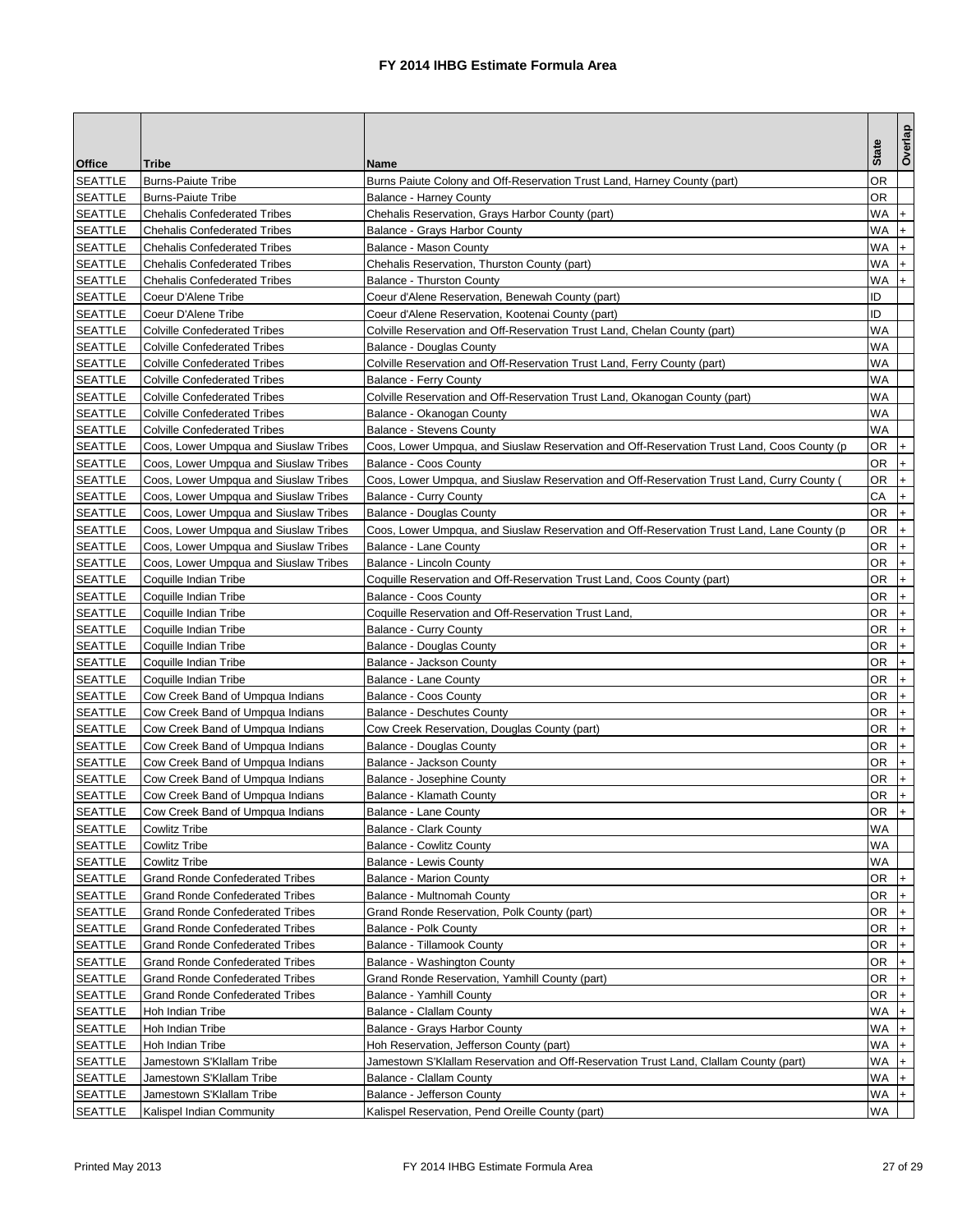| Office<br>Tribe<br>Name<br>WA<br><b>SEATTLE</b><br>Kalispel Indian Community<br>Kalispel Reservation, Spokane County (part)<br><b>SEATTLE</b><br><b>Klamath Tribes</b><br>Klamath Reservation, Klamath County (part)<br>OR<br>$\ddot{}$<br><b>SEATTLE</b><br><b>Klamath Tribes</b><br>OR<br>Balance - Klamath County<br>$+$<br><b>SEATTLE</b><br>Kootenai Tribe<br>ID<br>Kootenai Reservation, Boundary County (part)<br><b>SEATTLE</b><br>WA<br>Lower Elwha Reservation and Off-Reservation Trust Land, Clallam County (part)<br>Lower Elwha Tribal Community<br>$\ddot{}$<br><b>SEATTLE</b><br>Lower Elwha Tribal Community<br><b>Balance - Clallam County</b><br>WA<br>$+$<br><b>SEATTLE</b><br>WA<br>Lummi Tribe<br>Lummi Reservation, Whatcom County (part)<br>$+$<br>WA<br>$+$<br><b>SEATTLE</b><br>Lummi Tribe<br>Whatcom County (part)<br><b>SEATTLE</b><br>Makah Reservation, Clallam County (part)<br>WA<br>Makah Indian Tribe<br>WA<br><b>SEATTLE</b><br>Muckleshoot Indian Tribe<br>Muckleshoot Reservation and Off-Reservation Trust Land, King County (part)<br><b>SEATTLE</b><br>Muckleshoot Indian Tribe<br>Muckleshoot Reservation and Off-Reservation Trust Land, Pierce County (part)<br>WA<br>ID<br>Nez Perce Tribe<br><b>SEATTLE</b><br>Nez Perce Reservation, Clearwater County (part)<br><b>SEATTLE</b><br><b>Nez Perce Tribe</b><br>ID<br>Nez Perce Reservation, Idaho County (part)<br>ID<br><b>SEATTLE</b><br>Nez Perce Tribe<br>Nez Perce Reservation, Lewis County (part)<br>ID<br><b>SEATTLE</b><br>Nez Perce Tribe<br>Nez Perce Reservation, Nez Perce County (part)<br><b>SEATTLE</b><br>WA<br>Nisqually Indian Community<br>Nisqually Reservation, Pierce County (part)<br>$+$<br><b>WA</b><br>$+$<br><b>SEATTLE</b><br>Nisqually Indian Community<br>Pierce County (part)<br><b>SEATTLE</b><br>Nisqually Indian Community<br>Nisqually Reservation, Thurston County (part)<br>WA<br>$\ddot{}$<br>WA<br><b>SEATTLE</b><br>Nisqually Indian Community<br><b>Balance - Thurston County</b><br>$+$<br>Nooksack Tribe<br><b>SEATTLE</b><br>Nooksack Reservation and Off-Reservation Trust Land, Whatcom County (part)<br>WA<br>$\ddot{}$<br><b>SEATTLE</b><br>WA<br>Nooksack Tribe<br><b>Balance - Whatcom County</b><br>$+$<br><b>SEATTLE</b><br>WA<br>Port Gamble Indian Community<br>Port Gamble Reservation, Kitsap County (part)<br>$\ddot{}$<br><b>SEATTLE</b><br>WA<br>Port Gamble Indian Community<br>Balance - Kitsap County<br>$\ddot{}$<br><b>SEATTLE</b><br>WA.<br>$+$<br><b>Puyallup Tribe</b><br>Puyallup Reservation and Off-Reservation Trust Land, King County (part)<br><b>SEATTLE</b><br><b>Puyallup Tribe</b><br>Puyallup Reservation and Off-Reservation Trust Land, Pierce County (part)<br>WA<br>$+$<br>WA<br><b>SEATTLE</b><br>$+$<br><b>Puyallup Tribe</b><br><b>Balance - Pierce County</b><br><b>SEATTLE</b><br>WA<br>Quileute Tribe<br>Quileute Reservation, Clallam County (part)<br>WA<br><b>SEATTLE</b><br><b>Quinault Tribe</b><br>Quinault Reservation, Grays Harbor County (part)<br>$+$<br><b>SEATTLE</b><br>WA<br><b>Quinault Tribe</b><br>Balance - Grays Harbor County<br>$+$<br><b>SEATTLE</b><br>WA<br><b>Quinault Tribe</b><br>Quinault Reservation, Jefferson County (part)<br>$\ddot{}$<br>WA<br>$\ddot{}$<br><b>SEATTLE</b><br>Balance - Jefferson County<br><b>Quinault Tribe</b><br><b>SEATTLE</b><br>WA<br>Samish Nation<br>$\ddot{}$<br><b>Balance - Island County</b><br>WA<br><b>SEATTLE</b><br>Balance - San Juan County, San Juan County<br>$+$<br>Samish Nation<br><b>SEATTLE</b><br>WA<br>Samish, Skagit County (part)<br>Samish Nation<br>$\ddot{}$<br><b>SEATTLE</b><br>WA<br>Samish Nation<br>Balance - Skagit County<br>$+$<br><b>SEATTLE</b><br>WA<br>Samish Nation<br>Balance - Snohomish County<br>$+$<br><b>SEATTLE</b><br><b>Balance - Whatcom County</b><br>WA<br>Samish Nation<br>$\ddot{}$<br><b>SEATTLE</b><br>Sauk-Suiattle Indian Tribe<br>Balance - King County<br>WA<br>Balance - Pierce County<br>Sauk-Suiattle Indian Tribe<br><b>SEATTLE</b><br>WA I+<br>WA +<br><b>SEATTLE</b><br>Sauk-Suiattle Indian Tribe<br>Sauk-Suiattle Reservation, Skagit County (part)<br><b>SEATTLE</b><br>WA +<br>Sauk-Suiattle Indian Tribe<br>Sauk-Suiattle Reservation, Snohomish County (part)<br>WA<br>$+$<br><b>SEATTLE</b><br>Sauk-Suiattle Indian Tribe<br>Balance - Snohomish County<br><b>SEATTLE</b><br>Shoalwater Bay Tribe<br>Shoalwater Bay Reservation and Off-Reservation Trust Land, Pacific County (part)<br>WA<br>WA<br><b>SEATTLE</b><br>Shoalwater Bay Tribe<br><b>Balance - Pacific County</b><br><b>SEATTLE</b><br>ID<br>Shoshone-Bannock Tribes, Ft. Hall Res.<br>Fort Hall Reservation and Off-Reservation Trust Land, Bannock County (part)<br><b>SEATTLE</b><br>ID<br>Shoshone-Bannock Tribes, Ft. Hall Res.<br>Fort Hall Reservation and Off-Reservation Trust Land, Bingham County (part)<br>ID<br><b>SEATTLE</b><br>Shoshone-Bannock Tribes, Ft. Hall Res.<br>Fort Hall Reservation and Off-Reservation Trust Land, Caribou County (part)<br><b>SEATTLE</b><br>ID<br>Shoshone-Bannock Tribes, Ft. Hall Res.<br>Fort Hall Reservation and Off-Reservation Trust Land, Power County (part)<br><b>SEATTLE</b><br>OR<br>$+$<br><b>Siletz Confederated Tribes</b><br>Balance - Benton County<br><b>SEATTLE</b><br>OR<br>$+$<br><b>Siletz Confederated Tribes</b><br>Balance - Clackamas County<br><b>SEATTLE</b><br>OR<br>$+$<br>Siletz Confederated Tribes<br>Balance - Lane County<br><b>SEATTLE</b><br><b>Siletz Confederated Tribes</b><br>Siletz Reservation and Off-Reservation Trust Land, Lincoln County (part)<br>OR.<br>$+$<br><b>SEATTLE</b><br><b>Siletz Confederated Tribes</b><br>OR<br>Balance - Lincoln County<br>$\ddot{}$<br><b>SEATTLE</b><br>0R<br><b>Siletz Confederated Tribes</b><br>Balance - Linn County<br>$+$<br><b>SEATTLE</b><br>OR<br><b>Siletz Confederated Tribes</b><br><b>Balance - Marion County</b><br>$+$<br><b>SEATTLE</b><br><b>Siletz Confederated Tribes</b><br>Balance - Multnomah County<br>OR<br>$+$<br><b>SEATTLE</b><br>OR +<br><b>Siletz Confederated Tribes</b><br>Balance - Polk County |  |              | Overlap |
|-----------------------------------------------------------------------------------------------------------------------------------------------------------------------------------------------------------------------------------------------------------------------------------------------------------------------------------------------------------------------------------------------------------------------------------------------------------------------------------------------------------------------------------------------------------------------------------------------------------------------------------------------------------------------------------------------------------------------------------------------------------------------------------------------------------------------------------------------------------------------------------------------------------------------------------------------------------------------------------------------------------------------------------------------------------------------------------------------------------------------------------------------------------------------------------------------------------------------------------------------------------------------------------------------------------------------------------------------------------------------------------------------------------------------------------------------------------------------------------------------------------------------------------------------------------------------------------------------------------------------------------------------------------------------------------------------------------------------------------------------------------------------------------------------------------------------------------------------------------------------------------------------------------------------------------------------------------------------------------------------------------------------------------------------------------------------------------------------------------------------------------------------------------------------------------------------------------------------------------------------------------------------------------------------------------------------------------------------------------------------------------------------------------------------------------------------------------------------------------------------------------------------------------------------------------------------------------------------------------------------------------------------------------------------------------------------------------------------------------------------------------------------------------------------------------------------------------------------------------------------------------------------------------------------------------------------------------------------------------------------------------------------------------------------------------------------------------------------------------------------------------------------------------------------------------------------------------------------------------------------------------------------------------------------------------------------------------------------------------------------------------------------------------------------------------------------------------------------------------------------------------------------------------------------------------------------------------------------------------------------------------------------------------------------------------------------------------------------------------------------------------------------------------------------------------------------------------------------------------------------------------------------------------------------------------------------------------------------------------------------------------------------------------------------------------------------------------------------------------------------------------------------------------------------------------------------------------------------------------------------------------------------------------------------------------------------------------------------------------------------------------------------------------------------------------------------------------------------------------------------------------------------------------------------------------------------------------------------------------------------------------------------------------------------------------------------------------------------------------------------------------------------------------------------------------------------------------------------------------------------------------------------------------------------------------------------------------------------------------------------------------------------------------------------------------------------------------------------------------------------------------------------------------------------------------------------------------------------------------------------------------------------------------------------------------------------------------------------------------------------------------------------------------------------------------------------------------------------------------------------------------------------------------------------------------------------------------------------------------------------------------------------------------------------------------------------------------------------------------------------------------------------------------------------------------------------------------------------------------------------------------------------------------------------------------------------------------------------------------------------------------------------------------------------------------------------------------------------------------------------------------------------------|--|--------------|---------|
|                                                                                                                                                                                                                                                                                                                                                                                                                                                                                                                                                                                                                                                                                                                                                                                                                                                                                                                                                                                                                                                                                                                                                                                                                                                                                                                                                                                                                                                                                                                                                                                                                                                                                                                                                                                                                                                                                                                                                                                                                                                                                                                                                                                                                                                                                                                                                                                                                                                                                                                                                                                                                                                                                                                                                                                                                                                                                                                                                                                                                                                                                                                                                                                                                                                                                                                                                                                                                                                                                                                                                                                                                                                                                                                                                                                                                                                                                                                                                                                                                                                                                                                                                                                                                                                                                                                                                                                                                                                                                                                                                                                                                                                                                                                                                                                                                                                                                                                                                                                                                                                                                                                                                                                                                                                                                                                                                                                                                                                                                                                                                                                                                                                                                                                                                                                                                                                                                                                                                                                                                                                                                                                                                     |  | <b>State</b> |         |
|                                                                                                                                                                                                                                                                                                                                                                                                                                                                                                                                                                                                                                                                                                                                                                                                                                                                                                                                                                                                                                                                                                                                                                                                                                                                                                                                                                                                                                                                                                                                                                                                                                                                                                                                                                                                                                                                                                                                                                                                                                                                                                                                                                                                                                                                                                                                                                                                                                                                                                                                                                                                                                                                                                                                                                                                                                                                                                                                                                                                                                                                                                                                                                                                                                                                                                                                                                                                                                                                                                                                                                                                                                                                                                                                                                                                                                                                                                                                                                                                                                                                                                                                                                                                                                                                                                                                                                                                                                                                                                                                                                                                                                                                                                                                                                                                                                                                                                                                                                                                                                                                                                                                                                                                                                                                                                                                                                                                                                                                                                                                                                                                                                                                                                                                                                                                                                                                                                                                                                                                                                                                                                                                                     |  |              |         |
|                                                                                                                                                                                                                                                                                                                                                                                                                                                                                                                                                                                                                                                                                                                                                                                                                                                                                                                                                                                                                                                                                                                                                                                                                                                                                                                                                                                                                                                                                                                                                                                                                                                                                                                                                                                                                                                                                                                                                                                                                                                                                                                                                                                                                                                                                                                                                                                                                                                                                                                                                                                                                                                                                                                                                                                                                                                                                                                                                                                                                                                                                                                                                                                                                                                                                                                                                                                                                                                                                                                                                                                                                                                                                                                                                                                                                                                                                                                                                                                                                                                                                                                                                                                                                                                                                                                                                                                                                                                                                                                                                                                                                                                                                                                                                                                                                                                                                                                                                                                                                                                                                                                                                                                                                                                                                                                                                                                                                                                                                                                                                                                                                                                                                                                                                                                                                                                                                                                                                                                                                                                                                                                                                     |  |              |         |
|                                                                                                                                                                                                                                                                                                                                                                                                                                                                                                                                                                                                                                                                                                                                                                                                                                                                                                                                                                                                                                                                                                                                                                                                                                                                                                                                                                                                                                                                                                                                                                                                                                                                                                                                                                                                                                                                                                                                                                                                                                                                                                                                                                                                                                                                                                                                                                                                                                                                                                                                                                                                                                                                                                                                                                                                                                                                                                                                                                                                                                                                                                                                                                                                                                                                                                                                                                                                                                                                                                                                                                                                                                                                                                                                                                                                                                                                                                                                                                                                                                                                                                                                                                                                                                                                                                                                                                                                                                                                                                                                                                                                                                                                                                                                                                                                                                                                                                                                                                                                                                                                                                                                                                                                                                                                                                                                                                                                                                                                                                                                                                                                                                                                                                                                                                                                                                                                                                                                                                                                                                                                                                                                                     |  |              |         |
|                                                                                                                                                                                                                                                                                                                                                                                                                                                                                                                                                                                                                                                                                                                                                                                                                                                                                                                                                                                                                                                                                                                                                                                                                                                                                                                                                                                                                                                                                                                                                                                                                                                                                                                                                                                                                                                                                                                                                                                                                                                                                                                                                                                                                                                                                                                                                                                                                                                                                                                                                                                                                                                                                                                                                                                                                                                                                                                                                                                                                                                                                                                                                                                                                                                                                                                                                                                                                                                                                                                                                                                                                                                                                                                                                                                                                                                                                                                                                                                                                                                                                                                                                                                                                                                                                                                                                                                                                                                                                                                                                                                                                                                                                                                                                                                                                                                                                                                                                                                                                                                                                                                                                                                                                                                                                                                                                                                                                                                                                                                                                                                                                                                                                                                                                                                                                                                                                                                                                                                                                                                                                                                                                     |  |              |         |
|                                                                                                                                                                                                                                                                                                                                                                                                                                                                                                                                                                                                                                                                                                                                                                                                                                                                                                                                                                                                                                                                                                                                                                                                                                                                                                                                                                                                                                                                                                                                                                                                                                                                                                                                                                                                                                                                                                                                                                                                                                                                                                                                                                                                                                                                                                                                                                                                                                                                                                                                                                                                                                                                                                                                                                                                                                                                                                                                                                                                                                                                                                                                                                                                                                                                                                                                                                                                                                                                                                                                                                                                                                                                                                                                                                                                                                                                                                                                                                                                                                                                                                                                                                                                                                                                                                                                                                                                                                                                                                                                                                                                                                                                                                                                                                                                                                                                                                                                                                                                                                                                                                                                                                                                                                                                                                                                                                                                                                                                                                                                                                                                                                                                                                                                                                                                                                                                                                                                                                                                                                                                                                                                                     |  |              |         |
|                                                                                                                                                                                                                                                                                                                                                                                                                                                                                                                                                                                                                                                                                                                                                                                                                                                                                                                                                                                                                                                                                                                                                                                                                                                                                                                                                                                                                                                                                                                                                                                                                                                                                                                                                                                                                                                                                                                                                                                                                                                                                                                                                                                                                                                                                                                                                                                                                                                                                                                                                                                                                                                                                                                                                                                                                                                                                                                                                                                                                                                                                                                                                                                                                                                                                                                                                                                                                                                                                                                                                                                                                                                                                                                                                                                                                                                                                                                                                                                                                                                                                                                                                                                                                                                                                                                                                                                                                                                                                                                                                                                                                                                                                                                                                                                                                                                                                                                                                                                                                                                                                                                                                                                                                                                                                                                                                                                                                                                                                                                                                                                                                                                                                                                                                                                                                                                                                                                                                                                                                                                                                                                                                     |  |              |         |
|                                                                                                                                                                                                                                                                                                                                                                                                                                                                                                                                                                                                                                                                                                                                                                                                                                                                                                                                                                                                                                                                                                                                                                                                                                                                                                                                                                                                                                                                                                                                                                                                                                                                                                                                                                                                                                                                                                                                                                                                                                                                                                                                                                                                                                                                                                                                                                                                                                                                                                                                                                                                                                                                                                                                                                                                                                                                                                                                                                                                                                                                                                                                                                                                                                                                                                                                                                                                                                                                                                                                                                                                                                                                                                                                                                                                                                                                                                                                                                                                                                                                                                                                                                                                                                                                                                                                                                                                                                                                                                                                                                                                                                                                                                                                                                                                                                                                                                                                                                                                                                                                                                                                                                                                                                                                                                                                                                                                                                                                                                                                                                                                                                                                                                                                                                                                                                                                                                                                                                                                                                                                                                                                                     |  |              |         |
|                                                                                                                                                                                                                                                                                                                                                                                                                                                                                                                                                                                                                                                                                                                                                                                                                                                                                                                                                                                                                                                                                                                                                                                                                                                                                                                                                                                                                                                                                                                                                                                                                                                                                                                                                                                                                                                                                                                                                                                                                                                                                                                                                                                                                                                                                                                                                                                                                                                                                                                                                                                                                                                                                                                                                                                                                                                                                                                                                                                                                                                                                                                                                                                                                                                                                                                                                                                                                                                                                                                                                                                                                                                                                                                                                                                                                                                                                                                                                                                                                                                                                                                                                                                                                                                                                                                                                                                                                                                                                                                                                                                                                                                                                                                                                                                                                                                                                                                                                                                                                                                                                                                                                                                                                                                                                                                                                                                                                                                                                                                                                                                                                                                                                                                                                                                                                                                                                                                                                                                                                                                                                                                                                     |  |              |         |
|                                                                                                                                                                                                                                                                                                                                                                                                                                                                                                                                                                                                                                                                                                                                                                                                                                                                                                                                                                                                                                                                                                                                                                                                                                                                                                                                                                                                                                                                                                                                                                                                                                                                                                                                                                                                                                                                                                                                                                                                                                                                                                                                                                                                                                                                                                                                                                                                                                                                                                                                                                                                                                                                                                                                                                                                                                                                                                                                                                                                                                                                                                                                                                                                                                                                                                                                                                                                                                                                                                                                                                                                                                                                                                                                                                                                                                                                                                                                                                                                                                                                                                                                                                                                                                                                                                                                                                                                                                                                                                                                                                                                                                                                                                                                                                                                                                                                                                                                                                                                                                                                                                                                                                                                                                                                                                                                                                                                                                                                                                                                                                                                                                                                                                                                                                                                                                                                                                                                                                                                                                                                                                                                                     |  |              |         |
|                                                                                                                                                                                                                                                                                                                                                                                                                                                                                                                                                                                                                                                                                                                                                                                                                                                                                                                                                                                                                                                                                                                                                                                                                                                                                                                                                                                                                                                                                                                                                                                                                                                                                                                                                                                                                                                                                                                                                                                                                                                                                                                                                                                                                                                                                                                                                                                                                                                                                                                                                                                                                                                                                                                                                                                                                                                                                                                                                                                                                                                                                                                                                                                                                                                                                                                                                                                                                                                                                                                                                                                                                                                                                                                                                                                                                                                                                                                                                                                                                                                                                                                                                                                                                                                                                                                                                                                                                                                                                                                                                                                                                                                                                                                                                                                                                                                                                                                                                                                                                                                                                                                                                                                                                                                                                                                                                                                                                                                                                                                                                                                                                                                                                                                                                                                                                                                                                                                                                                                                                                                                                                                                                     |  |              |         |
|                                                                                                                                                                                                                                                                                                                                                                                                                                                                                                                                                                                                                                                                                                                                                                                                                                                                                                                                                                                                                                                                                                                                                                                                                                                                                                                                                                                                                                                                                                                                                                                                                                                                                                                                                                                                                                                                                                                                                                                                                                                                                                                                                                                                                                                                                                                                                                                                                                                                                                                                                                                                                                                                                                                                                                                                                                                                                                                                                                                                                                                                                                                                                                                                                                                                                                                                                                                                                                                                                                                                                                                                                                                                                                                                                                                                                                                                                                                                                                                                                                                                                                                                                                                                                                                                                                                                                                                                                                                                                                                                                                                                                                                                                                                                                                                                                                                                                                                                                                                                                                                                                                                                                                                                                                                                                                                                                                                                                                                                                                                                                                                                                                                                                                                                                                                                                                                                                                                                                                                                                                                                                                                                                     |  |              |         |
|                                                                                                                                                                                                                                                                                                                                                                                                                                                                                                                                                                                                                                                                                                                                                                                                                                                                                                                                                                                                                                                                                                                                                                                                                                                                                                                                                                                                                                                                                                                                                                                                                                                                                                                                                                                                                                                                                                                                                                                                                                                                                                                                                                                                                                                                                                                                                                                                                                                                                                                                                                                                                                                                                                                                                                                                                                                                                                                                                                                                                                                                                                                                                                                                                                                                                                                                                                                                                                                                                                                                                                                                                                                                                                                                                                                                                                                                                                                                                                                                                                                                                                                                                                                                                                                                                                                                                                                                                                                                                                                                                                                                                                                                                                                                                                                                                                                                                                                                                                                                                                                                                                                                                                                                                                                                                                                                                                                                                                                                                                                                                                                                                                                                                                                                                                                                                                                                                                                                                                                                                                                                                                                                                     |  |              |         |
|                                                                                                                                                                                                                                                                                                                                                                                                                                                                                                                                                                                                                                                                                                                                                                                                                                                                                                                                                                                                                                                                                                                                                                                                                                                                                                                                                                                                                                                                                                                                                                                                                                                                                                                                                                                                                                                                                                                                                                                                                                                                                                                                                                                                                                                                                                                                                                                                                                                                                                                                                                                                                                                                                                                                                                                                                                                                                                                                                                                                                                                                                                                                                                                                                                                                                                                                                                                                                                                                                                                                                                                                                                                                                                                                                                                                                                                                                                                                                                                                                                                                                                                                                                                                                                                                                                                                                                                                                                                                                                                                                                                                                                                                                                                                                                                                                                                                                                                                                                                                                                                                                                                                                                                                                                                                                                                                                                                                                                                                                                                                                                                                                                                                                                                                                                                                                                                                                                                                                                                                                                                                                                                                                     |  |              |         |
|                                                                                                                                                                                                                                                                                                                                                                                                                                                                                                                                                                                                                                                                                                                                                                                                                                                                                                                                                                                                                                                                                                                                                                                                                                                                                                                                                                                                                                                                                                                                                                                                                                                                                                                                                                                                                                                                                                                                                                                                                                                                                                                                                                                                                                                                                                                                                                                                                                                                                                                                                                                                                                                                                                                                                                                                                                                                                                                                                                                                                                                                                                                                                                                                                                                                                                                                                                                                                                                                                                                                                                                                                                                                                                                                                                                                                                                                                                                                                                                                                                                                                                                                                                                                                                                                                                                                                                                                                                                                                                                                                                                                                                                                                                                                                                                                                                                                                                                                                                                                                                                                                                                                                                                                                                                                                                                                                                                                                                                                                                                                                                                                                                                                                                                                                                                                                                                                                                                                                                                                                                                                                                                                                     |  |              |         |
|                                                                                                                                                                                                                                                                                                                                                                                                                                                                                                                                                                                                                                                                                                                                                                                                                                                                                                                                                                                                                                                                                                                                                                                                                                                                                                                                                                                                                                                                                                                                                                                                                                                                                                                                                                                                                                                                                                                                                                                                                                                                                                                                                                                                                                                                                                                                                                                                                                                                                                                                                                                                                                                                                                                                                                                                                                                                                                                                                                                                                                                                                                                                                                                                                                                                                                                                                                                                                                                                                                                                                                                                                                                                                                                                                                                                                                                                                                                                                                                                                                                                                                                                                                                                                                                                                                                                                                                                                                                                                                                                                                                                                                                                                                                                                                                                                                                                                                                                                                                                                                                                                                                                                                                                                                                                                                                                                                                                                                                                                                                                                                                                                                                                                                                                                                                                                                                                                                                                                                                                                                                                                                                                                     |  |              |         |
|                                                                                                                                                                                                                                                                                                                                                                                                                                                                                                                                                                                                                                                                                                                                                                                                                                                                                                                                                                                                                                                                                                                                                                                                                                                                                                                                                                                                                                                                                                                                                                                                                                                                                                                                                                                                                                                                                                                                                                                                                                                                                                                                                                                                                                                                                                                                                                                                                                                                                                                                                                                                                                                                                                                                                                                                                                                                                                                                                                                                                                                                                                                                                                                                                                                                                                                                                                                                                                                                                                                                                                                                                                                                                                                                                                                                                                                                                                                                                                                                                                                                                                                                                                                                                                                                                                                                                                                                                                                                                                                                                                                                                                                                                                                                                                                                                                                                                                                                                                                                                                                                                                                                                                                                                                                                                                                                                                                                                                                                                                                                                                                                                                                                                                                                                                                                                                                                                                                                                                                                                                                                                                                                                     |  |              |         |
|                                                                                                                                                                                                                                                                                                                                                                                                                                                                                                                                                                                                                                                                                                                                                                                                                                                                                                                                                                                                                                                                                                                                                                                                                                                                                                                                                                                                                                                                                                                                                                                                                                                                                                                                                                                                                                                                                                                                                                                                                                                                                                                                                                                                                                                                                                                                                                                                                                                                                                                                                                                                                                                                                                                                                                                                                                                                                                                                                                                                                                                                                                                                                                                                                                                                                                                                                                                                                                                                                                                                                                                                                                                                                                                                                                                                                                                                                                                                                                                                                                                                                                                                                                                                                                                                                                                                                                                                                                                                                                                                                                                                                                                                                                                                                                                                                                                                                                                                                                                                                                                                                                                                                                                                                                                                                                                                                                                                                                                                                                                                                                                                                                                                                                                                                                                                                                                                                                                                                                                                                                                                                                                                                     |  |              |         |
|                                                                                                                                                                                                                                                                                                                                                                                                                                                                                                                                                                                                                                                                                                                                                                                                                                                                                                                                                                                                                                                                                                                                                                                                                                                                                                                                                                                                                                                                                                                                                                                                                                                                                                                                                                                                                                                                                                                                                                                                                                                                                                                                                                                                                                                                                                                                                                                                                                                                                                                                                                                                                                                                                                                                                                                                                                                                                                                                                                                                                                                                                                                                                                                                                                                                                                                                                                                                                                                                                                                                                                                                                                                                                                                                                                                                                                                                                                                                                                                                                                                                                                                                                                                                                                                                                                                                                                                                                                                                                                                                                                                                                                                                                                                                                                                                                                                                                                                                                                                                                                                                                                                                                                                                                                                                                                                                                                                                                                                                                                                                                                                                                                                                                                                                                                                                                                                                                                                                                                                                                                                                                                                                                     |  |              |         |
|                                                                                                                                                                                                                                                                                                                                                                                                                                                                                                                                                                                                                                                                                                                                                                                                                                                                                                                                                                                                                                                                                                                                                                                                                                                                                                                                                                                                                                                                                                                                                                                                                                                                                                                                                                                                                                                                                                                                                                                                                                                                                                                                                                                                                                                                                                                                                                                                                                                                                                                                                                                                                                                                                                                                                                                                                                                                                                                                                                                                                                                                                                                                                                                                                                                                                                                                                                                                                                                                                                                                                                                                                                                                                                                                                                                                                                                                                                                                                                                                                                                                                                                                                                                                                                                                                                                                                                                                                                                                                                                                                                                                                                                                                                                                                                                                                                                                                                                                                                                                                                                                                                                                                                                                                                                                                                                                                                                                                                                                                                                                                                                                                                                                                                                                                                                                                                                                                                                                                                                                                                                                                                                                                     |  |              |         |
|                                                                                                                                                                                                                                                                                                                                                                                                                                                                                                                                                                                                                                                                                                                                                                                                                                                                                                                                                                                                                                                                                                                                                                                                                                                                                                                                                                                                                                                                                                                                                                                                                                                                                                                                                                                                                                                                                                                                                                                                                                                                                                                                                                                                                                                                                                                                                                                                                                                                                                                                                                                                                                                                                                                                                                                                                                                                                                                                                                                                                                                                                                                                                                                                                                                                                                                                                                                                                                                                                                                                                                                                                                                                                                                                                                                                                                                                                                                                                                                                                                                                                                                                                                                                                                                                                                                                                                                                                                                                                                                                                                                                                                                                                                                                                                                                                                                                                                                                                                                                                                                                                                                                                                                                                                                                                                                                                                                                                                                                                                                                                                                                                                                                                                                                                                                                                                                                                                                                                                                                                                                                                                                                                     |  |              |         |
|                                                                                                                                                                                                                                                                                                                                                                                                                                                                                                                                                                                                                                                                                                                                                                                                                                                                                                                                                                                                                                                                                                                                                                                                                                                                                                                                                                                                                                                                                                                                                                                                                                                                                                                                                                                                                                                                                                                                                                                                                                                                                                                                                                                                                                                                                                                                                                                                                                                                                                                                                                                                                                                                                                                                                                                                                                                                                                                                                                                                                                                                                                                                                                                                                                                                                                                                                                                                                                                                                                                                                                                                                                                                                                                                                                                                                                                                                                                                                                                                                                                                                                                                                                                                                                                                                                                                                                                                                                                                                                                                                                                                                                                                                                                                                                                                                                                                                                                                                                                                                                                                                                                                                                                                                                                                                                                                                                                                                                                                                                                                                                                                                                                                                                                                                                                                                                                                                                                                                                                                                                                                                                                                                     |  |              |         |
|                                                                                                                                                                                                                                                                                                                                                                                                                                                                                                                                                                                                                                                                                                                                                                                                                                                                                                                                                                                                                                                                                                                                                                                                                                                                                                                                                                                                                                                                                                                                                                                                                                                                                                                                                                                                                                                                                                                                                                                                                                                                                                                                                                                                                                                                                                                                                                                                                                                                                                                                                                                                                                                                                                                                                                                                                                                                                                                                                                                                                                                                                                                                                                                                                                                                                                                                                                                                                                                                                                                                                                                                                                                                                                                                                                                                                                                                                                                                                                                                                                                                                                                                                                                                                                                                                                                                                                                                                                                                                                                                                                                                                                                                                                                                                                                                                                                                                                                                                                                                                                                                                                                                                                                                                                                                                                                                                                                                                                                                                                                                                                                                                                                                                                                                                                                                                                                                                                                                                                                                                                                                                                                                                     |  |              |         |
|                                                                                                                                                                                                                                                                                                                                                                                                                                                                                                                                                                                                                                                                                                                                                                                                                                                                                                                                                                                                                                                                                                                                                                                                                                                                                                                                                                                                                                                                                                                                                                                                                                                                                                                                                                                                                                                                                                                                                                                                                                                                                                                                                                                                                                                                                                                                                                                                                                                                                                                                                                                                                                                                                                                                                                                                                                                                                                                                                                                                                                                                                                                                                                                                                                                                                                                                                                                                                                                                                                                                                                                                                                                                                                                                                                                                                                                                                                                                                                                                                                                                                                                                                                                                                                                                                                                                                                                                                                                                                                                                                                                                                                                                                                                                                                                                                                                                                                                                                                                                                                                                                                                                                                                                                                                                                                                                                                                                                                                                                                                                                                                                                                                                                                                                                                                                                                                                                                                                                                                                                                                                                                                                                     |  |              |         |
|                                                                                                                                                                                                                                                                                                                                                                                                                                                                                                                                                                                                                                                                                                                                                                                                                                                                                                                                                                                                                                                                                                                                                                                                                                                                                                                                                                                                                                                                                                                                                                                                                                                                                                                                                                                                                                                                                                                                                                                                                                                                                                                                                                                                                                                                                                                                                                                                                                                                                                                                                                                                                                                                                                                                                                                                                                                                                                                                                                                                                                                                                                                                                                                                                                                                                                                                                                                                                                                                                                                                                                                                                                                                                                                                                                                                                                                                                                                                                                                                                                                                                                                                                                                                                                                                                                                                                                                                                                                                                                                                                                                                                                                                                                                                                                                                                                                                                                                                                                                                                                                                                                                                                                                                                                                                                                                                                                                                                                                                                                                                                                                                                                                                                                                                                                                                                                                                                                                                                                                                                                                                                                                                                     |  |              |         |
|                                                                                                                                                                                                                                                                                                                                                                                                                                                                                                                                                                                                                                                                                                                                                                                                                                                                                                                                                                                                                                                                                                                                                                                                                                                                                                                                                                                                                                                                                                                                                                                                                                                                                                                                                                                                                                                                                                                                                                                                                                                                                                                                                                                                                                                                                                                                                                                                                                                                                                                                                                                                                                                                                                                                                                                                                                                                                                                                                                                                                                                                                                                                                                                                                                                                                                                                                                                                                                                                                                                                                                                                                                                                                                                                                                                                                                                                                                                                                                                                                                                                                                                                                                                                                                                                                                                                                                                                                                                                                                                                                                                                                                                                                                                                                                                                                                                                                                                                                                                                                                                                                                                                                                                                                                                                                                                                                                                                                                                                                                                                                                                                                                                                                                                                                                                                                                                                                                                                                                                                                                                                                                                                                     |  |              |         |
|                                                                                                                                                                                                                                                                                                                                                                                                                                                                                                                                                                                                                                                                                                                                                                                                                                                                                                                                                                                                                                                                                                                                                                                                                                                                                                                                                                                                                                                                                                                                                                                                                                                                                                                                                                                                                                                                                                                                                                                                                                                                                                                                                                                                                                                                                                                                                                                                                                                                                                                                                                                                                                                                                                                                                                                                                                                                                                                                                                                                                                                                                                                                                                                                                                                                                                                                                                                                                                                                                                                                                                                                                                                                                                                                                                                                                                                                                                                                                                                                                                                                                                                                                                                                                                                                                                                                                                                                                                                                                                                                                                                                                                                                                                                                                                                                                                                                                                                                                                                                                                                                                                                                                                                                                                                                                                                                                                                                                                                                                                                                                                                                                                                                                                                                                                                                                                                                                                                                                                                                                                                                                                                                                     |  |              |         |
|                                                                                                                                                                                                                                                                                                                                                                                                                                                                                                                                                                                                                                                                                                                                                                                                                                                                                                                                                                                                                                                                                                                                                                                                                                                                                                                                                                                                                                                                                                                                                                                                                                                                                                                                                                                                                                                                                                                                                                                                                                                                                                                                                                                                                                                                                                                                                                                                                                                                                                                                                                                                                                                                                                                                                                                                                                                                                                                                                                                                                                                                                                                                                                                                                                                                                                                                                                                                                                                                                                                                                                                                                                                                                                                                                                                                                                                                                                                                                                                                                                                                                                                                                                                                                                                                                                                                                                                                                                                                                                                                                                                                                                                                                                                                                                                                                                                                                                                                                                                                                                                                                                                                                                                                                                                                                                                                                                                                                                                                                                                                                                                                                                                                                                                                                                                                                                                                                                                                                                                                                                                                                                                                                     |  |              |         |
|                                                                                                                                                                                                                                                                                                                                                                                                                                                                                                                                                                                                                                                                                                                                                                                                                                                                                                                                                                                                                                                                                                                                                                                                                                                                                                                                                                                                                                                                                                                                                                                                                                                                                                                                                                                                                                                                                                                                                                                                                                                                                                                                                                                                                                                                                                                                                                                                                                                                                                                                                                                                                                                                                                                                                                                                                                                                                                                                                                                                                                                                                                                                                                                                                                                                                                                                                                                                                                                                                                                                                                                                                                                                                                                                                                                                                                                                                                                                                                                                                                                                                                                                                                                                                                                                                                                                                                                                                                                                                                                                                                                                                                                                                                                                                                                                                                                                                                                                                                                                                                                                                                                                                                                                                                                                                                                                                                                                                                                                                                                                                                                                                                                                                                                                                                                                                                                                                                                                                                                                                                                                                                                                                     |  |              |         |
|                                                                                                                                                                                                                                                                                                                                                                                                                                                                                                                                                                                                                                                                                                                                                                                                                                                                                                                                                                                                                                                                                                                                                                                                                                                                                                                                                                                                                                                                                                                                                                                                                                                                                                                                                                                                                                                                                                                                                                                                                                                                                                                                                                                                                                                                                                                                                                                                                                                                                                                                                                                                                                                                                                                                                                                                                                                                                                                                                                                                                                                                                                                                                                                                                                                                                                                                                                                                                                                                                                                                                                                                                                                                                                                                                                                                                                                                                                                                                                                                                                                                                                                                                                                                                                                                                                                                                                                                                                                                                                                                                                                                                                                                                                                                                                                                                                                                                                                                                                                                                                                                                                                                                                                                                                                                                                                                                                                                                                                                                                                                                                                                                                                                                                                                                                                                                                                                                                                                                                                                                                                                                                                                                     |  |              |         |
|                                                                                                                                                                                                                                                                                                                                                                                                                                                                                                                                                                                                                                                                                                                                                                                                                                                                                                                                                                                                                                                                                                                                                                                                                                                                                                                                                                                                                                                                                                                                                                                                                                                                                                                                                                                                                                                                                                                                                                                                                                                                                                                                                                                                                                                                                                                                                                                                                                                                                                                                                                                                                                                                                                                                                                                                                                                                                                                                                                                                                                                                                                                                                                                                                                                                                                                                                                                                                                                                                                                                                                                                                                                                                                                                                                                                                                                                                                                                                                                                                                                                                                                                                                                                                                                                                                                                                                                                                                                                                                                                                                                                                                                                                                                                                                                                                                                                                                                                                                                                                                                                                                                                                                                                                                                                                                                                                                                                                                                                                                                                                                                                                                                                                                                                                                                                                                                                                                                                                                                                                                                                                                                                                     |  |              |         |
|                                                                                                                                                                                                                                                                                                                                                                                                                                                                                                                                                                                                                                                                                                                                                                                                                                                                                                                                                                                                                                                                                                                                                                                                                                                                                                                                                                                                                                                                                                                                                                                                                                                                                                                                                                                                                                                                                                                                                                                                                                                                                                                                                                                                                                                                                                                                                                                                                                                                                                                                                                                                                                                                                                                                                                                                                                                                                                                                                                                                                                                                                                                                                                                                                                                                                                                                                                                                                                                                                                                                                                                                                                                                                                                                                                                                                                                                                                                                                                                                                                                                                                                                                                                                                                                                                                                                                                                                                                                                                                                                                                                                                                                                                                                                                                                                                                                                                                                                                                                                                                                                                                                                                                                                                                                                                                                                                                                                                                                                                                                                                                                                                                                                                                                                                                                                                                                                                                                                                                                                                                                                                                                                                     |  |              |         |
|                                                                                                                                                                                                                                                                                                                                                                                                                                                                                                                                                                                                                                                                                                                                                                                                                                                                                                                                                                                                                                                                                                                                                                                                                                                                                                                                                                                                                                                                                                                                                                                                                                                                                                                                                                                                                                                                                                                                                                                                                                                                                                                                                                                                                                                                                                                                                                                                                                                                                                                                                                                                                                                                                                                                                                                                                                                                                                                                                                                                                                                                                                                                                                                                                                                                                                                                                                                                                                                                                                                                                                                                                                                                                                                                                                                                                                                                                                                                                                                                                                                                                                                                                                                                                                                                                                                                                                                                                                                                                                                                                                                                                                                                                                                                                                                                                                                                                                                                                                                                                                                                                                                                                                                                                                                                                                                                                                                                                                                                                                                                                                                                                                                                                                                                                                                                                                                                                                                                                                                                                                                                                                                                                     |  |              |         |
|                                                                                                                                                                                                                                                                                                                                                                                                                                                                                                                                                                                                                                                                                                                                                                                                                                                                                                                                                                                                                                                                                                                                                                                                                                                                                                                                                                                                                                                                                                                                                                                                                                                                                                                                                                                                                                                                                                                                                                                                                                                                                                                                                                                                                                                                                                                                                                                                                                                                                                                                                                                                                                                                                                                                                                                                                                                                                                                                                                                                                                                                                                                                                                                                                                                                                                                                                                                                                                                                                                                                                                                                                                                                                                                                                                                                                                                                                                                                                                                                                                                                                                                                                                                                                                                                                                                                                                                                                                                                                                                                                                                                                                                                                                                                                                                                                                                                                                                                                                                                                                                                                                                                                                                                                                                                                                                                                                                                                                                                                                                                                                                                                                                                                                                                                                                                                                                                                                                                                                                                                                                                                                                                                     |  |              |         |
|                                                                                                                                                                                                                                                                                                                                                                                                                                                                                                                                                                                                                                                                                                                                                                                                                                                                                                                                                                                                                                                                                                                                                                                                                                                                                                                                                                                                                                                                                                                                                                                                                                                                                                                                                                                                                                                                                                                                                                                                                                                                                                                                                                                                                                                                                                                                                                                                                                                                                                                                                                                                                                                                                                                                                                                                                                                                                                                                                                                                                                                                                                                                                                                                                                                                                                                                                                                                                                                                                                                                                                                                                                                                                                                                                                                                                                                                                                                                                                                                                                                                                                                                                                                                                                                                                                                                                                                                                                                                                                                                                                                                                                                                                                                                                                                                                                                                                                                                                                                                                                                                                                                                                                                                                                                                                                                                                                                                                                                                                                                                                                                                                                                                                                                                                                                                                                                                                                                                                                                                                                                                                                                                                     |  |              |         |
|                                                                                                                                                                                                                                                                                                                                                                                                                                                                                                                                                                                                                                                                                                                                                                                                                                                                                                                                                                                                                                                                                                                                                                                                                                                                                                                                                                                                                                                                                                                                                                                                                                                                                                                                                                                                                                                                                                                                                                                                                                                                                                                                                                                                                                                                                                                                                                                                                                                                                                                                                                                                                                                                                                                                                                                                                                                                                                                                                                                                                                                                                                                                                                                                                                                                                                                                                                                                                                                                                                                                                                                                                                                                                                                                                                                                                                                                                                                                                                                                                                                                                                                                                                                                                                                                                                                                                                                                                                                                                                                                                                                                                                                                                                                                                                                                                                                                                                                                                                                                                                                                                                                                                                                                                                                                                                                                                                                                                                                                                                                                                                                                                                                                                                                                                                                                                                                                                                                                                                                                                                                                                                                                                     |  |              |         |
|                                                                                                                                                                                                                                                                                                                                                                                                                                                                                                                                                                                                                                                                                                                                                                                                                                                                                                                                                                                                                                                                                                                                                                                                                                                                                                                                                                                                                                                                                                                                                                                                                                                                                                                                                                                                                                                                                                                                                                                                                                                                                                                                                                                                                                                                                                                                                                                                                                                                                                                                                                                                                                                                                                                                                                                                                                                                                                                                                                                                                                                                                                                                                                                                                                                                                                                                                                                                                                                                                                                                                                                                                                                                                                                                                                                                                                                                                                                                                                                                                                                                                                                                                                                                                                                                                                                                                                                                                                                                                                                                                                                                                                                                                                                                                                                                                                                                                                                                                                                                                                                                                                                                                                                                                                                                                                                                                                                                                                                                                                                                                                                                                                                                                                                                                                                                                                                                                                                                                                                                                                                                                                                                                     |  |              |         |
|                                                                                                                                                                                                                                                                                                                                                                                                                                                                                                                                                                                                                                                                                                                                                                                                                                                                                                                                                                                                                                                                                                                                                                                                                                                                                                                                                                                                                                                                                                                                                                                                                                                                                                                                                                                                                                                                                                                                                                                                                                                                                                                                                                                                                                                                                                                                                                                                                                                                                                                                                                                                                                                                                                                                                                                                                                                                                                                                                                                                                                                                                                                                                                                                                                                                                                                                                                                                                                                                                                                                                                                                                                                                                                                                                                                                                                                                                                                                                                                                                                                                                                                                                                                                                                                                                                                                                                                                                                                                                                                                                                                                                                                                                                                                                                                                                                                                                                                                                                                                                                                                                                                                                                                                                                                                                                                                                                                                                                                                                                                                                                                                                                                                                                                                                                                                                                                                                                                                                                                                                                                                                                                                                     |  |              |         |
|                                                                                                                                                                                                                                                                                                                                                                                                                                                                                                                                                                                                                                                                                                                                                                                                                                                                                                                                                                                                                                                                                                                                                                                                                                                                                                                                                                                                                                                                                                                                                                                                                                                                                                                                                                                                                                                                                                                                                                                                                                                                                                                                                                                                                                                                                                                                                                                                                                                                                                                                                                                                                                                                                                                                                                                                                                                                                                                                                                                                                                                                                                                                                                                                                                                                                                                                                                                                                                                                                                                                                                                                                                                                                                                                                                                                                                                                                                                                                                                                                                                                                                                                                                                                                                                                                                                                                                                                                                                                                                                                                                                                                                                                                                                                                                                                                                                                                                                                                                                                                                                                                                                                                                                                                                                                                                                                                                                                                                                                                                                                                                                                                                                                                                                                                                                                                                                                                                                                                                                                                                                                                                                                                     |  |              |         |
|                                                                                                                                                                                                                                                                                                                                                                                                                                                                                                                                                                                                                                                                                                                                                                                                                                                                                                                                                                                                                                                                                                                                                                                                                                                                                                                                                                                                                                                                                                                                                                                                                                                                                                                                                                                                                                                                                                                                                                                                                                                                                                                                                                                                                                                                                                                                                                                                                                                                                                                                                                                                                                                                                                                                                                                                                                                                                                                                                                                                                                                                                                                                                                                                                                                                                                                                                                                                                                                                                                                                                                                                                                                                                                                                                                                                                                                                                                                                                                                                                                                                                                                                                                                                                                                                                                                                                                                                                                                                                                                                                                                                                                                                                                                                                                                                                                                                                                                                                                                                                                                                                                                                                                                                                                                                                                                                                                                                                                                                                                                                                                                                                                                                                                                                                                                                                                                                                                                                                                                                                                                                                                                                                     |  |              |         |
|                                                                                                                                                                                                                                                                                                                                                                                                                                                                                                                                                                                                                                                                                                                                                                                                                                                                                                                                                                                                                                                                                                                                                                                                                                                                                                                                                                                                                                                                                                                                                                                                                                                                                                                                                                                                                                                                                                                                                                                                                                                                                                                                                                                                                                                                                                                                                                                                                                                                                                                                                                                                                                                                                                                                                                                                                                                                                                                                                                                                                                                                                                                                                                                                                                                                                                                                                                                                                                                                                                                                                                                                                                                                                                                                                                                                                                                                                                                                                                                                                                                                                                                                                                                                                                                                                                                                                                                                                                                                                                                                                                                                                                                                                                                                                                                                                                                                                                                                                                                                                                                                                                                                                                                                                                                                                                                                                                                                                                                                                                                                                                                                                                                                                                                                                                                                                                                                                                                                                                                                                                                                                                                                                     |  |              |         |
|                                                                                                                                                                                                                                                                                                                                                                                                                                                                                                                                                                                                                                                                                                                                                                                                                                                                                                                                                                                                                                                                                                                                                                                                                                                                                                                                                                                                                                                                                                                                                                                                                                                                                                                                                                                                                                                                                                                                                                                                                                                                                                                                                                                                                                                                                                                                                                                                                                                                                                                                                                                                                                                                                                                                                                                                                                                                                                                                                                                                                                                                                                                                                                                                                                                                                                                                                                                                                                                                                                                                                                                                                                                                                                                                                                                                                                                                                                                                                                                                                                                                                                                                                                                                                                                                                                                                                                                                                                                                                                                                                                                                                                                                                                                                                                                                                                                                                                                                                                                                                                                                                                                                                                                                                                                                                                                                                                                                                                                                                                                                                                                                                                                                                                                                                                                                                                                                                                                                                                                                                                                                                                                                                     |  |              |         |
|                                                                                                                                                                                                                                                                                                                                                                                                                                                                                                                                                                                                                                                                                                                                                                                                                                                                                                                                                                                                                                                                                                                                                                                                                                                                                                                                                                                                                                                                                                                                                                                                                                                                                                                                                                                                                                                                                                                                                                                                                                                                                                                                                                                                                                                                                                                                                                                                                                                                                                                                                                                                                                                                                                                                                                                                                                                                                                                                                                                                                                                                                                                                                                                                                                                                                                                                                                                                                                                                                                                                                                                                                                                                                                                                                                                                                                                                                                                                                                                                                                                                                                                                                                                                                                                                                                                                                                                                                                                                                                                                                                                                                                                                                                                                                                                                                                                                                                                                                                                                                                                                                                                                                                                                                                                                                                                                                                                                                                                                                                                                                                                                                                                                                                                                                                                                                                                                                                                                                                                                                                                                                                                                                     |  |              |         |
|                                                                                                                                                                                                                                                                                                                                                                                                                                                                                                                                                                                                                                                                                                                                                                                                                                                                                                                                                                                                                                                                                                                                                                                                                                                                                                                                                                                                                                                                                                                                                                                                                                                                                                                                                                                                                                                                                                                                                                                                                                                                                                                                                                                                                                                                                                                                                                                                                                                                                                                                                                                                                                                                                                                                                                                                                                                                                                                                                                                                                                                                                                                                                                                                                                                                                                                                                                                                                                                                                                                                                                                                                                                                                                                                                                                                                                                                                                                                                                                                                                                                                                                                                                                                                                                                                                                                                                                                                                                                                                                                                                                                                                                                                                                                                                                                                                                                                                                                                                                                                                                                                                                                                                                                                                                                                                                                                                                                                                                                                                                                                                                                                                                                                                                                                                                                                                                                                                                                                                                                                                                                                                                                                     |  |              |         |
|                                                                                                                                                                                                                                                                                                                                                                                                                                                                                                                                                                                                                                                                                                                                                                                                                                                                                                                                                                                                                                                                                                                                                                                                                                                                                                                                                                                                                                                                                                                                                                                                                                                                                                                                                                                                                                                                                                                                                                                                                                                                                                                                                                                                                                                                                                                                                                                                                                                                                                                                                                                                                                                                                                                                                                                                                                                                                                                                                                                                                                                                                                                                                                                                                                                                                                                                                                                                                                                                                                                                                                                                                                                                                                                                                                                                                                                                                                                                                                                                                                                                                                                                                                                                                                                                                                                                                                                                                                                                                                                                                                                                                                                                                                                                                                                                                                                                                                                                                                                                                                                                                                                                                                                                                                                                                                                                                                                                                                                                                                                                                                                                                                                                                                                                                                                                                                                                                                                                                                                                                                                                                                                                                     |  |              |         |
|                                                                                                                                                                                                                                                                                                                                                                                                                                                                                                                                                                                                                                                                                                                                                                                                                                                                                                                                                                                                                                                                                                                                                                                                                                                                                                                                                                                                                                                                                                                                                                                                                                                                                                                                                                                                                                                                                                                                                                                                                                                                                                                                                                                                                                                                                                                                                                                                                                                                                                                                                                                                                                                                                                                                                                                                                                                                                                                                                                                                                                                                                                                                                                                                                                                                                                                                                                                                                                                                                                                                                                                                                                                                                                                                                                                                                                                                                                                                                                                                                                                                                                                                                                                                                                                                                                                                                                                                                                                                                                                                                                                                                                                                                                                                                                                                                                                                                                                                                                                                                                                                                                                                                                                                                                                                                                                                                                                                                                                                                                                                                                                                                                                                                                                                                                                                                                                                                                                                                                                                                                                                                                                                                     |  |              |         |
|                                                                                                                                                                                                                                                                                                                                                                                                                                                                                                                                                                                                                                                                                                                                                                                                                                                                                                                                                                                                                                                                                                                                                                                                                                                                                                                                                                                                                                                                                                                                                                                                                                                                                                                                                                                                                                                                                                                                                                                                                                                                                                                                                                                                                                                                                                                                                                                                                                                                                                                                                                                                                                                                                                                                                                                                                                                                                                                                                                                                                                                                                                                                                                                                                                                                                                                                                                                                                                                                                                                                                                                                                                                                                                                                                                                                                                                                                                                                                                                                                                                                                                                                                                                                                                                                                                                                                                                                                                                                                                                                                                                                                                                                                                                                                                                                                                                                                                                                                                                                                                                                                                                                                                                                                                                                                                                                                                                                                                                                                                                                                                                                                                                                                                                                                                                                                                                                                                                                                                                                                                                                                                                                                     |  |              |         |
|                                                                                                                                                                                                                                                                                                                                                                                                                                                                                                                                                                                                                                                                                                                                                                                                                                                                                                                                                                                                                                                                                                                                                                                                                                                                                                                                                                                                                                                                                                                                                                                                                                                                                                                                                                                                                                                                                                                                                                                                                                                                                                                                                                                                                                                                                                                                                                                                                                                                                                                                                                                                                                                                                                                                                                                                                                                                                                                                                                                                                                                                                                                                                                                                                                                                                                                                                                                                                                                                                                                                                                                                                                                                                                                                                                                                                                                                                                                                                                                                                                                                                                                                                                                                                                                                                                                                                                                                                                                                                                                                                                                                                                                                                                                                                                                                                                                                                                                                                                                                                                                                                                                                                                                                                                                                                                                                                                                                                                                                                                                                                                                                                                                                                                                                                                                                                                                                                                                                                                                                                                                                                                                                                     |  |              |         |
|                                                                                                                                                                                                                                                                                                                                                                                                                                                                                                                                                                                                                                                                                                                                                                                                                                                                                                                                                                                                                                                                                                                                                                                                                                                                                                                                                                                                                                                                                                                                                                                                                                                                                                                                                                                                                                                                                                                                                                                                                                                                                                                                                                                                                                                                                                                                                                                                                                                                                                                                                                                                                                                                                                                                                                                                                                                                                                                                                                                                                                                                                                                                                                                                                                                                                                                                                                                                                                                                                                                                                                                                                                                                                                                                                                                                                                                                                                                                                                                                                                                                                                                                                                                                                                                                                                                                                                                                                                                                                                                                                                                                                                                                                                                                                                                                                                                                                                                                                                                                                                                                                                                                                                                                                                                                                                                                                                                                                                                                                                                                                                                                                                                                                                                                                                                                                                                                                                                                                                                                                                                                                                                                                     |  |              |         |
|                                                                                                                                                                                                                                                                                                                                                                                                                                                                                                                                                                                                                                                                                                                                                                                                                                                                                                                                                                                                                                                                                                                                                                                                                                                                                                                                                                                                                                                                                                                                                                                                                                                                                                                                                                                                                                                                                                                                                                                                                                                                                                                                                                                                                                                                                                                                                                                                                                                                                                                                                                                                                                                                                                                                                                                                                                                                                                                                                                                                                                                                                                                                                                                                                                                                                                                                                                                                                                                                                                                                                                                                                                                                                                                                                                                                                                                                                                                                                                                                                                                                                                                                                                                                                                                                                                                                                                                                                                                                                                                                                                                                                                                                                                                                                                                                                                                                                                                                                                                                                                                                                                                                                                                                                                                                                                                                                                                                                                                                                                                                                                                                                                                                                                                                                                                                                                                                                                                                                                                                                                                                                                                                                     |  |              |         |
|                                                                                                                                                                                                                                                                                                                                                                                                                                                                                                                                                                                                                                                                                                                                                                                                                                                                                                                                                                                                                                                                                                                                                                                                                                                                                                                                                                                                                                                                                                                                                                                                                                                                                                                                                                                                                                                                                                                                                                                                                                                                                                                                                                                                                                                                                                                                                                                                                                                                                                                                                                                                                                                                                                                                                                                                                                                                                                                                                                                                                                                                                                                                                                                                                                                                                                                                                                                                                                                                                                                                                                                                                                                                                                                                                                                                                                                                                                                                                                                                                                                                                                                                                                                                                                                                                                                                                                                                                                                                                                                                                                                                                                                                                                                                                                                                                                                                                                                                                                                                                                                                                                                                                                                                                                                                                                                                                                                                                                                                                                                                                                                                                                                                                                                                                                                                                                                                                                                                                                                                                                                                                                                                                     |  |              |         |
|                                                                                                                                                                                                                                                                                                                                                                                                                                                                                                                                                                                                                                                                                                                                                                                                                                                                                                                                                                                                                                                                                                                                                                                                                                                                                                                                                                                                                                                                                                                                                                                                                                                                                                                                                                                                                                                                                                                                                                                                                                                                                                                                                                                                                                                                                                                                                                                                                                                                                                                                                                                                                                                                                                                                                                                                                                                                                                                                                                                                                                                                                                                                                                                                                                                                                                                                                                                                                                                                                                                                                                                                                                                                                                                                                                                                                                                                                                                                                                                                                                                                                                                                                                                                                                                                                                                                                                                                                                                                                                                                                                                                                                                                                                                                                                                                                                                                                                                                                                                                                                                                                                                                                                                                                                                                                                                                                                                                                                                                                                                                                                                                                                                                                                                                                                                                                                                                                                                                                                                                                                                                                                                                                     |  |              |         |
|                                                                                                                                                                                                                                                                                                                                                                                                                                                                                                                                                                                                                                                                                                                                                                                                                                                                                                                                                                                                                                                                                                                                                                                                                                                                                                                                                                                                                                                                                                                                                                                                                                                                                                                                                                                                                                                                                                                                                                                                                                                                                                                                                                                                                                                                                                                                                                                                                                                                                                                                                                                                                                                                                                                                                                                                                                                                                                                                                                                                                                                                                                                                                                                                                                                                                                                                                                                                                                                                                                                                                                                                                                                                                                                                                                                                                                                                                                                                                                                                                                                                                                                                                                                                                                                                                                                                                                                                                                                                                                                                                                                                                                                                                                                                                                                                                                                                                                                                                                                                                                                                                                                                                                                                                                                                                                                                                                                                                                                                                                                                                                                                                                                                                                                                                                                                                                                                                                                                                                                                                                                                                                                                                     |  |              |         |
|                                                                                                                                                                                                                                                                                                                                                                                                                                                                                                                                                                                                                                                                                                                                                                                                                                                                                                                                                                                                                                                                                                                                                                                                                                                                                                                                                                                                                                                                                                                                                                                                                                                                                                                                                                                                                                                                                                                                                                                                                                                                                                                                                                                                                                                                                                                                                                                                                                                                                                                                                                                                                                                                                                                                                                                                                                                                                                                                                                                                                                                                                                                                                                                                                                                                                                                                                                                                                                                                                                                                                                                                                                                                                                                                                                                                                                                                                                                                                                                                                                                                                                                                                                                                                                                                                                                                                                                                                                                                                                                                                                                                                                                                                                                                                                                                                                                                                                                                                                                                                                                                                                                                                                                                                                                                                                                                                                                                                                                                                                                                                                                                                                                                                                                                                                                                                                                                                                                                                                                                                                                                                                                                                     |  |              |         |
|                                                                                                                                                                                                                                                                                                                                                                                                                                                                                                                                                                                                                                                                                                                                                                                                                                                                                                                                                                                                                                                                                                                                                                                                                                                                                                                                                                                                                                                                                                                                                                                                                                                                                                                                                                                                                                                                                                                                                                                                                                                                                                                                                                                                                                                                                                                                                                                                                                                                                                                                                                                                                                                                                                                                                                                                                                                                                                                                                                                                                                                                                                                                                                                                                                                                                                                                                                                                                                                                                                                                                                                                                                                                                                                                                                                                                                                                                                                                                                                                                                                                                                                                                                                                                                                                                                                                                                                                                                                                                                                                                                                                                                                                                                                                                                                                                                                                                                                                                                                                                                                                                                                                                                                                                                                                                                                                                                                                                                                                                                                                                                                                                                                                                                                                                                                                                                                                                                                                                                                                                                                                                                                                                     |  |              |         |
|                                                                                                                                                                                                                                                                                                                                                                                                                                                                                                                                                                                                                                                                                                                                                                                                                                                                                                                                                                                                                                                                                                                                                                                                                                                                                                                                                                                                                                                                                                                                                                                                                                                                                                                                                                                                                                                                                                                                                                                                                                                                                                                                                                                                                                                                                                                                                                                                                                                                                                                                                                                                                                                                                                                                                                                                                                                                                                                                                                                                                                                                                                                                                                                                                                                                                                                                                                                                                                                                                                                                                                                                                                                                                                                                                                                                                                                                                                                                                                                                                                                                                                                                                                                                                                                                                                                                                                                                                                                                                                                                                                                                                                                                                                                                                                                                                                                                                                                                                                                                                                                                                                                                                                                                                                                                                                                                                                                                                                                                                                                                                                                                                                                                                                                                                                                                                                                                                                                                                                                                                                                                                                                                                     |  |              |         |
|                                                                                                                                                                                                                                                                                                                                                                                                                                                                                                                                                                                                                                                                                                                                                                                                                                                                                                                                                                                                                                                                                                                                                                                                                                                                                                                                                                                                                                                                                                                                                                                                                                                                                                                                                                                                                                                                                                                                                                                                                                                                                                                                                                                                                                                                                                                                                                                                                                                                                                                                                                                                                                                                                                                                                                                                                                                                                                                                                                                                                                                                                                                                                                                                                                                                                                                                                                                                                                                                                                                                                                                                                                                                                                                                                                                                                                                                                                                                                                                                                                                                                                                                                                                                                                                                                                                                                                                                                                                                                                                                                                                                                                                                                                                                                                                                                                                                                                                                                                                                                                                                                                                                                                                                                                                                                                                                                                                                                                                                                                                                                                                                                                                                                                                                                                                                                                                                                                                                                                                                                                                                                                                                                     |  |              |         |